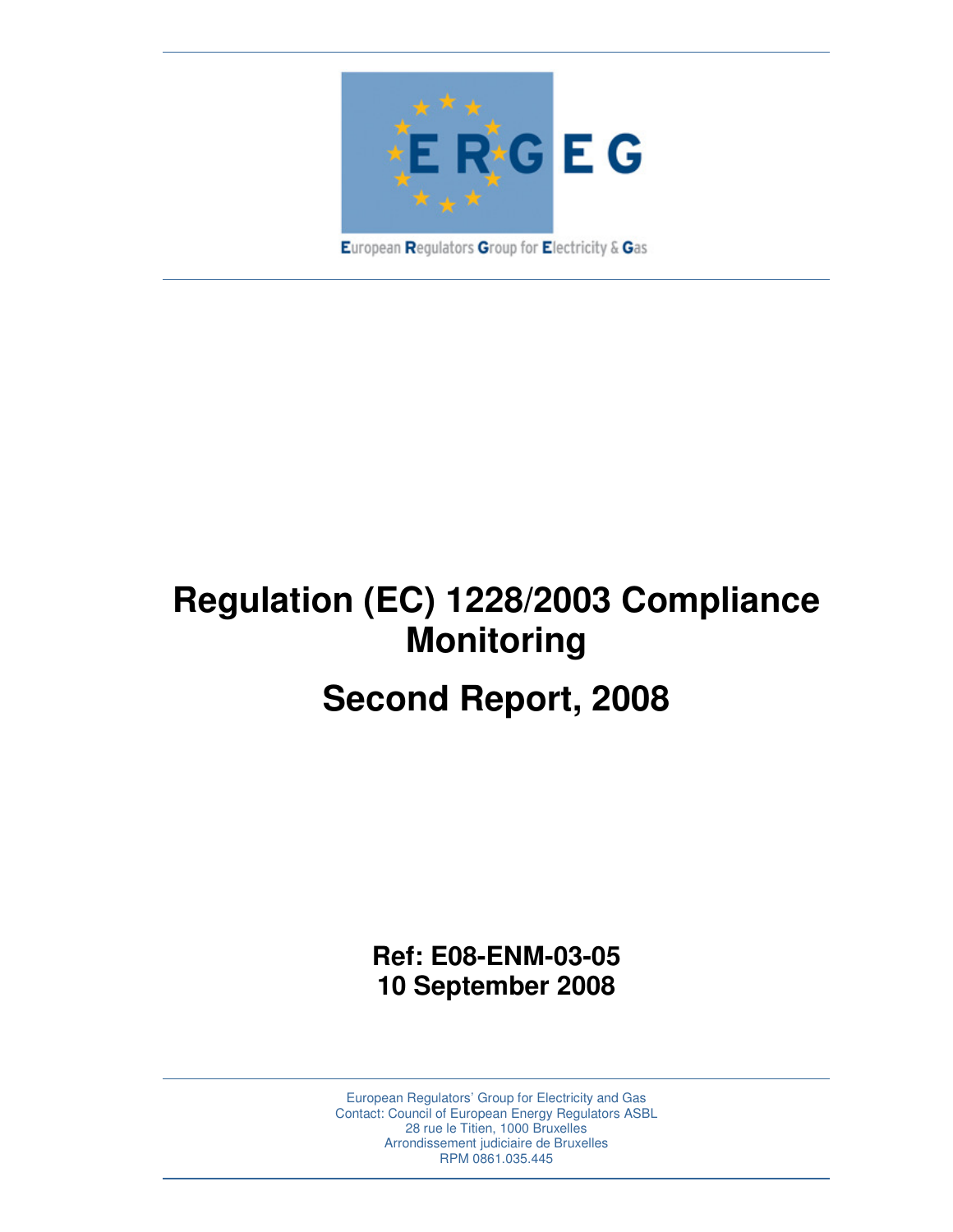

# **Table of Contents**

| 1           |  |        |                                                                                    |  |  |  |  |
|-------------|--|--------|------------------------------------------------------------------------------------|--|--|--|--|
| $\mathbf 2$ |  |        |                                                                                    |  |  |  |  |
|             |  |        | 2.1 Isolated Power Systems & Markets, Merchant Lines and Non-Congested             |  |  |  |  |
|             |  |        | 2.2 The Interconnections of the EU Member States and Switzerland 10                |  |  |  |  |
| 3           |  |        | <b>INFORMATION ON INTERCONNECTION CAPACITIES AND GENERAL PRINCIPLES</b>            |  |  |  |  |
|             |  |        | 3.1 Provision of Information on Interconnection Capacities (Article 5) 12          |  |  |  |  |
|             |  |        |                                                                                    |  |  |  |  |
| 4           |  |        |                                                                                    |  |  |  |  |
|             |  |        |                                                                                    |  |  |  |  |
|             |  | 4.1.1  | Existence of Criteria for Accepting or not Accepting Commercial Transactions<br>16 |  |  |  |  |
|             |  | 4.1.2  |                                                                                    |  |  |  |  |
|             |  | 4.1.3  | Economically Efficient Alleviation of Congestions by TSOs 16                       |  |  |  |  |
| 4.1.4       |  |        | Congestion Management in Case of Structural Congestion  17                         |  |  |  |  |
|             |  | 4.1.5  | Efficient Economic Signals to Market Participants and TSOs 17                      |  |  |  |  |
|             |  | 4.1.6  |                                                                                    |  |  |  |  |
|             |  | 4.1.7  | No Limitation of Cross-border Capacity to Solve Congestions within Own             |  |  |  |  |
|             |  | 4.1.8  | Taking into Account Effect on Neighbouring Control Areas 19                        |  |  |  |  |
|             |  | 4.1.9  |                                                                                    |  |  |  |  |
|             |  | 4.1.10 |                                                                                    |  |  |  |  |
|             |  |        |                                                                                    |  |  |  |  |
|             |  | 4.2.1  | Congestion Management only by Explicit and/or Implicit Auctions  21                |  |  |  |  |
|             |  | 4.2.2  |                                                                                    |  |  |  |  |
|             |  | 4.2.3  |                                                                                    |  |  |  |  |
|             |  | 4.2.4  |                                                                                    |  |  |  |  |
|             |  | 4.2.5  | Firmness of Long- and Medium-Term Capacity Rights, UIOSI / UIOLI 23                |  |  |  |  |
|             |  | 4.2.6  | Structure for Capacity Allocation between Different Timeframes 23                  |  |  |  |  |
|             |  | 4.2.7  | Discrimination Bilateral Transactions and Bidding into Power Exchanges 23          |  |  |  |  |
|             |  | 4.2.8  | Allocation of All Capacity by Implicit Auctions where Efficient Forward            |  |  |  |  |
|             |  | 4.2.9  |                                                                                    |  |  |  |  |
|             |  | 4.2.10 |                                                                                    |  |  |  |  |
|             |  | 4.2.11 |                                                                                    |  |  |  |  |
|             |  | 4.2.12 |                                                                                    |  |  |  |  |
|             |  | 4.2.13 | Financial Consequences in Case of Failure to Honour Obligations by those           |  |  |  |  |
|             |  |        |                                                                                    |  |  |  |  |
|             |  |        |                                                                                    |  |  |  |  |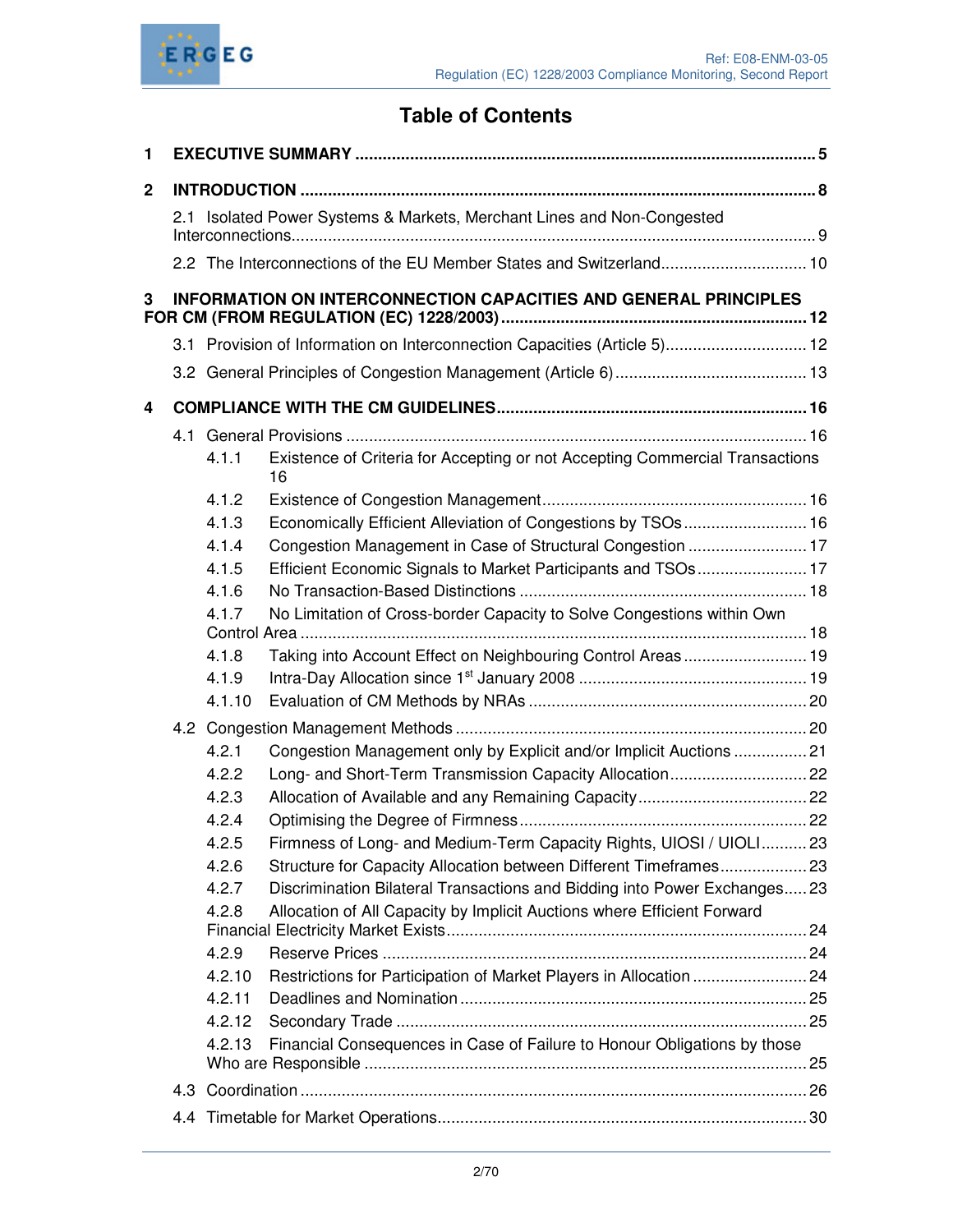

|   |      | 4.4.1  |                                                                         |  |  |  |  |
|---|------|--------|-------------------------------------------------------------------------|--|--|--|--|
|   |      | 4.4.2  |                                                                         |  |  |  |  |
|   |      | 4.4.3  |                                                                         |  |  |  |  |
|   |      | 4.4.4  | Sufficient Exchange of Data between TSOs before Day-Ahead Operation  30 |  |  |  |  |
|   |      |        |                                                                         |  |  |  |  |
|   |      |        |                                                                         |  |  |  |  |
|   |      | 4.6.1  |                                                                         |  |  |  |  |
|   |      | 4.6.2  | Transparency of NRAs regarding the Use of Congestion Revenues 40        |  |  |  |  |
|   |      | 4.6.3  | Agreement and Review of Criteria for Sharing the Revenues 40            |  |  |  |  |
|   |      | 4.6.4  | Establish the Use of the Congestion Revenues beforehand 41              |  |  |  |  |
|   |      | 4.6.5  | Publication of Report on Congestion revenues Usage by NRAs  41          |  |  |  |  |
|   |      | 4.6.6  |                                                                         |  |  |  |  |
| 5 |      |        | INTER-TSO COMPENSATION AND TRANSMISSION TARIFFICATION  42               |  |  |  |  |
|   |      |        |                                                                         |  |  |  |  |
|   | 5.2  |        |                                                                         |  |  |  |  |
|   |      |        |                                                                         |  |  |  |  |
|   | 5.4  |        |                                                                         |  |  |  |  |
|   |      |        |                                                                         |  |  |  |  |
|   |      |        | 5.6 Compliance with the ITC and TT Provisions in the Regulation 44      |  |  |  |  |
|   |      | 5.6.1  |                                                                         |  |  |  |  |
|   |      |        |                                                                         |  |  |  |  |
| 6 |      |        |                                                                         |  |  |  |  |
|   |      |        |                                                                         |  |  |  |  |
|   |      | 6.1.1  | Method and Feasibility of Compliance Monitoring and Reporting 49        |  |  |  |  |
|   |      | 6.1.2  | Approach to the Compliance Monitoring and Evaluation  49                |  |  |  |  |
|   |      | 6.1.3  |                                                                         |  |  |  |  |
|   |      | 6.1.4  | Efficiency of the Usage of Cross-Border Interconnection Capacities50    |  |  |  |  |
|   |      | 6.1.5  |                                                                         |  |  |  |  |
|   |      | 6.1.6  |                                                                         |  |  |  |  |
|   |      | 6.1.7  | Intra- and Inter-Regional Coordination and Coherence 52                 |  |  |  |  |
|   |      | 6.1.8  |                                                                         |  |  |  |  |
|   |      | 6.1.9  |                                                                         |  |  |  |  |
|   |      | 6.1.10 |                                                                         |  |  |  |  |
|   |      | 6.1.11 |                                                                         |  |  |  |  |
|   |      |        |                                                                         |  |  |  |  |
| 7 |      |        |                                                                         |  |  |  |  |
|   |      |        | ANNEX 1 - SUMMARY OF REPLIES FROM NATIONAL REGULATORY AUTHORITIES  56   |  |  |  |  |
|   | A1.1 |        |                                                                         |  |  |  |  |
|   | A1.2 |        |                                                                         |  |  |  |  |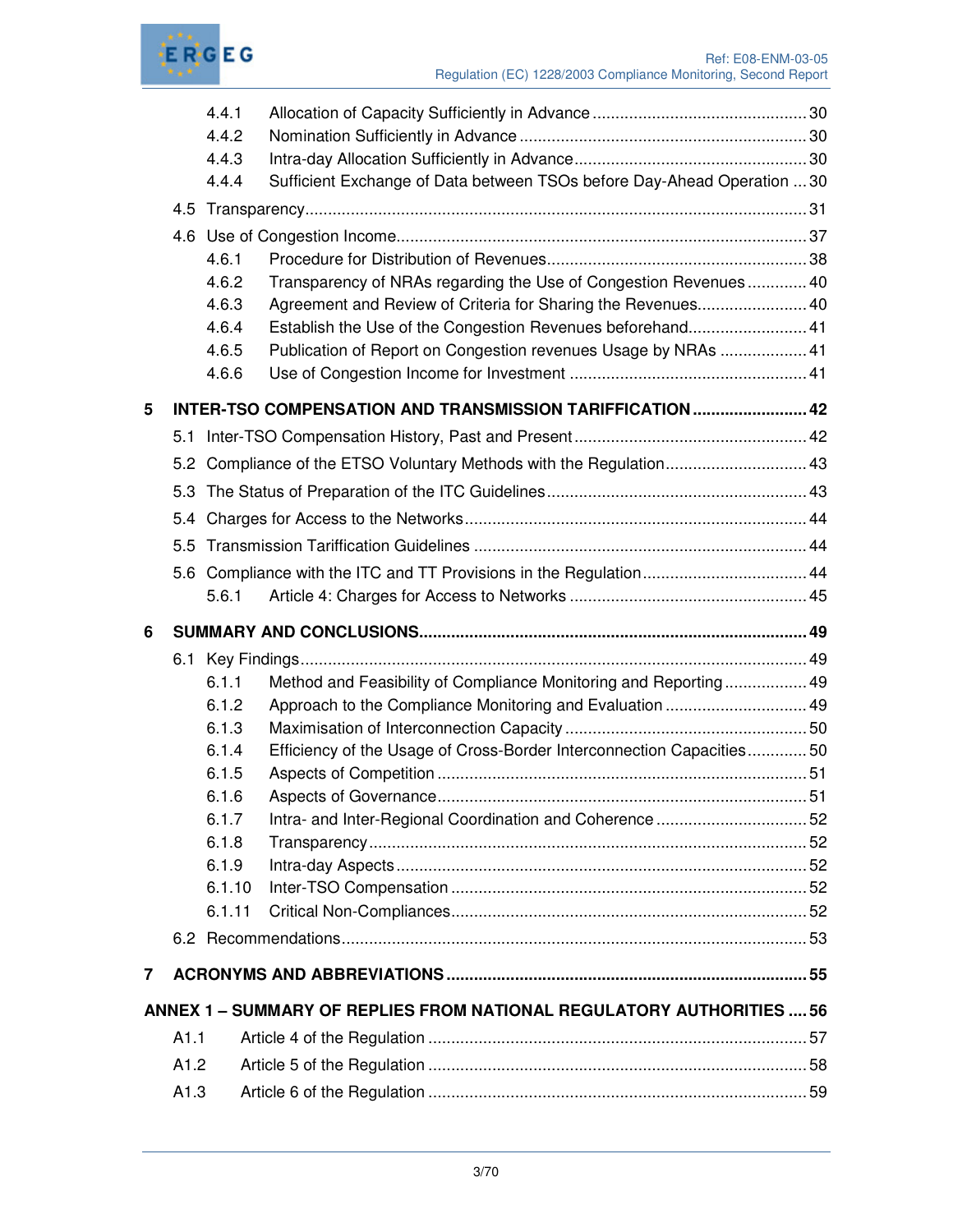

| A1.4             |  |
|------------------|--|
| A1.5             |  |
| A1.6             |  |
| A1.7             |  |
| A1.8             |  |
| A <sub>1.9</sub> |  |
|                  |  |

### **ANNEX 2 – INTERCONNECTIONS TO NON-MEMBER STATES AND THOSE WHICH ARE NOT DEALT WITH IN THE COMPLIANCE REPORT.............................................................. 70**

# **Figures**

| Figure 2: Congestion income per country in year 2007. Information from Bulgaria has not been |  |
|----------------------------------------------------------------------------------------------|--|
| Figure 3: Use of cross-border countertrading or redispatching in European countries 40       |  |
| Figure 4: Proportion of charges for generation and consumption in European countries  46     |  |
|                                                                                              |  |
|                                                                                              |  |
|                                                                                              |  |

# **Tables**

| Table 1: Use of congestion income in year 2007 for the three purposes permitted by Article 6(6) |  |
|-------------------------------------------------------------------------------------------------|--|
|                                                                                                 |  |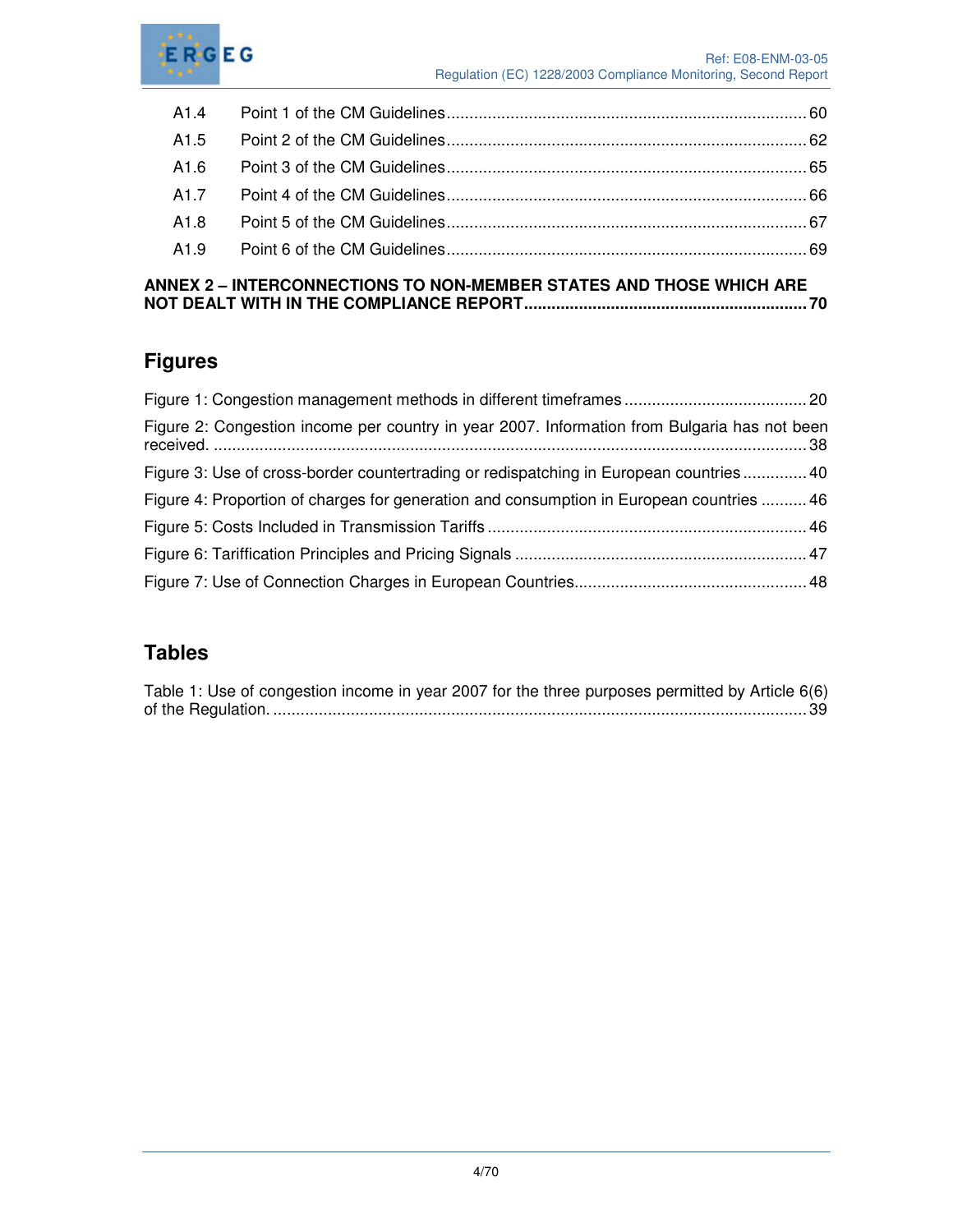

# **1 Executive Summary**

This document contains the second Monitoring Report on Compliance with the Regulation (EC) 1228/2003 (Regulation) and annexed Congestion Management Guidelines (CM Guidelines). It follows the First Compliance Report from 2007, which was presented and discussed at the XIV Florence Forum.

The First Compliance Report concluded that full compliance with the Regulation and the annexed CM Guidelines has not yet been achieved. The Forum and the Commission (hereafter the Commission) requested ERGEG resolve any outstanding issues regarding the interpretation of the existing obligations which appears to be a necessary condition to monitor compliance. The Forum also concluded that the Second Compliance Report should be more specific and should allow the Commission to identify to what extent the legal requirements of the Regulation and the annexed CM Guidelines have been met by all market participants.

The Second Compliance Report has been prepared in line with this guidance from the Forum. Firstly, the criteria for compliance for each relevant Article and Point from the Regulation and CM Guidelines have been defined and published in the ERGEG Criteria Paper<sup>1</sup>. Secondly, based on these criteria a detailed Compliance Questionnaire was designed and completed by the NRAs from the Member States<sup>2</sup>. Thirdly, an in-depth discussion and analysis of answers by ERGEG has been executed, resulting in the Second Compliance Report, which will be presented at the XV Florence Forum in November 2008.

#### **Key findings**

-

Generally, the replies from NRAs show that the Regulation and the CM Guidelines have not yet been fully implemented. However, it should be acknowledged that a lot of progress has taken place since the First Compliance Report, especially within the realm of the Regional Initiatives, which specifically are working to find solutions to the requirements set by the Regulation and the annexed CM Guidelines. The changes that are needed in processes applied by NRAs, TSOs and other stakeholders involved will take time and in some cases also amendments are needed in national legislation.

Intra- and Inter-Regional coordination and coherence in congestion management methods and procedures must be improved to comply with requirements set in the CM Guidelines. This includes also set-up of the intra-day allocation mechanism as soon as possible for those interconnectors not having implemented this mechanism yet, in line with the provisions of the CM Guidelines.

<sup>&</sup>lt;sup>1</sup> http://www.energy-regulators.eu/portal/page/portal/EER\_HOME/EER\_PUBLICATIONS/CEER\_ERGEG\_PAPERS/ Electricity/2007/E07-EFG-25-03\_CriteriaForCompliance\_10-Dec-2007.pdf

<sup>2</sup> Bulgaria has not replied to the questionnaire; for Malta and Cyprus it was not relevant since they have small and isolated electric power systems with no interconnectors to other systems.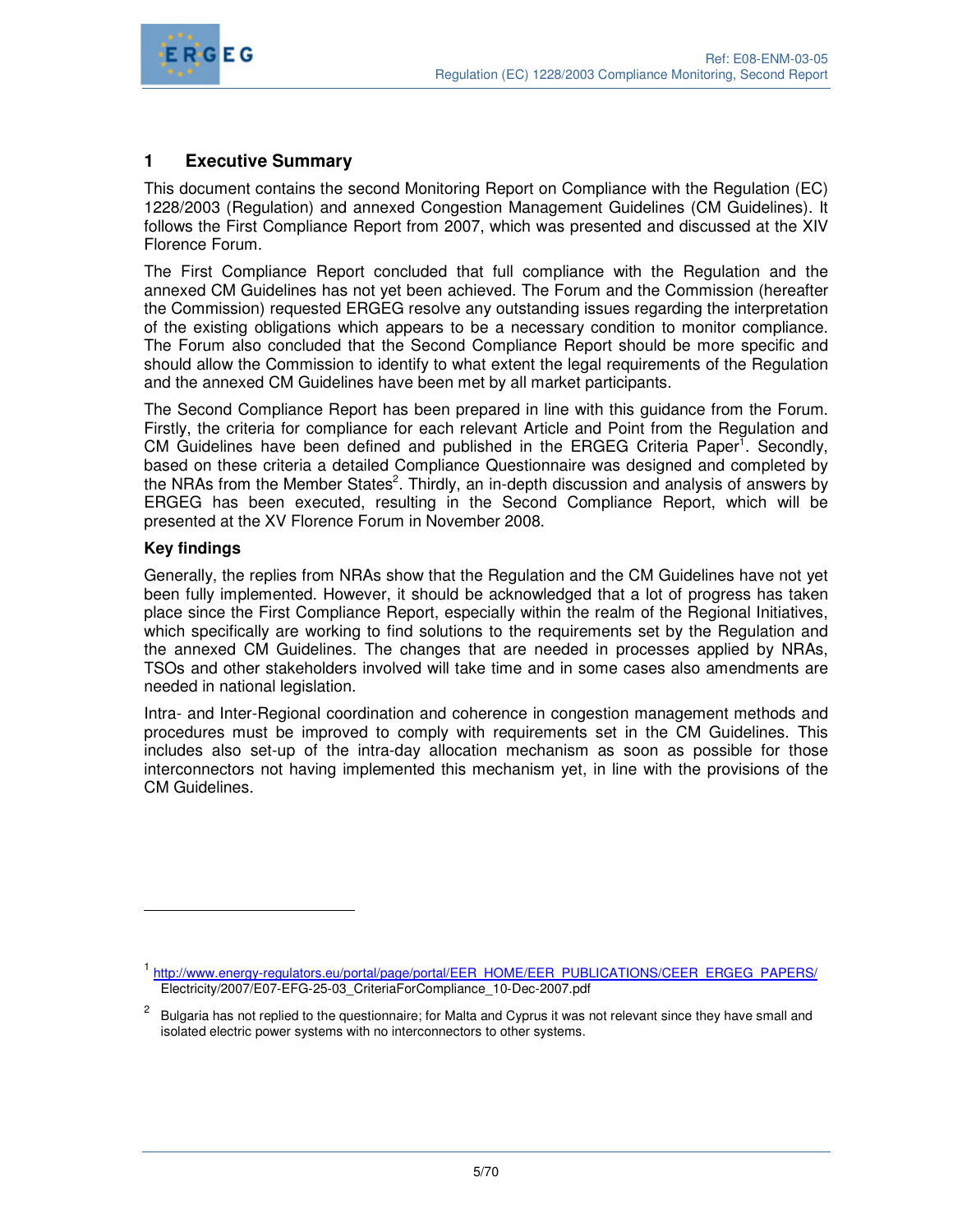

A number of improvements in relation to transparency, especially in publishing the relevant information on forecast demand and generation and the ex-post realised values for the forecasted information, must be implemented in line with the requirements after regional transparency reports and in accordance with the detailed analysis of the compliance with the Section 5 (Transparency) of the CM Guidelines.

It has not been possible to evaluate compliance for a number of issues due to the lack of criteria for their qualitative and quantitative evaluation and thus they will require further analysis in the Third Compliance Report. These issues include e.g. maximising capacity, minimising the impacts to the neighbouring control areas, firmness of transmission capacity and curtailment of transmission capacity. Furthermore, it was noticed that additional measures are needed in the implementation of CM methods that will foster competition.

There exist conflicts between national legislation and the provisions in the Regulation and the CM Guidelines, mainly regarding the powers of the regulators to force the TSOs and stakeholders to implement routines needed. Thus, the following regulatory issues shall be harmonised in terms of governance and here the support from the Commission as well as from Member States is requested:

- o Regulators' powers in dispute settlement;
- $\circ$  Proceedings and processes which are required when an issue is "a subject to review" or "notified" according to the CM Guidelines;
- $\circ$  Resolving the question of which authority is responsible for each particular element of cross-border trading in each country;
- $\circ$  Evaluation of the efficiency of the usage of cross-border capacity shall be the responsibility of the NRAs and not TSOs.

The compliance monitoring exercise shows that amendments are necessary for the Regulation and the CM Guidelines, in order to remove ambiguities, to improve clarity and to reduce the possibility of arbitrary interpretation.

Furthermore, Guidelines for Inter-TSO Compensation and Transmission Tariffication shall be adopted and implemented as soon as possible to ensure compliance with provisions set in the Regulation.

Finally, ERGEG recognises also the need to develop the framework for the future compliance reporting, based on the findings in this Second Report.

#### **Recommendations**

During its work, ERGEG has gained experience of where the difficulties and the ambiguities impede the implementation of the rules set by the Regulation and the CM Guidelines. ERGEG is planning to continue its work in this area. Specifically, ERGEG is planning to evaluate the provisions in the Regulation and the CM Guidelines and propose appropriate amendments to the Commission accordingly. Furthermore, ERGEG will revise its Criteria Paper to ensure that processes are in place to ensure compliance with the Regulation and the CM Guidelines and also to put more emphasis on the outcome of processes and procedures to foster market integration and contributing a level playing field for market participants across Europe. This may require legal support within the Regulation and the CM Guidelines.

ERGEG recommends that the following issues to ensure goals set for the cross-border trade in the Regulation and the CM Guidelines be addressed by the following stakeholders: Commission / Member States should:

• Open the "old merchant interconnections" without exemption from TPA according to Article 7 of the Regulation to the market with a TPA regime;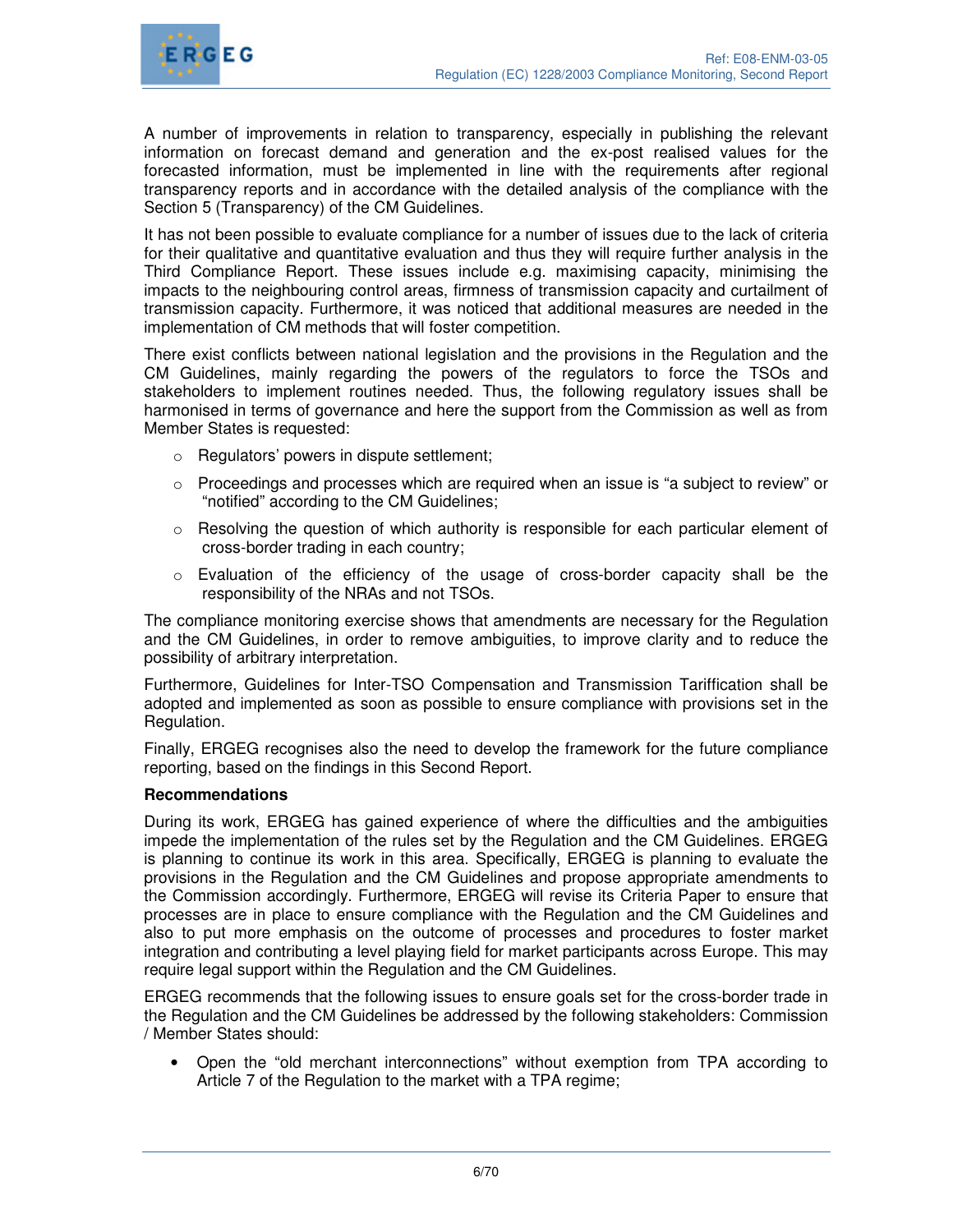

- Complement the existing general provisions in Section 5 (Transparency) of the CM Guidelines, with legally binding and detailed provisions on information management and transparency;
- Harmonise the key regulatory issues in terms of governance;
- Explicitly assign the responsibility to impose restrictions on market participants to participate in the allocation process (e.g. anti-hoarding measures according to Point 2.10 of the CM Guidelines) to the energy regulators, who in turn may implement this provision in cooperation with the responsible competition authorities;
- Anchor reporting by the TSOs on all relevant descriptions, documents, etc. in the amended CM Guidelines, so that it becomes an "inherent" and "self-explanatory" duty of the TSOs; and
- Adopt and implement the ITC and Transmission Tariffication Guidelines as soon as possible.

Member States should:

• Put in place the legal framework that is necessary to create an efficient cross-border trade with electricity and to support the implementation the rules in CM Guidelines. This concerns both the powers of the NRAs and the requirements put on the TSOs.

TSOs should:

- Truly commit to and implement the agreed projects, because the TSOs are the key players and market facilitators, bearing thus the highest responsibility for implementation of the Regulation and the CM Guidelines. This is important not only for the sake of TSOs themselves, but also as otherwise efforts made by other stakeholders would be in vain;
- Define and agree on a common approach and detailed rules for solving internal and cross-border congestion throughout Europe and in line with the general provision in the Regulation and the CM Guidelines.

Regulators/ERGEG should:

- Define and put in place concrete measures to speed-up the implementation process of CM Guidelines;
- Assess economic efficiency of congestion management methods;
- Advise the Commission on amendments to the Regulation and CM Guidelines: (i) treatment of curtailment and firmness of the transmission capacity, which require more detailed and exact provisions, (ii) detailed and precise provisions on how the TSOs shall maximise the capacity, (iii) provisions on when and how to use countertrading and redispatching, (iv) effects to the market of the use of congestion income by one TSO e.g. for redispatching and by the other TSOs for building new lines.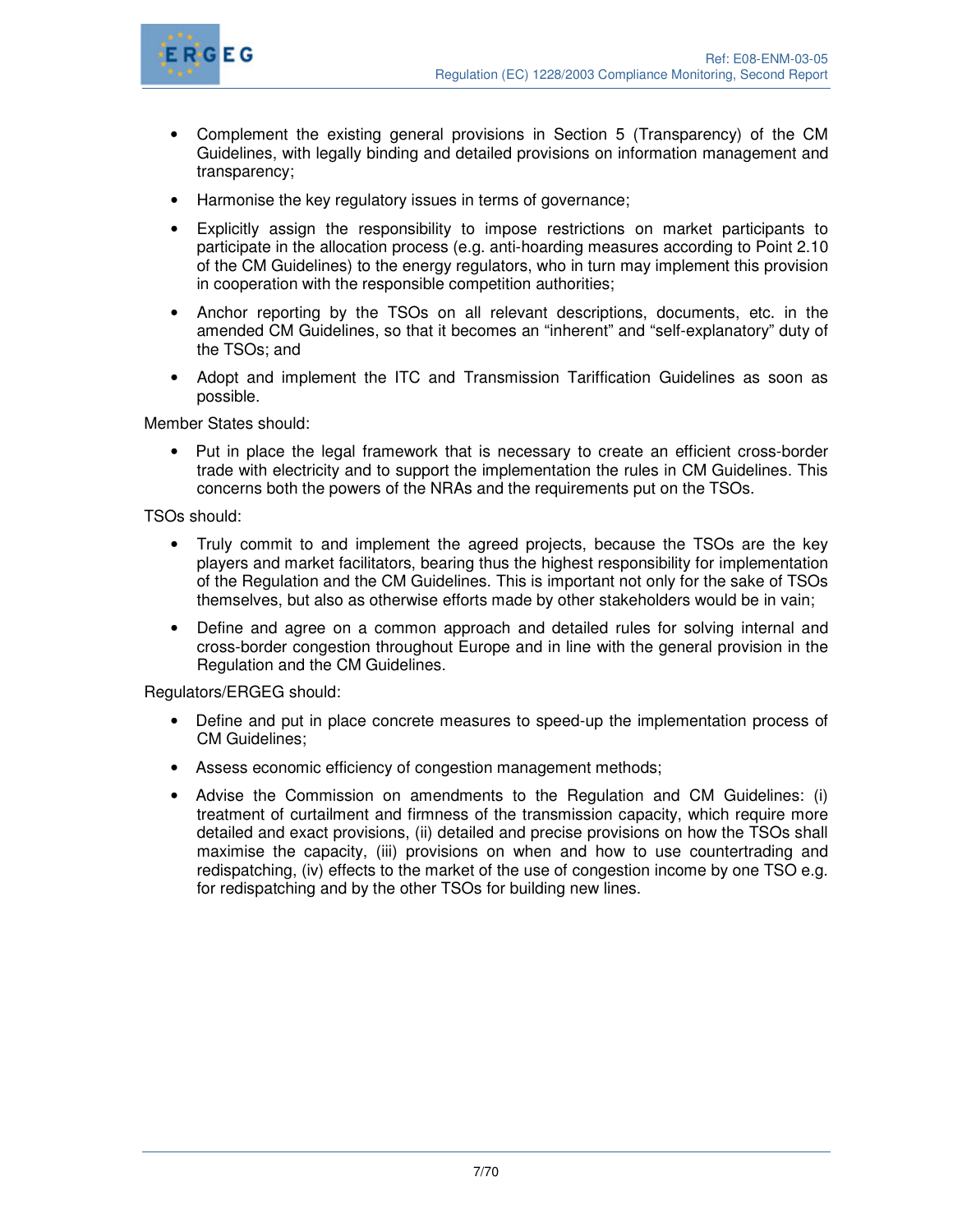

# **2 Introduction**

The Regulation (EC) 1228/2003 (Regulation) entered into force on 1<sup>st</sup> July 2004. The amended Congestion Management Guidelines 2006/770/EC (CM Guidelines) according to Article 8 of the Regulation entered into force on 1<sup>st</sup> December 2006. In line with the conclusions of the XIV Florence Forum from September 2007 and in order to ensure adequate implementation, the monitoring and reporting on compliance with Regulation and CM Guidelines is necessary.

This document contains the second Monitoring Report on Compliance with the Regulation (EC) 1228/2003 and CM Guidelines (Second Compliance Report), prepared and published by ERGEG.

At the XIV Florence Forum in September 2007, the first Monitoring Report on Compliance with the Regulation and CM Guidelines prepared by ERGEG (First Compliance Report) was presented. The key findings of the First Compliance Report indicated that compliance had not been achieved.

The XIV Florence Forum requested ERGEG resolve any outstanding issues regarding the interpretation of legal requirements in the Regulation and CM Guidelines, in order to enable better and more precise monitoring and reporting in the Second Compliance Report. The Forum also concluded that the Second Compliance Report should be more specific and allow the Commission to identify clearly to what extent the legal provisions of the Regulation and CM Guidelines have been met in Member States<sup>3</sup>.

Following this request, the Second Compliance Report has been prepared by ERGEG. To assess compliance, first a detailed list of criteria to be applied in compliance assessment was defined for the following specific areas:

• Transmission Tariffication (TT)

 $\overline{a}$ 

• Congestion Management (CM) and within that scope also Transparency

The criteria were compiled together with issues to be assessed, along with any necessary interpretation, explanations and the related rules for classification to be applied in compliance assessment. The criteria provide further a checklist for each of the topics evaluated. The fulfilment of criteria is considered as the mandatory condition for classifying a specific issue as being compliant with the Regulation and / or the CM Guidelines. The Criteria Paper was published on the ERGEG website in December 2007<sup>4</sup>.

The Criteria Paper has been used as a basis for the definition of the scope of information requested for this Second Compliance Report (i.e. for the Compliance Questionnaire completed and compiled for the Member States by the National Regulatory Authorities (NRAs)). However, it should be emphasised that some of the criteria applied go beyond the legal framework of the Regulation and the CM Guidelines in a sense that they also address issues of assessment; e.g. the means of reporting, the interpretation of the Regulation and / or the CM Guidelines by each

<sup>3</sup> See XIV Florence Forum conclusions at http://ec.europa.eu/energy/electricity/florence/14\_en.htm

<sup>4</sup> Compliance with Regulation (EC) 1228/2003 and Congestion Management Guidelines – Criteria for Compliance – December 2007, ref. Nr. E07-EFG-25-03, 10 December 2007, at http://www.energy-regulators.eu.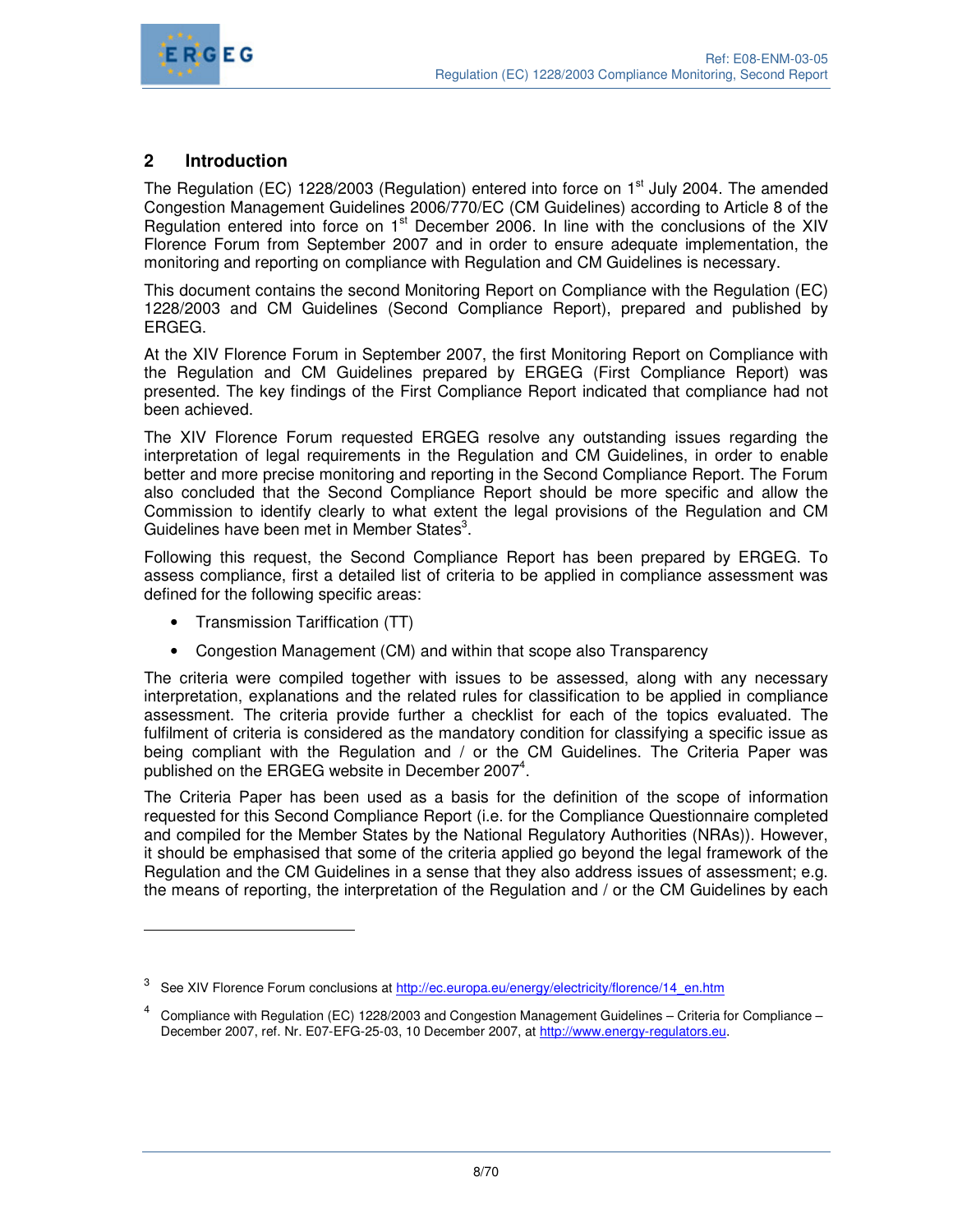

NRA in points where they are not precise enough. For that reason, the figures / percentages in the report and in Annex I do not directly imply compliance with the legal provisions, but they should be read and interpreted in close relation with the related text of the Second Compliance Report to define compliance.

Furthermore, the actual information collected and used as the basis for the Second Compliance Report reflects the situation in the Member States in Spring 2008. It should therefore be borne in mind that, since the ongoing ERGEG Electricity Regional Initiative (ERI) projects have the implementation of the requirements from the Regulation and the CM Guidelines as the highest priority issue, further improvements of compliance achieved or expected in near future, might have not been integrated in the Second Compliance Report.

In this regard, the Second ERGEG ERI Convergence and Coherence Report (2008) contains information on the status of work done in the Regional Initiatives so far. This is relevant for the implementation of the requirements from the Regulation and CM Guidelines and shall be taken into account accordingly. Moreover, the two reports complement each other: whereas this Second Compliance Report evaluates compliance with legal provisions, the Coherence and Convergence Report (by evaluating in the first instance how well the market integration progresses within and between the ERGEG ERI regions) looks into the implementation; for the full picture, both, legal compliance and effective implementation are important.

# **2.1 Isolated Power Systems & Markets, Merchant Lines and Non-Congested Interconnections**

Malta and Cyprus are not subject to this Second Compliance Report because they have isolated power systems with no interconnections. As a result, of the 27 Member States, only 25 are subject to monitoring the compliance with the Regulation and the CM Guidelines. In those 25 Member States, 28 interconnectors all together have been subject to compliance monitoring in this Second Report.

Furthermore, there is no congestion on interconnectors in the Baltic States and between Germany and Luxembourg. Therefore, only some of the provisions set in the Regulation are applicable to these interconnectors. Therefore, interconnectors within the Baltic States and between Germany and Luxembourg are not considered in the Report when Articles 5 and 6 of the Regulation and the CM Guidelines are discussed.

Moreover, since the beginning of the all-island Single Electricity Market (SEM) in November 2007 on the island of Ireland, the former interconnector between the Republic of Ireland and Northern Ireland is now treated as an internal transmission line on which any congestion, if it appears, is resolved by physical redispatch in the same manner as it is done on other transmission lines on the island. Accordingly, many of the provisions in the Regulation and the CM Guidelines are not applicable to that line.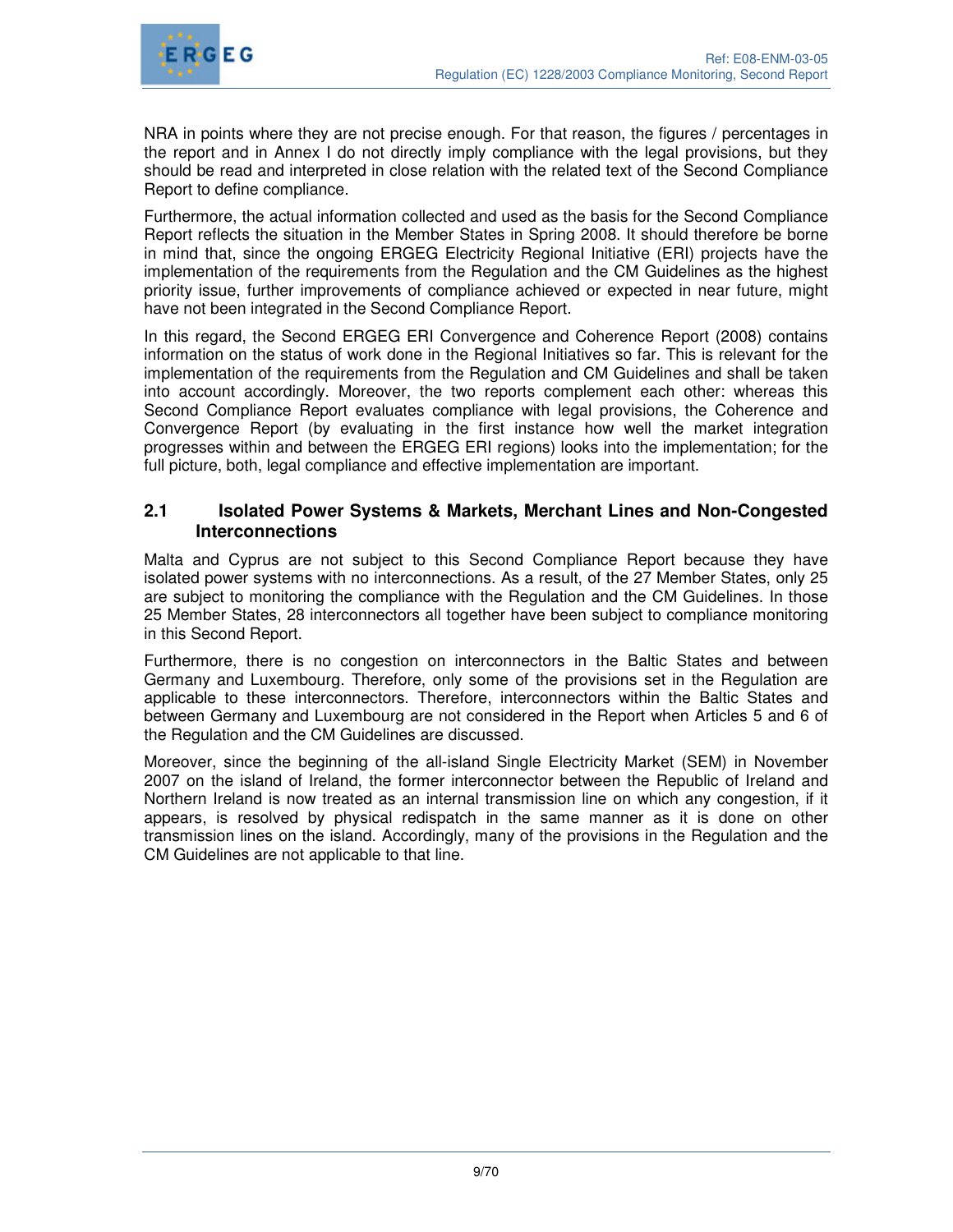

The so called "old merchant lines" (i.e. the lines built by private investors and put into operation before the Regulation and the CM Guidelines entered into force, or the related states joined the EU) are at present exclusively used by the owners. At the same time, those interconnectors have no exemptions from TPA (Third Party Access) according to Article 7 of the Regulation, as they were established before the Regulation and Article 7 of the Regulation relates only to "new lines"<sup>5</sup>. It is the view of the European Energy Regulators that those interconnectors should be opened to the market with a TPA regime, in order to be in accordance also with Directive 2003/54/EC and the Regulation. Accordingly, these interconnectors have not been dealt with in this Second Compliance Report.

Exemptions (according to the Article 7 of the Regulation have been granted by the EC for the new interconnectors between Estonia and Finland (Estlink) in year 2005 and Great Britain and Netherlands (Britned) in year 2007<sup>6</sup>.

Bulgaria has not replied to the Compliance Questionnaire at all and this has been indicated for Bulgarian interconnectors (Bulgaria – Greece and Bulgaria – Rumania) accordingly.

# **2.2 The Interconnections of the EU Member States and Switzerland**

Although the Swiss transmission grid forms an integral and important part of the  $UCTE<sup>7</sup>$ synchronous area and as such participates significantly in all the market operations and crossborder trading in the Central Europe, it was not possible (as was the case in the First Compliance Report) to take the interconnectors between the EU Member States and Switzerland into consideration:

- On the one hand, the EU Acquis Communautaire on Energy in general and the electricity legislation including the Regulation and the CM Guidelines in particular, have not yet been implemented and ratified in Switzerland; therefore there exist no adequate legal framework for including the Swiss interconnectors into the compliance monitoring process;
- On the other hand, even though it might be possible to implement an alternative procedure to address and to assess the relevant cross-border issues also at the interconnectors between the EU and Switzerland, a solution for that has not yet been found.

-

<sup>5</sup> Information on these old merchant lines can be found at ERGEG website under Northern Regional Initiative, report on ERI-NO-IG: Northern Europe Electricity Regional initiative - Implementation Group "Optimising the use of the interconnectors - SwePol Link and Baltic Cable" Final Report - 2007 (11-04-2008) or Status Report 2007 (11-04- 2008)

 $^6$  Decisions can be found at website: http://ec.europa.eu/energy/electricity/infrastructure/exemptions\_en.htm)

 $7$  Union for the Coordination of Transmission of Electricity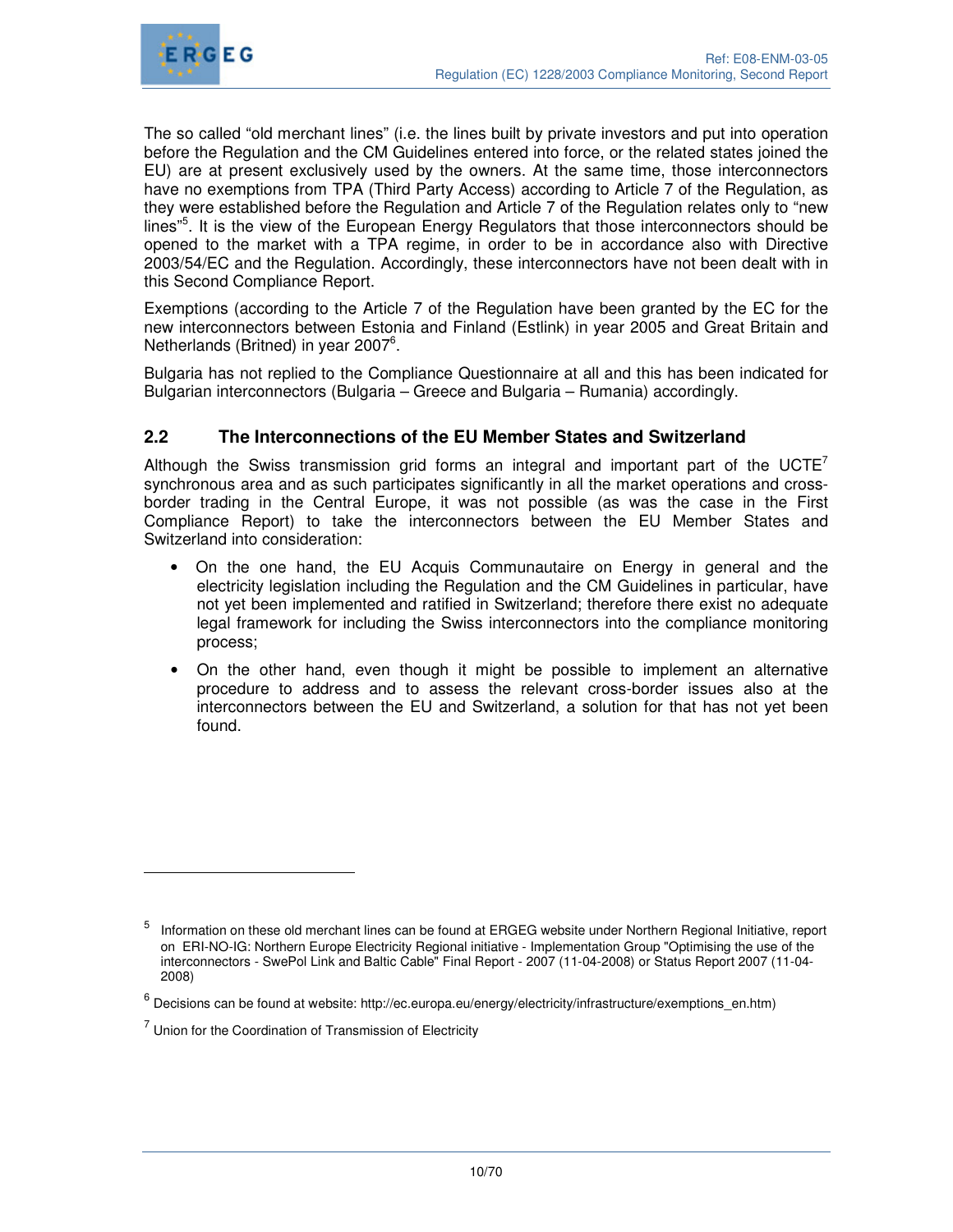

Therefore, ERGEG strongly urges and recommends to that work commences to find an appropriate solution to address the cross-border issues between the EU and Switzerland and, for that matter also the compliance with the EU legal framework. To accomplish this, the participation of all relevant parties will be needed: the Commission, ERGEG, affected EU regulators from the countries neighbouring Switzerland, as well as the Swiss Regulatory Authority and the Swiss TSO.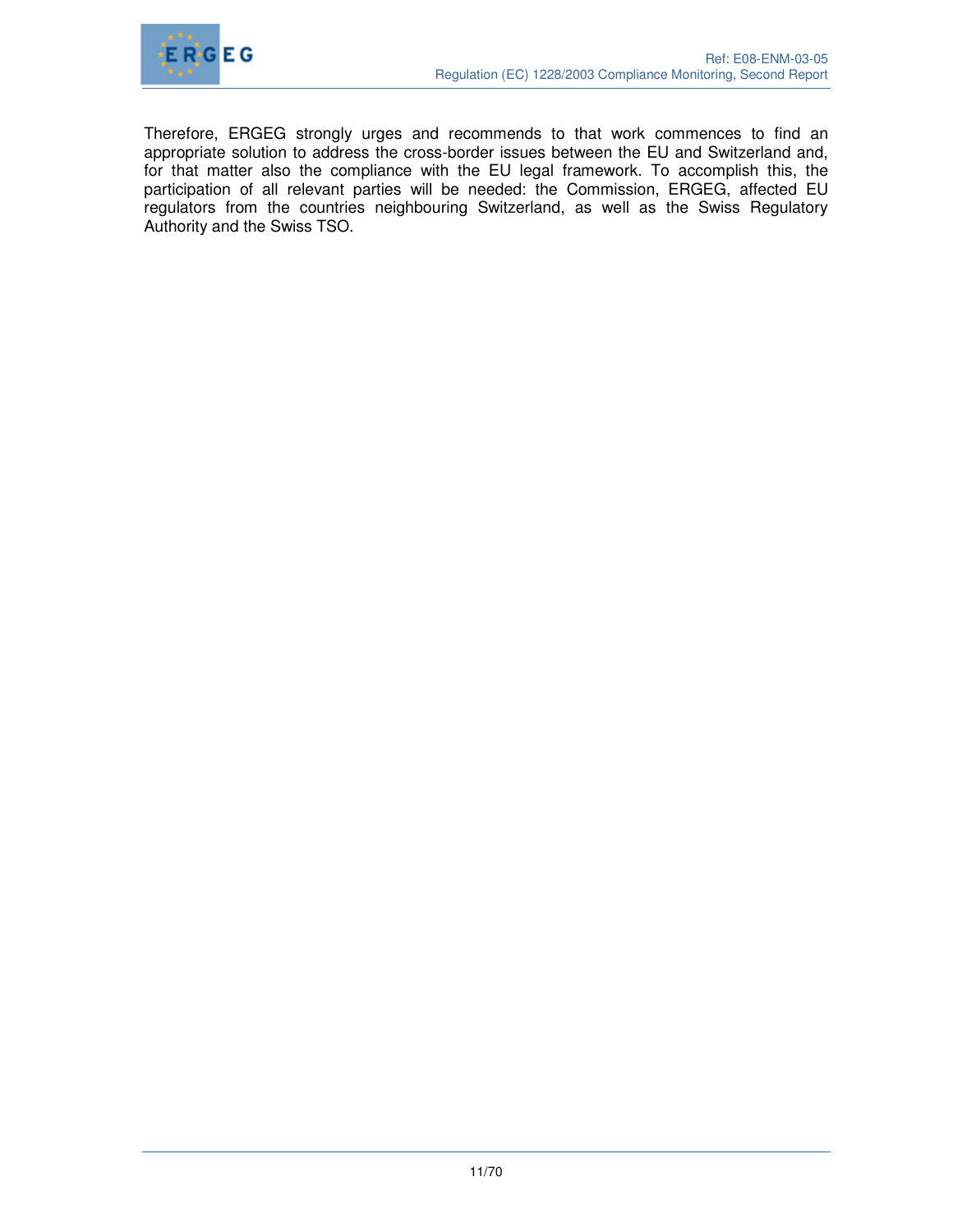

-

# **3 Information on Interconnection Capacities and General Principles for CM (from Regulation (EC) 1228/2003)**

# **3.1 Provision of Information on Interconnection Capacities (Article 5)**

Article 5 of the Regulation aims to ensure implementation of adequate coordination and information-exchange mechanisms, as well as the other necessary provisions to ensure secure and optimal functioning of networks by the TSOs.

According to the Article 5.1 transmission system operators shall put in place coordination and information exchange mechanisms to ensure the security of the networks in the context of CM.

According to the Article 5.2 the safety, operational and planning standards used by TSOs shall be made public. The information published shall include a general scheme for the calculation of the total transfer capacity and the transmission reliability margin based upon the electrical and physical features of the network. Such schemes shall be subject to the approval by the Regulatory Authorities.

Article 5.3 requires that TSOs shall publish estimates of available transfer capacity for each day, indicating any available transfer capacity already reserved. Those publications shall be made at specified intervals before the day of operation and shall include, in any case, week-ahead and month-ahead estimates, as well as a quantitative indication of the expected reliability of the available capacity.

Compliance with the Article 5 has been evaluated for 28 interconnectors where congestion exists. Therefore, the percentage figures for compliance refer to the portion of those 28 interconnectors, where the given provisions are met.

At 93% of the interconnectors, the TSOs have described coordination and information exchange mechanism to ensure security of the networks in the context of congestion management. However, for some of these interconnection points the replies from NRAs on different sides of the border differ, thus having effect on actual result; in several cases this is due to the identified discrepancies where the TSOs at the same interconnection point do not act in a uniform and coordinated way when describing such mechanisms

In almost all cases, TSOs have agreed on coordination and information exchange mechanisms for use on the shared interconnectors (96%<sup>8</sup> compliance). However, in 52% of cases the TSOs have sent the description of the agreed coordination and information exchange mechanisms to their NRAs. This is also why the NRAs have only been able to ensure that coordination and information exchange mechanisms are adequate to ensure security of networks at 52% of interconnectors.

For 93% of the interconnectors, the TSOs have described safety, operational and planning standards, including a general scheme for the calculation of the total transfer capacity and reliability margin; a general calculation scheme has been published for 93% of the interconnectors.

A comparable degree of compliance (70-80%) is observed for the remaining provisions of Article 5.2 of the Regulation in terms of the publication of standards.

 $^8$  In this report, 96% means compliance in all replies received from NRAs; Bulgaria represents the remaining 4%.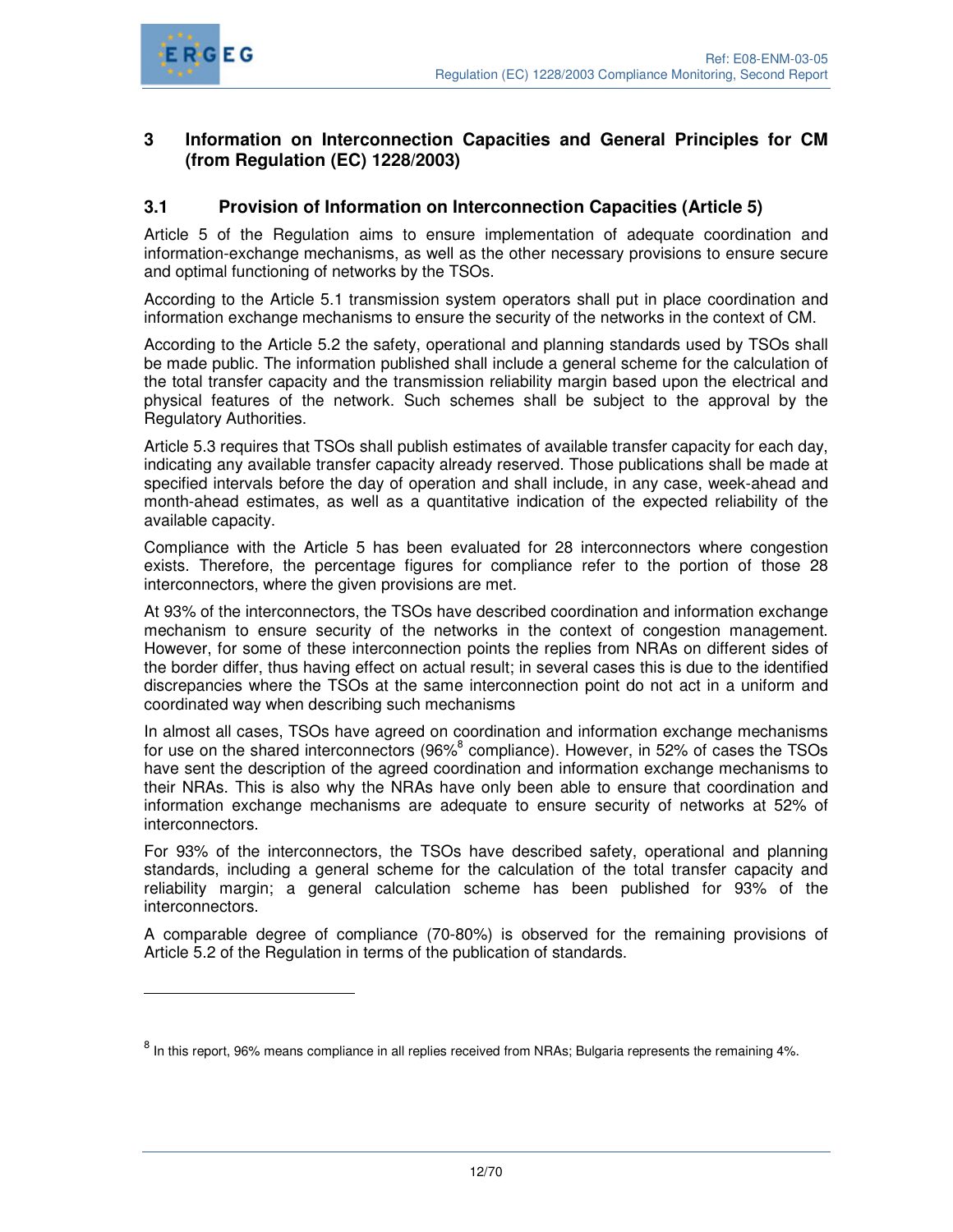

At 89% of the interconnection points, the TSOs have described the publication process for the relevant information.

The TSOs have published available transmission capacity for each day, indicating any capacity already reserved for 96% of the interconnectors. A lower compliance of 61% is observed for the daily publication of the capacity information for all timeframes. The level for compliance for submitting the description of the publication procedures to the responsible NRAs is 77%.

Finally, a relatively low level of compliance of some 55% is observed for the requirement for TSOs to report to NRAs if they are not able to meet the publication requirements.

A lack of sufficiently detailed provisions on information management and transparency is considered as the main reason for a comparably low degree of general compliance with Article 5 of Regulation (about 77%).

# **3.2 General Principles of Congestion Management (Article 6)**

This article requires TSOs to describe, apply and publish procedures regarding:

- Curtailment;
- Calculation of transmission capacity;
- Dissemination of information on intended use of capacity;
- Netting;

-

• Use of congestion revenues.

Article 6.1 states that an effective CM method should be implemented. Network congestion problems shall be addressed with non-discriminatory market based solutions which give efficient economic signals to the market participants and TSOs involved. Network congestion problems shall preferentially be solved with non-transaction based methods, i.e. methods that do not involve a selection between the contracts of individual market participants.

Article 6.2 is directed at curtailment procedures. It states, that curtailment shall only be applied in emergency situations where the TSOs must act in an expeditious manner and redispatching or countertrading is not possible. It is further required, that any such procedure shall be applied in a non-discriminatory manner and that market participants who have been allocated capacity shall be compensated for any curtailment except in cases of force majeure. Upon a request by the Commission, ERGEG has analysed the issues of firmness and curtailment and has suggested the way to follow in an interim paper published at the ERGEG website in July 2008. $^9$ 

 $^9$  Firmness of nominated transmission capacity, ERGEG Ref. E08-EFG-29-05, 15 July 2008, available at: www.energy-regulators.eu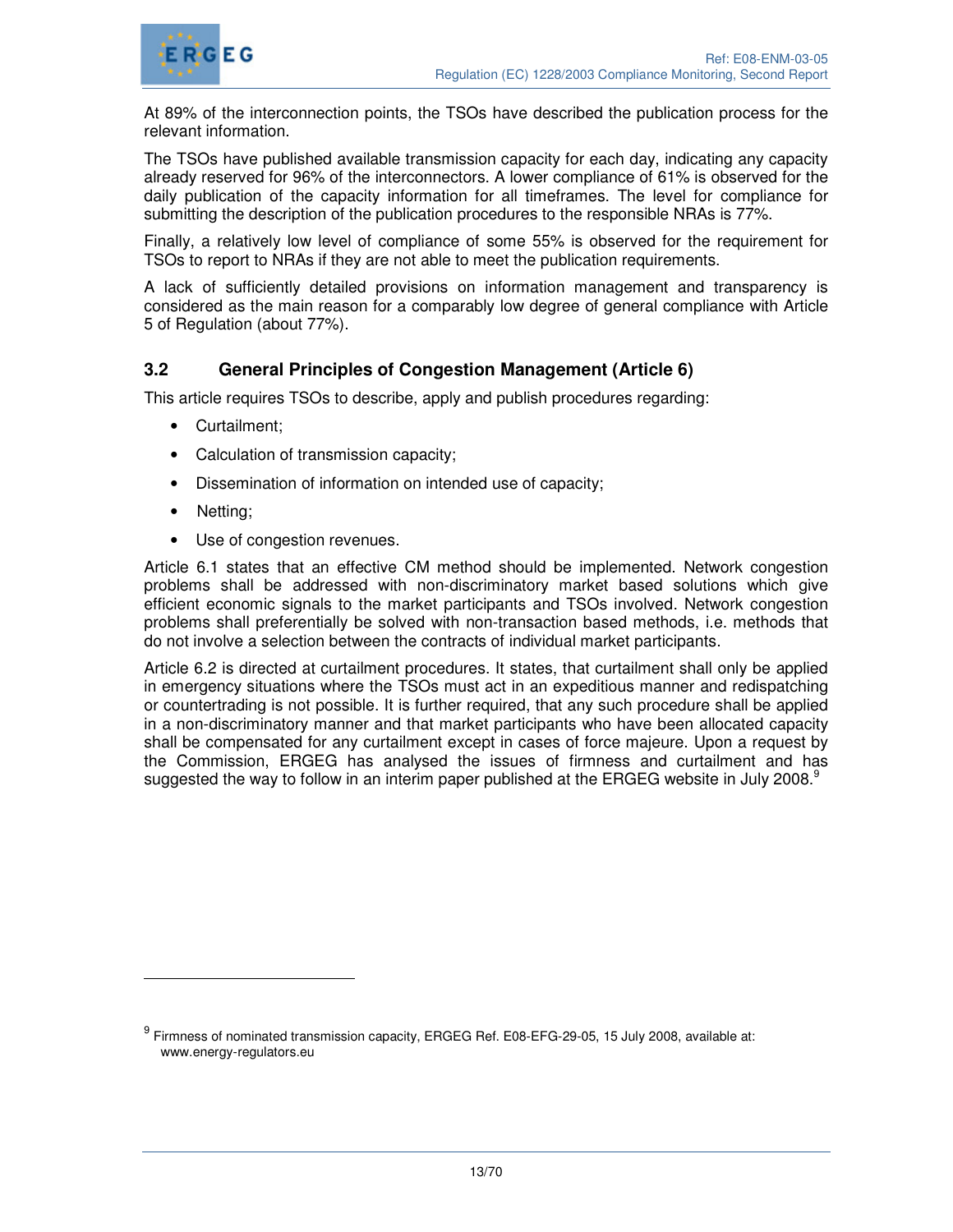

- Considering the different technical, legal and economical aspects related to the firmness of capacity, ERGEG came to the conclusion that as a minimum requirement transmission rights shall be firm after they have been nominated by market participants. Even though physical firmness is the preferred approach for nominated capacity, financial firmness is also an acceptable solution in the context of explicit auctions. This means that capacity holders that have nominated transmission rights, should either be guaranteed their ability to use their rights (physical firmness) or, in case of curtailments – which have in any case to comply with legal requirements of the Regulation and the CM Guidelines - after nomination, receive a financial compensation reflecting the relevant market price spread (financial firmness). In the case that the curtailment is announced after the D-1 nomination deadline, this can be the intra-day price differential or the balancing market price differential, depending on the existence of intraday markets.
- The concept of firmness of capacity that is used in the context of implicit auctions (market coupling or splitting) requires special attention, because the outcome of the implicit auctions should not be changed. The recalculation of prices at the power exchanges must be avoided. Currently, physical firmness is the only applied option in this context, whilst the feasibility of financial firmness has yet to be proven. Should a feasible and reasonable methodology is elaborated for financial firmness, which does not impact the outcome of implicit auctions, ERGEG will re-asses the issue.
- The minimum requirements above should help to create similar conditions and a level playing field in respect of firmness and curtailment across all regions and all interconnectors.
- The treatment of curtailments announced before nomination was outside the scope of consideration in the interim paper and will be dealt with accordingly at a later stage.
- The results of analyses and the above recommendations by ERGEG make clear that a number of changes in the legal framework are necessary in order to create sound and comprehensive mechanisms:
	- $\circ$  TSOs have to be able to use the measures described efficiently. In particular existing provisions and procedures for (cross-border) redispatching or countertrading are not yet fully developed at a level which is sufficient for a dayto-day operation. In that respect, coordination between involved parties has to be enhanced.
	- o Roles and responsibilities and processes should be defined and become more standardised. Furthermore, there is as yet no basis for TSOs to buy back capacity that has already been allocated on developed secondary markets.
	- $\circ$  In general, an organised and transparent redispatching scheme is needed.
	- $\circ$  Such schemes can be market-based or cost-based, depending on the market conditions. In both cases proper regulatory oversight is needed. This is presently not ensured by the existing powers of some NRAs, since the regulatory focus (including data provision) is usually on network companies.
	- o An important pre-requisite for financial firmness is the availability of reliable prices as a reference for financial compensation. Looking at existing national markets not all countries have a proper and reliable price signal (e.g. through a power exchange or other standardised trading facilities which fulfil requirements in this respect).
- Finally, ERGEG advocates implementing incentive schemes which contribute to a balance between the fully firm capacity made available to the market (maximisation of capacity) and the cost of providing this full firmness.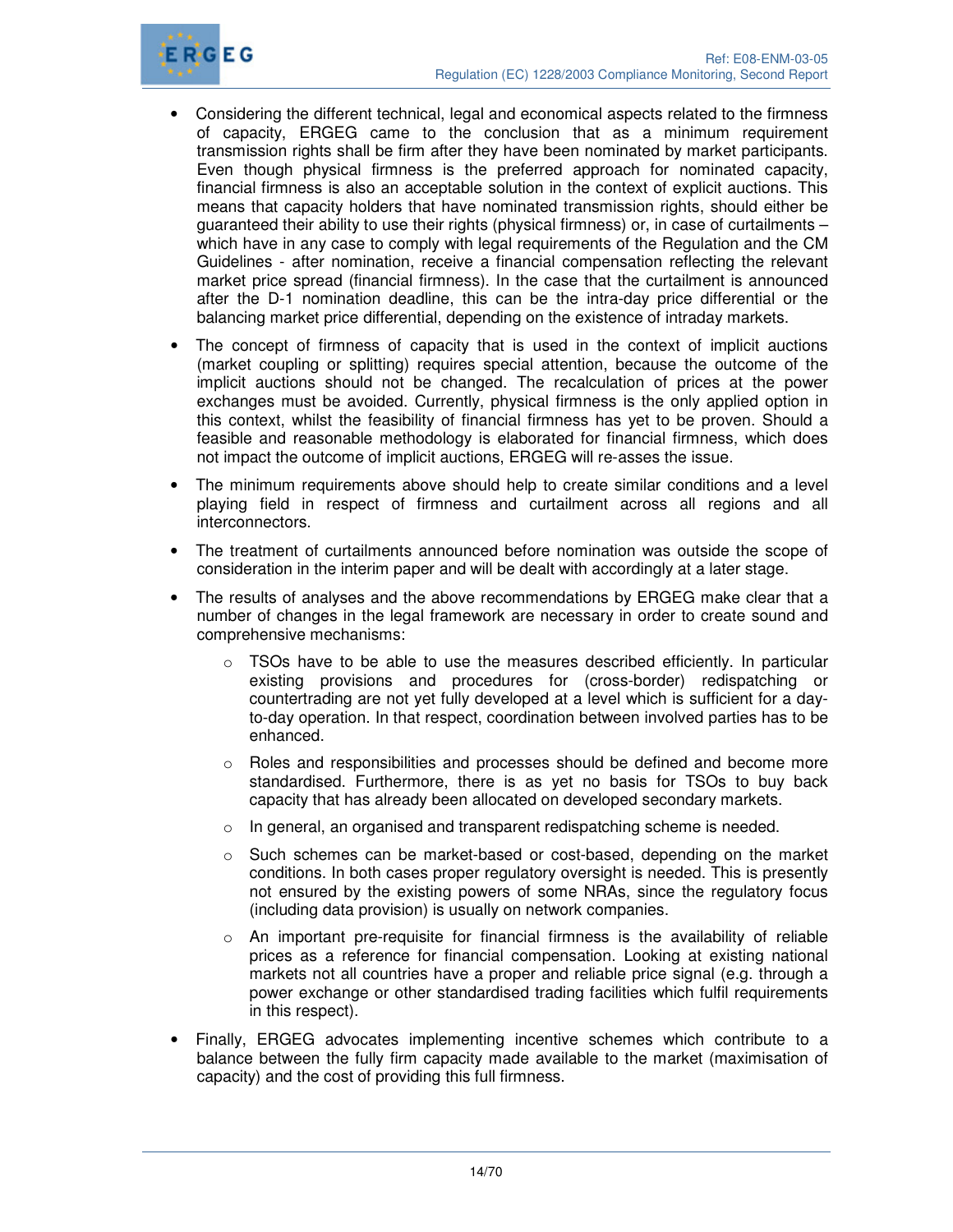

Considering the above outcome of the ERGEG analysis and bearing in mind the vague and imprecise interpretation of the legal provisions on compliance and firmness by the TSOs, it was not possible to evaluate the compliance with the firmness provisions within Article 6.2 based on a common framework and implementation; this shall be one of the subjects of the Third Compliance Report in 2009.

The Article 6.3 requires that the maximum capacity of the interconnectors and/or the transmission networks affecting cross-border flows shall be made available to market participants, complying with safety standards of secure network operation. Within the present legal framework, the NRAs cannot ensure compliance with this article. This is one of the issues that requires further clarification and more detailed specification in the next version of the Regulation.

Article 6.4 is targeted at the rules for dissemination of information by market participants as well as the reattribution of transmission capacity. Thus according to the Article 6.4, market participants shall inform the TSOs a reasonable time ahead of the relevant operational period whether they intend to use allocated capacity. Any allocated capacity that will not be used shall be reattributed to the market, in an open, transparent and non-discriminatory manner.

Article 6.5 postulates that rules for netting should be implemented, where TSOs shall, as far as technically possible, net the capacity requirements in opposite directions over the congested interconnector in order to apply its maximum capacity. Furthermore, having full regard for network security, transactions that relieve congestion shall never be denied.

Finally, Article 6.6 prescribes the obligations of TSOs regarding congestion revenues, where any revenue resulting from the allocation of interconnector capacity shall be used for one or more of the following purposes:

- (i) guaranteeing the actual availability of the allocated capacity;
- (ii) network investments maintaining or increasing interconnection capacity;
- (iii) as income to be taken into account by Regulatory Authorities when approving the methodology for calculating network tariffs, and/or in assessing whether tariffs should be modified.

The results of the evaluation of compliance with Articles 6.1, 6.4, 6.5 and 6.6 with respect to the congestion management methods and the use of the congestion income are a subject of consideration in the fourth chapter of this Second Compliance Report, where compliance with the CM Guidelines is assessed in detail.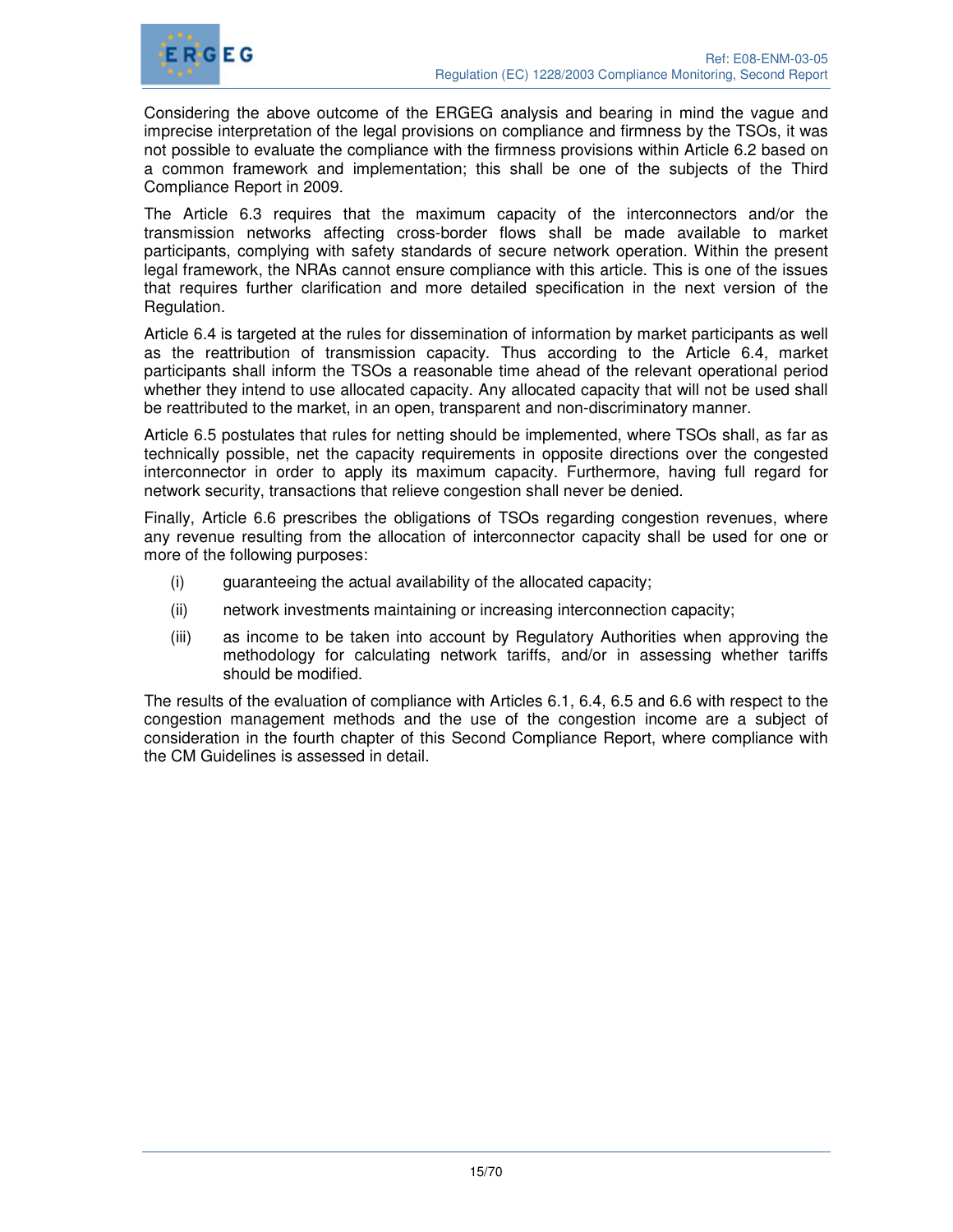

# **4 Compliance with the CM Guidelines**

### **4.1 General Provisions**

In this chapter, the compliance with the provisions from Section 1 of the CM Guidelines is evaluated.

Compliance with the CM Guidelines requires that economically efficient methods for congestion management are implemented. According to the compliance criteria, there should be unrestricted and non-discriminatory access to interconnectors when no congestion exists.

Appropriate rules and methods for managing structural congestion should be agreed upon in advance and be implemented by TSOs immediately when congestion occurs. Furthermore, TSOs should not attempt to resolve congestion within a control area by a reduction of in interconnection capacity.

#### 4.1.1 Existence of Criteria for Accepting or not Accepting Commercial Transactions

According to Point 1.1 of the CM Guidelines, TSOs shall endeavour to accept all commercial transactions, including those for cross-border trade.

All NRAs who responded to the Compliance Questionnaire confirmed that criteria exist in their jurisdiction and are published accordingly.

In the case of denial of commercial transactions, the TSOs at 96% of interconnection points comply with the CM Guidelines, with reasons and criteria for denial communicated immediately to market participants.

The TSOs at 96% of interconnectors have explicitly informed the NRAs of the criteria.

In summary, the TSOs at 91% of the interconnectors comply with criteria set by regulators to fulfil requirements set under this Point 1.1 of the CM Guidelines.

#### 4.1.2 Existence of Congestion Management

According to Point 1.2 of CM Guidelines no restrictions for access to the interconnection shall be set when there is no congestion and thus no permanent allocation procedure is needed.

All NRAs except one (96%) have indicated that the TSOs have published information on the interconnectors where CM procedures exist for market participants. The information has also been sent to the NRA in all these countries (96%).

In summary, the TSOs at 96% of interconnectors comply with criteria set by the regulators to fulfil the requirements set under the Point 1.2 of the CM Guidelines.

#### 4.1.3 Economically Efficient Alleviation of Congestions by TSOs

In cases where power flows caused by commercial transactions exceed those that are possible with secure network operation, TSOs shall relieve congestion to maintain operational security of the grid and ensure that costs for this remain at economically efficient level, according to the Point 1.3 of the CM Guidelines. Curative redispatching or countertrading shall be envisaged if lower cost measures cannot be applied.

With respect to the use of procedures that reflect economical efficiency, many NRAs have indicated a general compliance, but there are a few cases (about 32%) where the TSOs are actually reporting costs and volumes of countertrading and redispatching.

In any case, even with all the information available and delivered to the NRAs, the exact quantification of compliance with this Point is not feasible. Therefore, it is not presented in quantified terms here.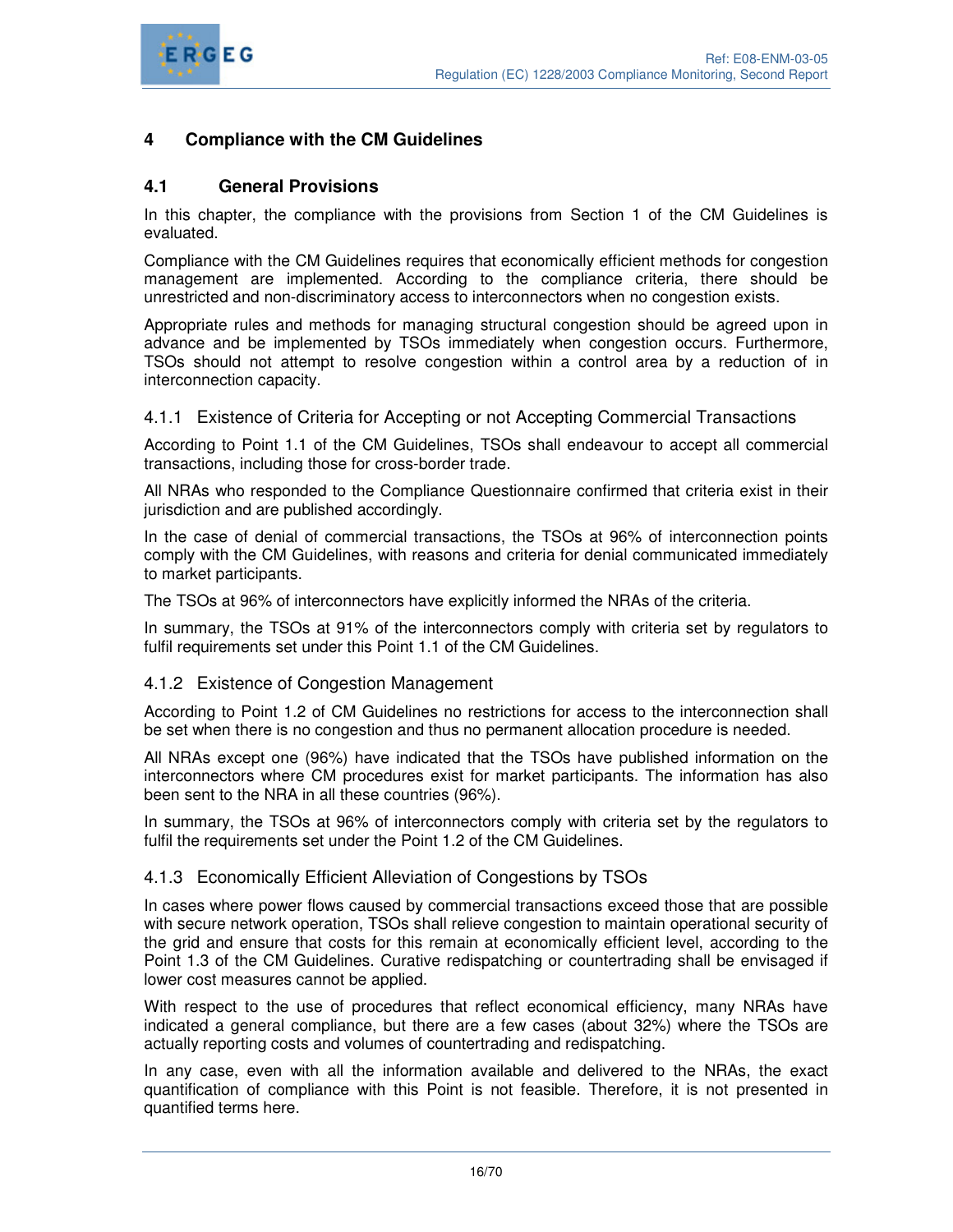

This is one of the issues which requires further clarification and more detailed specification in the amended CM Guidelines.

### 4.1.4 Congestion Management in Case of Structural Congestion

According to the Point 1.4 of CM Guidelines, if structural congestion appears, the TSOs are required to define and agree upon rules and arrangements for CM in advance and implement them immediately. The CM methods shall ensure that the physical power flows associated with all allocated transmission capacity comply with network security standards.

According to the answers from NRAs, about 87% of TSOs comply with these requirements and consistent answers are provided within the different regions.

Furthermore, the answers widely confirm that definitions of where congestion exists are established, that rules are agreed upon in advance and implemented immediately when applicable (i.e. when congestion appears).

Further, the TSOs have also ensured compliance with security rules, communicated rules and arrangements transparently to market participants and to the NRA in most cases.

At 80% of interconnectors, the TSOs have reported that CM methods comply with network security standards.

Approximately 80% of NRAs have confirmed that the rules and arrangements of CM are in line with this Point.

The final criterion under this Point requires the TSOs to set up a monitoring process for implementation of the CM rules and arrangements including the criteria for further development of CM rules and arrangements. 70% of the answers confirm compliance with this criterion, but in only 41% of the cases, the description of the monitoring process was sent to the NRAs by the TSOs.

In summary, the TSOs at 87% of interconnectors comply with criteria set by the regulators to fulfil requirements set under Point 1.4.

#### 4.1.5 Efficient Economic Signals to Market Participants and TSOs

According to the Point 1.5 of the CM Guidelines, applied CM methods shall give efficient economic signals to market participants and TSOs, promote competition and be suitable for regional and community-wide application.

Approximately 90% of the answers confirm that the applied congestion management methods give economic efficient signals and promote competition – however it must be borne in mind that in most of those cases, the methods used were explicit auctions, which are in principle allowed by the CM Guidelines but are today considered to be less economically efficient for day-ahead allocations than implicit auctions. One NRA answered that compliance is not fulfilled since explicit auctions very often lead to two kinds of inefficiencies:

(i) nominations of capacity in the opposite side to the price differential

and

(ii) under-utilisation of capacity when price differential exists.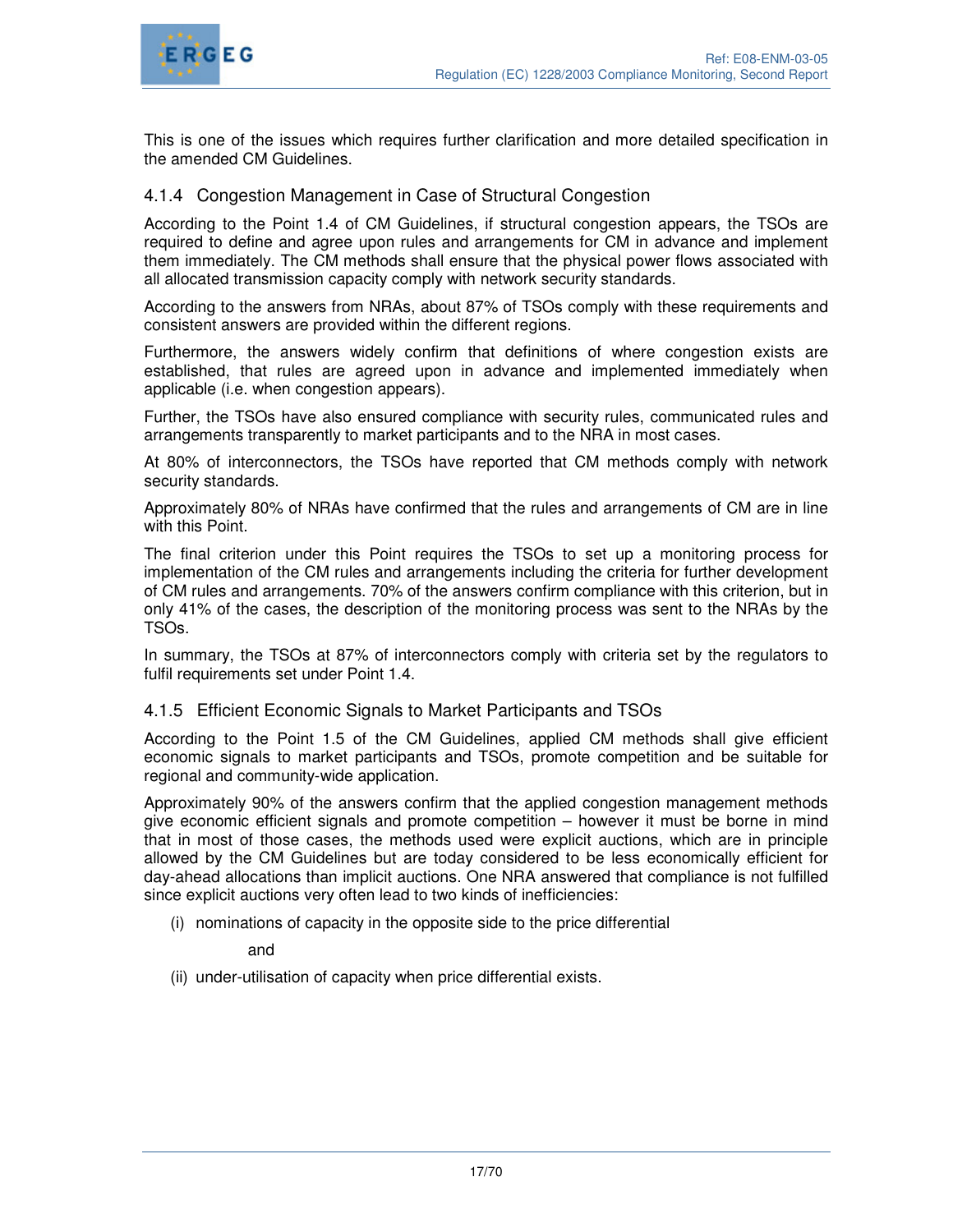

 $\ddot{ }$ 

These inefficiencies are inherent to explicit auctions mechanisms and constitute an evidence of the drawbacks in market integration when explicit auctions are used. The inefficiencies have been well identified in the report of the Commission on the experience gained in the application of the Regulation, published on  $15<sup>th</sup>$  May 2007<sup>10</sup>, as well as in the first ERGEG ERI Convergence and Coherence Report of, published on  $18<sup>th</sup>$  June 2007 $<sup>11</sup>$ .</sup>

All replies from NRAs confirm that methods are suitable for regional and communitywide application, which is evaluated accordingly for Section 3 of the CM Guidelines thereafter.

In summary, the TSOs at 71% of interconnectors comply with criteria set by the regulators to fulfil requirements set under Point 1.5.

# 4.1.6 No Transaction-Based Distinctions

No transaction-based distinctions may be applied according to Point 1.6 of the CM Guidelines. A request for transmission service can only be denied when operational security cannot be guaranteed and the monetary value attached to the request is lower than all other requests intended to be accepted for the same service and conditions.

Only 9% of the replies confirm that the TSOs have reported cases where transaction-based distinction happened. In most cases (91% of the replies), the TSOs have not reported any cases of transaction-based distinction because no such cases have been observed. Furthermore, with implicit auctions, transaction-based distinctions are inherently prevented and thus no transaction-based distinction has been reported wherever an implicit auction is in place.

# 4.1.7 No Limitation of Cross-border Capacity to Solve Congestions within Own Control Area

Point 1.7 of CM Guidelines requires that TSOs shall be guided by principles of costeffectiveness and minimisation of negative impacts on the Internal Electricity Market (IEM) when defining appropriate network areas in which to apply congestion management. TSOs may not limit interconnection capacity in order to resolve congestion inside their control area, except for reasons of operational security and reasons of cost-effectiveness and minimisation of negative impacts on the IEM. If such a situation occurs, it shall be described and transparently presented to all the users by the TSOs and such a situation may be tolerated only until a long-term solution is found. Furthermore, the methodology and plan for achieving the long-term solution shall be described and transparently presented to all the users by the TSOs.

The CM Guidelines set preconditions, i.e. operational security, cost-effectiveness and minimisations on negative impacts on IEM, for limiting interconnector capacity due to the internal congestion within a TSO's own control area. In such situations, compliance with the CM Guidelines can be ensured by describing transparently the reasons for limitations and their effects on operational security and the integrated market.

Document can be found at http://europa.eu.int/smartapi/cgi/ sga\_doc?smartapi!celexplus!prod!DocNumber&lg=en&type\_doc=COMfinal&an\_doc=2007&nu\_doc=250

<sup>11</sup> Document can be found at http://www.energy-regulators.eu/portal/page/portal/ EER\_HOME/EER\_INITIATIVES/Progress\_Reports/2007/RI\_Annual\_Reports/RegionalInitiatives%20annual%20re port.pdf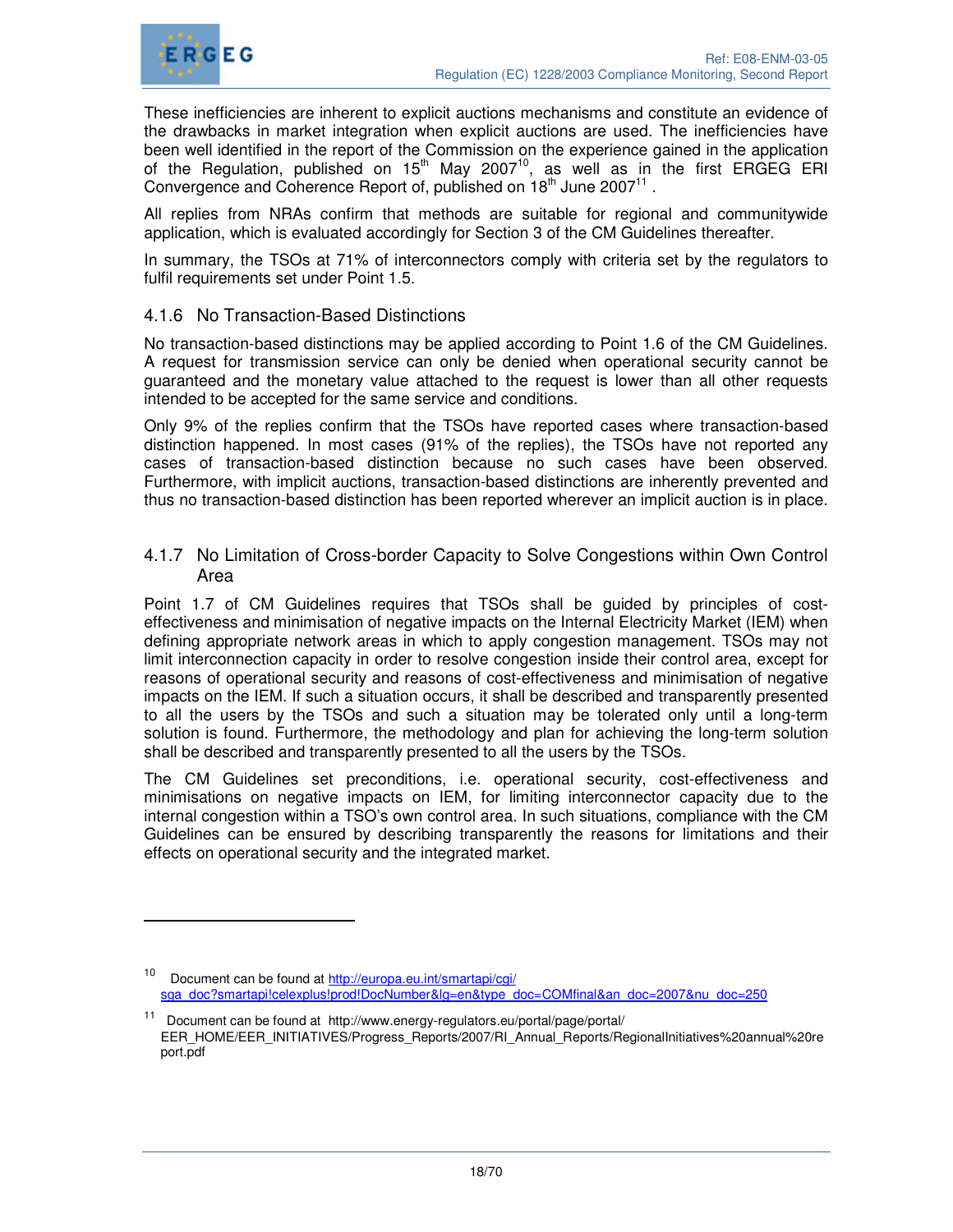

However, it is not specified how long the short-term solution can be tolerated in order to be compliant with the CM Guidelines. In the joint network planning across the control area borders, it is important to minimise the effects of congestions on the IEM.

The reasons explaining the limitations should be described and presented on the website of the TSO or power exchange. At 46% of interconnectors TSOs comply with this requirement, whereas at further 34 % of interconnectors, TSOs do not comply with this requirement.

A problem with internal congestions does not exist or has not led to limitations on cross-border capacity (and is thus not applicable) in 20% of all interconnectors.

Further criteria for compliance with this Point require that a long-term solution to internal congestion is described and the methodology and plans are presented by the TSO, including a timetable for implementation. In addition a description should be sent to the NRA. Approximately 70% of the replies indicate compliance with those criteria.

# 4.1.8 Taking into Account Effect on Neighbouring Control Areas

When balancing the network inside the control area through operational measures in the network and through redispatching, the TSOs shall take into account the effect of these measures on neighbouring control area, according to Point 1.8 of the CM Guidelines. The TSOs shall thus have in place rules and procedures on how the effects of operational measures on neighbouring control areas are taken into account when balancing the network inside their own control area.

Approximately 88% of the replies confirm that TSOs have defined rules and procedures on how the effects of measures (physical flows) on neighbouring control areas are taken into account when balancing the network inside the control area through operational measures in the network and through (re)dispatch.

The NRAs answering positively regarding compliance with this criterion have also confirmed that the rules and procedures have been communicated to the neighbouring TSOs. 77% of the replies confirm that rules and procedures have also been sent to the NRA.

In summary, the TSOs at 84% of the interconnectors comply with criteria set by the regulators to fulfil requirements set under Point 1.8.

# 4.1.9 Intra-Day Allocation since 1<sup>st</sup> January 2008

In order to maximise opportunities for trade and cross-border balancing, Point 1.9 of the CM Guidelines requires that mechanisms for intra-day congestion management on interconnectors shall be established in a coordinated way and under secure operational conditions by 1<sup>st</sup> January 2008.

The answers given by the NRAs regarding established mechanisms for intra-day congestion management vary with respect to the different interconnectors. In total, 46% of the replies indicate that such mechanisms have not yet been established. However, some of those mechanisms are not market based and (e.g. relying on pro-rata method).

The implementation of regional cross-border intra-day CM is addressed in the next section of this Report.

The description of intra-day mechanism has been largely sent to the NRAs where the intra-day mechanism already exists.

At some interconnectors where compliance with this Point is not fulfilled yet, implementation is under way.

In summary, the TSOs at 47% of the interconnectors comply with criteria set by the regulators to fulfil requirements set under the Point 1.9.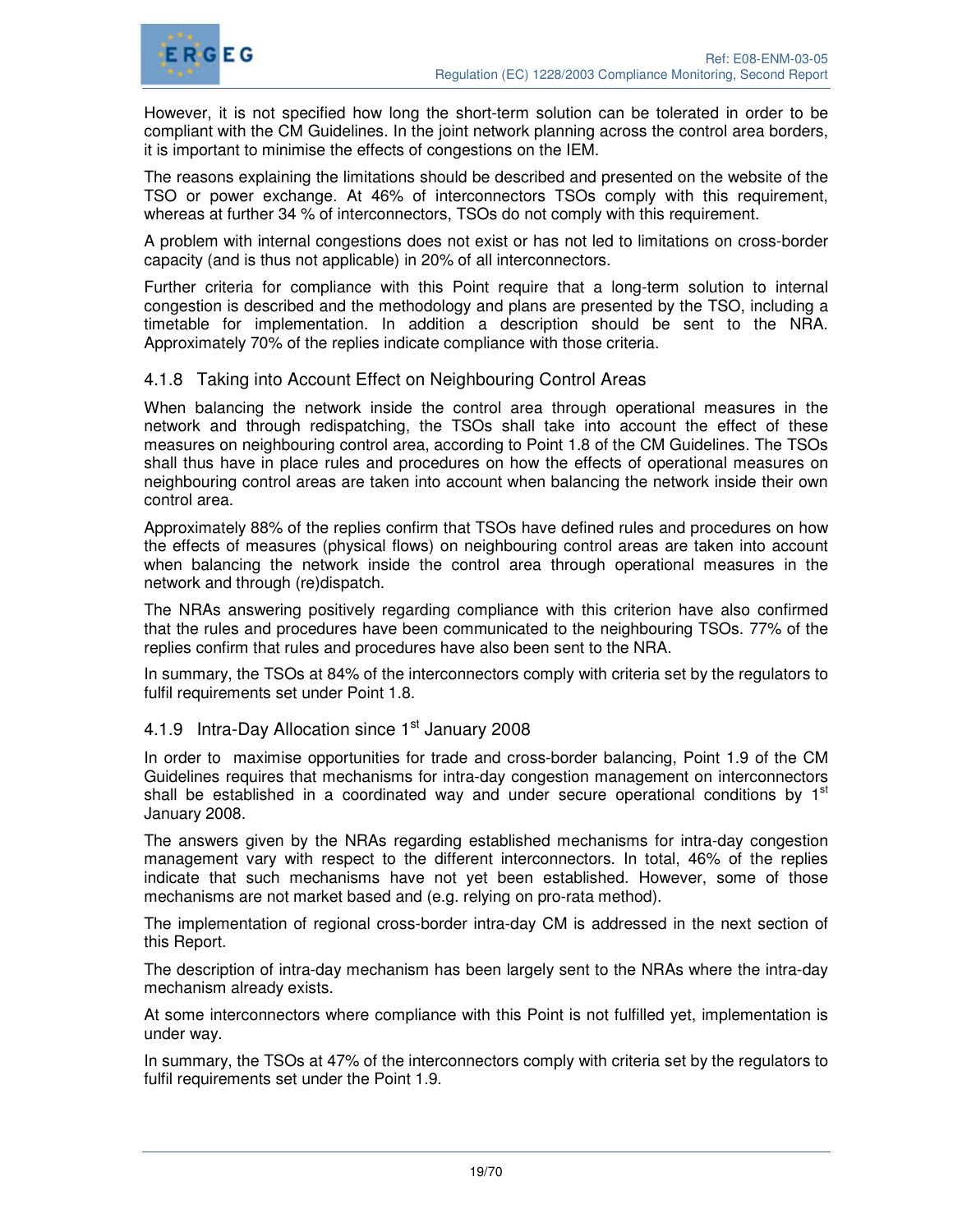

# 4.1.10 Evaluation of CM Methods by NRAs

According to Point 1.10 of the CM Guidelines, the NRAs shall regularly evaluate CM methods paying particular attention to compliance with the principles and rules established in the present Regulation and CM Guidelines and with the terms and conditions set by the NRAs. The evaluation shall include consultation of all market players and dedicated studies.

The criteria under Point 1.10 of the CM Guidelines require that the NRAs should agree on regular (e.g. annually) evaluation of CM methods, preparation and publication of the Compliance Report. The need for dedicated studies should be also be evaluated within the Compliance Report.

When setting the criteria (cf. Criteria Paper) for compliance with this Point, it was agreed that compliance with this Point is met when NRAs have evaluated the CM methods annually. Furthermore, need for dedicated studies shall be evaluated in this same context.

Some of the NRAs have indicated non-compliance with this Point and related criteria and have explained that annual procedures have not been established yet since for them this was the first evaluation.

# **4.2 Congestion Management Methods**

Figure 1 presents the applied congestion management methods across different time frames and different borders and status of the implementation of intra-day congestion management mechanism.

|                                                    | Yearly     | <b>Monthly</b>                      | Day-ahead  | Intra-day  |                  |
|----------------------------------------------------|------------|-------------------------------------|------------|------------|------------------|
|                                                    | allocation | allocation                          | allocation | allocation |                  |
| <b>Austria-Czech Republic</b>                      |            |                                     |            |            |                  |
| Austria-Hungary<br>Austia-Slovenia                 |            |                                     |            |            |                  |
|                                                    |            |                                     |            |            |                  |
| Germany-Poland                                     |            |                                     |            |            |                  |
| <b>Czech Republic-Poland</b><br>Poland-Slovakia    |            |                                     |            |            |                  |
|                                                    |            |                                     |            |            |                  |
| <b>Czech Republic-Germany</b>                      |            |                                     |            |            |                  |
| <b>Czech Republic-Slovakia</b><br>Hungary-Slovakia |            |                                     |            |            |                  |
| Austria-Italy                                      |            |                                     |            |            |                  |
| <b>Italy-Slovenia</b>                              |            |                                     |            |            |                  |
| <b>Italy-Greece</b>                                |            |                                     |            |            |                  |
| <b>France-Italy</b>                                |            |                                     |            |            |                  |
| <b>France-Germany</b>                              |            |                                     |            |            |                  |
| <b>Belgium-France</b>                              |            |                                     |            |            |                  |
| <b>Belgium-Netherlands</b>                         |            |                                     |            |            |                  |
| Germany-Netherlands                                |            |                                     |            |            |                  |
| Norway-Sweden                                      |            |                                     |            |            |                  |
| <b>Finland-Sweden</b>                              |            |                                     |            |            |                  |
| Denmark-Sweden                                     |            |                                     |            |            |                  |
| <b>Denmark-Germany</b>                             |            |                                     |            |            |                  |
| Denmark-Norway                                     |            |                                     |            |            |                  |
| France-Spain                                       |            |                                     |            |            |                  |
| Spain-Portugal                                     |            |                                     |            |            |                  |
| <b>France-UK</b>                                   |            |                                     |            |            |                  |
| Hungary-Romania                                    |            |                                     |            |            |                  |
| Romania-Bulgaria                                   |            |                                     |            |            |                  |
|                                                    |            |                                     |            |            |                  |
|                                                    |            | <b>Explicit auctions</b>            |            |            | Intra-day exists |
|                                                    |            | Implicit auctions<br>Not applicable |            |            | No intra-day     |

Figure 1: Congestion management methods in different timeframes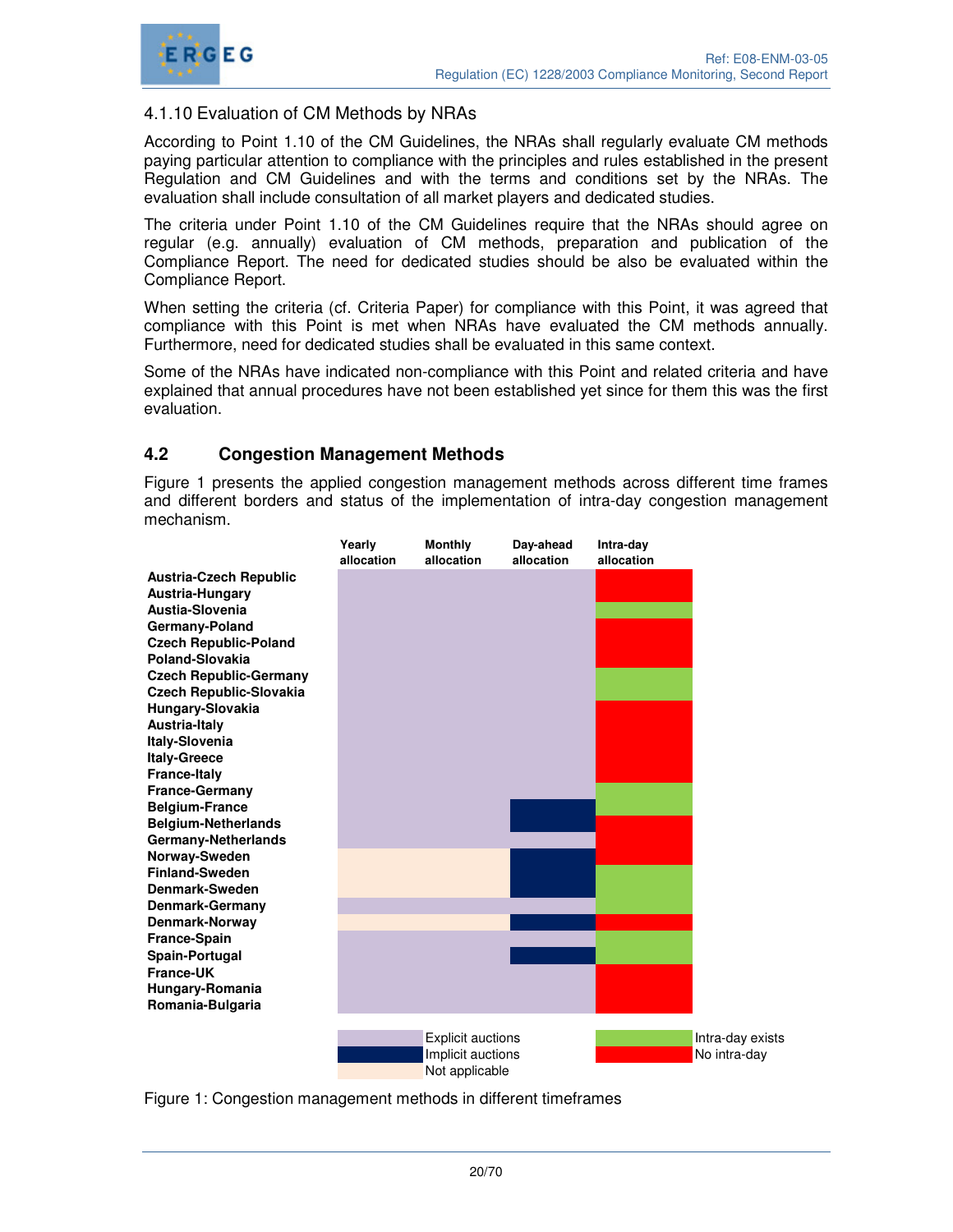

# 4.2.1 Congestion Management only by Explicit and/or Implicit Auctions

According to Point 2.1 of the CM Guidelines, the CM methods shall be market-based in order to facilitate efficient cross-border trade. Only explicit and implicit auctions are allowed for this purpose and both methods can co-exist at an interconnection. However, for intra-day trade continuous trading may be used.

**EU-wide:** Explicit allocation methods are in place on all interconnectors for yearly and monthly auctions except in the Nordic region where only day-ahead implicit auctions are applied. As regards day-ahead capacity, approximately two thirds are explicitly auctioned and the remaining third follows an implicit scheme. Intra-day allocation is in place for roughly half of borders analysed. At approximately 79% of the interconnectors, capacity allocation rules and procedures definition, publication and reporting to NRA are compliant with Point 2.1.

**Central-West (CW)**: Explicit auctions are held on yearly and monthly basis on all interconnectors in the region. Within the TLC (Trilateral Market Coupling) scope between France, Belgium and Netherlands, implicit auctions are used for day-ahead allocation, whereas on German borders (Germany-France, Germany-Netherlands) explicit auctions are used for day-ahead allocation. An intra-day allocation method in the form of an adjusted pro-rata approach, is applied on French interconnectors (France-Belgium, France-Germany), while no intra-day allocation is in place on Dutch borders (Netherlands-Belgium, Netherlands-Germany). This region is considered compliant with Point 2.1 of the CM Guidelines.

**Central-South (CS):** Explicit auctions apply to all Italian borders on yearly, monthly and daily timeframes. No intraday allocation is in place, but intraday approach with First-Come-First-Served (FCFS) is used on direction from Slovenia to Italy. In general, compliance with Point 2.1 of the CM Guidelines within this region is observed, except for the answer from Austria, which identifies non-compliance concerning the publication by TSO of rules and procedures to allocate capacity on different time frames.

**Central-East (CE):** Yearly, monthly and daily explicit auctions apply to all borders in the region. Intraday allocation with FCFS is in place from Czech Republic to Germany, from Czech Republic to Slovakia and between Austria and Slovenia. In general, compliance with Point 2.1 of the CM Guidelines within this region is observed, except for the answer from Austria, which identifies non-compliance concerning the publication by TSO of rules and procedures to allocate capacity on different time frames.

**Northern:** Within Nordic market there exist no explicit auctions. Day-ahead capacity is implicitly allocated and intraday is managed through FCFS continuous trading except for the interconnectors from Norway, where no intra-day scheme is in place yet. On German borders (Germany-Denmark 1), yearly, monthly and day ahead explicit auctions with UIOLI. On the Germany-Denmark 2 interconnector (Kontek cable) implicit auctions and Elbas intra-day trade with FCFS are applied. On the border Germany-Poland, explicit auctions range from yearly to daily timeframes and no intra-day scheme is in place. This region is considered compliant with Point 2.1 of the CM Guidelines.

**South-West (SW):** Capacity is explicitly allocated on yearly and monthly basis throughout the region. For Spain-France interconnection, this scheme extends also up to day and intraday, whereas at the interconnectors on the Iberian peninsula, daily and intraday capacity is implicitly allocated under the market splitting. This region is considered complaint with Point 2.1.

**France-UK-Ireland (FUI):** Yearly to daily explicit auctions exist at the France-UK interconnection; no intra-day allocation is in place yet.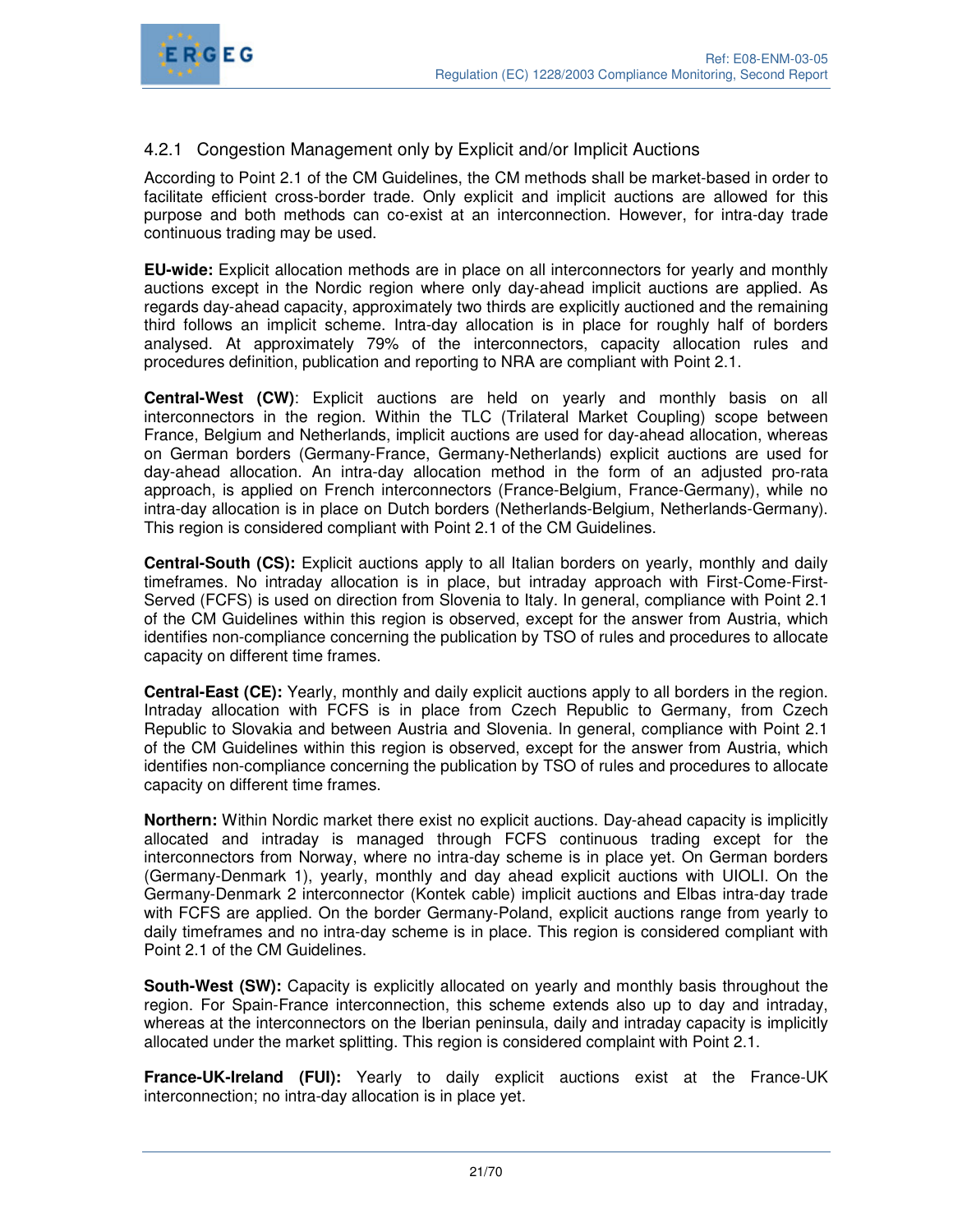

**Romania and Bulgaria** (as members of the SEE region): Yearly to daily explicit auctions are applied at the Romanian borders (Romania-Hungary, Romania-Bulgaria). No intraday allocation is in place yet (only replies from Romania, no reply from Bulgaria).

#### 4.2.2 Long- and Short-Term Transmission Capacity Allocation

Point 2.2 of the CM Guidelines postulates that depending on competition, conditions CM mechanisms may need to allow for both, long- and short-term allocation.

Since this Point has conditional applicability and does not impose firm binding rules, no compliance evaluation is performed on it. Nevertheless, at approximately 66% of interconnectors, TSOs have described the reasons for having or not having, both long- and short-term transmission capacity allocations.

#### 4.2.3 Allocation of Available and any Remaining Capacity

According to Point 2.3 of the CM Guidelines, a prescribed fraction of the available interconnection capacity plus any remaining capacity not previously allocated and any capacity released by capacity holders from previous allocations shall be allocated by each capacity allocation procedure.

Cascade-like publication and allocation of unused capacity are widely present on interconnectors across Europe. However, this is not the case at all interconnectors. If only dayahead allocation exists, the intra-day capacity is automatically published; if no intra-day allocation exists, then daily capacity released from capacity holders from previous allocations has not been published.

Indeed, nearly at all the interconnectors (96%), allocation procedures for different time frames have been defined by the TSOs and the related descriptions were sent to NRAs. However, the percentage declines to approximately 88%, as regards due publication of non-allocated capacity and capacity released from previous allocations. It declines further to approximately 27% when it comes to the reporting of "left-overs" to NRAs.

In summary, approximately 7% of the interconnectors show compliance with the criteria set by the regulators to fulfil requirements set under Point 2.3.

#### 4.2.4 Optimising the Degree of Firmness

According to Point 2.4 of the CM Guidelines, the TSOs shall optimise the degree to which capacity is firm, taking into account the obligations and rights of the TSOs involved and the obligations and rights of market participants, in order to facilitate effective and efficient competition. Furthermore, a reasonable fraction of capacity may be offered to the market at a reduced degree of firmness, but the exact conditions for transport over cross-border lines shall at all times be made known to market participants.

Whereas the compliance with this Point has been evaluated as far as possible, it must be mentioned that the provisions for "optimising the degree to which capacity is firm" and "offering capacity with a reduced degree of firmness" are considered to be vague and not precise enough without further refinement. This is one of the issues which require further clarification and more detailed specification in the next version of the CM Guidelines.

TSOs' treatment of firmness has generally been perceived as compliant across the European interconnection before, except for some interconnectors, where no optimisation of the firmness of capacity can be recognised.

The detailed evaluation of this Point will be done in the future based on the ERGEG work on firmness

At approximately 80% of interconnectors, compliance with this Point has been observed in terms of clear definition and reporting to NRAs on firmness granted to market participants. However, this ratio falls rapidly as regards disclosure of reasons for curtailments in day-ahead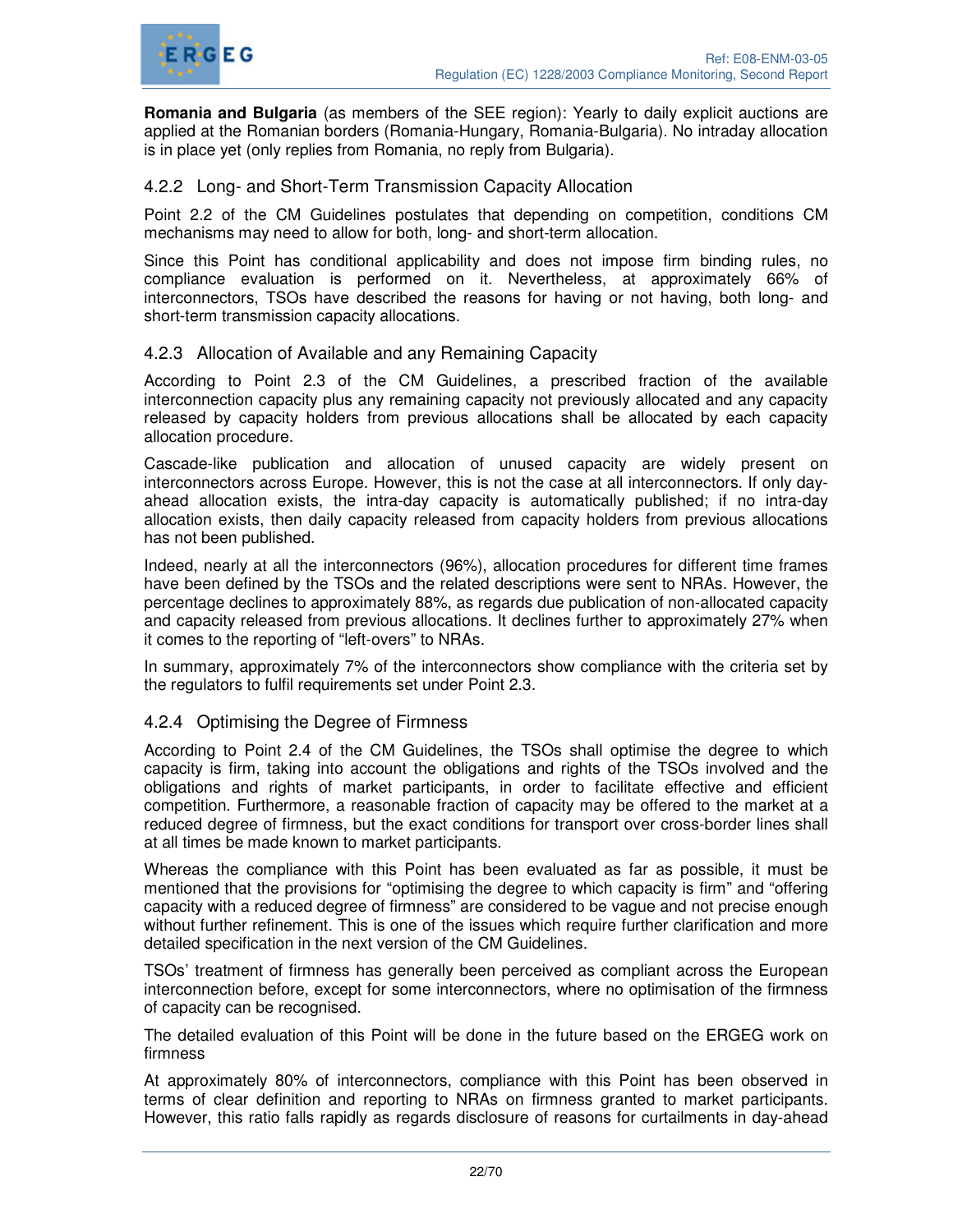

market and firmness effectively reached on interconnectors where capacity with a lower degree of firmness is offered.

Nevertheless, numeric results are of low significance here, since as indicated at the beginning, day-ahead transactions are always firm for many borders and downgraded firmness products are not widely spread.

# 4.2.5 Firmness of Long- and Medium-Term Capacity Rights, UIOSI / UIOLI

Point 2.5 of the CM Guidelines requires that access rights for long- and medium-term allocations shall be firm transmission capacity rights and these rights shall be subject to the UIOSI (Use-It-Or-Sell-It) or UIOLI (Use-It-Or-Lose-It) principles at the time of nomination.

Based on the perceived criteria and merit used for firmness at the time of evaluation (spring 2008) compliance at approximately 80% of the interconnectors has been observed. However, it must be emphasised that the detailed evaluation of this Point will also be done in the future based on the ERGEG work on firmness. With regard to UIOLI/UIOSI, compliance at approximately 80% of the interconnectors has been observed. Furthermore, the absence of firm nominations from market actors' side (reported on one interconnector) makes the UIOLI/UIOSI application ineffective.

This chapter of the Second Compliance Report does not apply to the Nordic market, which is organised with capacity allocation through day-ahead implicit auctions and a liquid financial market for futures and forwards in a longer timeframe (up to three years); thus long- and medium term physical capacity allocations have not been applied.

### 4.2.6 Structure for Capacity Allocation between Different Timeframes

According to Point 2.6 of the CM Guidelines, the TSOs shall define an appropriate structure for the allocation of capacity between different timeframes. This may include an option for reserving a minimum percentage of interconnector capacity for daily and intra-day allocation. The allocation procedure shall be subject to review by the respective Regulatory Authorities. When proposing the allocation structure, the TSOs shall take into account:

- The characteristics of the market;
- The operational conditions, such as the implications of netting firmly declared schedules;
- The level of harmonisation of the percentage and timeframes adopted for the different capacity allocation mechanisms in place.

TSOs' treatment of timeframe structure for capacity allocation is generally perceived as compliant. It is so also in the Nordic market (with Norway, Sweden, Finland, Denmark) where only a day-ahead market is in place and there are no capacity-reservations for intra-day market because all left-overs from day-ahead markets are used in intra-day market.

In summary, the TSOs at 82% of the interconnectors comply with the criteria set by the regulators to fulfil requirements set under Point 2.6.

#### 4.2.7 Discrimination Bilateral Transactions and Bidding into Power Exchanges

According to Point 2.7 of the CM Guidelines capacity allocation may not discriminate between market participants that wish to use their rights to make use of bilateral supply contracts or to bid into power exchange. The higher value bids, whether implicit or explicit in a given timeframe, shall be successful.

Compliance has been observed at 82% of the interconnectors, where non-discriminatory rules exist and have been transparently communicated by the TSOs to market players and NRAs.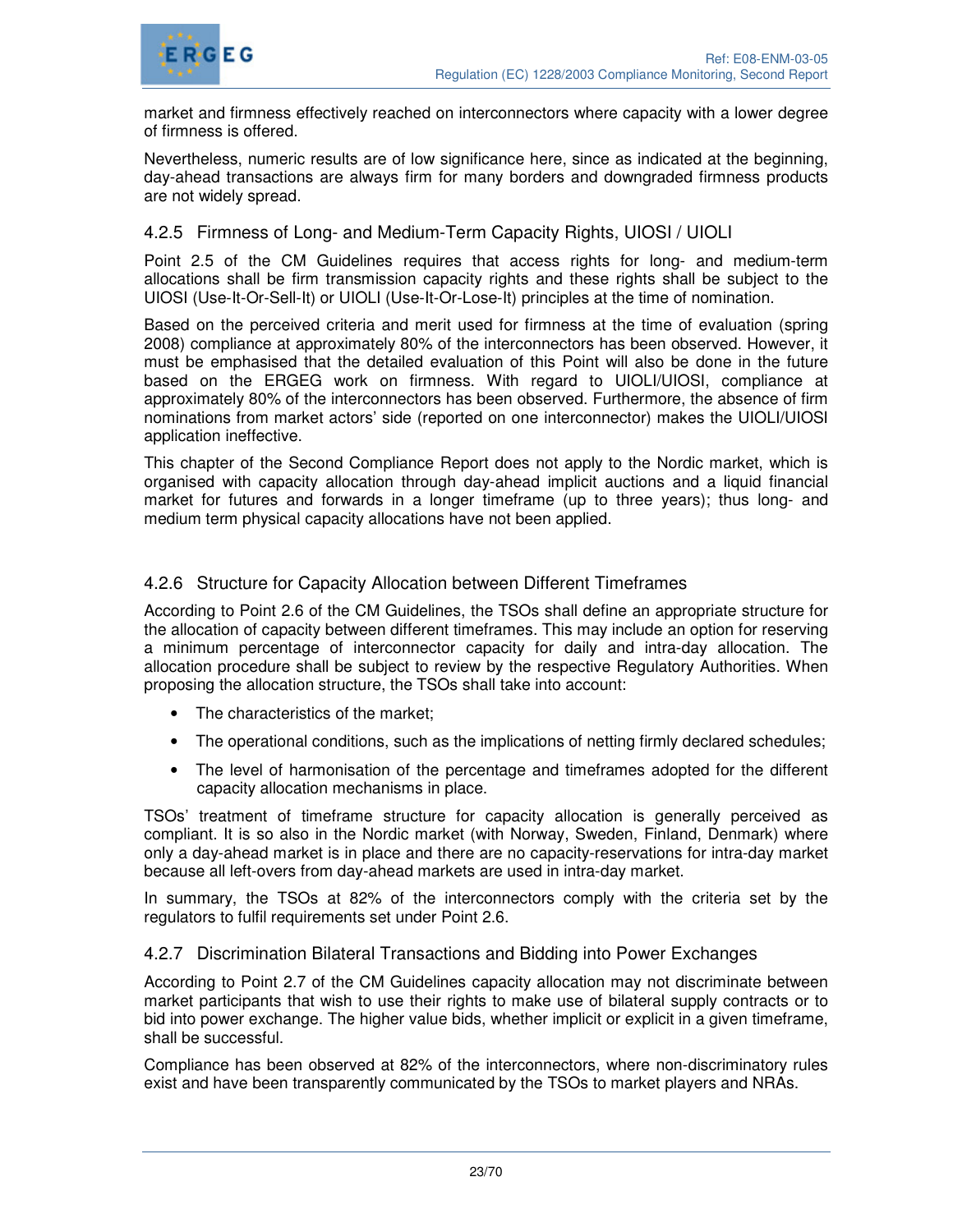

It must be mentioned here too, that these criteria are not applicable within the Nordic market since no physical explicit auctions exist there.

# 4.2.8 Allocation of All Capacity by Implicit Auctions where Efficient Forward Financial Electricity Market Exists

According to Point 2.8 of the CM Guidelines in regions where forward financial electricity markets are well-developed and have shown their efficiency, all interconnection capacity may be allocated through implicit auctioning.

This criterion applies only within the Nordic market, where forward financial markets exists and act as a substitute for longer-term explicit auctions. In these countries relevant authorities (financial market supervisory authorities, energy regulators) have analysed the market and its development. Furthermore, reports have been published but detailed criteria for evaluating the efficiency of the markets and their development stage have not yet been made publicly available.

### 4.2.9 Reserve Prices

According to Point 2.9 of the CM Guidelines establishing reserve prices in capacity allocation methods shall not be allowed. Exemptions are possible for new interconnectors under Article 7 of the Regulation.

Compliance of 93% is identified with this Point. No reserve prices are observed to be in place, except for lines exempted under Article 7 of the Regulation.

### 4.2.10 Restrictions for Participation of Market Players in Allocation

According to Point 2.10 of the CM Guidelines all potential market participants shall, in principle, be permitted to participate in the allocation process without restriction. To avoid creating or aggravating problems related to the potential use of a dominant position of any market player, the relevant Regulatory and/or Competition Authorities, where appropriate, may impose restrictions in general or on an individual company on account of market dominance.

The replies confirm compliance of 95% for procedures and rules to monitor potential use of dominant position of market participants and to set restrictions in place. Among answers received, such a restriction exists only in Spain, providing for the so-called "dominant participants" not being able to import electricity into Iberian market; this restriction has been explained as a way to favour new entrants and foster competition. One of the reasons indicated for not having related procedures and rules in place is that in the countries affected, it is the competition authority and not the NRA who is responsible for setting rules and restrictions. This is therefore also one of the issues which requires further clarification and more detailed specification in the next version of CM Guidelines. Where appropriate, this duty can be conducted in cooperation of NRAs and competition authorities.

The existing procedures and rules have been transparently published to market participants and sent to the NRAs.

At approximately 84 % of the interconnectors, the relevant authorities have implemented monitoring processes to investigate the potential use of dominant position; also, procedures and rules on these issues are clearly defined and published accordingly.

In summary, at 89% of the interconnectors compliance is observed with criteria set by the regulators to fulfil the requirements set under Point 2.10.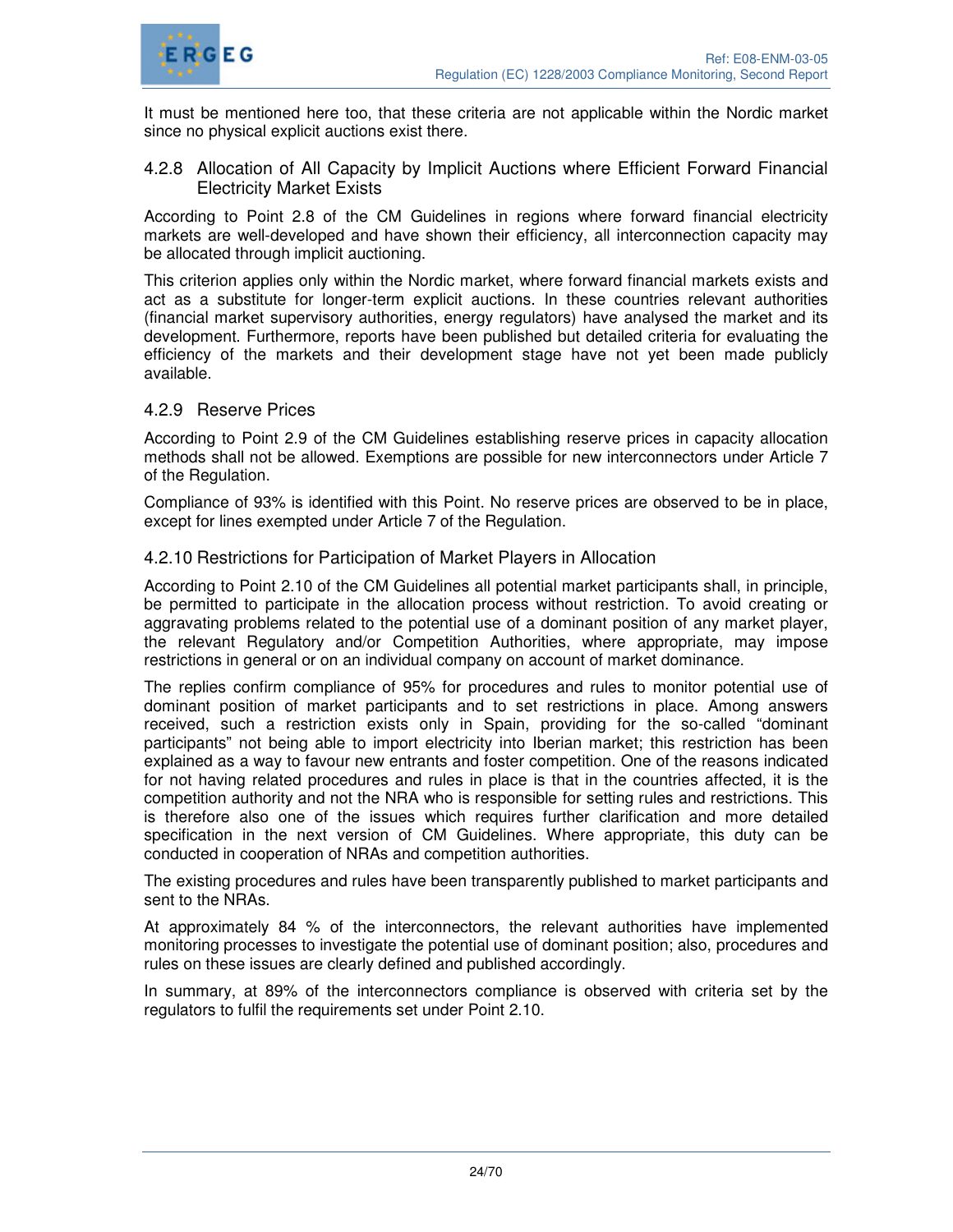

### 4.2.11 Deadlines and Nomination

According to Point 2.11 of the CM Guidelines market participants shall firmly nominate their use of the capacity to the TSOs by the defined deadline for each timeframe. The deadlines shall be set such that TSOs are able to reassign unused capacity for reallocation in the next relevant timeframe – including intra-day sessions.

Approximately 70% of the responses indicate compliance with this Point and related criteria. Negative answers, or not applicable ones are due to the absence of capacity allocation for determined timeframes or, for one interconnector, to the absence of firm nominations (i.e. market players only indicate their intention to use capacity). The question of whether the timeframes are set sufficiently in advance is dealt with under the evaluation of compliance with Section 4 of the CM Guidelines.

#### 4.2.12 Secondary Trade

Capacity shall be freely tradable on a secondary basis according to Point 2.12 of the CM Guidelines, provided that that the TSO is informed sufficiently in advance. Where a TSO refuses any secondary trade (transaction), this must be clearly and transparently communicated and explained to all market participants by that TSO and notified to the Regulatory Authority.

Almost all (approximately 93%) responses where explicit auctions are in place, indicate compliance. There are provisions ruling secondary markets, but with very few exceptions, information on the development of related transactions is scarce or unavailable. Only a few NRAs receive data on refusal to trade in secondary market on a regular basis.

In summary, at about 52% of the interconnectors, compliance is observed with criteria set by the regulators to fulfil requirements set under Point 2.12, where applicable.

#### 4.2.13 Financial Consequences in Case of Failure to Honour Obligations by those Who are Responsible

According to Point 2.13 of the CM Guidelines the financial consequences of failure to honour obligations associated with the allocation of capacity shall be attributed to those who are responsible for such a failure. Where market participants fail to use the capacity that they have committed to use, or, in the case of explicitly auctioned capacity, fail to trade on a secondary basis, or give the capacity back in due time, they shall lose the rights to such capacity and pay a cost-reflective charge. Any cost-reflective charges for the non-use of capacity shall be justified and proportionate. Likewise, if a TSO does not fulfil its obligation, it shall be liable to compensate the market participant for the loss of capacity rights. No consequential losses shall be taken into account for this purpose. The key concepts and methods for the determination of liabilities that accrue upon failure to honour obligations shall be set out in advance in respect of the financial consequences, and shall be subject to review by the relevant national Regulatory Authority or Authorities.

Approximately 96 % of the answers indicate compliance regarding ex-ante definition of rules, publication and reporting. Nevertheless, a significant number of negative answers (52%) to the sub-question about the existence of a cost-reflective charge providing for aforementioned failures indicate important non-compliance under this Point.

In addition, according to Point 2.13 of the CM Guidelines, compensation for curtailment is required, except in cases of force majeure. It appears from the answers on this criterion that in most cases market players are not compensated but only reimbursed (i.e. paid only 100%). In those cases where compensation schemes exist, the market players are most often compensated at 110% of the auction price. Exceptions are found e.g. at the borders between Hungary and Austria, between Slovenia and Austria as well as between Italy and Austria, where no reimbursement is due for curtailments due to maintenance. Here too, future evaluation will be based on the ERGEG work on firmness and curtailment.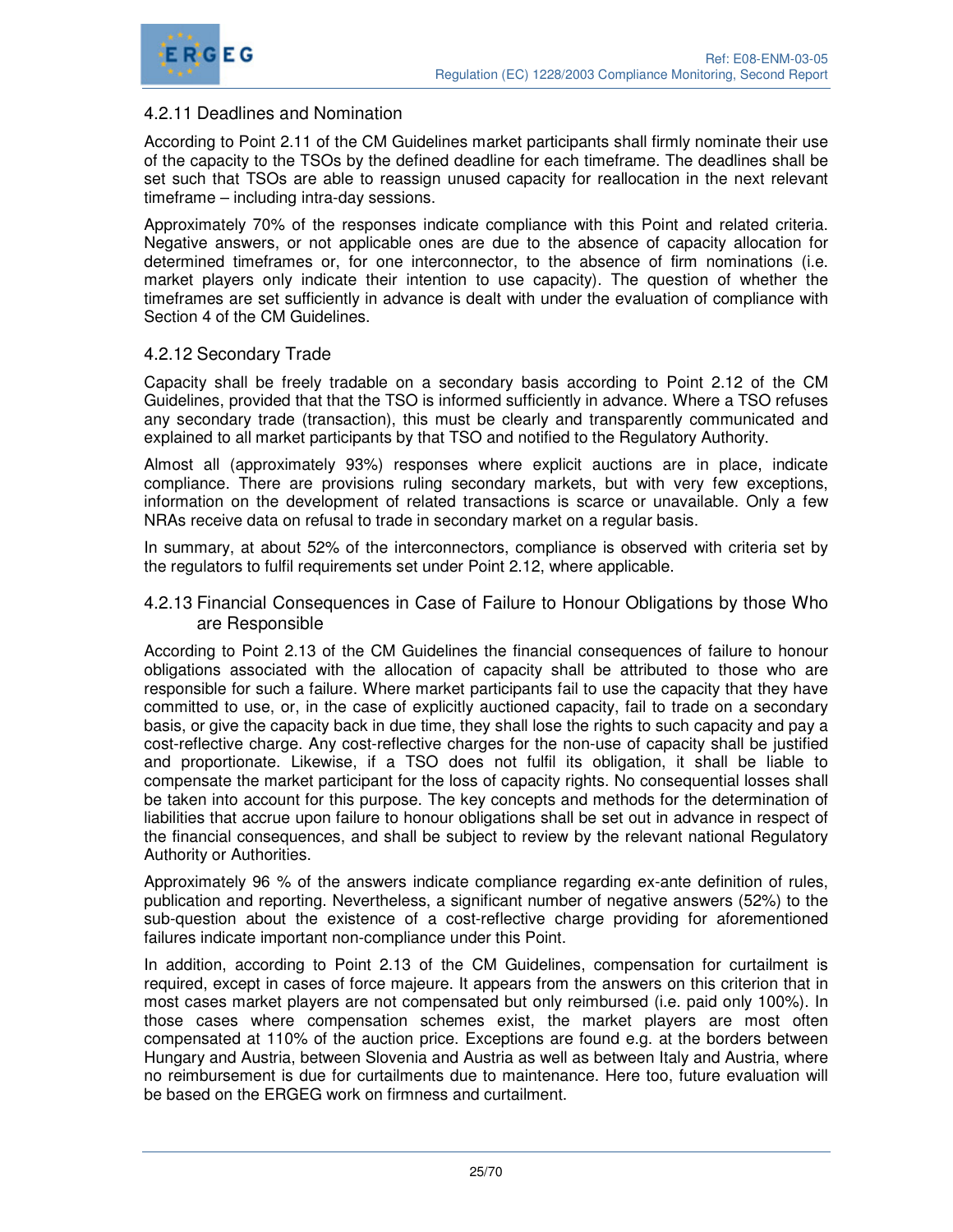

# **4.3 Coordination**

According to Point 3.1 of the CM Guidelines capacity allocation on interconnectors shall be coordinated and implemented using common allocation procedures by the TSOs involved. In cases where commercial exchanges between two countries (TSOs) are expected to significantly affect physical flow conditions in any third country (TSO), CM methods shall be coordinated between all the TSOs so affected through a common CM procedure. NRAs and TSOs shall ensure that no CM procedure with significant effects on physical electric power flows in other networks is devised unilaterally.

Point 3.2 of the CM Guidelines requires that a common coordinated CM method and procedure for the allocation of capacity to the market at least yearly, monthly and day-ahead shall be applied by not later than  $1<sup>st</sup>$  January 2007 between countries in the seven regions (Northern Europe; North-West Europe; Italy (Central South Europe); Central Eastern Europe; South-West Europe; UK, Ireland and France (FUI); Baltic states). Furthermore, at an interconnection involving countries belonging to more than one region, the CM method applied may differ in order to ensure the compatibility with the methods applied in the other regions to which these countries belong. In this case the relevant TSOs shall propose the method which shall be subject to review by the relevant Regulatory Authorities.

According to Point 3.3 of the CM Guidelines the regions, where forward financial markets are well-developed and have demonstrated their efficiency, may allocate all interconnection capacity through day-ahead allocation.

According to Point 3.4 of the CM Guidelines, compatible CM procedures shall be defined in all seven regions with a view to forming an integrated Internal Electricity Market and market parties shall not be confronted with incompatible regional systems.

Point 3.5 of the CM Guidelines requires that when promoting fair and efficient competition and cross-border trade, coordination between TSOs within all seven regions shall include all the steps from capacity calculation and optimisation of allocation to secure operation of the network, with clear assignments of responsibility. Such coordination shall include, in particular:

- a) Use of a common transmission model dealing efficiently with interdependent physical loop-flows and having regard to discrepancies between physical and commercial flows,
- b) Allocation and nomination of capacity to deal efficiently with interdependent physical loop-flows,
- c) Identical obligations on capacity holders to provide information on their intended use of the capacity, i.e. nomination of capacity (for explicit auctions),
- d) Identical timeframes and closing times,
- e) Identical structure for the allocation of capacity among different timeframes and in terms of blocks of capacity sold,
- f) Consistent contractual framework with market participants,
- g) Verification of flows to comply with the network security requirements for operational planning and for real time operation,
- h) Accounting and settlement of congestion management actions.

According to Point 3.5 of the CM Guidelines, coordination shall also include the exchange of information between TSOs. The nature, time and frequency of information exchange shall be compatible with the activities set in Point 3.5 and the functioning of the electricity markets.

This information exchange shall in particular enable the TSOs to make the best possible forecast of the global grid situation in order to assess the flows in their network and the available interconnection capacity. Furthermore, any TSO collecting information on behalf of other TSOs shall share the results of the collection of data with the participating TSO.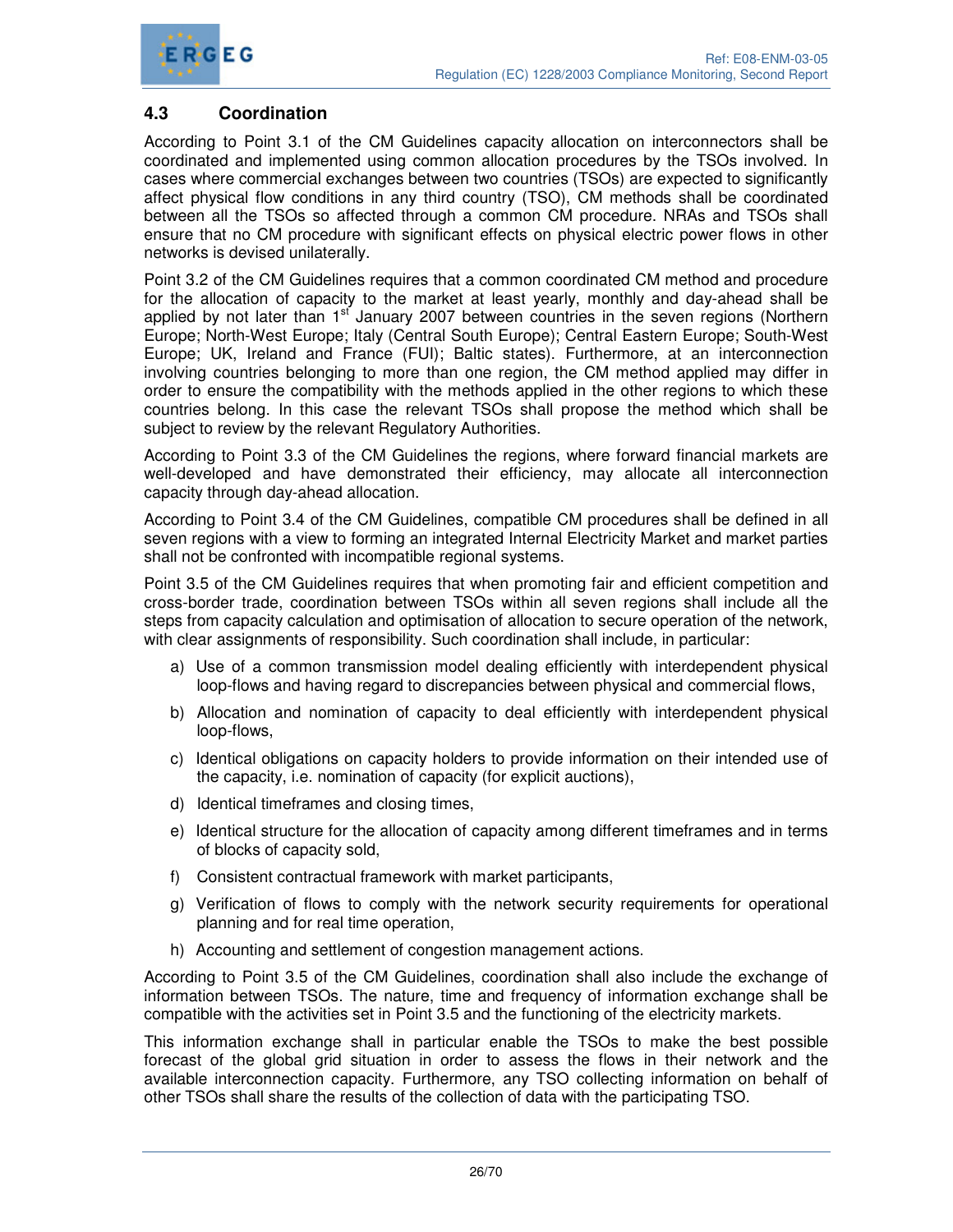

Compliance in terms of detailed compatibility of allocation procedures with other regions (Point 3.4 of the CM Guidelines) is an intra-regional question and has to be assessed from an overall European perspective. Currently, the issues referred to in this chapter of the Second Compliance Report are under development, discussion and implementation within the ERGEG Electricity Regional Initiative framework. It is also why the compliance at all European interconnectors is not reached yet, but some (even significant) improvements are expected during 2008 and early 2009. In principle the methodologies are equal or at least very similar across the regions, but the coordination of details across regions has still to be examined. An assessment of that is also included in the ERGEG Convergence and Coherence Report.

Since the focus of Chapter 3 of the CM Guidelines is on coordination within regions defined in Point 3.2, the regions are also used as the basis for the evaluation of compliance here.

### **Region Italy (CS)**

The coordination requirement to have common allocation procedures and that information on these procedures is sufficiently available to the market is fulfilled on a bilateral basis within the CS Region. However, a regional common allocation procedure does not exist within the region. The description and the communication to the market are usually done via the publication of auction rules by the involved TSOs. The auction rules are also published on the ERGEG website and when relevant the NRAs' approval decisions are also published on the individual websites of the NRAs. NRAs have been informed of the allocation procedures in advance or in parallel, usually also within the ERGEG ERI process. Effects of physical flows (caused by the allocation procedures) are often taken into account.

Coordination for annual, monthly and daily allocations is done bilaterally, since a single coordinated allocation across all involved borders does not exist.

However, compliance with the detailed requirements set out under Point 3.5 at the regional level is however considered to be poor.

Procedures for regular information exchange between TSOs are considered to be in place in the region. It is therefore considered that the compliance exists in general. However, only in very few cases, NRAs have received descriptions of these procedures.

#### **Region Central Eastern Europe (CE)**

The coordination requirement to have common allocation procedures and that information on these procedures is sufficiently available to the market is considered to be fulfilled on a bilateral or a multilateral basis in the entire CE Region. The description and the communication to the market are usually done via the publication of auction rules by the involved TSOs. NRAs have been informed of the allocation procedures in advance or in parallel, usually also within the ERGEG ERI process. Effects of physical flows caused by the allocation procedures are often taken into account, although not to the necessary extent; moreover, due to the fact that only explicit auctions are used, the negative effects are sometimes amplified by the allocation, where often cases appear where power flows from the "high price" to the "low price" area.

Coordination for annual, monthly and daily allocations is done either bilaterally or multilaterally (Poland, Germany, Czech Republic and Slovakia) in the region. A single coordinated allocation across all involved borders does not yet exist in the region.

The current understanding is that, strictly speaking the existing solutions are not compliant with the requirements described under Point 3.5. However NRAs have, in most cases, received descriptions of the methodologies and strived for ensuring that TSOs will be compliant in this respect.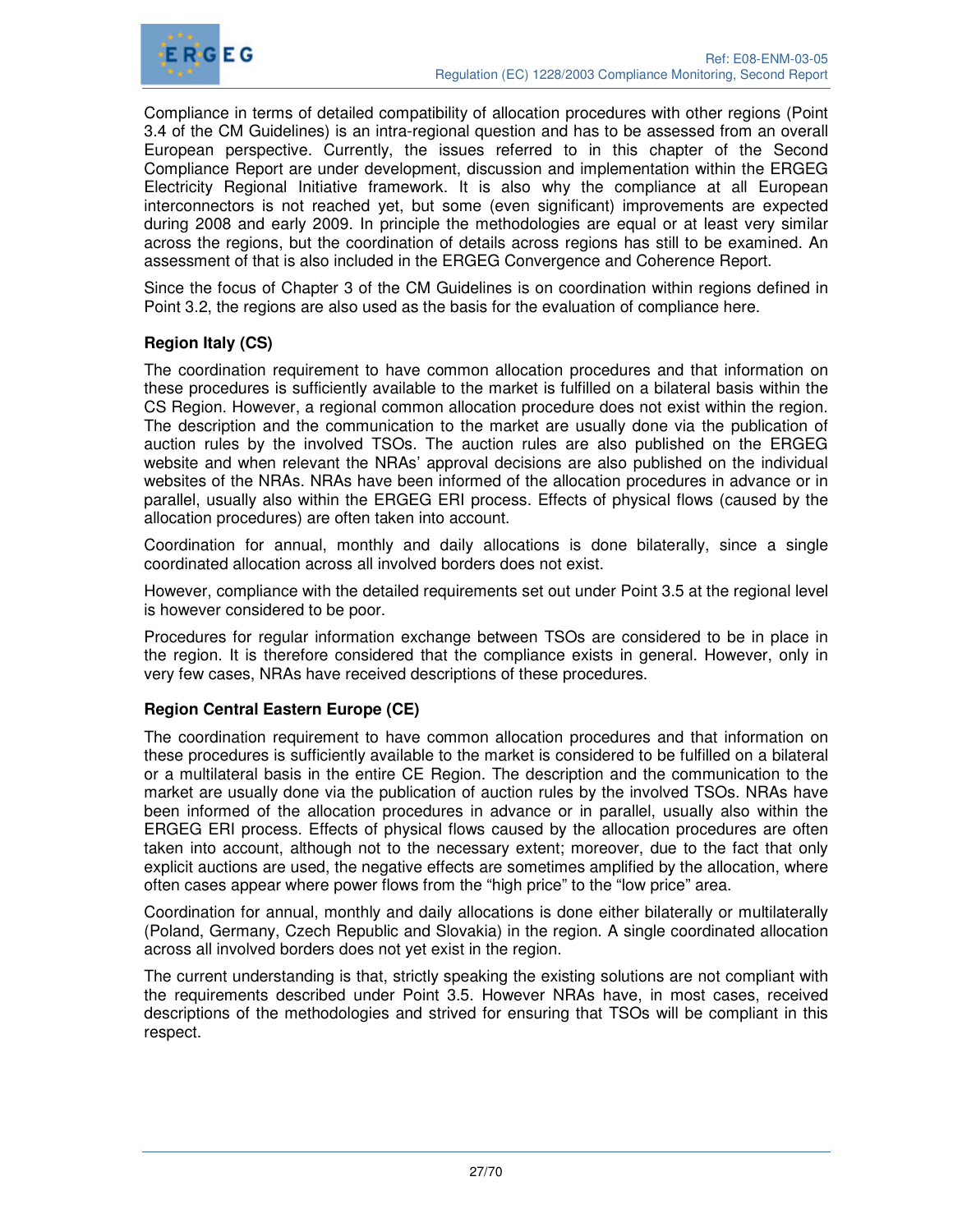

Procedures for information and data exchange are established between TSOs and allow for assessments of the grid situation and the capacity available to the market, except for one country in the region. However, a formal description of those information exchange procedures is only partly available to the NRAs. Consequently, some of the NRAs have followed that up and ensured compliance of these procedures.

#### **Baltic States**

Since between the Baltic countries no congestion exists, the application of the relevant legislation is considered not to be applicable. However, some reservations exist with regard to the availability of information to market participants or to NRAs.

#### **Region South West Europe (SW)**

The coordination requirement to have common allocation procedures and that information on these procedures is sufficiently available to the market is fulfilled on a bilateral basis in the Region SW. However, a regional common allocation procedure does not exist yet within the region. The description and the communication to the market are widely compliant with the existing requirements.

Coordination for annual, monthly and daily allocations is done bilaterally. There is no single coordinated allocation across all involved borders.

Compliance with detailed requirements under Point 3.5 at the regional level is partly considered to be in place.

Procedures for regular information exchange between TSOs are established in the region. Not all NRAs have received further information or descriptions of such procedures.

# **Region Central West Europe (CW)**

The understanding of the coordination requirement to have common allocation procedures and that information on these procedures is sufficiently available to the market (Point 3.1 of the CM Guidelines) is not uniform: for most of the countries, these requirements are not fulfilled. The description and the communication to the market are not compliant with the existing requirements. Effects of physical flows (caused by the allocation procedures) are not always taken into account.

Coordination for annual, monthly and daily allocations is done bilaterally. There exists no single coordinated allocation across all involved borders.

Concerning the recourse to day-ahead allocation only (Point 3.3 of the CM Guidelines), most NRAs consider that these requirements are not applicable.

Current CM methods are considered not compliant with all those detailed requirements under Point 3.5 at the regional level.

Procedures for regular information exchanges between TSOs are applied in some countries of the region, but in most cases NRAs have not received any further information or descriptions of such procedures.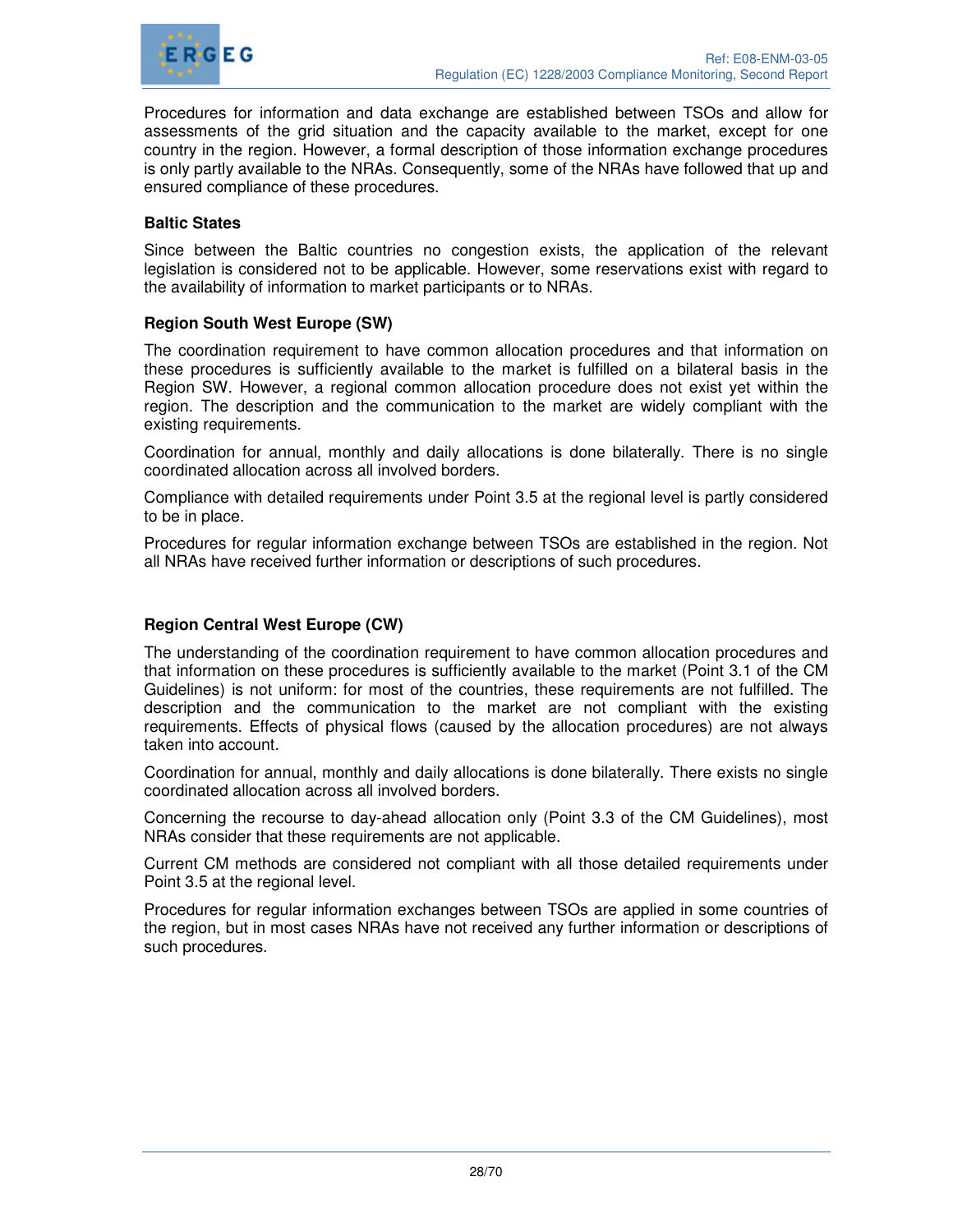

#### **Region France-UK-Ireland (FUI)**

On the island of Ireland, the all-island Single Electricity Market (SEM) is operated by the two separate TSOs, namely EirGrid in Ireland and SONI in Northern Ireland. They dispatch generators on a single all-island merit-order basis, so that what was the North - South interconnector (in the previous separate markets) is now treated like any other piece of transmission infrastructure on the island. Accordingly, there are no forecasts of capacity, nominated capacity, auction of capacity, etc, with respect to this line. Instead it is treated the same as the other transmission lines in the SEM and affords automatic firm financial access to market participants with firm rights. Thus, the only interconnector under compliance monitoring is the interconnector between France and the United Kingdom (the IFA interconnector).

For the IFA interconnector, coordination of allocations (Point 3.1 of the CM Guidelines) is done bilaterally. There exists no single coordinated allocation across all involved borders. The understanding of the coordination requirement (to have common allocation procedures and that information on these procedures is sufficiently available to the market) is different on either side of the border. For region-wide coordination (Point 3.2 of the CM Guidelines), the understanding of the requirements also varies on either side of the border. For one country, current congestion management methods are considered not compliant with regional level requirements, while a positive answer is given by the other country.

Furthermore, procedures for regular information exchange between TSOs are considered to be applied in one country and not in the other.

#### **Region Northern Europe**

The understanding of the coordination requirement to have common allocation procedures and that information on these procedures is sufficiently available to the market (Point 3.1 of the CM Guidelines) is uniform in the Nordic market: for all countries, these requirements are fulfilled.

The German-Polish border is tackled within the discussions and assessments of the CE Region. Most of the regulators consider the description and the communication to the market being compliant with the requirements. Effects of physical flows (caused by the allocation procedures) are taken into account in most countries, with two exemptions, where loop-flows are not so relevant.

For the region-wide coordination (Point 3.2 of the CM Guidelines), the understanding of the requirements is nearly uniform. Within the Nordic market a multilateral coordination of the CM exists. Between the Nordic market and the continental market, bilateral coordination takes place. Compatibility with other regions is ensured.

Concerning the recourse to day-ahead allocation only (Point 3.3 of the CM Guidelines), all NRAs consider that the markets are well-developed and that the reasons for this recourse are published, with only one exception.

Current CM methods are considered not compliant with those requirements under Point 3.5 at the regional level. Procedures for regular information exchange between TSOs are applied in most countries of the region. NRAs received further information or descriptions of such procedures, with only one exception.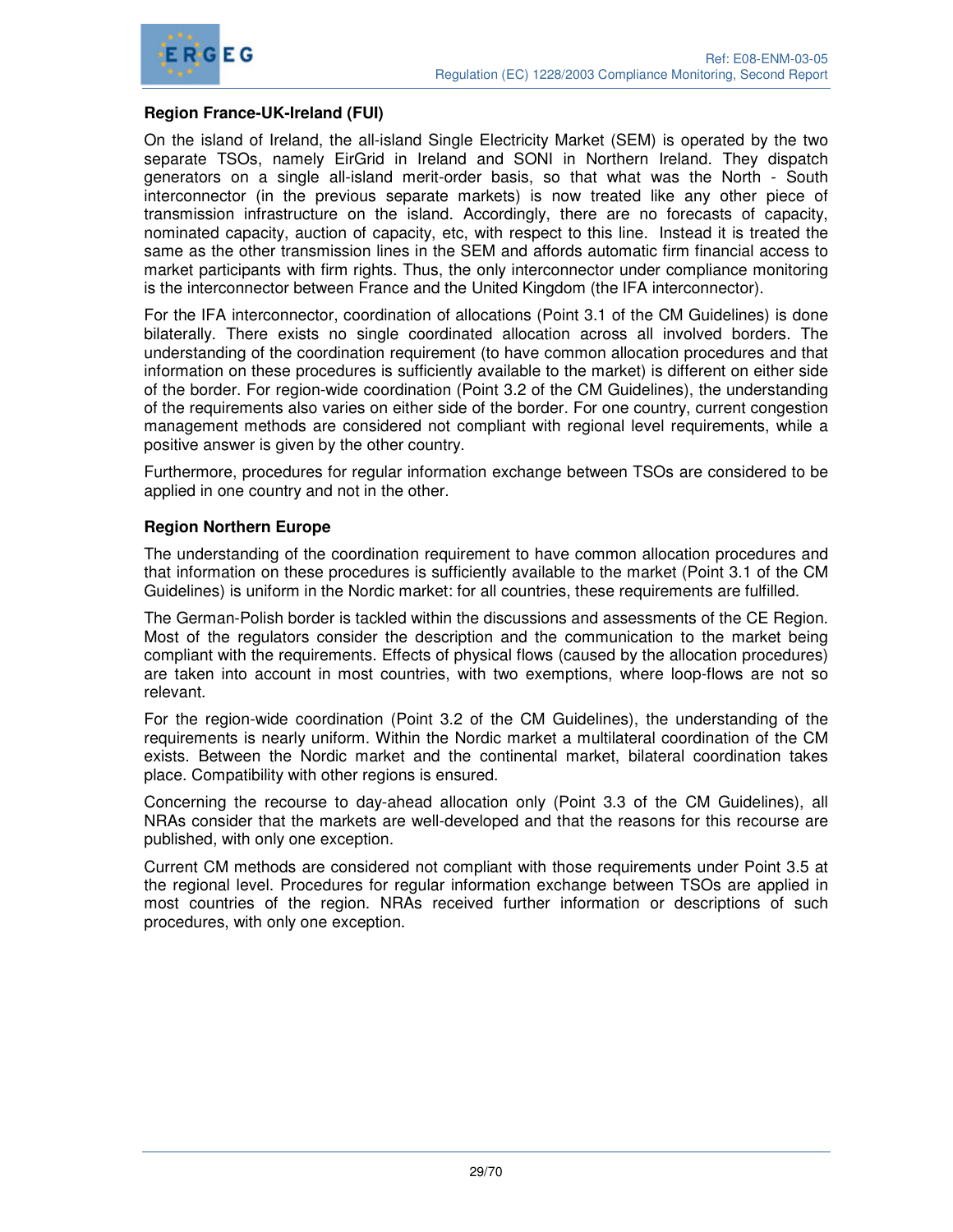



# **4.4 Timetable for Market Operations**

#### 4.4.1 Allocation of Capacity Sufficiently in Advance

According to Point 4.1 of the CM Guidelines, the allocation of the available transmission capacity shall take place sufficiently in advance. Prior to each allocation, the involved TSOs shall jointly publish the capacity to be allocated, taking into account, where appropriate, the capacity released from any firm transmission rights and, where relevant, associated netted nominations, along with any time periods during which the capacity will be reduced or not available.

On average on 94% of the interconnectors, the criteria set under Point 4.1 of the CM Guidelines have been reported to be met. The exceptions refer to e.g. an interconnector where the TSOs do not publish information jointly and to another interconnector, where TSOs have not sent the description of allocation procedure to the NRA. Furthermore, absence of netting and UIOLI were recorded as reasons for non-compliance.

#### 4.4.2 Nomination Sufficiently in Advance

According to Point 4.2 of the CM Guidelines, having full regard to network security, the nomination of transmission rights shall take place sufficiently in advance, before the day-ahead sessions of all the relevant organised markets and before the publication of the capacity to be allocated under the day-ahead or intra-day allocation mechanism. Nominations of transmission rights in the opposite direction shall be netted in order to make efficient use of the interconnector.

A large majority of NRAs have observed compatibility (96%). The TSOs have described the nomination procedure and have also published it to the market participants accordingly. Moreover, the TSOs have sent the description of the nomination procedures to NRAs.

However, netting is not done on 68% of explicitly auctioned interconnectors.

Whereas in roughly 82% of the cases, the replies indicate quite a high degree of compliance, with TSOs submitting the nomination procedures to the responsible NRAs, at approximately 4% of the interconnectors this information has not been submitted to the NRAs and for 8 borders (14% of the replies) this requirement was considered not being applicable.

#### 4.4.3 Intra-day Allocation Sufficiently in Advance

Point 4.3 of the CM Guidelines requires that successive intra-day allocations of available transmission capacity for day D shall take place on days D-1 and D, after the issuing of the indicated or actual day-ahead production schedules.

Only approximately 45% of the interconnectors meet the criteria set under this Point.

There exist a number of exceptions with regard to the requirement for implementation of intraday allocation or the region-wide coordination of intra-day allocation. It yields hence also noncompliance in all such cases with regards to the description of the rules for the market. At some borders the implementation of intra-day allocation is currently under development.

#### 4.4.4 Sufficient Exchange of Data between TSOs before Day-Ahead Operation

According to Point 4.4 of the CM Guidelines, when preparing day-ahead grid operation, the TSOs shall exchange information with neighbouring TSOs, including their forecast grid topology, the availability and forecasted production of generation units, and load flows in order to optimise the use of the overall network through operational measures in compliance with the rules for secure grid operation.

In all countries which responded, agreements exist for exchange of data for capacity calculation.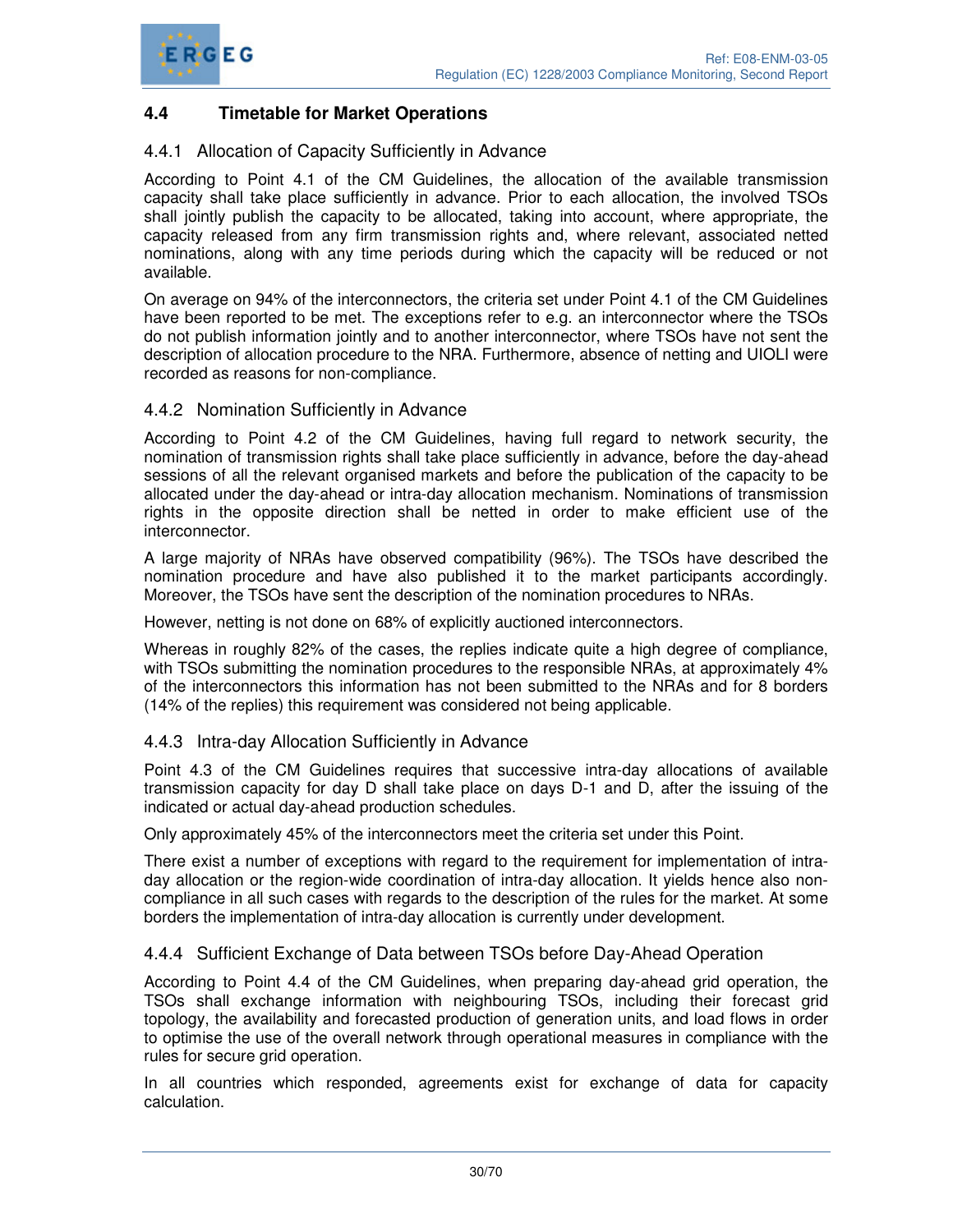

However, it has to be further evaluated by the NRAs to what extent those agreements are fulfilled by the TSOs and whether TSOs actually optimise the use of the overall network through operational measures and in compliance with the rules for secure grid operation set out under Point 4.4. To that matter and bearing in mind numerous cases of curtailment, of operational emergencies and other events in the year 2007, it is easily concluded that this might not be the case.

Furthermore, some TSOs (approximately 38% of the interconnectors) have not sent the related descriptions and agreements to their NRAs; in such cases the compliance cannot yet be directly confirmed by those NRAs. In order to alleviate that situation, an obligation should be included in the CM Guidelines for the TSOs to report those descriptions to the NRAs. This is one of the issues which requires further clarification and more detailed specification in the next version of the CM Guidelines.

For approximately 77% of the interconnectors, an information exchange platform is in place providing all the required information.

# **4.5 Transparency**

According to Point 5.1 of the CM Guidelines, TSOs shall publish all relevant data on network availability, network access, and network use, including a report on where and why congestion exists. In addition TSOs shall publish the methods applied to manage the congestion and the plans for its future management.

Regarding this Point, 65% of the answers for all TSOs in every region in Europe indicate compliance. In particular, approximately 55% of the TSOs meet the requirement to submit a report on transparency to the NRAs. According to NRAs, 75% of the TSOs have published a report. It must be mentioned however, that this figure does not relate to the information on the actual origin and reasons for congestion (cf. Point 1.7 of the CM Guidelines). It is therefore considered important that the TSOs also provide such a report. Concerning the definition of criteria for relevant data related to network availability, network access and network use by the TSOs or the NRA, 83% compliance of the relevant TSOs was identified.

According to Point 5.2 of the CM Guidelines, the TSOs shall publish a general description of the congestion management methods applied under different circumstances for maximising the capacity available to the market, and a general scheme for the calculation of the interconnection capacity for the different timeframes, based upon the electrical and physical realities of the network. The scheme shall be subject to review by the Regulatory Authorities of the Member States concerned.

The publication of the general description is considered compliant for 92% of the interconnectors. This description is sent to the NRAs by 88% of the TSOs while 12% of the TSOs have not sent the description to the NRAs, although they have published it. 88% of the TSOs have published a general scheme for the calculation of the interconnection capacity for the different timeframes. About 85% of received answers indicate that the TSOs comply with this point.

According to Point 5.3 of the CM Guidelines, the congestion management and capacity allocation procedures in use, together with the times and procedures for applying for capacity, a description of the products offered and the obligations and rights of both the TSOs and the party obtaining the capacity, including the liabilities that accrue upon failure to honour obligations, shall be described in detail and made transparently available to all potential network users by TSOs.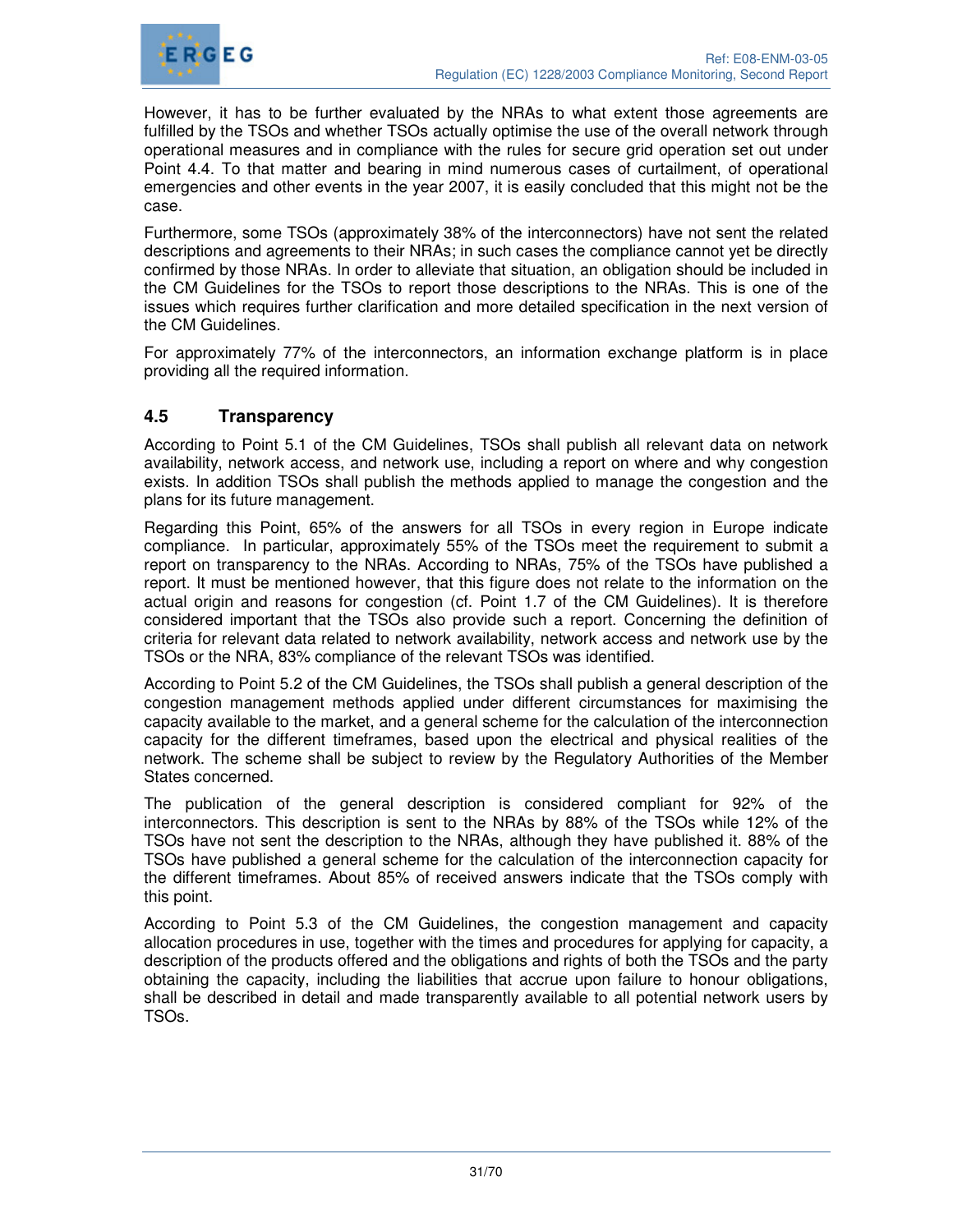

-

In relation to the requirements from the Point 5.3 of the CM Guidelines, 96% of the TSOs have described in detail the congestion management and capacity allocation procedures in use and made that description transparently available to all market participants. Furthermore, these TSOs have sent the description of procedures to the NRAs. The transparency requirements set out in Point 5.3 show the highest degree of compliance in comparison with all other transparency requirements set in the Guidelines – the compliance rate of this Point is 95%.

Point 5.4 of the CM Guidelines requires that the operational and planning security standards shall form an integral part of the information that TSOs publish in an open and public document. This document shall also be subject to review of national Regulatory Authorities.

88% of the answers received indicate that the TSOs comply with this Point.

Operational and planning security standards have been prepared by 92% of the TSOs and published by 88% of the TSOs in an open and public document to market participants. 92% of the TSOs (i.e. all those TSOs who have prepared these standards) have sent the description of the operational and planning security standards to NRAs.

Point 5.5 of the CM Guidelines requires that TSOs shall publish all relevant data concerning cross-border trade on the basis of the best possible forecast. The market participants shall provide the TSOs with the relevant data. Furthermore, the way in which such information is published shall be subject to review by Regulatory Authorities.

Point 5.5 seems to be more difficult in terms of achieving compliance than the other Points on Transparency mentioned above. Planned outages (including maintenance and other works) in the transmission grid and on interconnectors with dates and their impact on available capacity of interconnectors are published only by 58% of the TSOs.

Details on actual unplanned outages in the transmission grid and on interconnectors with dates and their impact on available (remaining) interconnection capacity are published by 42% of the  $TSOs^{12}$ .

In terms of capacity reserved ex-ante for balancing markets, 63% of the NRAs considered this issue not applicable and only 13% of TSOs publish this reserved capacity. The percentage of TSOs that publish the reasons for any corrective action taken by the TSOs during daily operation is only about 46%. Rules and procedures for market participants to provide data to TSOs exist only in 79% of the countries. Furthermore, 79% of the NRAs have reviewed the way in which information under Point 5.5 is published.

Point 5.5 of the CM Guidelines requires also that more detailed information shall be published.

According to Point 5.5 (a) of the CM Guidelines, TSOs shall publish, at least annually, information on the long-term evolution of the transmission infrastructure and its impact on crossborder transmission capacity. 63% of the TSOs comply with this requirement. The most common reason for non-compliance (54%) is that the TSOs do not comply with the specific provision of publishing the information a week prior to the annual capacity auction (i.e. at the latest, the  $5<sup>th</sup>$  calendar day of the month prior to the auction or at the end of week 51). Hence, only 46% of the TSOs comply with this point. A report on the yearly timeframe, updated with changes at the latest two weeks later is published by 67% of the TSOs. 50% of the answers received indicate that the report is available for three years.

<sup>&</sup>lt;sup>12</sup> In the Nordic market, the four TSOs have an agreement with the power exchange, Nord Pool Spot, to publish this information via the UMMs. See http://www.nordpoolspot.com/umm/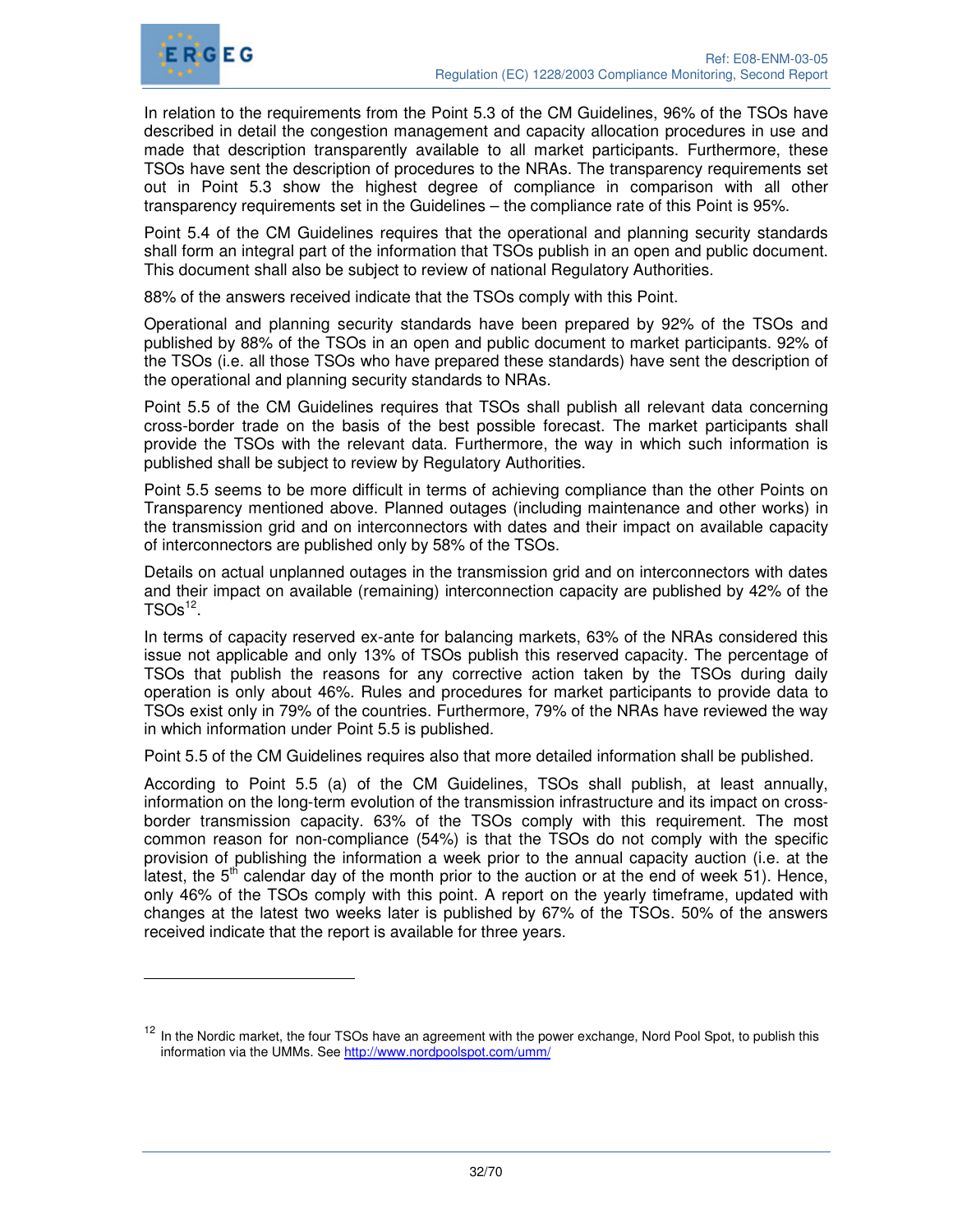

According to Point 5.5 (b) of the CM Guidelines, TSOs shall publish, at least monthly, monthand year-ahead forecasts of the transmission capacity available to the market, taking into account all relevant information available to the TSO at the time of the forecast calculation (e.g. impact of summer and winter seasons on the line capacity, planned grid maintenance, availability of production units, etc.) According to the replies regarding requirements from Point 5.5 (b), the year-ahead forecasts of available transmission capacity taking into account all relevant information available to the TSO are published by 63% of the TSOs. Month-ahead forecasts of available transmission capacity are published by 63% of TSOs.

According to Point 5.5 (c) of the CM Guidelines, TSOs shall publish, at least weekly, weekahead forecasts of the transmission capacity available to the market, taking into account all relevant information available to the TSOs at the time of calculation of the forecast, such as the weather forecast, planned maintenance works of the grid and availability of production units. In relation to Point 5.5 (c), it is remarkable that 63% of the NRAs reported non-compliance with the requirement for TSOs to publish week ahead-forecasts of available transmission capacity. The likely reason for non-compliance may be the absence of weekly auction products for the majority of congestion management applications. Furthermore, 37% of the responses indicate compliance with this Point and TSOs publishing such information.

According to Point 5.5 (d) of the CM Guidelines, TSOs shall publish, at least daily, day-ahead and intra-day transmission capacity available to the market for each market time unit, taking into account all netted day-ahead nominations, day-ahead production schedules, demand forecasts and planned maintenance works of the grid. Point 5.5 (e) requires that TSOs shall publish total capacity already allocated by market time unit and all relevant conditions under which this capacity may be used (e.g. auction clearing price, obligations on how to use the capacity), so as to identify any remaining capacity.

Concerning the provisions and requirements from Point 5.5 (d) and (e), approximately 80% of the TSOs are in line with the publication requirements set out here. This means, e.g. that 92% of the TSOs publish the conditions under which capacity may be used (information e.g. on auction clearing price, obligation to use the capacity) and 88% of the TSOs publish the total capacity already allocated by market time unit.

According to Point 5.5 (f) of the CM Guidelines TSOs shall publish allocated capacity as soon as possible after each allocation, as well as an indication of prices paid. With regard to the publication of allocated capacity as soon as possible after each allocation according to Point 5.5 (f), for explicit auctions approximately, 83% of the answers indicate compliance and 8% of the TSOs do not comply with this provision. Meanwhile, information on the price differences and congestion income for implicit auctions is not published by 17% of the TSOs two hours after allocation.

According to Point 5.5 (g) of the CM Guidelines, TSOs shall at least publish the total capacity used by market time unit, immediately after the nomination. This Point is applicable only for explicit auctions and thus only 54% of the TSOs publish total capacity nominated after each nomination by market time unit. The publication includes hourly aggregated values of capacity nominated by market players on each interconnector, which are published at the latest two hours after nomination. This data is available for 2 years. Furthermore, for 8% of the TSOs this Point is not applicable due to the implicit auctions applied.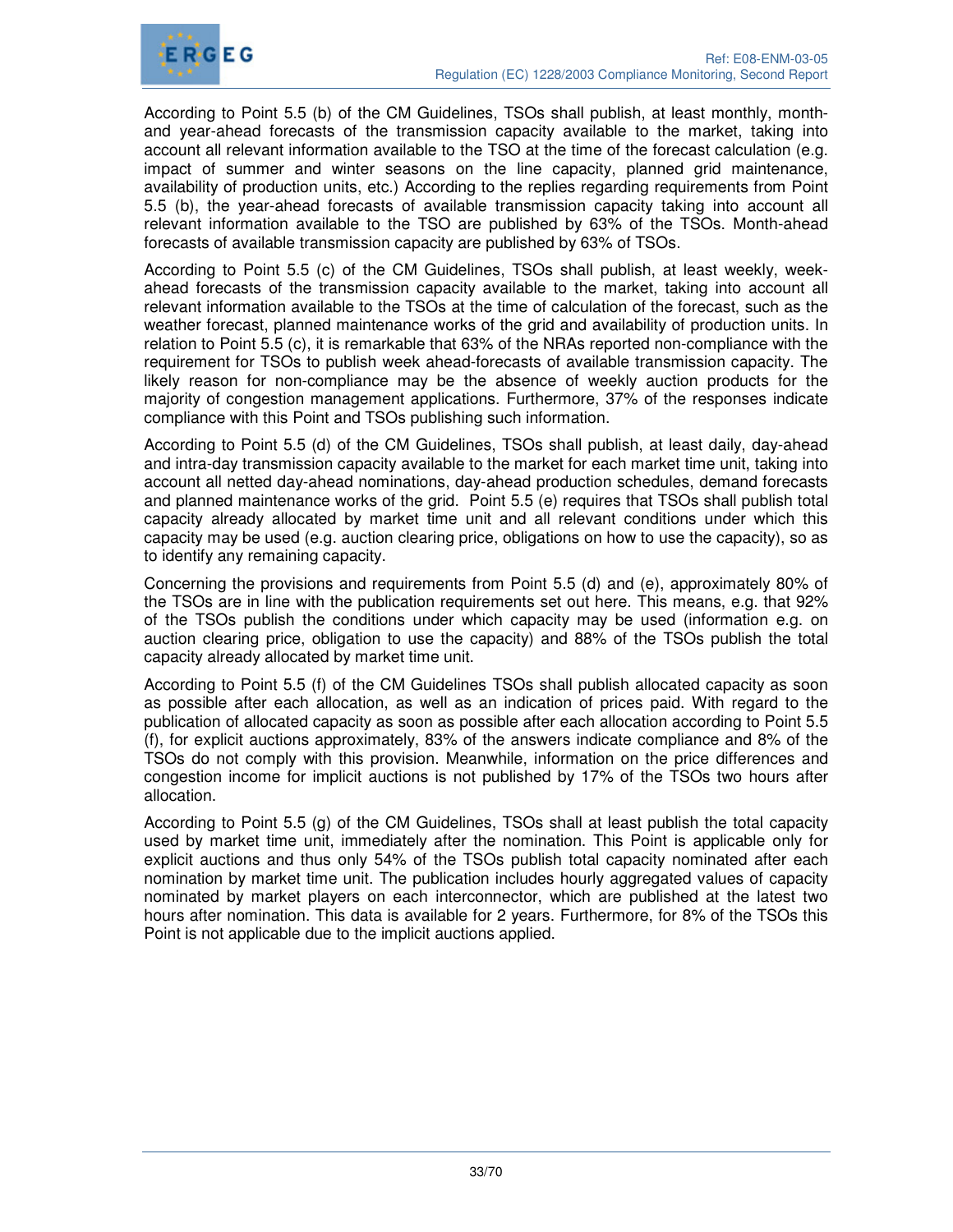

Point 5.5 (h) of the CM Guidelines requires that TSOs shall publish as closely as possible to real time aggregated realised commercial and physical flows by market time unit. This publication shall include a description of the effects of any corrective actions taken by TSOs (such as curtailment) for solving network or system problems. All in all, these requirements are met at 64% of the interconnectors. In detail, 79% of TSOs have published realised physical cross-border flows aggregated per interconnection. A low compliance rate of 46% is observed in the requirement for TSOs to publish a description of the effects of any corrective actions taken by them. This publication is required when TSOs' actions have an effect on the transmission capacity greater than 100 MW. The publication is for the control area or bidding area and, actions and effects are published immediately and at the latest two hours after real time, Furthermore, reasons should be published in greater detail at the latest by the following day and information is to be kept available for 2 years.

In addition, 50% of the TSOs have published the corrective actions taken by TSOs for solving network and system problems and only 46% have published the effects of these actions on physical power flows. Furthermore, also 46% of the TSOs have published the reasons for corrective actions taken by the TSOs.

According to Point 5.5 (i) of the CM Guidelines, the TSOs shall publish ex-ante information on planned outages and ex-post information for the prior day on planned and unplanned outages of generation units larger than 100 MW.

In general, only 41% of the TSOs comply with this requirement, due to the fact that in 63% of the cases procedures for providing information on generation outages (both ex-ante and expost) are not in place. Ex-ante information on planned outages of generation units larger than 100 MW within a control or bidding area include the following information: station name, unit name, installed capacity, location, production type, estimated start and end date of the outage, unavailable capacity and possible remarks. This annual information should be published one week before annual capacity auction (i.e., at the latest the  $15<sup>th</sup>$  calendar day of the month prior to the 'delivery' year or at the end of week 51), updated with changes during the year and kept available for 2 years, are implemented only by 38% of the TSOs. Also, only 29% of the TSOs publish ex-post information on unplanned outages of generation units larger than 100 MW. This ex-post publication for each control or bidding area should include: station name, unit name, installed capacity, location, production type, start and end date of the outage, unavailable capacity and possible remarks. This information should be published two hours after real time but at the latest following day. Information should be kept available for 2 years. It is known among regulators that difficulties exist with regard to the provision of the data by generators to the TSOs on the availability of the generation units. This issue is under discussion in many countries and might be seen as a reason for the high degree of non-compliance with the requirements of this Point. Within the Transparency Reports of the Northern, Central West and Central East Europe Regions, the implementation of the publication of generation data was agreed upon, in order to overcome these difficulties by July 2008.

According to Point 5.6 of the CM Guidelines, all relevant information shall be available for the market in due time for the negotiation of all transactions. Therefore, it is necessary that the information is available on TSO and/or PEX websites. In 71% of the cases this information is available on the recommended websites.

In addition, only 38% of the answers indicated compliance with respect to the cross-compliance of Points 5.5 and 5.7.This means that the question of compliance with this Point is linked to the question of whether or not the relevant data has been published. In the case where the information is not published, the response to the location/place of publication must be answered negatively as well. The entire Point has a compliance rate of 54%.

Point 5.7 of the CM Guidelines requires that the TSO shall publish the relevant information on forecast demand and generation according to the timeframes referred to in Points 5.5 and 5.6. The TSO shall also publish the relevant information necessary for the cross-border balancing market. The results of the compliance evaluation for Point 5.7 are summarised as follows: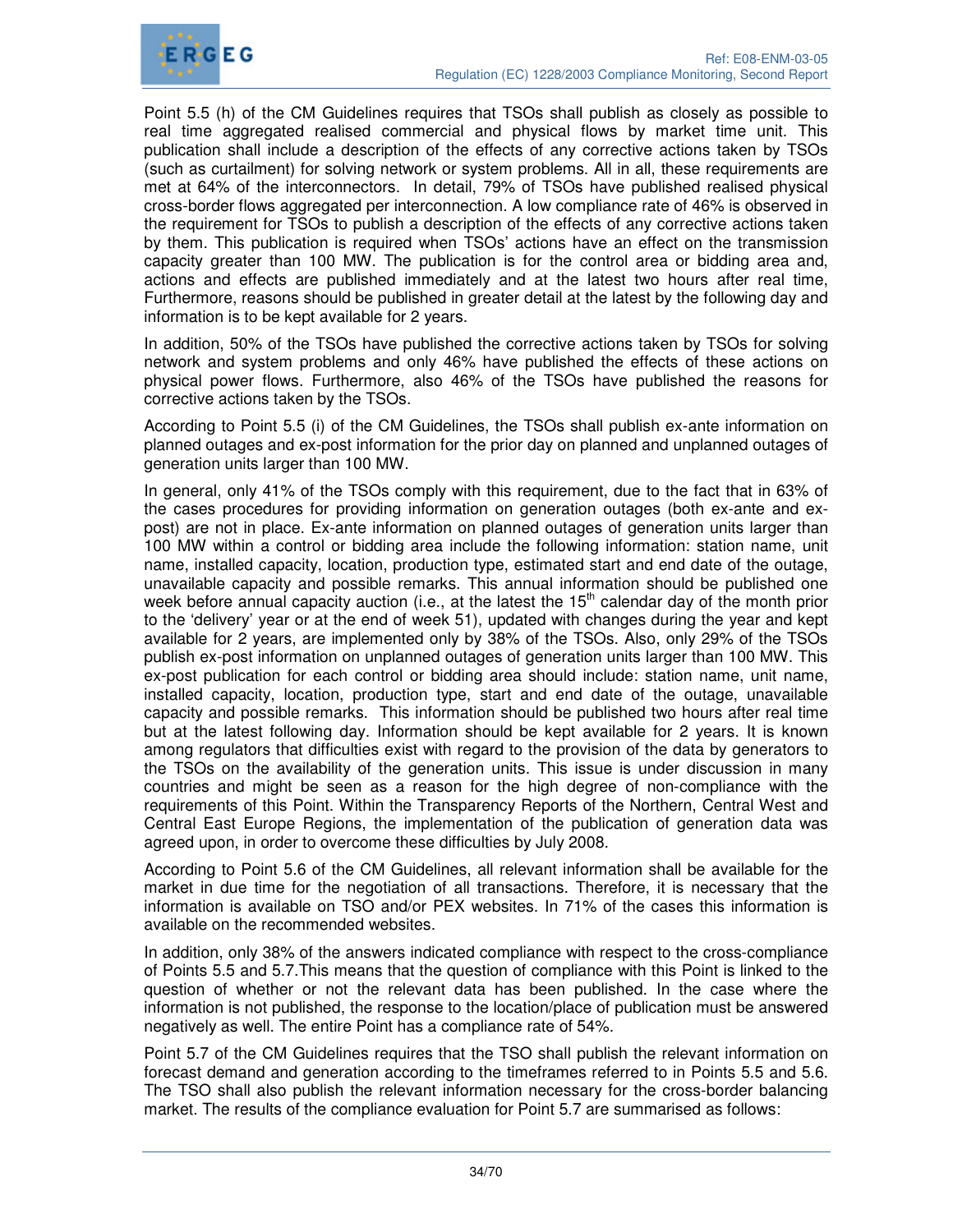

#### **Load**

In general, only 32% of the TSOs comply with the requirements.

In detail, only a few TSOs (29%) publish ex-ante information in their control or bidding area on the scheduled outages of significant consumption units greater than 100 MW. The ex-ante information to be published should include: the consumption unit concerned, place, start and estimated end dates of the outage, maximum consumption capacity and unavailable power. This annual publication should occur one week prior to the annual capacity auction (i.e., at the latest the  $15<sup>th</sup>$  calendar day of the month prior to the 'delivery' year) and information should be updated with changes. It should be kept available for 2 years. Only 29% of the TSOs are compliant with this requirement. The low degree of compliance with this Point can be explained by the fact, that also for this Point, the Transparency Reports of the Northern, Central Western and Central Eastern Europe Regions have foreseen the publication by the beginning of July 2008 to overcome implementation problems.

A high non-compliance rate of 63% of all TSOs results from not publishing and keeping available for 2 years year-ahead forecast margin including peak load forecast per control area/bidding area, a week prior to the annual capacity auction (i.e., at the latest the  $5<sup>th</sup>$  calendar day of the month prior to the "delivery " month). 67% of all TSOs publish hourly information on day-ahead load forecast per control area/bidding area for the previous day and keep it available for 2 months. It has to be clarified here that the Transparency Reports of the Northern, Central Western and Central Eastern Europe Regions do not see the publication of year-, month- and week-ahead forecast as relevant information for the market that has to be published by the TSOs. On the other hand, the publication of the day-ahead load forecast and of the annual forecast margin are considered to be important.

#### **Generation**

With regard to the publication of the generation data the requirements are met by 32% of the TSOs whilst 11% of the NRAs have considered this requirement as not applicable due to the absence of required amounts of hydro, wind and solar generation.

Improvements are necessary especially in relation to the publication of information for forecast wind and solar power for a control or bidding area where there exists more than 1% or 5% of wind or solar power. 70% of all TSOs are non-compliant with this point and compliance has been achieved only for 13%, whereas 17 % of the NRAs stated that this requirement is not applicable (amount of wind and solar is less than 1%/5% in control/bidding area). A further requirement is to have published the relevant annual information on capacity one week prior to the annual capacity auction (i.e., at the latest the 15<sup>th</sup> calendar day of the month prior to the 'delivery year' of the annual auction or at the end of week 51) and to have kept it available for a minimum of 3 years. Here, only 17% of the TSOs are compliant. Due to rare sources of hydro generation, 46% of the NRAs stated non-applicability of the question if the TSOs publish information for control/bidding area having more than 15% of hydro generation (information includes: weekly filling rate of water reservoirs, published third working day of the following week and kept available for 2 years). Only 17% of responses indicate compliance with this requirement, but this is considered also strongly dependent on the availability of hydro generation in a given country.

With regard to the annual publication of the total sum of installed generation larger than 1 MW for each year, only 54% of the TSOs are compliant and publish such information one week prior to the annual capacity auction (i.e. at the latest 15th calendar day of the month before 'delivery year' of the yearly auction or at the end of week 51) and kept information available for a minimum of 3 years. The Transparency Reports of the Northern, Central Western and Central Eastern Europe Regions have foreseen the implementation of the publication of generation data beginning July 2008, taking into account the difficulties to obtain the data from generators.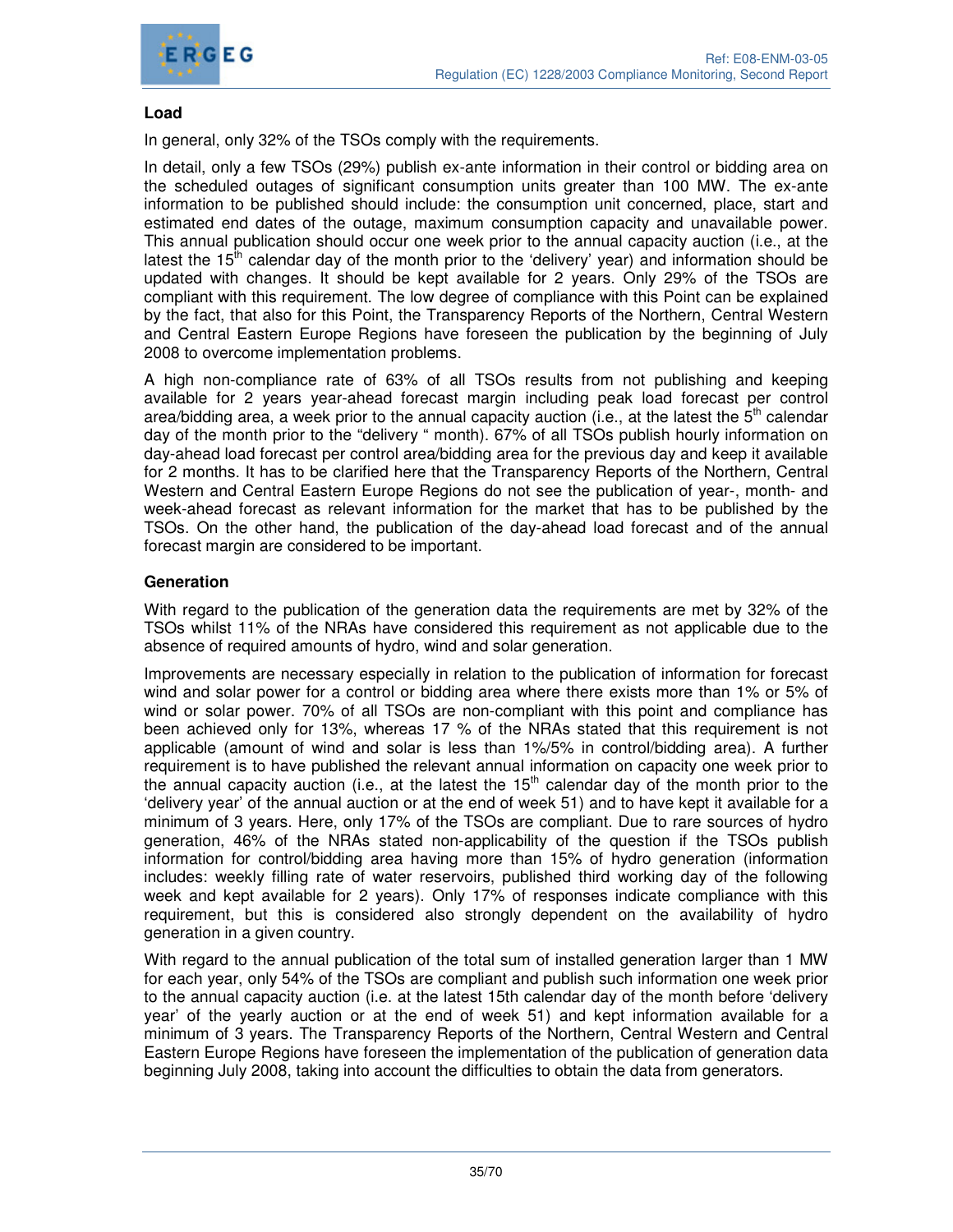

#### **Balancing**

The general assessment of compliance with the requirements for publishing balancing information is that nearly 70% of the TSOs published the information on the two following points:

- 1. Volume of balancing power contracted by TSO via tenders, auctions or bilateral contracts as reserves, separately for each type of balancing energy (e.g. primary, secondary, tertiary reserve) per control area / bidding area. Published at the latest 2 hours before the following procurement procedure. Timeframe per balancing mechanism time unit, available for 2 years;
- 2. Average and marginal prices of bids / offers: relevant prices for balancing energy / reserve power, depending on pricing mechanism applied, per control area / bidding area. Published depending on the mechanism applied (2 hours before following procurement, H+2 after real time for continuous trade). Timeframe per market time unit relevant for imbalance settlement, available for 2 years.

With regard to the publication of control area imbalance volumes and volumes of manually activated reserve used and of automatic reserves used (actual use) distinguishing between volumes of manually activated reserves used and volumes of automatically activated reserves used (e.g. primary, secondary reserves) only 46 % of the TSOs are compliant, as the publication is required at the latest two hours after real time in the timeframe relevant for imbalance settlement and kept available for 2 years. Finally, 38% of the TSOs comply with the publication of financial outcome of balance settlement. This publication requires that TSOs publish information on the financial balance of the market including expenses for balancing energy and power on the balancing market, payments resulting from imbalance pricing and the difference between expenses and income. This information shall be published for a control area and this monthly information should be published on the last calendar day of the month M+3 for month M, updated until the final reconciliation of the balance unit's economical balance sheet and kept available for 2 years.

Point 5.8 of the CM Guidelines requires that when forecasts are published, the ex-post realised values for the forecast information shall also be published in the time period following that to which the forecast applies or at the latest on the following day  $(D+1)$ .

63% of the TSOs are not compliant with the requirement that TSOs must publish, at the latest two hours after real time, the hourly information for control / bidding areas having 1 % / 5 % of actual generation of wind and solar power (intermittent generation) and keep this information available for 2 years. Moreover, 13% of all TSOs are compliant and 24% of the NRAs answered "not applicable".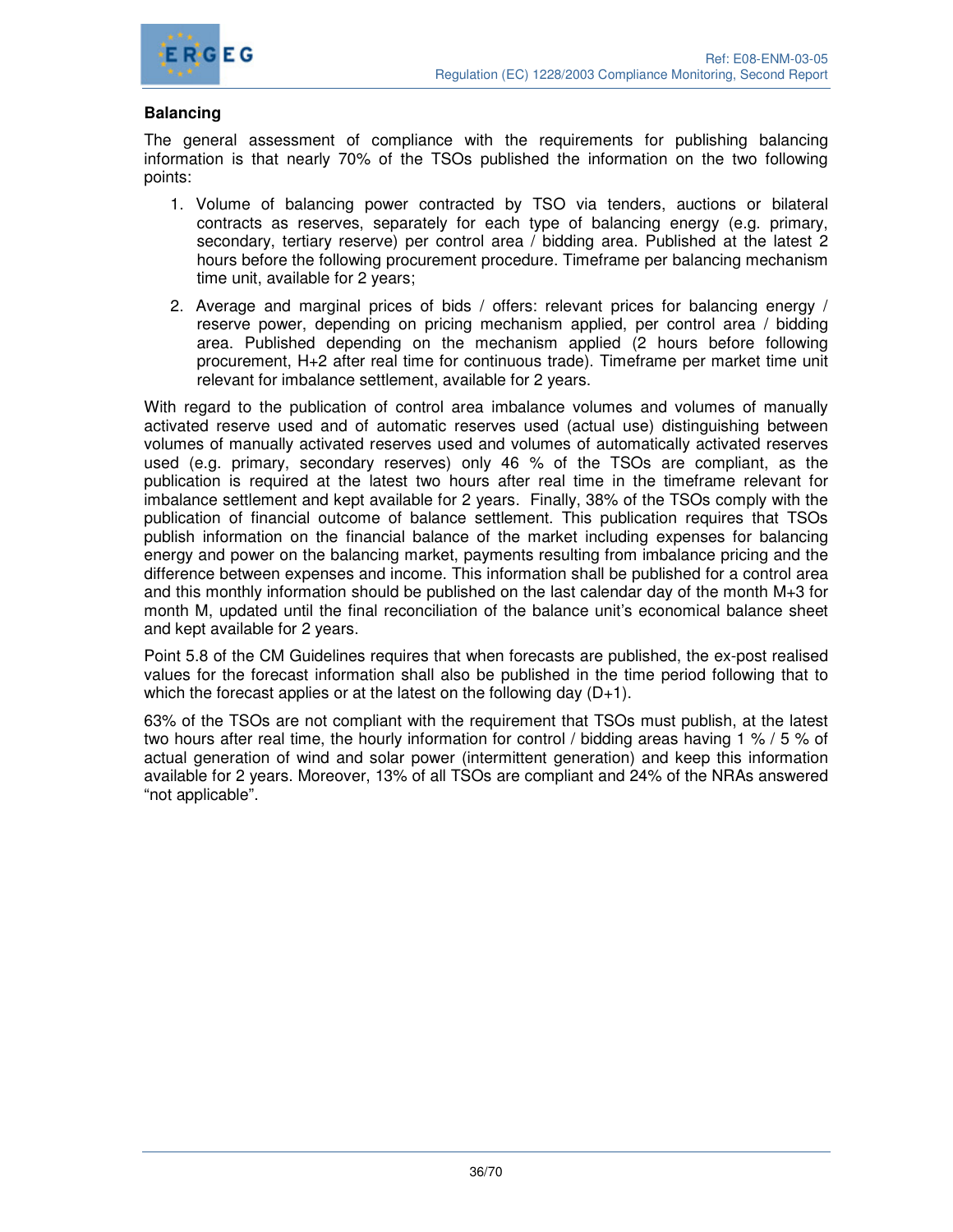

A higher rate of "not applicable" answers (46%) was given in response to the question of whether TSOs published information for control / bidding areas having more than 15% of hydro generation, i.e. information on filling rate of the water reservoirs, ex-post information in aggregated form, per control / bidding area and per week in terms of percentage of the 100% filling. A comparison to the weekly value of the prior year should also be given and it should be published on the 3<sup>rd</sup> working day of the following week and kept available for 2 years. "Not applicable" was answered in 46% of cases, while 33% replied non-compliant and 21% reported compliance with this requirement. However, 21% of the TSOs publish information on actual hourly load per control area/bidding area, at the latest two hours after real time and keep this information available for 2 years. 25% of all TSOs are compliant with the requirement to publish hourly ex-post information at the latest two hours after the real time of the unplanned outage of significant consumption units larger than 100 MW, aggregated per control/ bidding area and including e.g. the consumption unit concerned, place, start and estimated stop date of outage, maximum consumption capacity, unavailable power and keep this information available for 2 years. In the case of publishing hourly ex-post aggregated information at the latest two hours after real time on the actual generation per bidding area / control area (all generation should be included as soon as possible) and keeping it available for 2 years, only 50% of the TSOs are compliant and publish this information. Some NRAs have stated that the TSOs published this information later than following day  $(D+1)$ .

According to Point 5.9 of the CM Guidelines, all information published by the TSOs shall be made freely available in an easily accessible form. All data shall also be accessible through adequate and standardised means of information exchange and it shall be defined in close cooperation with market parties. The data shall include a minimum of 2 years historic data in the relevant time periods, so that new market entrants may also have access to such data. In relation to Point 5.9 and according to the replies from the NRAs, 92% of all TSOs have made all information freely available (on TSO website or PEX website). In 75% of the cases, the information is published for at least the prior two years.

According to Point 5.10 of the CM Guidelines, the TSOs shall regularly exchange a set of sufficiently accurate network and load flow data in order to enable load flow calculations for each TSO in their relevant area. The same set of data shall be made available to the Regulatory Authorities and to the Commission upon request. The Regulatory Authorities and the Commission shall ensure the confidential treatment of this set of data, by themselves and by any consultant carrying out analytical work for them on the basis of this data. Nearly all TSOs (96 %), regularly exchange a set of sufficiently accurate network and load flow data in order to enable load flow calculations for each TSO in their relevant area, whereas just 54% of the TSOs have communicated to the NRAs the procedures to exchange network and load flow data. This may be due to the condition that the NRAs and Commission have to request the data from the TSOs.

# **4.6 Use of Congestion Income**

Figure 2 presents the overall congestion income per country (TSO) for year 2007 totalling 1 840 million euros across European interconnections.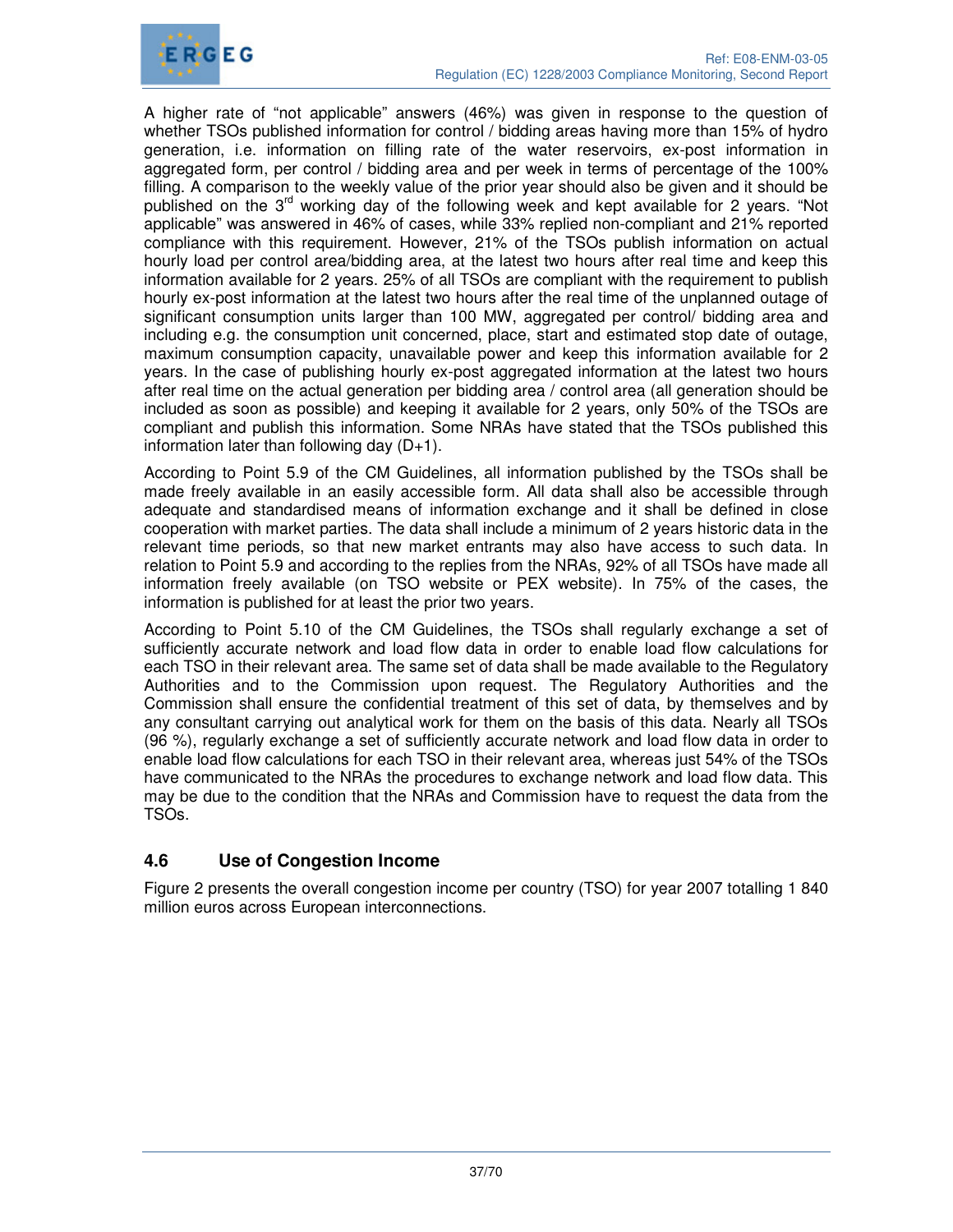



Figure 2: Congestion income per country in year 2007. Information from Bulgaria has not been received.

# 4.6.1 Procedure for Distribution of Revenues

According to Point 6.1 of the CM Guidelines, CM procedures associated with a pre-specified timeframe may generate revenue only in the event of congestion which arises for that timeframe, except in the case of new interconnectors exempted under Article 7 of the Regulation. The procedure for the distribution of these revenues shall be subject to review by the Regulatory Authorities and shall neither distort the allocation process in favour of any party requesting capacity for energy, nor provide a disincentive to reduce congestion.

Overall, 92% of the TSOs comply with Point 6.1 In total, 95% of the TSOs have described the procedure for the distribution of congestion management revenue and these TSOs have also sent the procedures to the NRAs for review.

Furthermore, in almost all these cases, the NRAs have reviewed the revenue distribution procedures in order to ensure that they do not distort the allocation process (by favouring any party who requests capacity) and / or provide any disincentive to reduce congestion.

Table 1 shows the different uses of congestion revenues.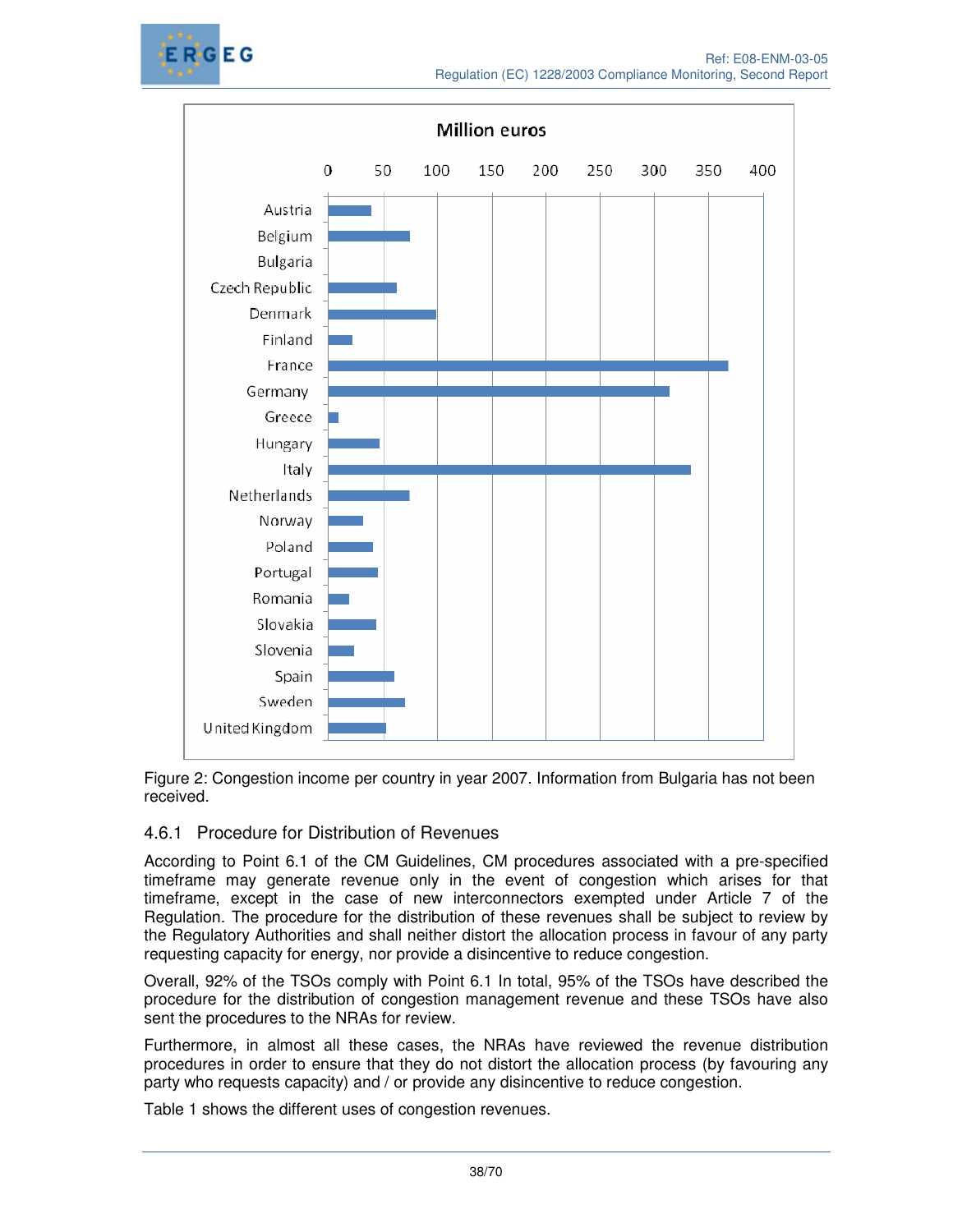

|                 | Ensure capacity (%) | Building of news lines (%) | Tariff reduction (%) |
|-----------------|---------------------|----------------------------|----------------------|
| Austria         | 60%                 | 40%                        | 0%                   |
| Belgium         | 0%                  | 0%                         | 100%                 |
| <b>Bulgaria</b> |                     | No reply                   |                      |
| Czech Republic  | 0%                  | 25%                        | 75%                  |
| Denmark         | 0%                  | 0%                         | 100%                 |
| Finland         | 0%                  | 100%                       | 0%                   |
| France          | 0%                  | 0%                         | 100%                 |
| Germany         | 0%                  | 36%                        | 64%                  |
| Greece          | 0%                  | 100%                       | 0%                   |
| Hungary         | 0%                  | 0%                         | 100%                 |
| Italy           | 0%                  | 0%                         | 100%                 |
| Netherlands     |                     |                            |                      |
| Norway          | 0%                  | 0%                         | 100%                 |
| Poland          | 0%                  | 91%                        | 9%                   |
| Portugal        | 0%                  | 100%                       | 0%                   |
| Romania         | 0%                  | 0%                         | 100%                 |
| Slovakia        |                     | 50%                        | 50%                  |
| Slovenia        | 0%                  | 100%                       | 0%                   |
| Spain           | 2%                  | 0%                         | 98%                  |
| Sweden          |                     |                            |                      |
| United Kingdom  | 47%                 | 53%                        | 0%                   |

Table 1: Use of congestion income in year 2007 for the three purposes permitted by Article 6(6) of the Regulation.

The table may include also planning data.

With regard to the use of congestion income, it has to be noted that the different uses of the congestion management revenues lead to different options for annual or longer-term breakdown: taking into account the congestion revenues for the tariff calculation allows for an annual assessment whereas the use of congestion revenues for investments may lead to a longer-term, multi-annual reservation and "backlog" of the revenues for a given project.

It must be emphasised further that the details of how the NRAs regulate the costs / revenues to guarantee the actual availability of the allocated capacity (redispatching / countertrading, compensation in case of curtailment, etc.) is significant as this will impact the actual incentives/disincentives for the TSOs to maximise the cross-border capacity.

In 2007, cross-border redispatching has been used to guarantee the allocated capacity only in 4 countries. A portion of the congestion revenues is used to cover the costs to guarantee the actual availability of the allocated capacity in 2 countries.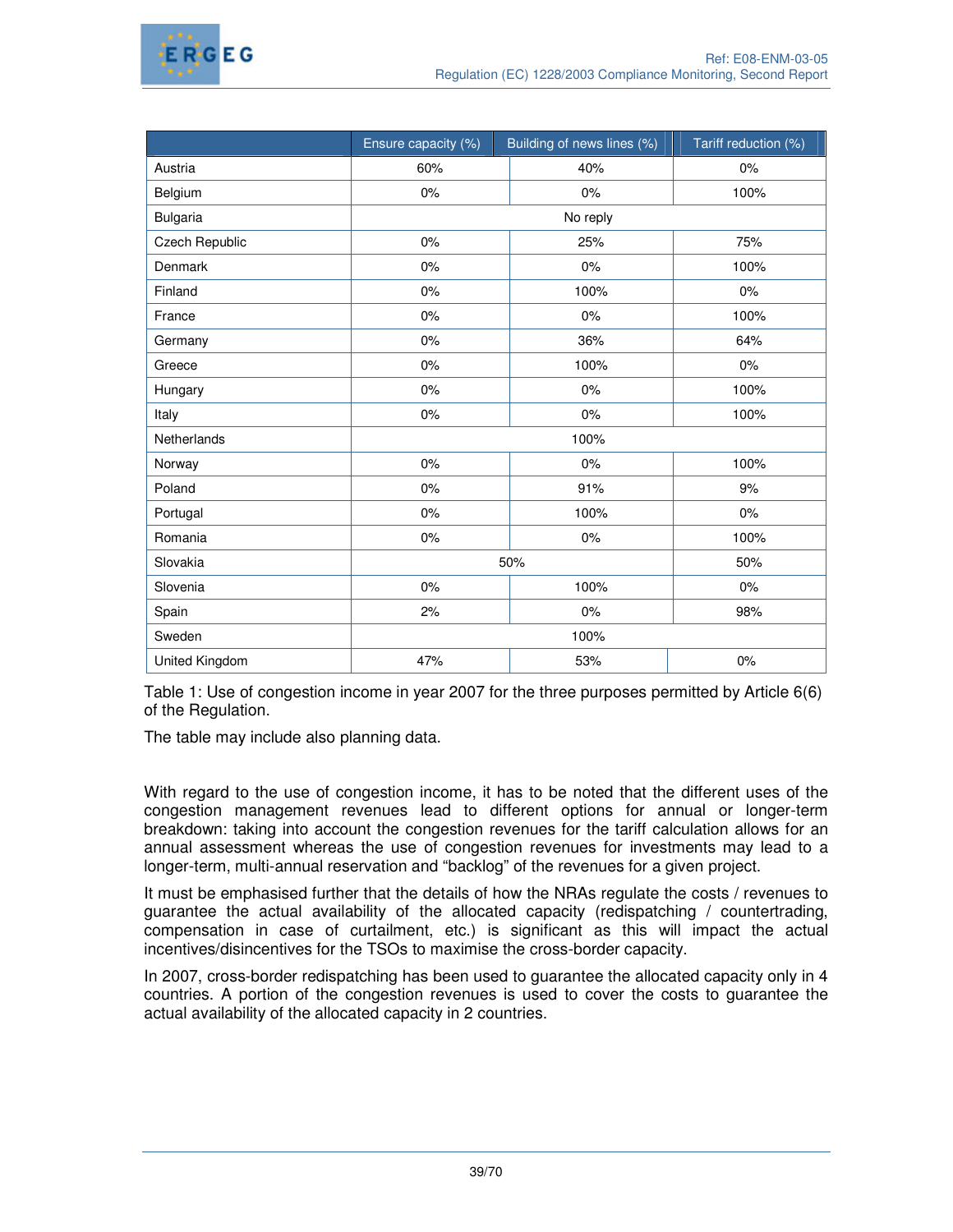





Concerning the interconnector between Great Britain and France, the auction revenue collected on the British portion of the interconnector is used for recovering the capital and operational expenditures supported by the British interconnector operator and any income that exceeds/is below these, corresponds to a return on investment/loss for this operator.

As regards its role under Regulation Point 6.6 (c), the UK Regulatory Authority (Ofgem) monitors income from the British portion of the interconnector and can, for this purpose, take into account income to the interconnector in assessing whether tariffs should be modified. The income comes from explicit auctions and Ofgem considers this to be efficient. If Ofgem considers income to be excessive, it has the ability to take corrective action.

# 4.6.2 Transparency of NRAs regarding the Use of Congestion Revenues

Point 6.2 of the CM Guidelines requires that NRAs shall be transparent regarding the use of revenues resulting from the allocation of interconnection capacity.

Three NRAs have not provided annual values for the allocation of congestion income to each of the three purposes, either planned or actual used values. However, two of these NRAs have ensured that revenues have been used for three purposes, but the share cannot be defined. Furthermore, one NRA has not provided the 2007 congestion revenues. Therefore, full compliance with the relevant provisions from Point 6.2 of the CM Guidelines has not been confirmed across all European countries.

# 4.6.3 Agreement and Review of Criteria for Sharing the Revenues

According to Point 6.3, the congestion income shall be shared among the TSOs involved according to criteria agreed between the TSOs involved and reviewed by the respective Regulatory Authorities.

In all, 95% of the TSOs have described and agreed on the criteria to determine how to share congestion income among the TSOs involved. This has been reviewed by 86% of the NRAs. Therefore, it can be generally stated that there is 90% compliance with the relevant provisions of Point 6.3 of the CM Guidelines exists.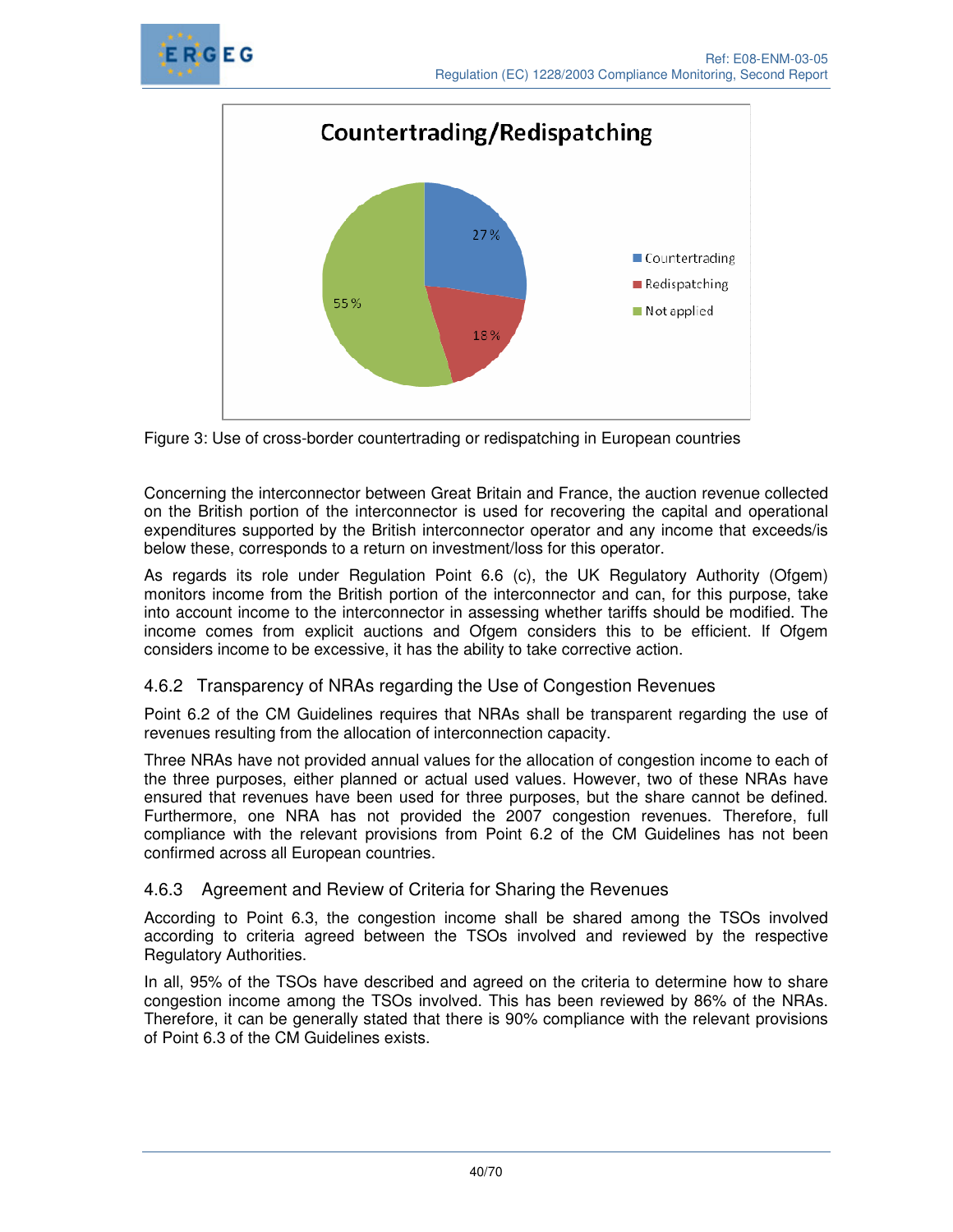



# 4.6.4 Establish the Use of the Congestion Revenues beforehand

Point 6.4 of the CM Guidelines requires that TSOs shall clearly establish in advance how they will use any congestion income they may obtain and shall report on the actual use of this income. Regulatory Authorities shall verify that this use complies with the present Regulation and Guidelines and that the total amount of congestion income resulting from the allocation of interconnection capacity is devoted to one or more of the three purposes set out in Article 6(6) of the Regulation.

14% of the TSOs have not set out in advance the manner in which they will use any congestion income. It should be noted that 19% of the NRAs have not yet verified whether the use of congestion income is compliant with the present Regulation and Guidelines.

# 4.6.5 Publication of Report on Congestion revenues Usage by NRAs

According to Point 6.5 of the CM Guidelines, the Regulatory Authorities shall publish on an annual basis, and by 31<sup>st</sup> July each year, a report setting out the amount of revenue collected for the 12-month period up to  $30<sup>th</sup>$  June of the same year and the use made of the revenues in question, together with verification that this use complies with the Regulation and the CM Guidelines and that the total amount of congestion income is devoted to one or more of the three prescribed purposes defined in the Regulation.

In 2007, only 62% of the NRAs published a report explaining the uses of the congestion income. However, this situation is expected to improve when the annual reports for 2008 to the Commission by NRAs and/or dedicated reports on congestion revenues according to Point 6.5 have been published.

### 4.6.6 Use of Congestion Income for Investment

According to Point 6.6 of the CM Guidelines, the use of congestion income for investment to maintain or increase interconnection capacity shall preferably be assigned to specific predefined projects which contribute to relieving the existing associated congestion and which may also be implemented within a reasonable timeframe, particularly as regards the authorisation process.

Only about 50% of the countries allocate congestion income specifically to building new lines as indicated in Table 1. However, these NRAs do not specify if the congestion income is assigned to specific projects.

81% of the TSOs have specified how they will use the congestion income, but only 57% of the TSOs have published the allocation of congestion income among the three categories according to Article 6(6) of the Regulation. This information has been sent also to the NRAs.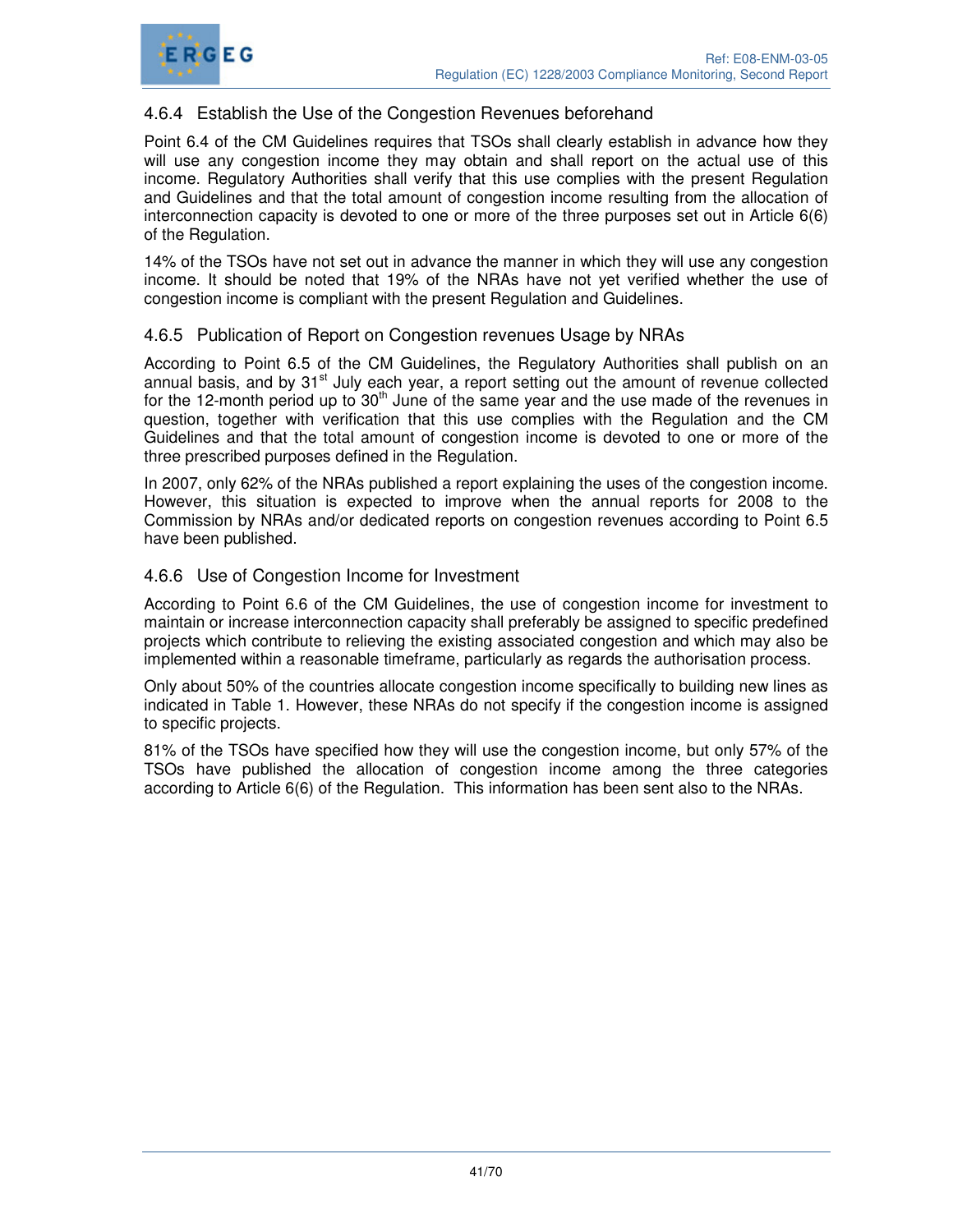

# **5 Inter-TSO Compensation and Transmission Tariffication**

Article 3 of the Regulation requires TSOs to be compensated for costs incurred as a result of hosting cross-border flows of electricity. Payment of compensation is to derive from the TSOs responsible for the origin of the flows and those responsible for the end/consumption. The Regulation specifies that the Commission may, using the process of comitology, set binding Guidelines for Inter-TSO compensation and for transmission tariffication.

Nevertheless, as of September 2008 no such Guidelines have been developed. In general, the assessment is that – while compliance with the related Article 3 of the Regulation in the following chapters is good to a certain extent, the compliance of the applied ITC solution in the EU, as well as of the transmission tariffication approach, will only be achieved after the respective binding Guidelines are in place, adequately implemented by the relevant stakeholders (notably TSOs) and monitored accordingly by the regulators.

# **5.1 Inter-TSO Compensation History, Past and Present**

The ITC scheme applied from 2002 onwards has been a voluntary agreement among participating TSOs. Where relevant, Regulatory Authorities have approved TSO involvement and have provided data on allowed transmission network costs.

The number of participants within the voluntary scheme has increased from eight TSOs in 2002 to 28 TSOs at the end of 2007.

In the former ETSO scheme until 2007 the remuneration for each ITC party for hosting transit was based on the product of a "transit key" and the cost of that party's "Horizontal Network" (HN). The transit key was, for each country, the ratio of transits across that country to transits plus internal consumption for that country, each expressed in GWh.

Elements of networks potentially used to host cross-border flows, defined as transits, were identified using a method called "Allocation of Transit Flows" to give the HN. The costs of the HN were defined using each TSO's "regulatory asset" base agreed by the relevant regulatory authority where appropriate.

Contributions to TSOs requiring remuneration came from two parts. The first part came from the sum of a uniform charge to "Net Flow", and the second part from contributions from perimeter countries, fixed on the basis of a fee  $(E1/MWh)$  related to declared imports from Perimeter Countries to ITC parties.

The scheme also included the cost of transmission network losses, which have been capped for each country at 15% of total HN costs.

ETSO developed their voluntary method between 2006 and 2007 and these developments have been adapted in the Interim ITC Agreement June – December 2007 and in the ITC Agreement for 2008/2009. Compensation in the ITC Agreement for 2008/2009 are based on cross-border flows, where losses will be compensated based on the WWT model and for infrastructure compensations are estimated on the basis of the previous ITC agreements and the calculations performed during 2007. Contributions from participating countries are calculated based on cross-border flows between these countries. Furthermore, contributions from exporting/importing countries are equal to 1.4 €/MWh multiplied by the sum of scheduled flows from/to exporting/importing countries. Based on the agreed principles for the compensation and contribution, ex-ante net financial results are calculated for each ITC Party. The ITC Agreement 2008/2009 includes adjustments to losses and export/import flows according to actual losses and flows occurred. Infrastructure cost claims will be accordingly adapted to maintain the total ITC fund at the same level.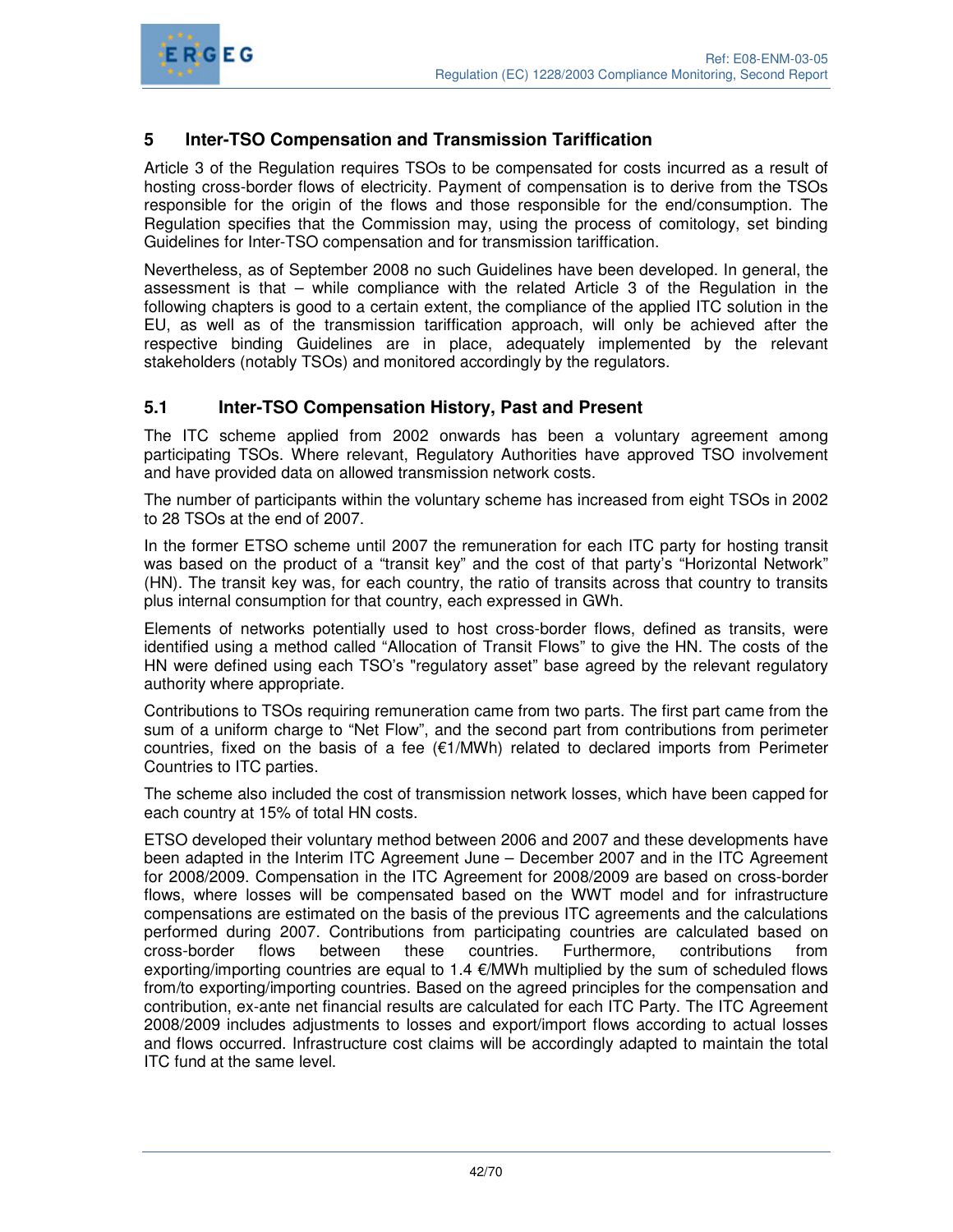

The total compensation for each participating TSO during 2004-2006 was presented in the First Compliance Report in 2007. The amount of compensation from participating TSOs varies from paying 60 million euros to receiving about 75 million euros. During these years, the value of the compensation fund was approximately 350 - 400 million euros, depending on the cost of horizontal network and amount of flows.

# **5.2 Compliance of the ETSO Voluntary Methods with the Regulation**

The compliance of the ETSO voluntary methods with the Regulation was a subject of analysis already in the First Compliance Report in 2007. CEER has developed eight criteria to assess the Inter-TSO compensation mechanism (ERGEG Comparison of the proposal of Guidelines on Inter-TSO compensation with the CEER criteria for long-term ITC mechanism, 10<sup>th</sup> August, 2004, www.ergeg.org). The first criterion is legislative, where any method adopted must comply with the Electricity Regulation and Directive. That is, the method must:

- Form a basis of compensation for costs incurred as a result of hosting cross-border flows of electricity;
- Be established on the basis of the forward looking long-run average incremental costs taking into account losses, new infrastructure and existing infrastructure;
- Determine the magnitude of cross-border flows on the basis of the physical flows of electricity;
- Account for the compensation that shall be paid by the transmission system operators from which cross-border flows originate and the systems where those flows end;
- Take into account the benefits that the network incurs as result of hosting cross-border flows;
- Use recognised standard costing methodologies when establishing costs incurred.

The ETSO voluntary methods do not seem to determine, in sufficient detail and with sufficient transparency, the TSOs responsible for the origin and end of the flowes and the size and extent to which the grids within the TSO areas are being used to host cross-border flows. This is not compliant with the Regulation.

Furthermore, in the ETSO voluntary method, only regulated costs of the existing grids are used omitting the forward looking long run average incremental cost (LRAIC). In order to comply with the Regulation, any method must also apply LRAIC and recognised standard-costing methodologies when establishing costs incurred.

Accordingly, the ETSO interim Inter-TSO Compensation scheme and the scheme used in the ETSO Inter-TSO Compensation Agreement for 2008/2009 do not comply with the requirements determined in the Regulation.

# **5.3 The Status of Preparation of the ITC Guidelines**

During the past years, a number of methods e.g. With and Without (WWT), Average Participation (AP), Marginal Participation (MP) and Improved Model for Infrastructure Compensation (IMICA) to be applied in the future ITC Guidelines have been discussed and proposed within EC, ERGEG and ETSO. The Commission has launched several studies to evaluate the appropriate mechanism for ITC compensations. The results of different studies were contradictory and it appeared that a technically and economically viable method is difficult to achieve. Furthermore, ETSO has made efforts to improve the voluntary scheme by introducing new approaches during 2006 and 2007. The preparatory process for the ITC Guidelines has continued during 2007 and 2008 within the EC.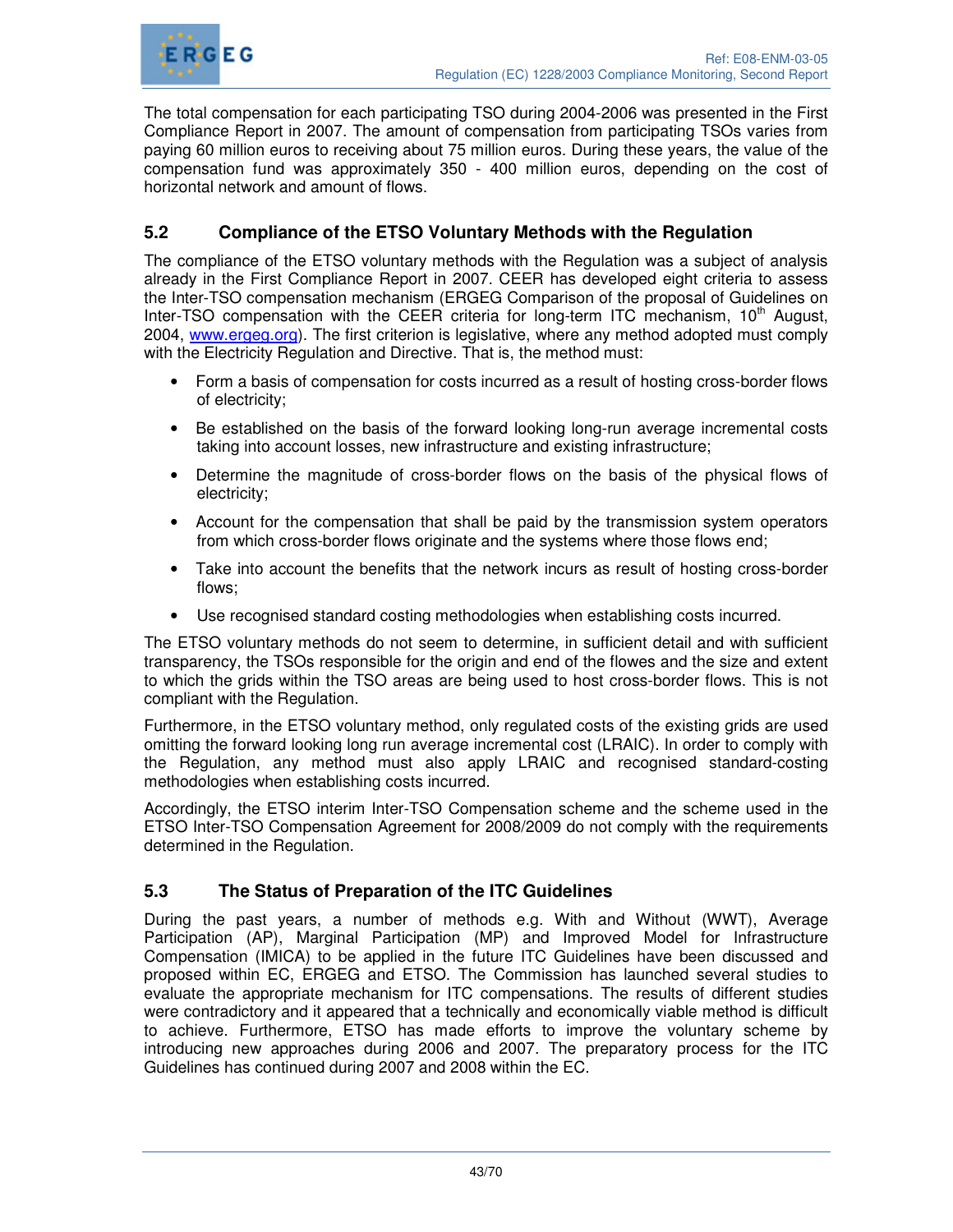

# **5.4 Charges for Access to the Networks**

General principles regarding charges for network access for cross-border exchanges of electricity are set in the preamble of the Regulation. It is stated that e.g. rules introduced with regard to cross-border tariffication and the allocation of available interconnection capacity should be fair, cost reflective, transparent and directly applicable in order to ensure effective access to transmission networks for the purpose of cross-border transactions. According to Article 4 of the Regulation charges applied by network operators for access to networks shall be transparent, take into account the need for network security and reflect actual costs incurred insofar as they correspond to those of an efficient and structurally comparable network operator and are applied in a non-discriminatory manner. Those charges shall not be distance-related (Article 4.1). Producers and consumers ('load') may be charged for access to networks (Article 4.2), when setting the charges for network access the payments and receipts resulting from the inter-transmission system operator compensation mechanism as well as actual payments made and received and payments expected for future periods of time, estimated on the basis of past periods shall be taken into account (Article 4.3). Finally, charges for access to networks applied to producers and consumers shall be applied regardless of the country of destination and, origin, respectively, of the electricity (Article 4.4), and there shall be no specific network charge on individual transactions for declared transits of electricity (Article 4.5).

The above cited provisions are rather general. Nevertheless the main issues can be summarised as follows:

- Possible distance and/or transaction relation of network charges;
- Cost base with special attention paid to the possible inclusion of the non-network related costs into the cost base, that would lead to distortions and possibly compromise the whole system;
- Application of locational signals.

# **5.5 Transmission Tariffication Guidelines**

Under Article 8.3 of the Regulation the Commission is empowered to set binding Guidelines that shall determine appropriate rules leading to a progressive harmonisation of the underlying principles for the setting of charges applied to producers and consumers (load) under national tariff systems including, interalia, the provision of appropriate and efficient locational signals. ERGEG drafted Guidelines on Transmission Tariffication (TT Guidelines) in early 2005 and published revised guidelines following a consultation process held in May and June 2005. However, due to the delay in adoption of the ITC Guidelines, the Commission decided to also postpone the adoption of the TT Guidelines, since Article 8.1 requires that both documents are addressed in a single draft comitology procedure.

The draft TT Guidelines provides for a level of harmonisation of average G charges paid by generators for access to networks considering them more important than L charges in terms of development of undistorted competition. According to the results of the monitoring and reporting from the NRAs, national tariff systems in Member States are in line with Article 1 (harmonisation) and Article 2 (removal of international supply transaction based charges) of the TT Guidelines. Furthermore, Article 3 (reporting) is irrelevant at this stage. The level of average G charges across Europe has not yet been set by legally binding Guidelines and compliance in this regard cannot be considered.

#### **5.6 Compliance with the ITC and TT Provisions in the Regulation**

As previously indicated, while there is no detailed specification and legally binding framework for the ITC and TT solutions in the form of the Guidelines according to the Article 8 of the Regulation, there could not be full compliance for these two issues, neither is it possible to perform related monitoring and compliance assessment to the full extent necessary.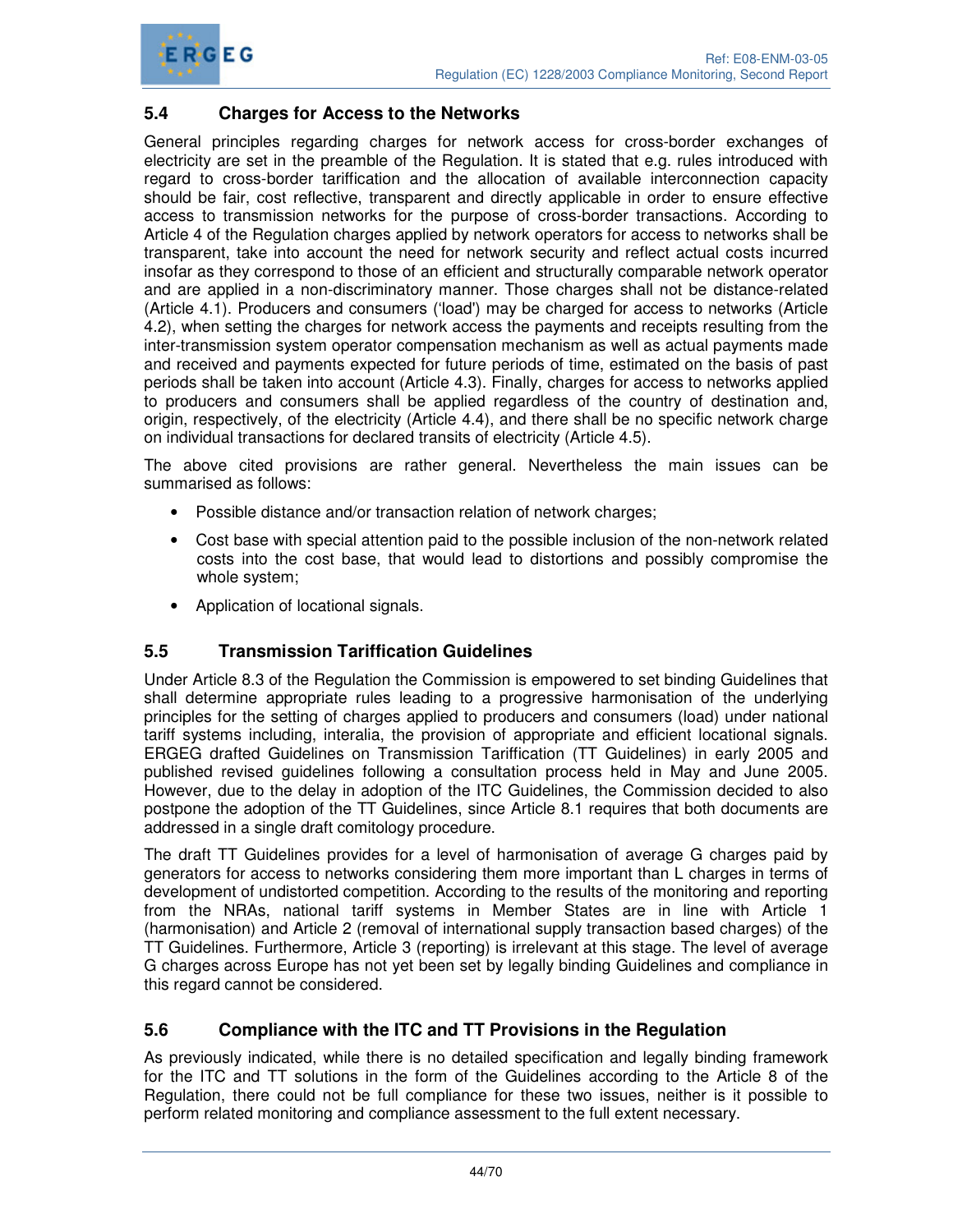

Nevertheless, the Regulation provides for some provisions, both general and specific, for the Inter-TSO compensation and for transmission tariffication, which shall be complied with. Those provisions have been evaluated in detail for this Second Compliance Report.

The primary basis for the evaluation has been Article 4 of the Regulation. As Article 3 of the Regulation does specify the provisions for the ITC mechanisms which need to be detailed in the ITC Guidelines, as no Guidelines exist yet, no evaluation of compliance with the Article 3 has been performed in this Second Compliance Report.

The compliance criteria for this part of the Second Compliance Report have also been defined and described in detail in the Criteria Paper mentioned in the introduction.

#### 5.6.1 Article 4: Charges for Access to Networks

In 73% of cases, NRAs indicate that the TSOs have described the tariff methodology. Of the remaining 19% this description is made mainly by the regulator.

In 92% of countries, the TSO network charges are published on the TSO's website and in the remaining cases, the charges are published on the authority's website. All the NRAs are checking annually that tariffs reflect only relevant (allowed) costs and take into account network security aspects.

The tariff methodology is publicly available in 92% of the countries responding. Charges are further identical for all customer and do not reflect network-related factors in all countries where NRAs answered the questionnaire.

Finally, all the charges are independent of distance between seller and buyer and all NRAs that replied have ensured that charges comply with the Article 4.1 of the Regulation.

In 54% of the countries responding, the total amount of network charges borne by generation is transparently defined by the TSOs. Of the remaining 35%, 19% of these countries consider this issue as not being applicable, as e.g. no generation charge exists.

Figure 4 shows the proportion of network charges for generation and consumption.

Only 69% of the NRAs have communicated the definitions of network charges to each other, in most cases by reporting in the annual benchmarking reports on the completion of the Internal Electricity Market.

The majority of the countries, 85 %, do not have locational signals that take into account network losses, congestion and investment costs for infrastructure. However, this is not considered as actual non-compliance, as Article 4.2 is largely conditional and leaves the implementation of locational signals to the Member States.

Figure 5 shows the costs included in transmission tariffs in the countries that answered the compliance questionnaire.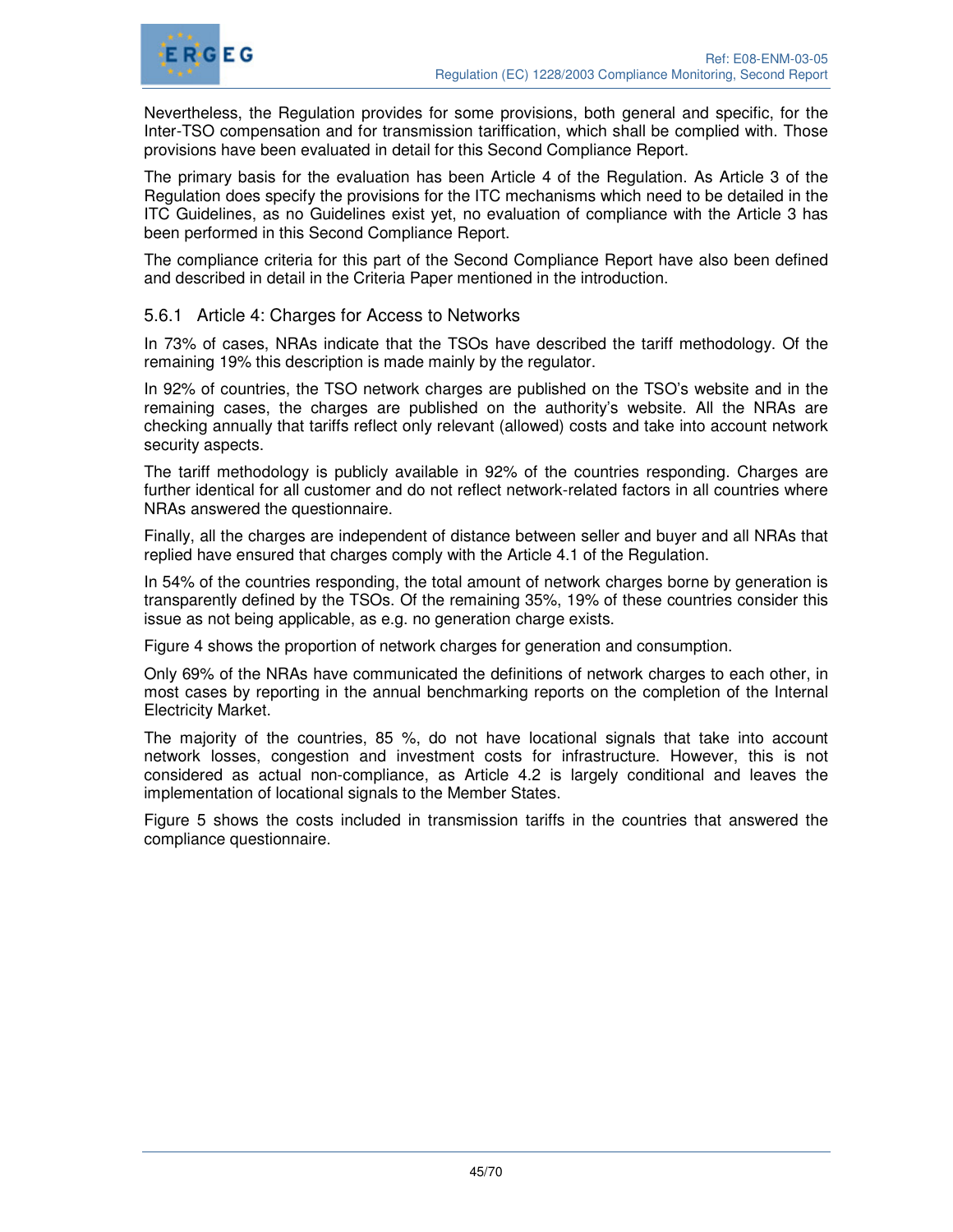



Figure 4: Proportion of charges for generation and consumption in European countries



Figure 5: Costs Included in Transmission Tariffs

All but one NRA who replied to the questionnaire confirm (i) that when tariffs and tariff methodologies are set, the payments and receipts from the ITC mechanism are included; (ii) the TSO has informed the NRA about that accordingly and that (iii) the NRA has ensured compliance with the first point of the Article 4.3.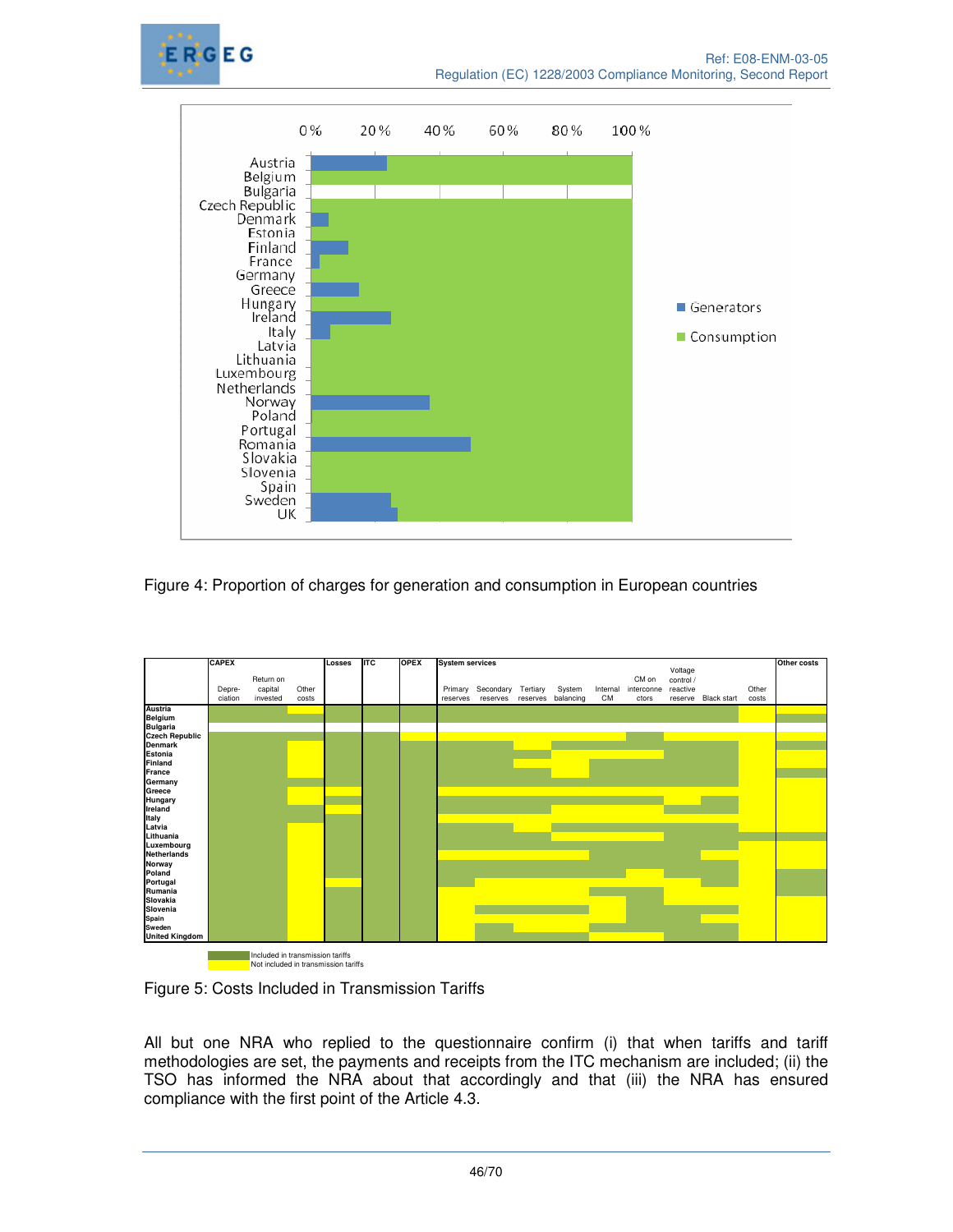

Figure 6 shows the tariffication principles and pricing signals in the EU countries that answered the compliance questionnaire.



Figure 6: Tariffication Principles and Pricing Signals

Furthermore, Figure 7 presents the usage of different connection charges in all the countries who answered the compliance questionnaire.

The Figures presented here indicate full compliance with the related aspects of Article 4 and with the general provisions and requirements for non-discrimination and tariffication which stem from Directive 2003/54/EC.

Finally, in virtually all countries who replied to the compliance questionnaire:

- (i) the TSO has described the tariff methodology including all issues addressed above (the only exception was in countries where that description was made by the NRA);
- (ii) charges for access to the network are applied regardless of country of destination or origin;
- (iii) no transaction-based charges are applied on interconnectors; and
- (iv) NRAs have ensured compliance with the related issues here.

To summarise, a high degree of compliance with Article 4 of Regulation can be observed. Where negative answers were given, or certain issues were deemed not-applicable, this was due mainly to either the NRA describing and publishing some information instead of the TSO or because the given provisions of Article 4 were themselves not mandatory, allowing a high degree of subsidiarity and an individual implementation approach per Member State.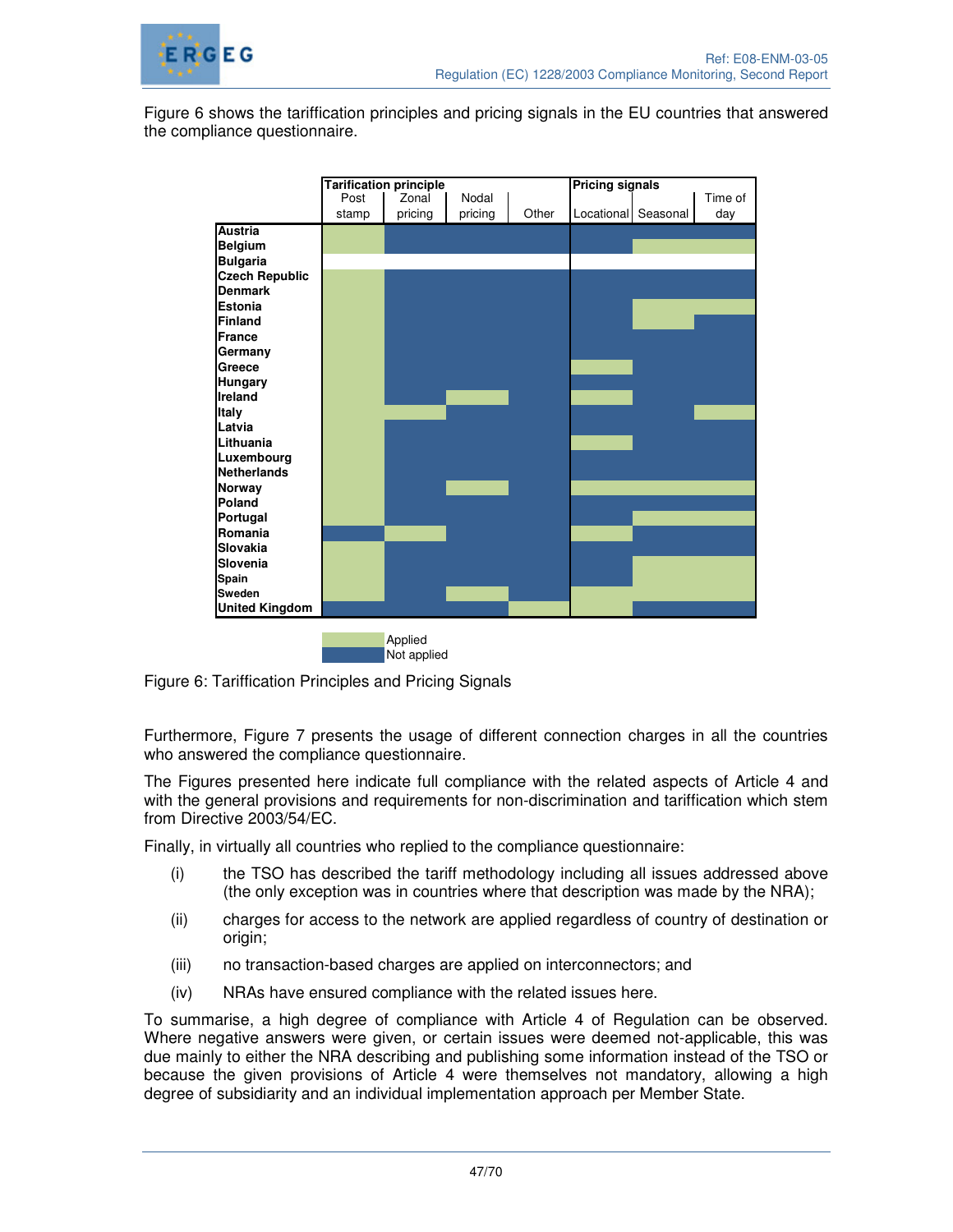



Figure 7: Use of Connection Charges in European Countries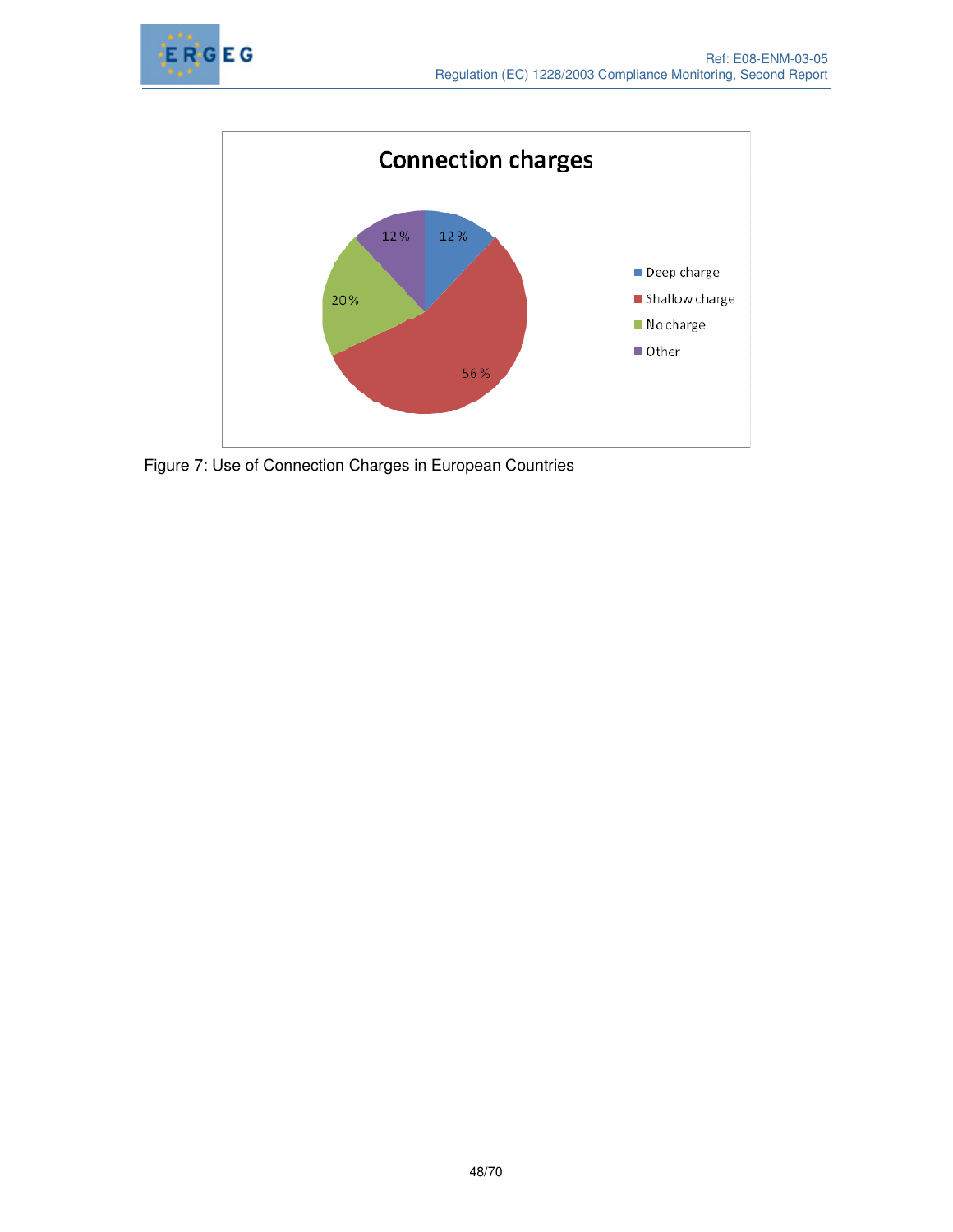

# **6 Summary and Conclusions**

In this section, the key findings of the Second Compliance Report, together with the recommendations for improvements and further development are presented.

# **6.1 Key Findings**

#### 6.1.1 Method and Feasibility of Compliance Monitoring and Reporting

The methodology and approach towards compliance monitoring and reporting in this Second Compliance Report have in general terms followed the principles of the First Compliance Report 2007.

However, taking into account the results of the discussions and the recommendations from the XIV Florence Forum in 2007 and especially the requests from the Commission for more detailed and quantified results, a detailed analysis of the relevant provisions and their fulfilment was prepared based as per the Criteria Paper.

It must be emphasised here, that the quality and expressiveness of the answers, the quantifying statements and actual compliance assessment in this Second Compliance Report are strongly dependent on the clarity and unambiguous character of the relevant provisions specified in the Regulation and CM Guidelines.

Furthermore, due to the absence of the ITC and TT Guidelines, the assessment of compliance in those two areas is not sufficient. This can only be improved once those Guidelines become legally binding, as is the case with the CM Guidelines.

It must be mentioned here, that for the full compliance, the powers of NRAs throughout all MS will have to be fully harmonised – this is presently not the case. For that matter, the means by which NRAs ensure compliance has not been a subject of evaluation. In order to account for this situation, it is envisaged that additional compliance indicators will be developed and applied for compliance evaluation of this aspect in the Third Compliance Report in 2009.

This Second Compliance Report will be published and presented at the XV Florence Forum. ERGEG invites proposals from all stakeholders on most effective and rapid actions towards improving compliance where non-compliance and deviations from the legal provisions in the Regulation and the CM Guidelines have been identified. Such proposals will be collected through the public consultation and the XV Florence Forum.

#### 6.1.2 Approach to the Compliance Monitoring and Evaluation

Reference to the sources of findings, which resulted in a specific recommendation, have been provided in this report, where possible. However, it was not possible, partly for reasons of keeping a reasonable size for this document, to give a full list of all references and detailed data which were the basis for a given recommendation. A list of all responses is provided in Annex 1 and readers are encouraged to refer to that information.

The general issues in the evaluation and compilation of the Second Compliance Report are: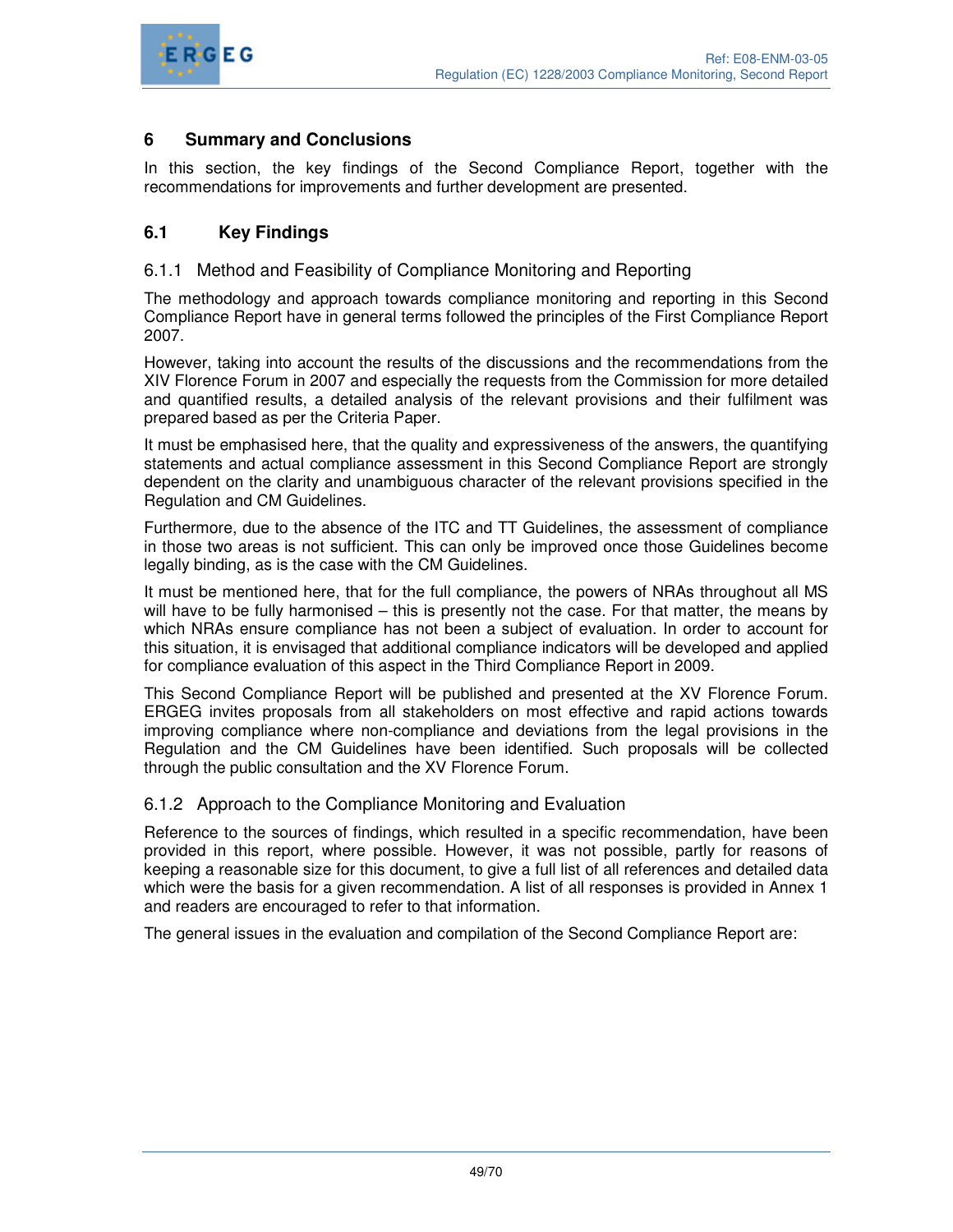

- The evaluation of compliance was based on a Compliance Questionnaire which contains a number of questions. Some of these questions are more detailed and specific than the related provisions from the Regulation and CM Guidelines, while some others leave room for interpretation, due to the related provisions in the Regulation and CM Guidelines. Such a compromise and a "hybrid" approach, with an unequal level of detail for all the issues was the only possible and practical way to proceed. This is due to the different levels of depth and details within the provisions of the Regulation and CM Guidelines themselves, based on the related findings and where necessary, amendments are proposed for the Regulation and CM Guidelines (to align the rules of both legal texts). Some of those questions go beyond the legal framework in the Regulation and the CM Guidelines, in the sense that they also address the issues of assessment, e.g. the means of reporting, the interpretation of the Regulation and/or CM Guidelines on points where they are not precise enough, etc.
- It was not possible to evaluate a number of issues for two reasons: (i) in some cases, market participants/TSOs did not provide the necessary information; (ii) in several other cases, regulatory authorities are not granted necessary legal powers and / or too much room for interpretation was given in the legal framework (Regulation and CM Guidelines) which was addressed by the Compliance Questionnaire. It is important that for those issues and for the Third Compliance Report 2009, the common evaluation criteria with more detailed guidance for replies are defined based on the experiences gained when preparing this document and on results of the public consultation and discussion at the XV Florence Forum.

The most important issues in this area are:

- $\circ$  Determining whether the TSOs are applying all possible measures for maximising interconnection capacity;
- o Taking into account and minimising the impact of the CM methods from a TSO's own control area, to the control areas of neighbouring TSOs;
- o Assessing whether TSOS have applied all possible measures to maximise firmness of capacity.
- Negative answers to the questions from the Compliance Questionnaire do not necessarily mean non-compliance with the Regulation and annexed CM Guidelines. Compliance must be evaluated against the explanations given by NRAs, where appropriate.

# 6.1.3 Maximisation of Interconnection Capacity

Due to the difficulty of assessing the level of interconnection capacity (i.e., is the maximum capacity available), the approach intended for the future is to build and implement an incentive mechanism that would guide TSOs towards actually maximising interconnection capacity. The necessary work and analyses to accomplish this is being conducted by ERGEG within the ENM Task Force (work began in 2008 and will be completed in 2009).

It must be emphasised, however, that even with such an incentive scheme implemented, it will remain difficult to ensure that the maximum capacity is available to market participants. A degree of uncertainty will remain as long as no detailed and exact method for assessing how well the TSOs actually fulfil their duties in capacity calculation and allocation exists.

# 6.1.4 Efficiency of the Usage of Cross-Border Interconnection Capacities

The preparatory work for the evaluation of the efficiency and the proposal on necessary measures for improvements to the efficient use of the cross-border capacity shall be commenced as soon as possible by the TSOs.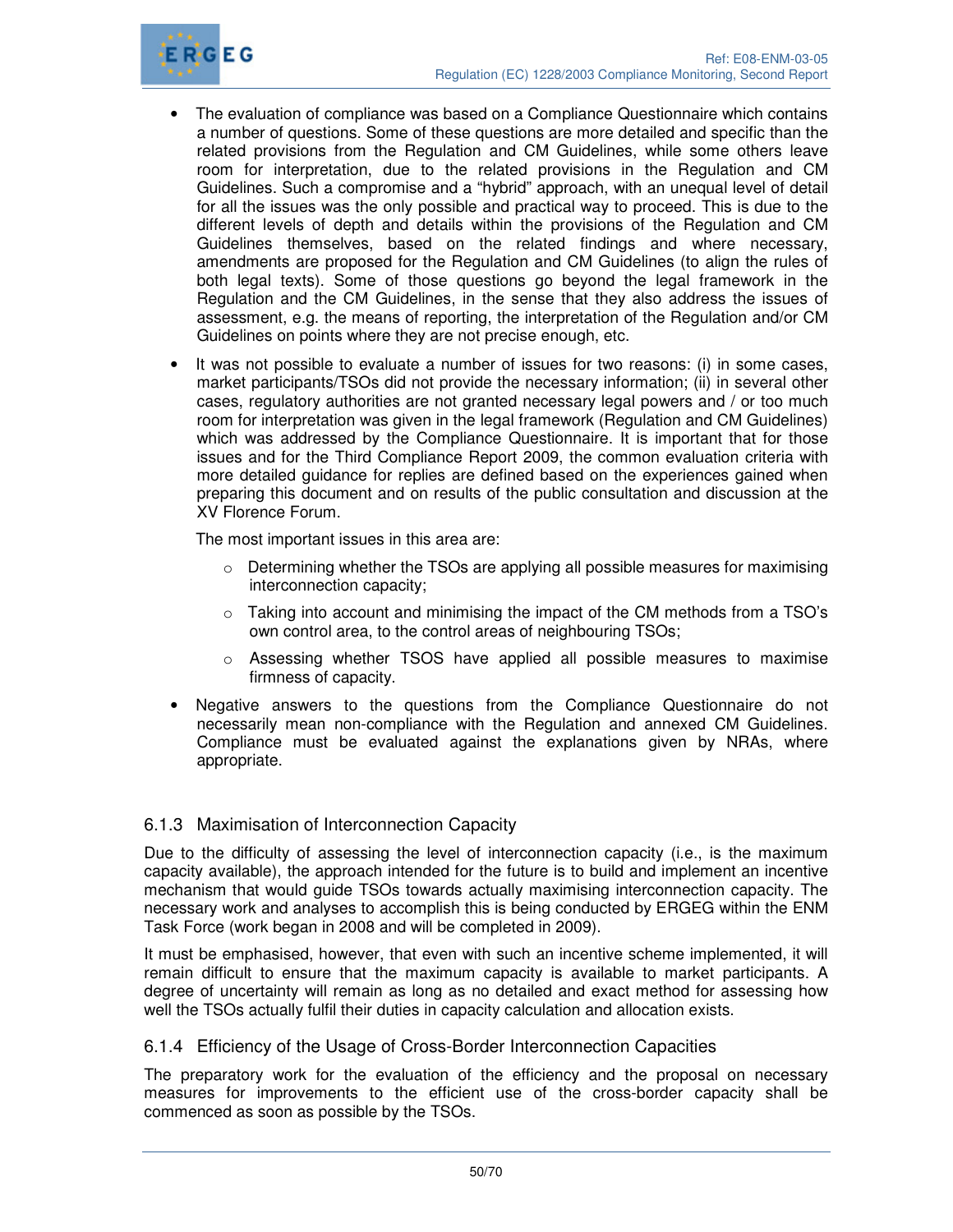

The NRAs shall evaluate the efficient use of the cross-border capacity, who are responsible for evaluating CM mechanisms, paying particular attention to compliance with the terms and conditions previously set out by the regulatory authorities, possibly by means of dedicated studies and consultation (Article 1.10 of CM Guidelines).

The efficiency of the cross-border capacity usage can be interpreted in a number of ways. However, "no price difference" does not necessarily indicate efficient usage. Rather, the utilisation and maximal welfare obtained from the available capacity will indicate the highest efficiency.

A certain degree of contradictory views and answers are observed between different countries and regions; the seriousness of such contradictions correlates with the degree and efficiency of implementation of the Regulation and CM Guidelines on one hand and with the clarity and nonambiguity in the provisions in the Regulation and CM Guidelines on the other.

In order to conduct a more detailed evaluation of the economic efficiency of CM methods, the NRAs must coordinate further at the regional level – as presently no legal provisions exist.

#### 6.1.5 Aspects of Competition

In general, it is observed that provisions for ensuring that the CM methods foster competition are not explicitly enough taken into account, or at least this was not clearly stated by all NRAs.

Where the issue of competition has been considered accordingly, it should be clearly stated; where it has not been the case, it should be improved in the future.

In the development of CM solutions that foster competition, it is important to use the experience and advice of the competition authorities. Finally, it must be emphasised that within the issue of market power, the (potential for) market power abuse and market obstruction has an aggravating impact and should be addressed accordingly. Here, NRAs usually lack the powers and Competition Authorities have to be involved.

#### 6.1.6 Aspects of Governance

Governance is, in general, an issue for law makers (MS or EU). It is therefore of the utmost importance that a proper and sufficient governance structure is in place for all aspects of crossborder trade and issues to be tackled by the NRAs, since NRAs do not have the powers to grant themselves this authority.

The following key regulatory issues should be harmonised in terms of governance:

- General regulatory powers in dispute settlement, preventive and remedial activities;
- Definition of the exact meaning and belonging proceedings which are required when an issue is "a subject to review" according to the Regulation or CM Guidelines; furthermore the approval process should be set out in detail;
- Resolution of any inconsistencies between the Electricity Directive 2003/54/EC, the Regulation and the CM Guidelines, especially in cases where in the national legislation the ex-post approach for NRAs' powers has been applied when implementing the Directive but an ex-ante approach is applied in the Regulation;
- Resolution of the question of which authority is responsible for each particular element of cross-border trading (e.g. cross-border dispute resolution, monitoring, cross-border competition issues, etc.) in each country; this should be harmonised further between the MS.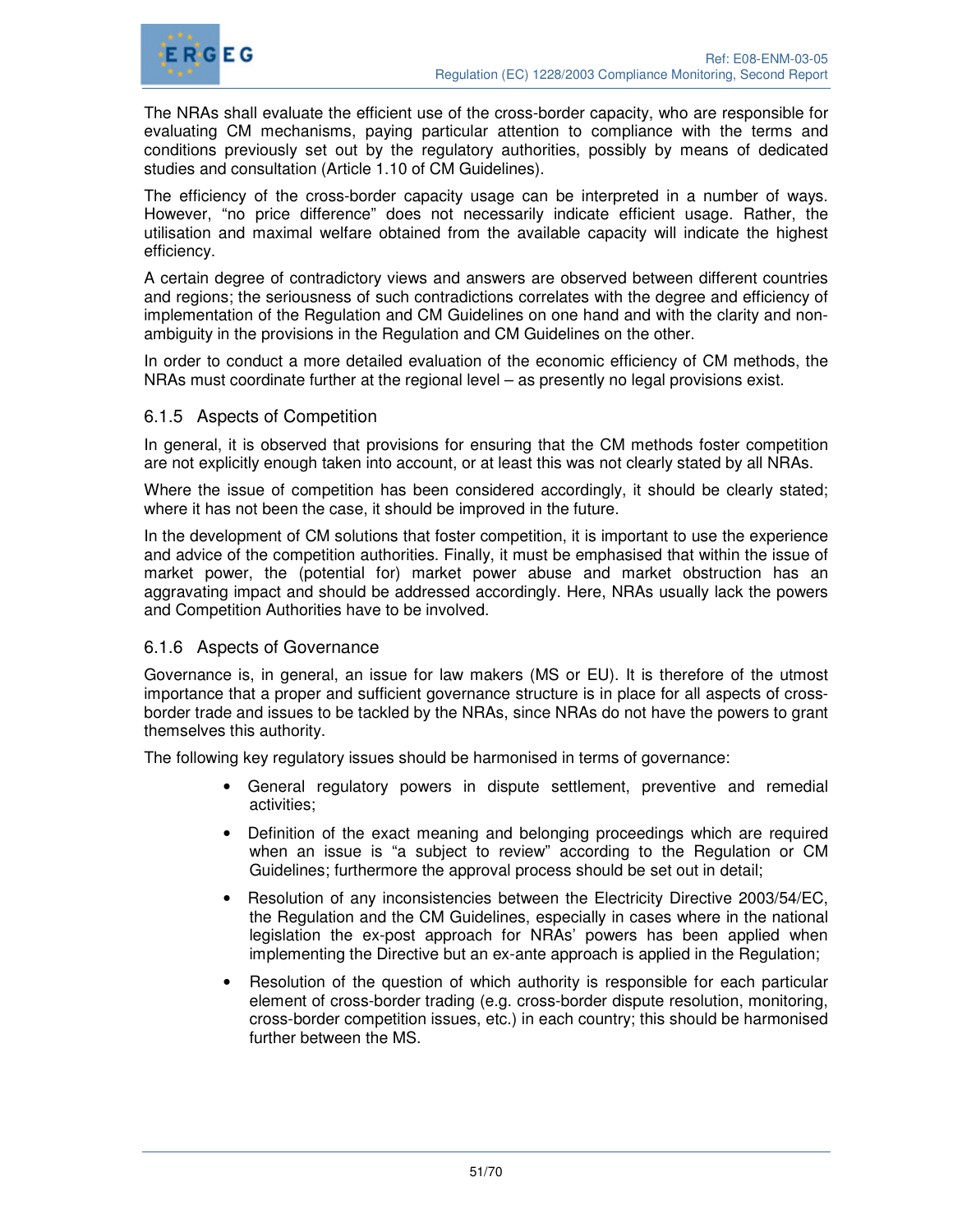

# 6.1.7 Intra- and Inter-Regional Coordination and Coherence

Compliance in most issues related to the intra- and inter-regional development is insufficient and incomplete (for example, according to Article 3.2 CM Guidelines at least in each region there should be a regionally coordinated CM by  $1<sup>st</sup>$  January 2007),

Whereas this situation can partially be explained by the many ongoing projects and developments which are delayed due to technical reasons, another reason is that no effective and efficient provisions for the regulatory oversight and related NRAs' activities exist at the regional level.

### 6.1.8 Transparency

With respect to transparency, a number of positive developments and improvements in comparison with the First Compliance Report are observed. These improvements have primarily been achieved through the intensive activities and work within the ERGEG Electricity Regional Initiatives.

However, although Section 5 of the CM Guidelines is legally binding and forms a good basis for the implementation across Europe, it is still considered necessary to implement a dedicated piece of legislation addressing the transparency issues in full detail and depth. This is to ensure that consistent implementation of transparency is achieved in Europe and that there is no question about the legal requirements set to transparency. Only this can ensure that the level of transparency is equal in all Member States and that the instances of non-compliance identified in this Second Compliance Report are removed.

### 6.1.9 Intra-day Aspects

Similarly for the coordination and coherence within and between regions, compliance in terms of intra-day congestion management on a regional level is also low, although on several borders intra-day allocation methods have been implemented. The level of coordination within those intra-day methods needs to be improved.

The intra-day aspects should also be considered and in future evaluated/developed in relation to the existing requirements from the revised ERGEG GGP on Balancing Markets Integration, Intraday and Automatic Reserves when they become available.

#### 6.1.10 Inter-TSO Compensation

The present Inter-TSO Compensation does not comply with Article 3 of the Regulation. The only way compliance can be achieved is to have the respective ITC Guidelines adopted and implemented accordingly, as soon as possible

#### 6.1.11 Critical Non-Compliances

The most critical instances of non-compliance are summarised below:

- Lack of sufficient coordination of CM methods according to Point 3.5 of the CM guidelines;
- Absence of intraday allocation mechanisms on many interconnections;
- Insufficient or non-existent use of cross-border countertrading and redispatching to increase or secure the transmission capacity;
- No consistent framework and consequently no adequate implementation of firmness and curtailment provisions;
- No consistent framework and consequently no implementation of incentives for TSOs to maximise the interconnection capacity;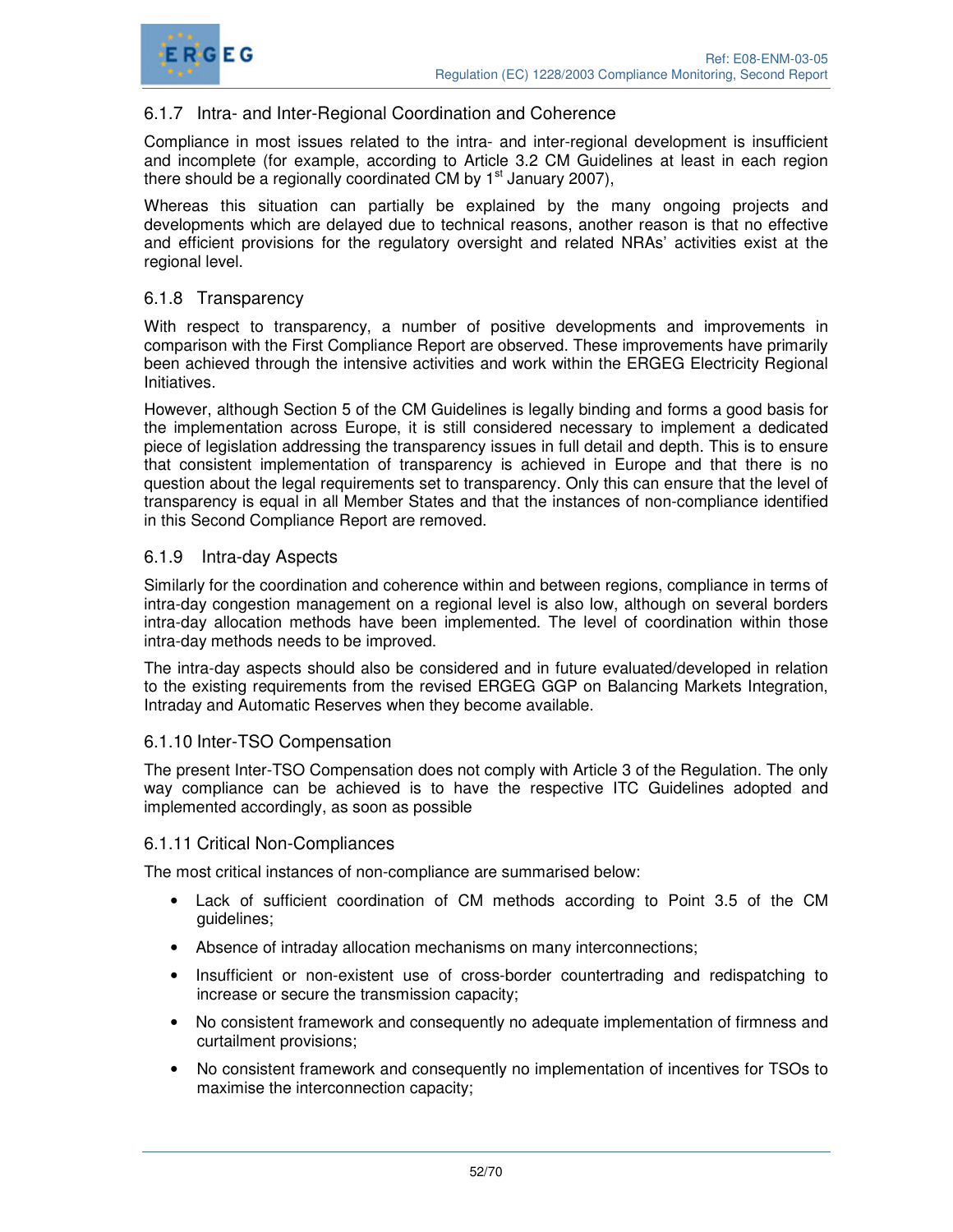

- Reporting by the TSOs to the NRAs is in many cases missing  $-$  even though the information can in some cases be obtained from the websites, this is no substitute for the explicit reporting which is set out in the legal framework;
- Exemptions mainly on the so called "old merchant lines" from the rTPA;
- A number of inconsistencies and instances of non-compliance in transparency issues.

# **6.2 Recommendations**

During the work, ERGEG has gained experience of where the difficulties and the ambiguities impede the implementation of the rules set by the Regulation and the CM Guidelines. ERGEG is planning to continue its work in this area. Specifically, ERGEG is planning to evaluate the provisions in the Regulation and the CM Guidelines and propose appropriate amendments to the Commission accordingly. Furthermore, ERGEG will revise its Criteria paper to ensure that processes are in place to ensure compliance of the Regulation and the CM Guidelines and also put more emphasis on the outcome of processes and procedures to foster market integration and contributing a level playing field for market participants across Europe. This may require legal support within the Regulation and the CM Guidelines.

ERGEG recommends that the following issues to ensure goals set for cross-border trade in the Regulation and the CM Guidelines shall be addressed by the following stakeholders:

Commission/Member States should:

- Open the "old merchant interconnections" without exemption from TPA according to Article 7 of the Regulation, to the market with TPA regime;
- Complement the existing general provisions in Section 5 (Transparency) of the CM Guidelines, with legally binding and detailed provisions on information management and transparency;
- Harmonise the key regulatory issues in terms of governance;
- Explicitly assign the responsibility to impose restrictions on market participants to participate in the allocation process (e.g. anti-hoarding measures according to Point 2.10 of the CM Guidelines) to the energy regulators, who in turn may implement this provision in cooperation with the responsible competition authorities;
- Anchor reporting by the TSOs on all relevant descriptions, documents, etc. in the amended CM Guidelines, so that it becomes an "inherent" and "self-explanatory" duty of the TSOs; and
- Adopt and implement the ITC and Transmission Tariffication Guidelines as soon as possible.

Member States should:

• Put in place the legal framework that is necessary to create efficient cross-border trade with electricity and to support the implementation the rules in the CM Guidelines. This concerns both the powers of the NRAs and the requirements put on the TSOs.

TSOs should:

- Truly commit and implement the agreed projects, because the TSOs are the key players and market facilitators, bearing thus the highest responsibility for implementation of the Regulation and the CM Guidelines. This is important not only for the sake of TSOs themselves, but also as otherwise efforts made by other stakeholders would be in vain;
- Define and agree on a common approach and detailed rules for solving internal and cross-border congestion throughout Europe and in line with the general provisions in the Regulation and the CM Guidelines.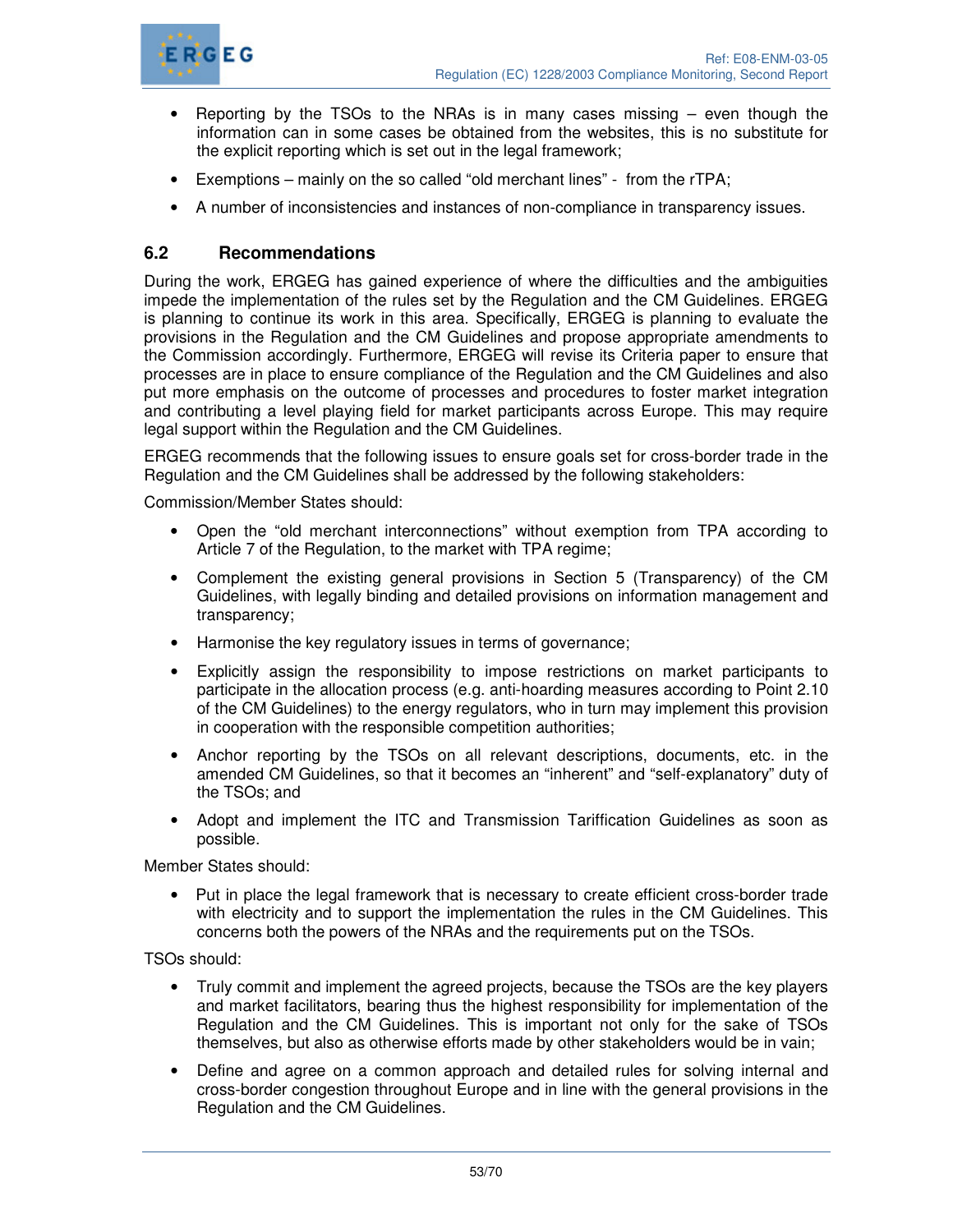

#### Regulators/ERGEG should:

- Define and put in place concrete measures to speed-up the implementation process of CM Guidelines;
- Assess economic efficiency of congestion management methods;
- Advise the Commission on amendments to the Regulation and the CM Guidelines: (i) treatment of curtailment and firmness of the transmission capacity, which require more detailed and exact provisions, (ii) detailed and precise provisions on how the TSOs shall maximise the capacity, (iii) provisions on when and how to use countertrading and redispatching, (iv) effects on the market of the use of congestion income by one TSO e.g. for redispatching and by the other TSOs for building new lines.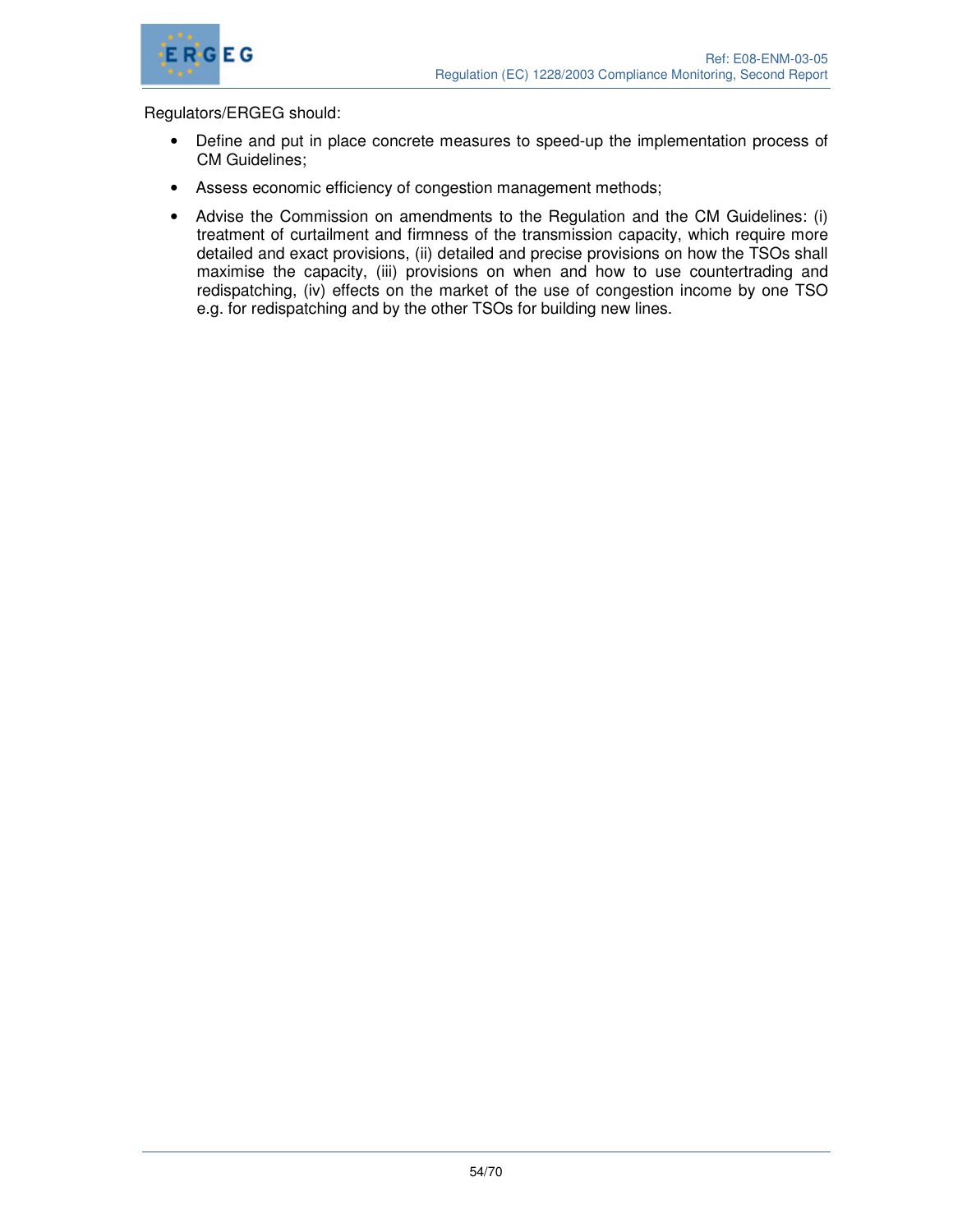

# **7 Acronyms and Abbreviations**

| CM GuidelinesCongestion Management Guidelines 2006/770/EC             |
|-----------------------------------------------------------------------|
| CECentral East Europe region                                          |
|                                                                       |
|                                                                       |
|                                                                       |
| ENM TF _______________ERGEG Electricity Network and Market TF         |
|                                                                       |
|                                                                       |
|                                                                       |
| HNHorizontal Network definition for the ITC purposes                  |
| IEMInternal Electricity Market (of the EU)                            |
|                                                                       |
| NRANational Regulatory Authority                                      |
| RegulationRegulation (EC) 1228/2003                                   |
|                                                                       |
|                                                                       |
| TLCTrilateral Market Coupling between Belgium, France and Netherlands |
| TPAThird Party Access (regulated)                                     |
| TSOTransmission System Operator                                       |
| TTTransmission Tariffication                                          |
| UIOLI _________________ Use-It-Or-Loose-It rule                       |
| UIOSI ___________________Use-It-Or-Sell-It rule                       |
|                                                                       |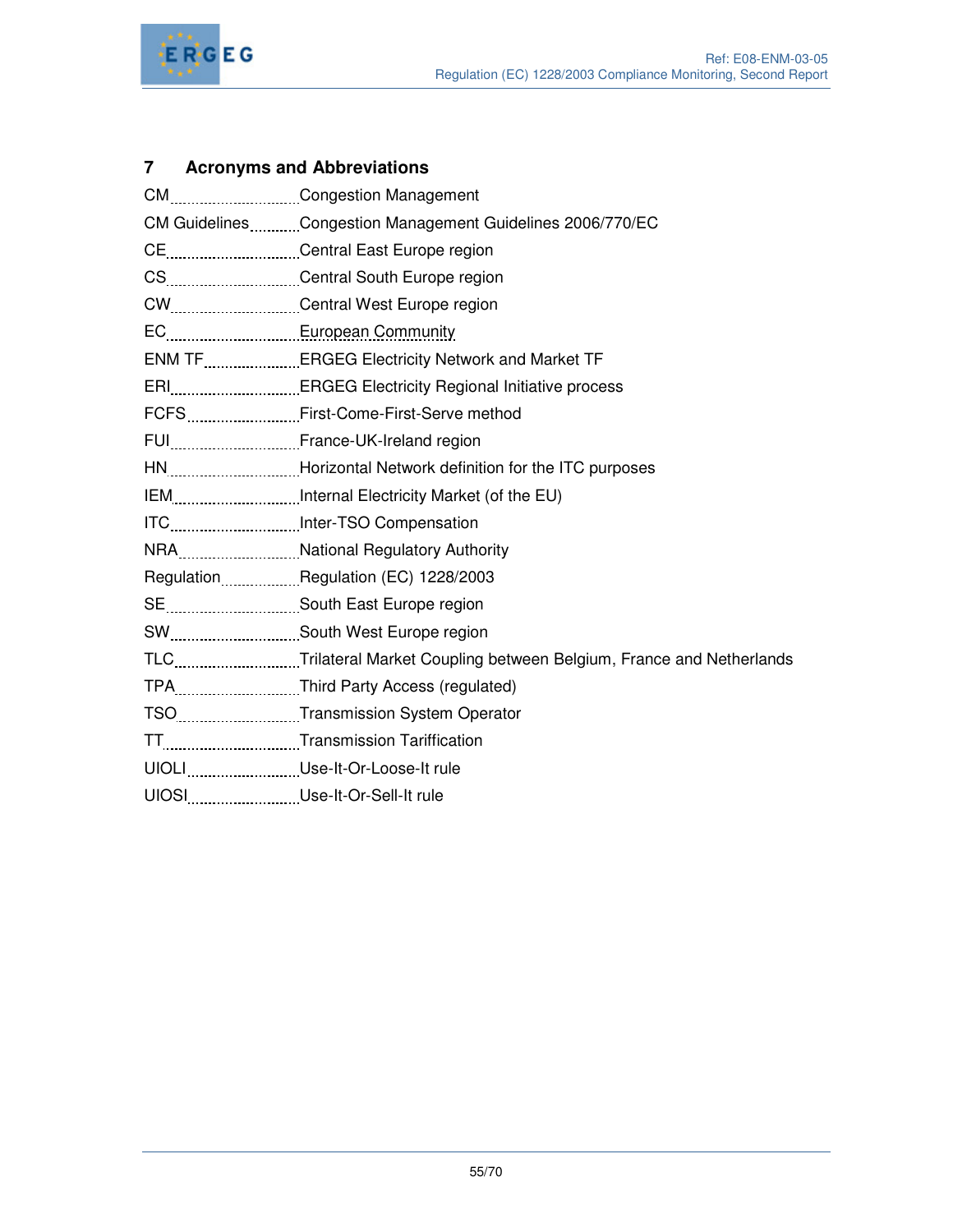

# **Annex 1 – Summary of Replies from National Regulatory Authorities**

#### **EXPLANATORY NOTE 1:**

The subject of the questionnaire/replies from NRAs is the monitoring of the implementation of the Regulation and the CM Guidelines.

For this exercise, the regulators have adopted the common criteria<sup>13</sup>.

However, some of the criteria go beyond the legal framework in the Regulation and the CM Guidelines in the sense that they also address the issues of assessment, e.g. the means of reporting, the interpretation of the Regulation by each NRA and/or CM Guidelines in points where they are not precise enough, etc.

For the above reasons, the figures/percentages in the following tables do not directly imply compliance with the legal provisions (e.g. 86% in the table does not necessarily mean 86% compliance), but instead they must be read and interpreted in close relation to the related text of the Second Compliance Report.

A summary of all responses is presented below, using the following methodology:

- All answers to the Compliance Questionnaire have been summarised per country or per interconnection and per Article of the Regulation or Point of the CM Guidelines;
- The percentages are a sum of answers with "yes" or "not applicable" in relation to the all answers for a given issue;
- In calculating percentages, each "sub-question" of an article/a point (the number of "sub-questions" per article/point is indicated in the second row of tables) has been given the same weighting, although in terms of legal provisions the "sub-questions" do not always have equal importance. Such a simplification was introduced for practical reasons, readability and clarity;
- For better visibility, the following colouring has been used in the tables: dark green colour for 100%, light green from 50% to 100%, light red below 50%.

 $\overline{a}$ 

<sup>13</sup> http://www.energy-

regulators.eu/portal/page/portal/EER\_HOME/EER\_PUBLICATIONS/CEER\_ERGEG\_PAPERS/Electricity/2007 /E07-EFG-25-03\_CriteriaForCompliance\_10-Dec-2007.pdf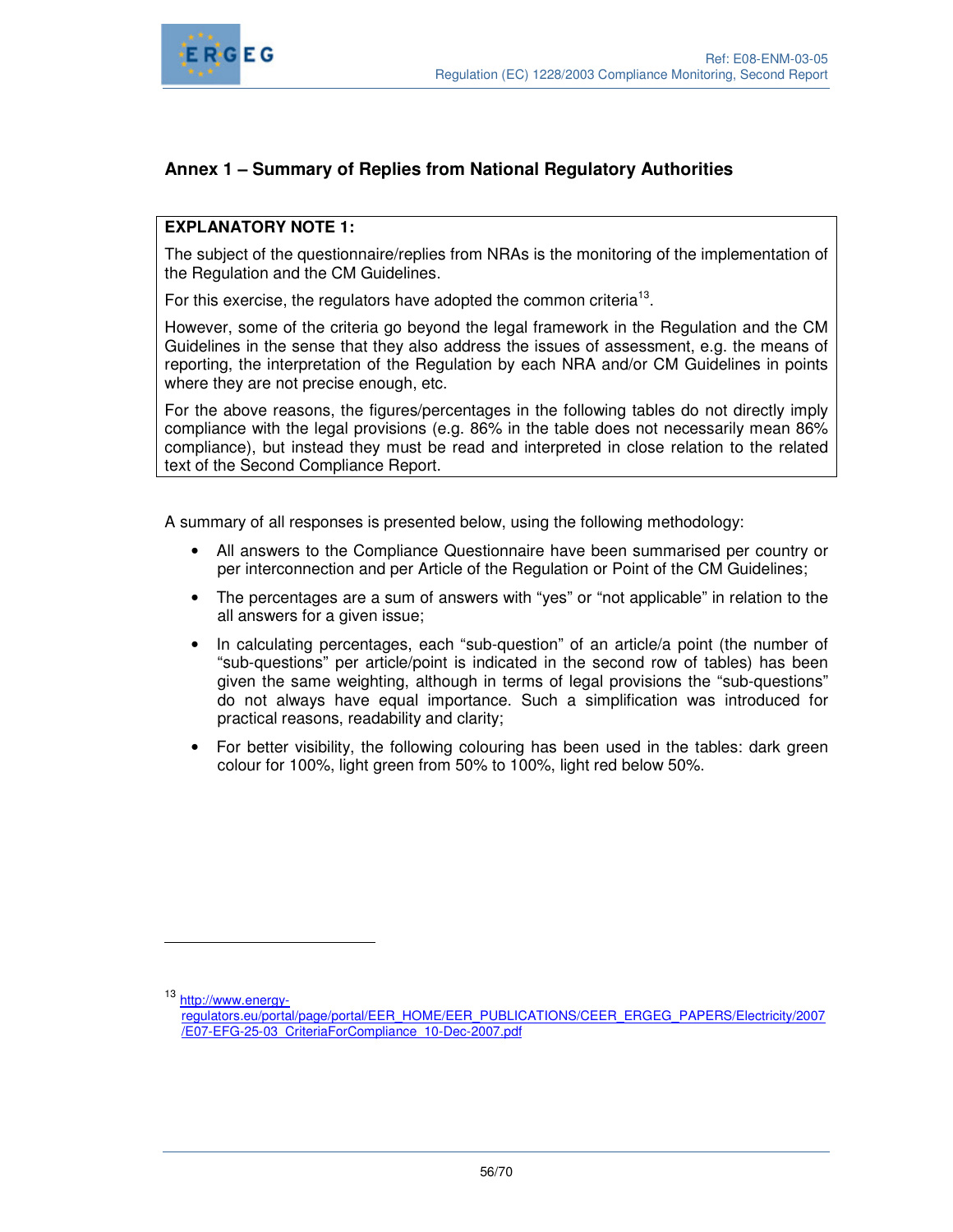# **A1.1 Article 4 of the Regulation**

| <b>Article in</b>      | Article 4.1    | <b>Article 4.2</b> | Article 4.3 | Article 4.4 | Article 4.5 |
|------------------------|----------------|--------------------|-------------|-------------|-------------|
| <b>Regulation</b>      |                |                    |             |             |             |
| <b>Total number of</b> |                |                    |             |             |             |
| lanswers               | $\overline{7}$ | 6                  | 4           | 3           | 3           |
| <b>Country</b>         |                |                    |             |             |             |
| <b>Austria</b>         | 86 %           | 83 %               | 100 %       | 67 %        | 67 %        |
| <b>Belgium</b>         | 86 %           | 100 %              | 100 %       | 100 %       | 100 %       |
| <b>Bulgaria</b>        | 0%             | 0%                 | 0%          | 0%          | 0%          |
| <b>Czech Republic</b>  | 100 %          | 83 %               | 100 %       | 100 %       | 100 %       |
| <b>Denmark</b>         | 100 %          | 100 %              | 100 %       | 100 %       | 100 %       |
| Estonia                | 86 %           | 83 %               | 100 %       | 100 %       | 100 %       |
| <b>Finland</b>         | 100 %          | 100 %              | 100 %       | 100 %       | 100 %       |
| France                 | 100 %          | 100 %              | 100 %       | 100 %       | 100 %       |
| Germany                | 100 %          | 100 %              | 100 %       | 100 %       | 100 %       |
| <b>Greece</b>          | 100 %          | 100 %              | 100 %       | 100 %       | 100 %       |
| <b>Hungary</b>         | 100 %          | 83 %               | 100 %       | 100 %       | 100 %       |
| Ireland                | 100 %          | 100 %              | 100 %       | 100 %       | 100 %       |
| <b>Italy</b>           | 100 %          | 100 %              | 100 %       | 100 %       | 100 %       |
| Latvia                 | 86 %           | 50 %               | 100 %       | 100 %       | 100 %       |
| <b>Lithuania</b>       | 100 %          | 100 %              | 100 %       | 100 %       | 100 %       |
| Luxembourg             | 100 %          | 33 %               | 75 %        | 100 %       | 67 %        |
| Netherlands            | 100 %          | 67 %               | 100 %       | 100 %       | 100 %       |
| Norway                 | 100 %          | 100 %              | 100 %       | 100 %       | 100 %       |
| Poland                 | 100 %          | 100 %              | 100 %       | 100 %       | 100 %       |
| Portugal               | 100 %          | 100 %              | 100 %       | 100 %       | 100 %       |
| Romania                | 100 %          | 100 %              | 100 %       | 100 %       | 100 %       |
| Slovakia               | 86 %           | 50 %               | 100 %       | 67 %        | 67 %        |
| Slovenia               | 86 %           | 33 %               | 100 %       | 33 %        | 100 %       |
| <b>Spain</b>           | 100 %          | 100 %              | 100 %       | 100 %       | 100 %       |
| Sweden                 | 100 %          | 100 %              | 100 %       | 100 %       | 100 %       |
| UK                     | 100 %          | 100 %              | 100 %       | 100 %       | 100 %       |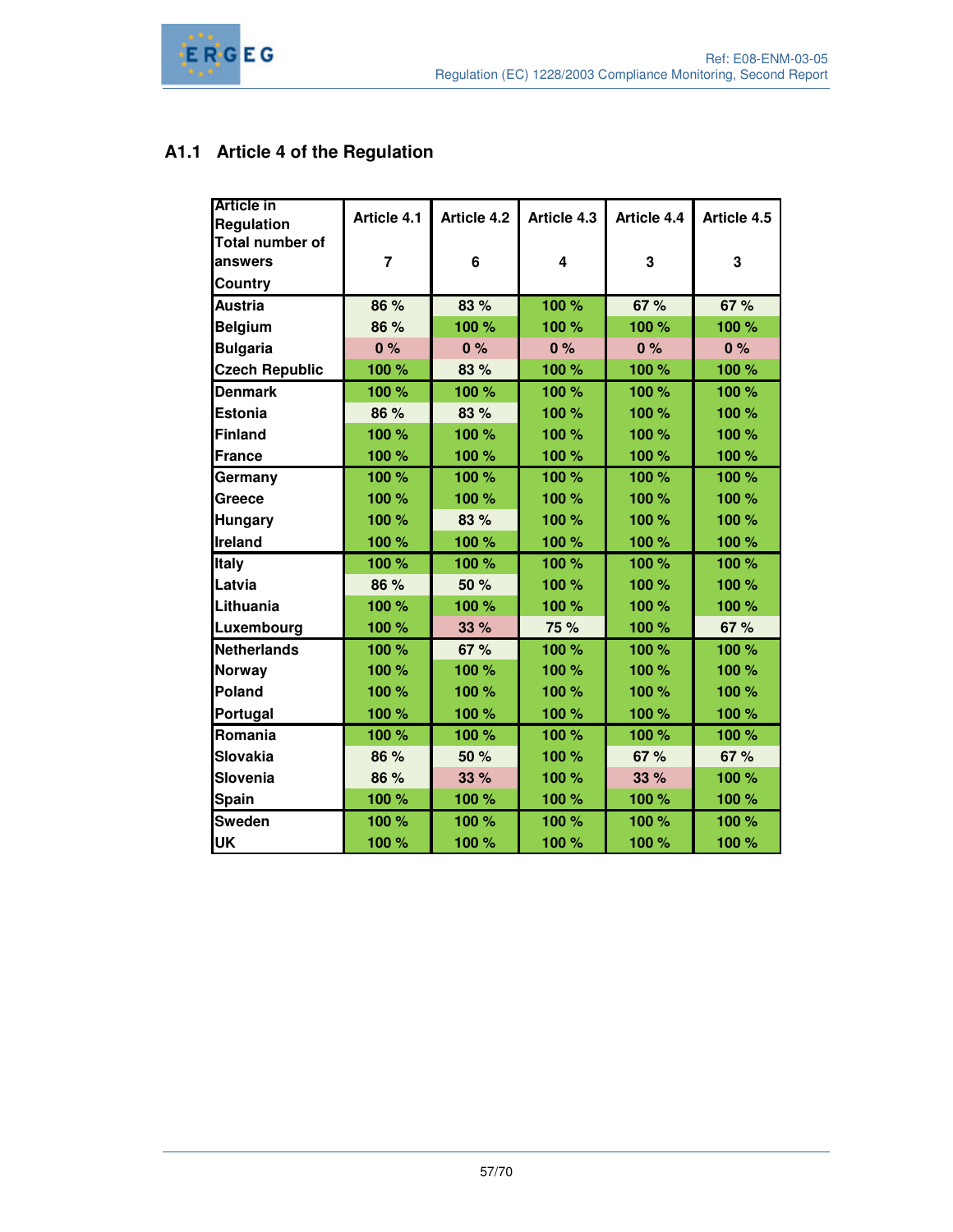# **A1.2 Article 5 of the Regulation**

| <b>Article in Regulation</b>    |                       | Article 5.1 | Article 5.2 | Article 5.3 |
|---------------------------------|-----------------------|-------------|-------------|-------------|
| <b>Total number of answers</b>  |                       | 4           | 6           | 7           |
| Interconnection                 | From                  |             |             |             |
|                                 | Austria               | 50 %        | 67%         | 29 %        |
| Austria - Czech Republic        | <b>Czech Republic</b> | 100 %       | 100 %       | 100 %       |
|                                 | Austria               | 50 %        | 67%         | 29 %        |
| Austria - Hungary               |                       | 50 %        | 100 %       | 100 %       |
|                                 | Hungary<br>Austria    | 50 %        |             |             |
| Austria - Slovenia              |                       |             | 67%         | 29 %        |
|                                 | Slovenia              | 25 %        | 0%          | 86 %        |
| Germany - Poland                | Germany               | 75 %        | 100%        | 86 %        |
|                                 | Poland                | 100 %       | 100 %       | 100 %       |
| Czech Republic - Poland         | Poland                | 100%        | 100%        | 100%        |
|                                 | Czech Republic        | 100 %       | 100 %       | 100%        |
| Poland - Slovakia               | Poland                | 100%        | 100%        | 100 %       |
|                                 | Slovakia              | 100 %       | 100 %       | 100 %       |
| <b>Czech Republic - Germany</b> | Germany               | 75 %        | 100 %       | 86 %        |
|                                 | <b>Czech Republic</b> | 100 %       | 100 %       | 100 %       |
|                                 | <b>Czech Republic</b> | 100%        | 100%        | 100%        |
| Czech Republic - Slovakia       | Slovakia              | 100 %       | 100 %       | 100 %       |
|                                 | Slovakia              | 75 %        | 100%        | 100 %       |
| Hungary - Slovakia              | Hungary               | 50 %        | 100 %       | 100 %       |
|                                 | Austria               | 50 %        | 67%         | 29 %        |
| Austria - Italy                 | Italy                 | 50 %        | 67 %        | 86 %        |
|                                 | Italy                 | 50 %        | 83 %        | 86 %        |
| Italy - Slovenia                | Slovenia              | 25 %        | 0%          | 71 %        |
|                                 | Italy                 | 50 %        | 67 %        | 86 %        |
| Greece - Italy                  | Greece                | 50 %        | 100%        | 71 %        |
|                                 |                       | 50 %        | 67%         | 86 %        |
| France - Italy                  | Italy                 |             |             |             |
|                                 | France                | 75 %        | 50 %        | 57 %        |
| France - Germany                | <b>France</b>         | 75 %        | 50 %        | 57%         |
|                                 | Germany               | 75 %        | 67%         | 86 %        |
| Belgium - France                | Belgium               | 75 %        | 67%         | 57 %        |
|                                 | France                | 75 %        | 50 %        | 57 %        |
| <b>Belgium - Netherlands</b>    | Belgium               | 75 %        | 67%         | 57 %        |
|                                 | Netherlands           | 75 %        | 83 %        | 71 %        |
| Germany - Netherlands           | Germany               | 75 %        | 67%         | 86 %        |
|                                 | <b>Netherlands</b>    | 75 %        | 83%         | 71 %        |
| Norway - Sweden                 | Sweden                | 100 %       | 67%         | 86 %        |
|                                 | Norway                | 100 %       | 100%        | 100 %       |
| <b>Finland - Sweden</b>         | Sweden                | 100 %       | 67 %        | 86 %        |
|                                 | <b>Finland</b>        | 75 %        | 67 %        | 86 %        |
| Denmark - Sweden                | Sweden                | 100 %       | 67 %        | 86 %        |
|                                 | <b>Denmark</b>        | 75 %        | 100%        | 100 %       |
|                                 | Germany               | 75 %        | 67 %        | 86 %        |
| Denmark - Germany               | Denmark               | 75 %        | 100 %       | 100 %       |
|                                 | Norway                | 100 %       | 100 %       | 100 %       |
| Denmark - Norway                | Denmark               | 75 %        | 100 %       | 100 %       |
|                                 | France                | 75 %        | 50 %        | 57 %        |
| France - Spain                  | Spain                 | 100 %       | 100 %       | 100 %       |
|                                 | Portugal              | 100 %       | 100%        | 100 %       |
| Portugal - Spain                |                       | 100 %       | 100 %       |             |
|                                 | Spain                 |             |             | 100 %       |
| France - UK                     | France                | 75 %        | 100 %       | 57 %        |
|                                 | UΚ                    | 100 %       | 100 %       | 100 %       |
| Hungary - Romania               | Romania               | 100 %       | 100 %       | 100 %       |
|                                 | Hungary               | 50 %        | 100%        | 100 %       |
| Bulgaria - Romania              | Romania               | 100 %       | 100 %       | 100 %       |
|                                 | <b>Bulgaria</b>       | 0%          | 0%          | $0\%$       |
| <b>Bulgaria - Greece</b>        | <b>Bulgaria</b>       | 0%          | 0%          | 0%          |
|                                 | Greece                | 50 %        | 100%        | 71 %        |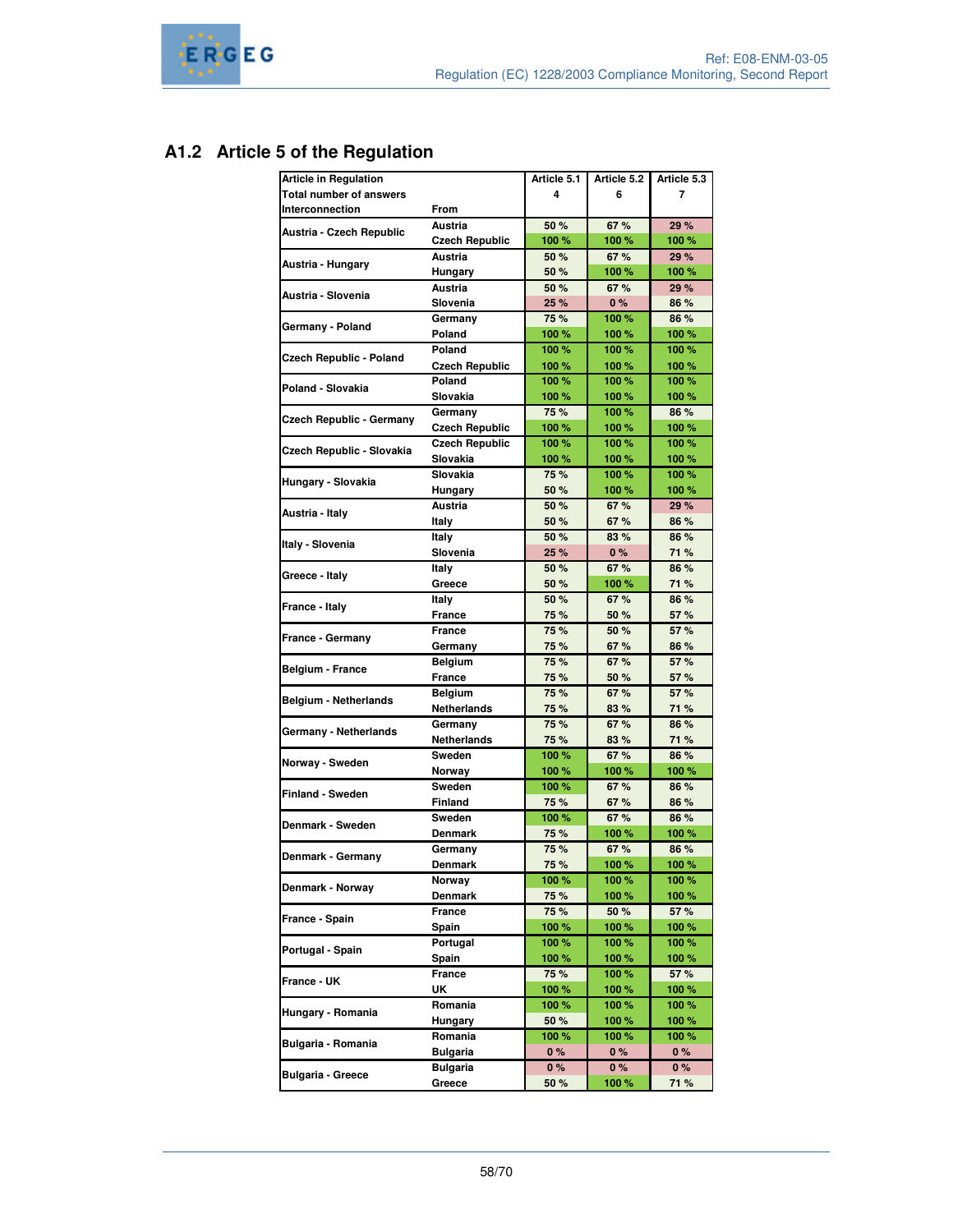# **A1.3 Article 6 of the Regulation**

| <b>Article in Regulation</b>    |                       | Article 6.1 | Article 6.2 | Article 6.3 | Article 6.4 | Article 6.5 | Article 6.6 |
|---------------------------------|-----------------------|-------------|-------------|-------------|-------------|-------------|-------------|
| <b>Total number of answers</b>  |                       | 4           | 11          | 4           | 4           | 4           | 7           |
| Interconnection                 | From                  |             |             |             |             |             |             |
|                                 | <b>Austria</b>        |             |             |             |             |             |             |
| Austria - Czech Republic        |                       | 100 %       | 100 %       | 25 %        | 100 %       | 50 %        | 100 %       |
|                                 | <b>Czech Republic</b> | 100 %       | 100 %       | 100 %       | 100 %       | 75 %        | 100 %       |
| Austria - Hungary               | Austria               | 100 %       | 82%         | 25 %        | 100 %       | 50 %        | 100 %       |
|                                 | Hungary               | 100 %       | 100 %       | 100 %       | 100 %       | 75 %        | 100 %       |
| Austria - Slovenia              | Austria               | 100 %       | 100 %       | 25 %        | 100 %       | 50 %        | 100 %       |
|                                 | Slovenia              | 100 %       | 100 %       | 0%          | 100 %       | 75 %        | 100 %       |
| Germany - Poland                | Germany               | 100 %       | 100 %       | 100 %       | 100 %       | 75 %        | 100 %       |
|                                 | Poland                | 100 %       | 100 %       | 100%        | 100 %       | 75 %        | 100 %       |
|                                 | Poland                | 100 %       | 100 %       | 100 %       | 100 %       | 75 %        | 100 %       |
| Czech Republic - Poland         | <b>Czech Republic</b> | 100 %       | 100 %       | 100 %       | 100 %       | 75 %        | 100 %       |
|                                 | Poland                | 100 %       | 100 %       | 100%        | 100 %       | 75 %        | 100 %       |
| Poland - Slovakia               | Slovakia              | 100 %       | 100 %       | 100 %       | 100 %       | 50 %        | 100 %       |
|                                 | Germany               | 100 %       | 100 %       | 100 %       | 100 %       | 75 %        | 100 %       |
| <b>Czech Republic - Germany</b> | <b>Czech Republic</b> | 100 %       | 100 %       | 100 %       | 100 %       | 75 %        | 100 %       |
|                                 | <b>Czech Republic</b> | 100 %       | 100 %       | 100 %       | 100 %       | 75 %        | 100 %       |
| Czech Republic - Slovakia       |                       |             |             |             |             |             |             |
|                                 | Slovakia              | 100 %       | 100 %       | 100 %       | 100 %       | 50 %        | 100 %       |
| Hungary - Slovakia              | Slovakia              | 100 %       | 100 %       | 100 %       | 100 %       | 50 %        | 86 %        |
|                                 | Hungary               | 100 %       | 100 %       | 100 %       | 100 %       | 75 %        | 100 %       |
| Austria - Italy                 | Austria               | 100 %       | 100 %       | 75 %        | 100 %       | 50 %        | 100 %       |
|                                 | Italy                 | 100 %       | 91 %        | 75 %        | 100 %       | 75 %        | 100 %       |
| Italy - Slovenia                | Italy                 | 100 %       | 82%         | 75 %        | 100 %       | 75 %        | 100 %       |
|                                 | Slovenia              | 100 %       | 100 %       | 0%          | 100 %       | 75 %        | 100 %       |
|                                 | Italy                 | 100%        | 91 %        | 75 %        | 100 %       | 75 %        | 86 %        |
| Greece - Italy                  | Greece                | 100 %       | 100 %       | 100 %       | 100 %       | 75 %        | 43 %        |
|                                 | Italy                 | 100 %       | 91%         | 75 %        | 100 %       | 75 %        | 100 %       |
| France - Italy                  | France                | 100 %       | 73%         | 0%          | 100 %       | 75 %        | 100 %       |
|                                 | France                | 100%        | 82%         | 0%          | 100 %       | 75 %        | 100 %       |
| France - Germany                | Germany               | 100 %       | 100 %       | 100 %       | 100 %       | 75 %        | 100 %       |
|                                 |                       | 100 %       | 82%         | 0%          | 100 %       | 25 %        | 71 %        |
| <b>Belgium - France</b>         | Belgium               |             |             |             |             |             |             |
|                                 | France                | 100 %       | 73%         | $0\%$       | 100 %       | 25 %        | 100 %       |
| <b>Belgium - Netherlands</b>    | Belgium               | 100 %       | 82%         | 0%          | 100 %       | 25 %        | 71 %        |
|                                 | Netherlands           | 100 %       | 82%         | 75 %        | 100 %       | 25 %        | 100 %       |
| Germany - Netherlands           | Germany               | 100 %       | 100 %       | 100 %       | 100 %       | 25 %        | 100 %       |
|                                 | Netherlands           | 100 %       | 82%         | 75 %        | 100 %       | 25 %        | 100 %       |
| Norway - Sweden                 | Sweden                | 100 %       | 91 %        | 100 %       | 100 %       | 100%        | 71 %        |
|                                 | Norway                | 100 %       | 82%         | 100 %       | 100 %       | 100 %       | 71 %        |
|                                 | Sweden                | 100 %       | 91 %        | 100 %       | 100 %       | 100 %       | 71 %        |
| <b>Finland - Sweden</b>         | Finland               | 100 %       | 91%         | 75 %        | 100 %       | 100 %       | 86 %        |
|                                 | Sweden                | 100 %       | 91 %        | 100 %       | 100 %       | 100 %       | 71 %        |
| Denmark - Sweden                | Denmark               | 100 %       | 82%         | 100 %       | 100 %       | 100 %       | 86 %        |
|                                 | Germany               | 100 %       | 100 %       | 100 %       | 100 %       | 75 %        | 100 %       |
| Denmark - Germany               | Denmark               | 100 %       | 100 %       | 100 %       | 100 %       | 100%        | 86 %        |
|                                 | Norway                | 100 %       | 82%         | 100 %       | 100 %       | 100 %       | 71 %        |
| Denmark - Norway                |                       | 100 %       |             | 100 %       | 100 %       |             | 86 %        |
|                                 | Denmark               |             | 82%         |             |             | 100 %       |             |
| France - Spain                  | France                | 100 %       | 73 %        | 0%          | 100 %       | 75 %        | 100 %       |
|                                 | <b>Spain</b>          | 100 %       | 100 %       | 75 %        | 100 %       | 100 %       | 100 %       |
| Portugal - Spain                | Portugal              | 100 %       | 100 %       | 100 %       | 100 %       | 100 %       | 100 %       |
|                                 | Spain                 | 100 %       | 100 %       | 75 %        | 100 %       | 100 %       | 100 %       |
| France - UK                     | France                | 100 %       | 73 %        | 0%          | 75 %        | 25 %        | 100 %       |
|                                 | UK                    | 100 %       | 100 %       | 0%          | 100 %       | 25 %        | 100 %       |
|                                 | Romania               | 100 %       | 100 %       | 100 %       | 100 %       | 100 %       | 100 %       |
| Hungary - Romania               | Hungary               | 100 %       | 100 %       | 100 %       | 100 %       | 75 %        | 100 %       |
|                                 | Romania               | 100 %       | 100 %       | 100 %       | 100 %       | 100 %       | 100 %       |
| Bulgaria - Romania              | <b>Bulgaria</b>       | $0\%$       | $0\%$       | 0%          | $0\%$       | 0%          | 0%          |
|                                 | <b>Bulgaria</b>       | 0%          | 0%          | 0%          | 0%          | 0%          | 0%          |
| <b>Bulgaria - Greece</b>        | Greece                | 100 %       | 100 %       | 100 %       | 100 %       | 75 %        | 43 %        |
|                                 |                       |             |             |             |             |             |             |

Remark on Article 6.3: Here in particular the discrepancies observed between the answers of the different NRAs are due to different interpretations of the questions. Indeed, as stated in section 3.2 NRAs do not have the information and the competencies to ensure compliance with this article.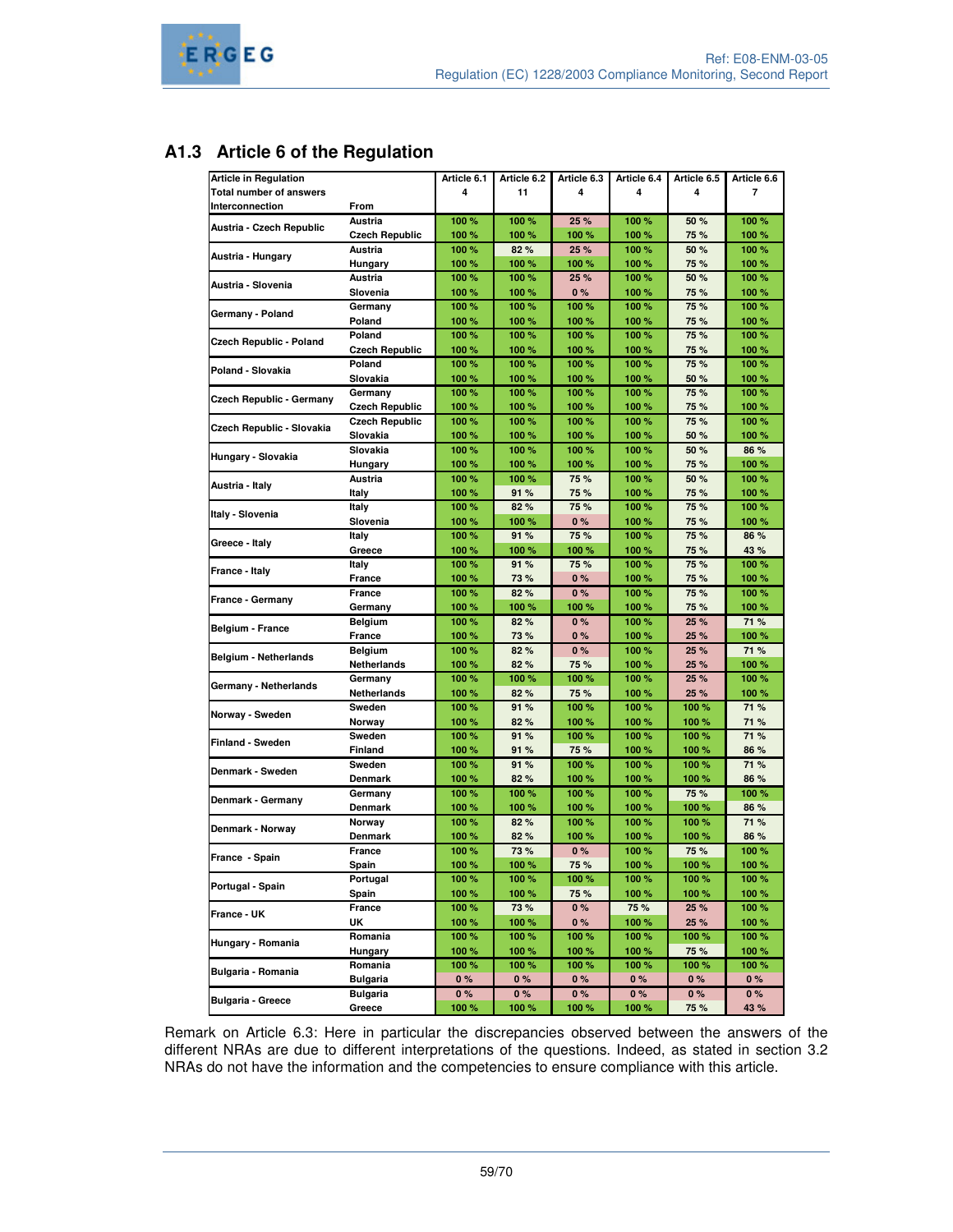# **A1.4 Point 1 of the CM Guidelines**

| <b>Point in CM Guidelines</b>   |                       | <b>Point 1.1</b> | <b>Point 1.2</b> | <b>Point 1.3</b> | <b>Point 1.4</b> | <b>Point 1.5</b> |
|---------------------------------|-----------------------|------------------|------------------|------------------|------------------|------------------|
| <b>Total number of answers</b>  |                       | 6                | 3                | 3                | 13               | 8                |
| Interconnection                 | From                  |                  |                  |                  |                  |                  |
|                                 | Austria               | 100 %            | 100 %            | 100 %            | 77 %             | 50 %             |
| Austria - Czech Republic        | <b>Czech Republic</b> | 100 %            | 100 %            | 67 %             | 100 %            | 100%             |
|                                 | Austria               | 100 %            | 100 %            | 100 %            | 77 %             | 50 %             |
| Austria - Hungary               | Hungary               | 100 %            | 100 %            | 33 %             | 85 %             | 100%             |
|                                 | Austria               | 100 %            | 100 %            | 100 %            | 77 %             | 50 %             |
| Austria - Slovenia              | Slovenia              | 83 %             | 100 %            | 33 %             | 69 %             | 63 %             |
|                                 | Germany               | 100 %            | 100 %            | 67 %             | 85 %             | 75 %             |
| Germany - Poland                | Poland                | 100 %            | 100 %            | 100 %            | 92%              | 75 %             |
|                                 | Poland                | 100 %            | 100 %            | 100 %            | 92%              | 75 %             |
| <b>Czech Republic - Poland</b>  | <b>Czech Republic</b> | 100 %            | 100 %            | 67%              | 100 %            | 100%             |
|                                 | Poland                | 100 %            | 100%             | 100 %            | 92%              | 75 %             |
| Poland - Slovakia               | Slovakia              | 83 %             | 100 %            | 33 %             | 100 %            | 100%             |
|                                 | Germany               | 100 %            | 100 %            | 67 %             | 85 %             | 75 %             |
| <b>Czech Republic - Germany</b> | <b>Czech Republic</b> | 100 %            | 100 %            | 67%              | 100 %            | 100%             |
|                                 | <b>Czech Republic</b> | 100 %            | 100 %            | 67 %             | 100 %            | 100 %            |
| Czech Republic - Slovakia       | Slovakia              | 83 %             | 100 %            | 33 %             | 100 %            | 100 %            |
|                                 | Slovakia              | 100 %            | 100 %            | 33 %             | 100 %            | 100%             |
| Hungary - Slovakia              |                       | 100 %            | 100 %            | 33 %             | 85 %             | 100 %            |
|                                 | Hungary               | 83%              | 100 %            | 100 %            | 77 %             | 50 %             |
| Austria - Italy                 | Austria               |                  |                  |                  |                  |                  |
|                                 | Italy                 | 100 %            | 100 %            | 67%              | 100 %            | 50 %             |
| Italy - Slovenia                | Italy                 | 100 %            | 100 %            | 67%              | 100 %            | 50 %             |
|                                 | Slovenia              | 83 %             | 100 %            | 33 %             | 69%              | 63 %             |
| Greece - Italy                  | Italy                 | 100 %            | 100 %            | 67%              | 100 %            | 50 %             |
|                                 | Greece                | 100 %            | 100 %            | 67%              | 92%              | 50 %             |
| France - Italy                  | Italy                 | 100 %            | 100 %            | 67%              | 100 %            | 50 %             |
|                                 | France                | 100 %            | 100 %            | 0%               | 85 %             | 25 %             |
| France - Germany                | France                | 100 %            | 100 %            | 0%               | 85 %             | 25 %             |
|                                 | Germany               | 100 %            | 100 %            | 67 %             | 85 %             | 75 %             |
| <b>Belgium - France</b>         | Belgium               | 100 %            | 100 %            | 0%               | 77 %             | 63 %             |
|                                 | France                | 100 %            | 100 %            | 0%               | 85 %             | 38 %             |
| <b>Belgium - Netherlands</b>    | Belgium               | 100 %            | 100 %            | 0%               | 77 %             | 63 %             |
|                                 | Netherlands           | 100 %            | 100 %            | 33 %             | 77 %             | 75 %             |
|                                 | Germany               | 100 %            | 100 %            | 67 %             | 85 %             | 75 %             |
| Germany - Netherlands           | Netherlands           | 100 %            | 100 %            | 33 %             | 77 %             | 50 %             |
|                                 | Sweden                | 83 %             | 100 %            | 67 %             | 85 %             | 100 %            |
| Norway - Sweden                 | Norway                | 83%              | 100 %            | 100 %            | 100 %            | 88 %             |
|                                 | Sweden                | 83%              | 100 %            | 67%              | 85 %             | 100%             |
| <b>Finland - Sweden</b>         | Finland               | 67%              | 100 %            | 67%              | 77 %             | 63 %             |
|                                 | Sweden                | 83%              | 100 %            | 67 %             | 85 %             | 100%             |
| Denmark - Sweden                | Denmark               | 100 %            | 100 %            | 100 %            | 92%              | 100 %            |
|                                 | Germany               | 100 %            | 100 %            | 67%              | 85 %             | 75 %             |
| Denmark - Germany               | Denmark               | 100 %            | 100 %            | 100 %            | 92%              | 100%             |
|                                 | Norway                | 83 %             | 100 %            | 100 %            | 100 %            | 88 %             |
| Denmark - Norway                | Denmark               | 100 %            | 100 %            | 100 %            | 100 %            | 100%             |
|                                 |                       |                  |                  |                  |                  |                  |
| France - Spain                  | France                | 100 %            | 100 %            | $0\%$            | 85 %<br>100 %    | 25 %<br>100%     |
|                                 | Spain                 | 100 %            | 100 %            | 100 %            |                  |                  |
| Portugal - Spain                | Portugal              | 100 %            | 100 %            | 100 %            | 100 %            | 50 %             |
|                                 | Spain                 | 100 %            | 100 %            | 100 %            | 100 %            | 100%             |
| France - UK                     | France                | 100 %            | 100 %            | 33 %             | 100 %            | 38 %             |
|                                 | UK                    | 100 %            | 100 %            | 100 %            | 100 %            | 100 %            |
| Hungary - Romania               | Romania               | 100 %            | 100 %            | 33 %             | 100 %            | 100 %            |
|                                 | Hungary               | 100 %            | 100 %            | 33 %             | 85 %             | 100%             |
| Bulgaria - Romania              | Romania               | 100 %            | 100 %            | 33 %             | 100 %            | 100 %            |
|                                 | <b>Bulgaria</b>       | $0\%$            | 0 %              | $0\%$            | 0%               | 0%               |
| <b>Bulgaria - Greece</b>        | <b>Bulgaria</b>       | 0%               | 0%               | 0%               | 0%               | 0%               |
|                                 | Greece                | 100 %            | 100 %            | 67%              | 92 %             | 50 %             |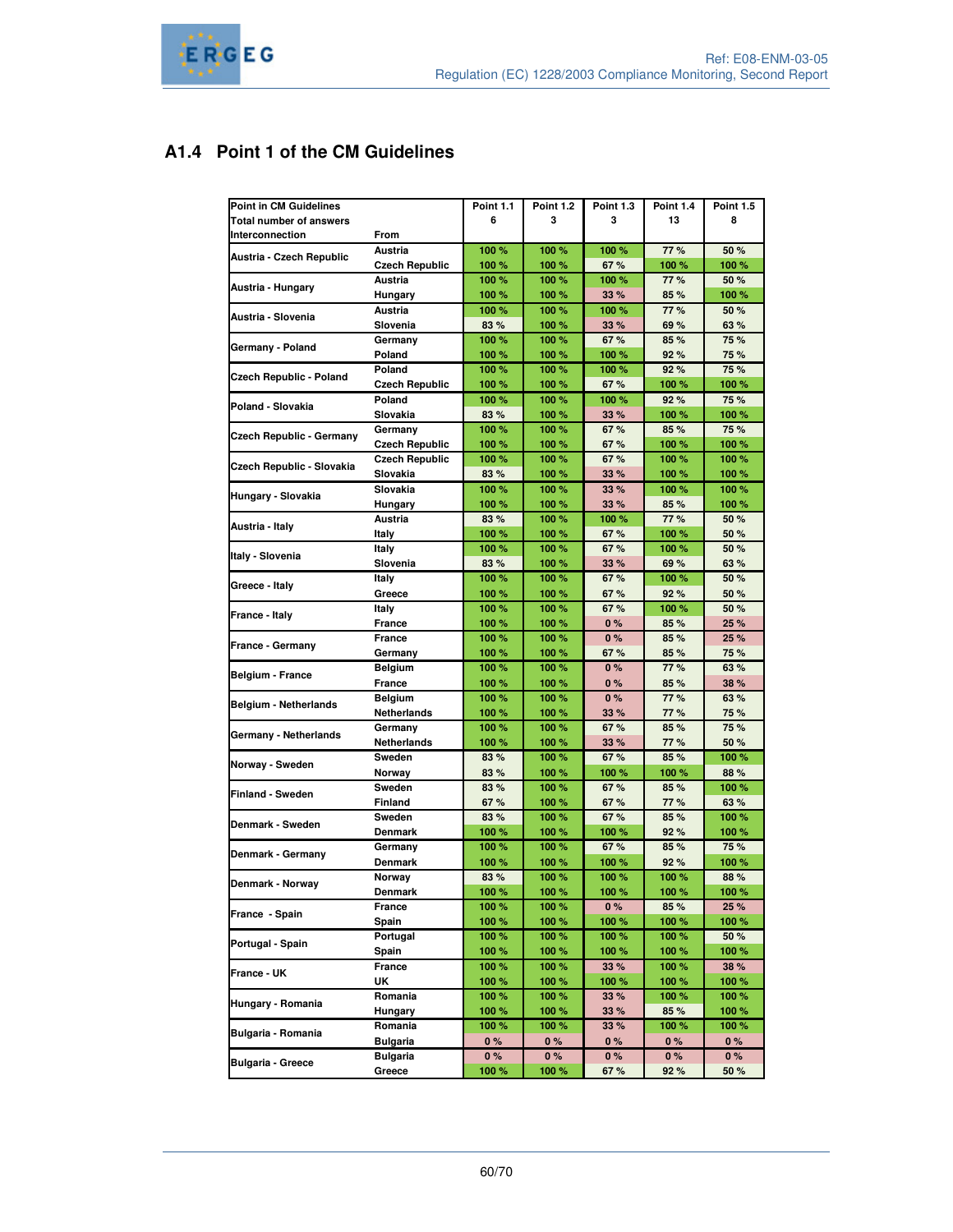| <b>Point in CM Guidelines</b>   |                       | <b>Point 1.6</b> | <b>Point 1.7</b> | <b>Point 1.8</b> | <b>Point 1.9</b> | <b>Point 1.10</b> |
|---------------------------------|-----------------------|------------------|------------------|------------------|------------------|-------------------|
| <b>Total number of answers</b>  |                       | $\overline{2}$   | 5                | 4                | 4                | 3                 |
| Interconnection                 | From                  |                  |                  |                  |                  |                   |
|                                 | <b>Austria</b>        | 50 %             | 100 %            | 100%             | 0%               | 67%               |
| Austria - Czech Republic        | <b>Czech Republic</b> | 50 %             | 100 %            | 100 %            | 25 %             | 33 %              |
|                                 | Austria               | 50 %             | 100 %            | 100 %            | 0%               | 67%               |
| Austria - Hungary               |                       |                  |                  |                  |                  |                   |
|                                 | Hungary               | 50 %             | 100 %            | 25 %             | 0%               | 33 %              |
| Austria - Slovenia              | Austria               | 50 %             | 100 %            | 100%             | 100%             | 67%               |
|                                 | Slovenia              | 50 %             | 0%               | 0%               | 75 %             | 33 %              |
| Germany - Poland                | Germany               | 50 %             | 100 %            | 100 %            | 75 %             | 100 %             |
|                                 | Poland                | 100 %            | 100 %            | 100 %            | 0%               | 67%               |
| Czech Republic - Poland         | Poland                | 100 %            | 100 %            | 100 %            | 0%               | 67%               |
|                                 | <b>Czech Republic</b> | 50 %             | 100 %            | 100 %            | 0%               | 0%                |
| Poland - Slovakia               | Poland                | 100 %            | 100 %            | 100 %            | 0%               | 67%               |
|                                 | Slovakia              | 50 %             | 80%              | 100 %            | 0%               | 0%                |
|                                 | Germany               | 50 %             | 100 %            | 100%             | 100%             | 100 %             |
| <b>Czech Republic - Germany</b> | <b>Czech Republic</b> | 50 %             | 100 %            | 100 %            | 100 %            | 33%               |
|                                 | <b>Czech Republic</b> | 50 %             | 100 %            | 100 %            | 100 %            | 33 %              |
| Czech Republic - Slovakia       | Slovakia              | 50 %             |                  | 100 %            | 100 %            | 33 %              |
|                                 | Slovakia              |                  | 80 %             |                  |                  | 0%                |
| Hungary - Slovakia              |                       | 50 %             | 80 %             | 100 %            | 0%               |                   |
|                                 | Hungary               | 50 %             | 100 %            | 25 %             | 0%               | 33 %              |
| Austria - Italy                 | Austria               | 50 %             | 100 %            | 100 %            | 0%               | 67%               |
|                                 | Italy                 | 50 %             | 80 %             | 100 %            | 0%               | 67%               |
| Italy - Slovenia                | Italy                 | 50 %             | 80%              | 100%             | 0%               | 67 %              |
|                                 | Slovenia              | 50 %             | 0%               | 0%               | 75 %             | 33 %              |
| Greece - Italy                  | Italy                 | 50 %             | 80%              | 100 %            | 0%               | 67%               |
|                                 | Greece                | 50 %             | 100 %            | 50 %             | 0%               | 33 %              |
| France - Italy                  | Italy                 | 50 %             | 80%              | 100 %            | 0%               | 67%               |
|                                 | <b>France</b>         | 50 %             | 60 %             | 100 %            | 0%               | 100 %             |
| France - Germany                | France                | 50 %             | 60%              | 100 %            | 100%             | 100 %             |
|                                 | Germany               | 50 %             | 100 %            | 100 %            | 100 %            | 100 %             |
|                                 |                       | 50 %             | 60%              | 75 %             | 100 %            | 100 %             |
| Belgium - France                | <b>Belgium</b>        |                  |                  |                  |                  |                   |
|                                 | France                | 50 %             | 60 %             | 100 %            | 100 %            | 100 %             |
| Belgium - Netherlands           | <b>Belgium</b>        | 50 %             | 60%              | 75%              | 100%             | 100 %             |
|                                 | Netherlands           | 50 %             | 60%              | 50 %             | 25 %             | 100 %             |
| Germany - Netherlands           | Germany               | 50 %             | 100 %            | 100 %            | 50 %             | 100 %             |
|                                 | Netherlands           | 50 %             | 60 %             | 50 %             | 25 %             | 100 %             |
|                                 | Sweden                | 100 %            | 100 %            | 100 %            | 100%             | 100 %             |
| Norway - Sweden                 | Norway                | 100 %            | 100 %            | 100 %            | 100 %            | 100 %             |
|                                 | Sweden                | 100 %            | 100 %            | 100 %            | 100%             | 100 %             |
| Finland - Sweden                | <b>Finland</b>        | 100 %            | 80%              | 75%              | 75 %             | 100 %             |
|                                 | Sweden                | 100 %            | 100 %            | 100 %            | 100 %            | 100 %             |
| Denmark - Sweden                | Denmark               | 100 %            | 100 %            | 100 %            | 100 %            | 33 %              |
|                                 | Germany               | 50 %             | 100 %            | 100 %            | 75 %             | 100 %             |
| Denmark - Germany               |                       |                  |                  |                  |                  |                   |
|                                 | Denmark               | 100 %            | 100 %            | 100 %            | 75 %             | 33 %              |
| Denmark - Norway                | Norway                | 100 %            | 100 %            | 100 %            | 100 %            | 100 %             |
|                                 | Denmark               | 100 %            | 100 %            | 100 %            | 100 %            | 33 %              |
| France - Spain                  | France                | 50 %             | 60 %             | 100 %            | 75 %             | 100 %             |
|                                 | Spain                 | 50 %             | 100 %            | 100 %            | 100 %            | 100 %             |
| Portugal - Spain                | Portugal              | 50 %             | 100 %            | 100 %            | 100 %            | 100 %             |
|                                 | Spain                 | 50 %             | 100 %            | 100 %            | 100 %            | 100 %             |
|                                 | France                | 100 %            | 100 %            | 100 %            | 0 %              | 100 %             |
| France - UK                     | UK                    | 100 %            | 100 %            | 100 %            | 0%               | 100 %             |
|                                 | Romania               | 50 %             | 100 %            | 100 %            | 0%               | 100 %             |
| Hungary - Romania               | Hungary               | 50 %             | 100 %            | 25 %             | 0%               | 33 %              |
|                                 |                       |                  |                  |                  |                  |                   |
| Bulgaria - Romania              | Romania               | 50 %             | 100 %            | 100 %            | 0%               | 100 %             |
|                                 | <b>Bulgaria</b>       | $0\%$            | $0\%$            | 0%               | 0%               | 0%                |
| <b>Bulgaria - Greece</b>        | <b>Bulgaria</b>       | 0%               | 0%               | 0%               | 0%               | 0%                |
|                                 | Greece                | 50 %             | 100 %            | 50 %             | 0%               | 33 %              |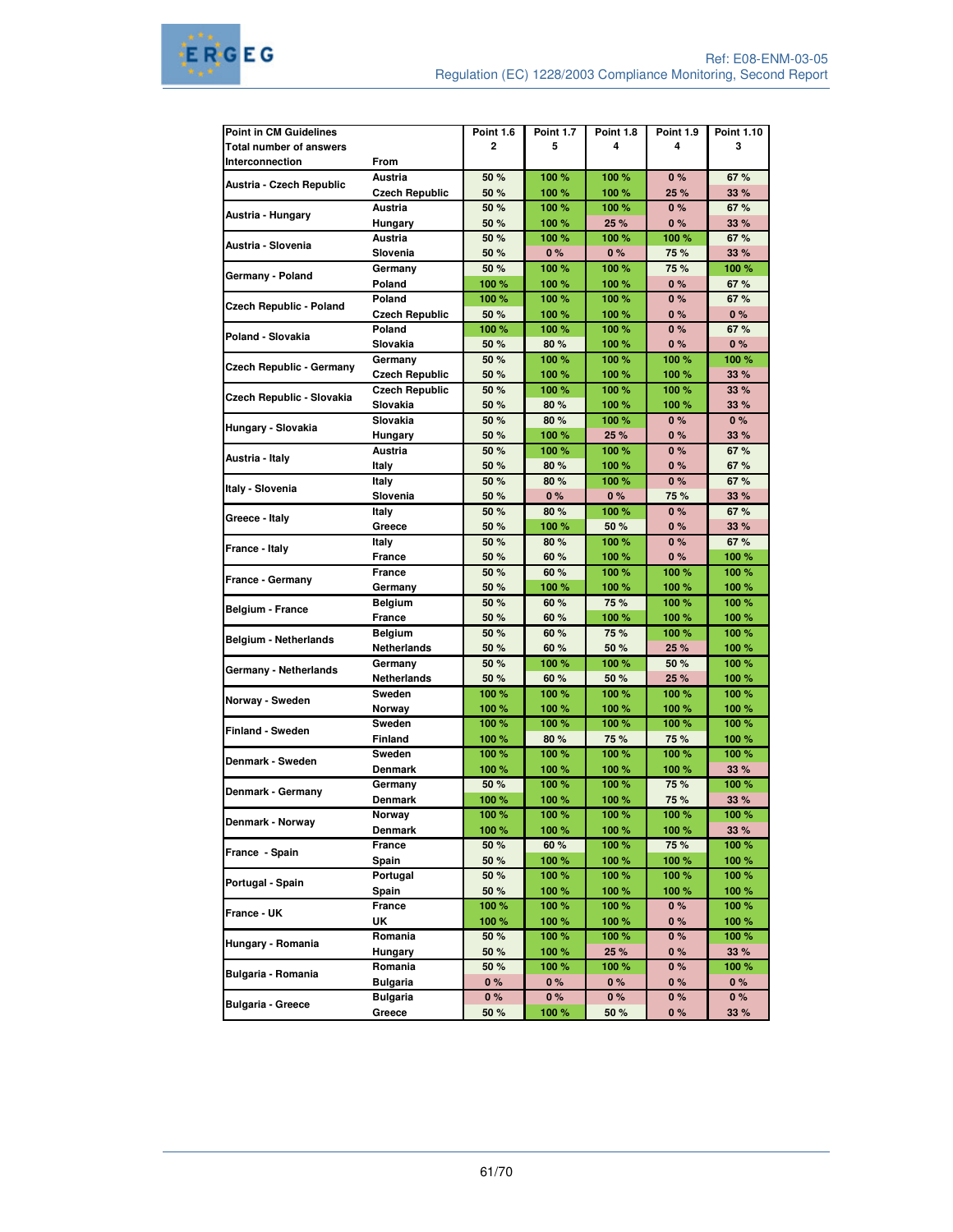# **A1.5 Point 2 of the CM Guidelines**

| <b>Point in CM Guidelines</b>   |                       | <b>Point 2.1</b> | <b>Point 2.2</b> | <b>Point 2.3</b> | Point 2.4 | <b>Point 2.5</b> |
|---------------------------------|-----------------------|------------------|------------------|------------------|-----------|------------------|
| <b>Total number of answers</b>  |                       | 26               | 3                | 5                | 7         | 7                |
| Interconnection                 | From                  |                  |                  |                  |           |                  |
|                                 | Austria               | 58 %             | 0%               | 80 %             | 43 %      | 100 %            |
| Austria - Czech Republic        |                       |                  |                  |                  |           |                  |
|                                 | <b>Czech Republic</b> | 62%              | 100 %            | 80%              | 71 %      | 100 %            |
| Austria - Hungary               | Austria               | 58 %             | 0%               | 80%              | 43 %      | 100%             |
|                                 | Hungary               | 58 %             | 100 %            | 80 %             | 43 %      | 100 %            |
| Austria - Slovenia              | Austria               | 73%              | 0%               | 80%              | 43 %      | 100 %            |
|                                 | Slovenia              | 73%              | 33 %             | 80%              | 14 %      | 86 %             |
|                                 | Germany               | 62%              | 33 %             | 80%              | 86 %      | 100 %            |
| Germany - Poland                | Poland                | 62%              | 100 %            | 80%              | 100 %     | 100%             |
|                                 | Poland                | 62%              | 100 %            | 80%              | 100 %     | 100 %            |
| <b>Czech Republic - Poland</b>  | <b>Czech Republic</b> | 62%              | 100 %            | 80%              | 100 %     | 100 %            |
|                                 | Poland                | 62%              | 100 %            | 80 %             | 100 %     | 100 %            |
| Poland - Slovakia               | Slovakia              | 62%              | 100 %            | 80%              | 100 %     | 100 %            |
|                                 | Germany               | 77%              | 33 %             | 80%              | 86 %      | 100 %            |
| <b>Czech Republic - Germany</b> |                       |                  |                  |                  |           |                  |
|                                 | <b>Czech Republic</b> | 77%              | 100 %            | 80%              | 86 %      | 100 %            |
| Czech Republic - Slovakia       | <b>Czech Republic</b> | 77%              | 100 %            | 80%              | 100 %     | 100 %            |
|                                 | Slovakia              | 77%              | 100 %            | 80 %             | 100 %     | 100 %            |
| Hungary - Slovakia              | Slovakia              | 50 %             | 100 %            | 80%              | 71 %      | 100 %            |
|                                 | Hungary               | 50 %             | 100 %            | 80 %             | 14 %      | 100 %            |
|                                 | Austria               | 62%              | 33 %             | 80%              | 71 %      | 100%             |
| Austria - Italy                 | Italy                 | 62%              | 100 %            | 80%              | 86 %      | 100 %            |
|                                 | Italyy                | 62%              | 100 %            | 80%              | 86 %      | 100 %            |
| Italy - Slovenia                | Slovenia              | 73%              | 33 %             | 80%              | 14 %      | 86 %             |
|                                 | Italy                 | 62%              | 100 %            | 80%              | 86 %      | 100 %            |
| Greece - Italy                  | Greece                | 62%              | 0%               | 80%              | 100 %     | 100 %            |
| France - Italy                  |                       | 62%              | 100 %            | 80 %             | 86 %      | 100 %            |
|                                 | Italy                 |                  |                  |                  |           |                  |
|                                 | <b>France</b>         | 62%              | 33 %             | 60 %             | 86 %      | 100 %            |
| France - Germany                | France                | 77%              | 33 %             | 60%              | 71 %      | 100 %            |
|                                 | Germany               | 77%              | 33 %             | 100 %            | 86 %      | 100 %            |
| Belgium - France                | Belgium               | 77%              | 100 %            | 100 %            | 86 %      | 100 %            |
|                                 | <b>France</b>         | 77%              | 33 %             | 60 %             | 57 %      | 100 %            |
| <b>Belgium - Netherlands</b>    | <b>Belgium</b>        | 62%              | 100 %            | 100 %            | 71 %      | 100 %            |
|                                 | Netherlands           | 62%              | 100 %            | 80 %             | 71 %      | 86 %             |
|                                 | Germany               | 62%              | 33%              | 80%              | 86 %      | 100 %            |
| <b>Germany - Netherlands</b>    | Netherlands           | 62%              | 100 %            | 80 %             | 71 %      | 86 %             |
|                                 | Sweden                | 88%              | 100 %            | 100 %            | 100 %     | 100 %            |
| Norway - Sweden                 | Norway                | 88%              | 100 %            | 80 %             | 100 %     | 100 %            |
|                                 | Sweden                | 92%              | 100 %            | 100 %            | 100 %     | 100 %            |
| <b>Finland - Sweden</b>         |                       |                  |                  |                  |           |                  |
|                                 | Finland               | 88%              | 67%              | 80%              | 86 %      | 100 %            |
| Denmark - Sweden                | Sweden                | 92%              | 100 %            | 100 %            | 100 %     | 100 %            |
|                                 | Denmark               | 69%              | 100 %            | 100 %            | 100 %     | 100 %            |
| Denmark - Germany               | Germany               | 73%              | 33 %             | 80%              | 86 %      | 86 %             |
|                                 | <b>Denmark</b>        | 77%              | 100 %            | 80%              | 100 %     | 86 %             |
| Denmark - Norway                | Norway                | 88%              | 100 %            | 80%              | 100 %     | 100 %            |
|                                 | <b>Denmark</b>        | 65 %             | 100 %            | 100 %            | 100 %     | 100 %            |
|                                 | France                | 77%              | 0%               | 60 %             | 57 %      | 100 %            |
| France - Spain                  | Spain                 | 77%              | 100 %            | 100 %            | 100 %     | 100 %            |
|                                 | Portugal              | 77%              | 100 %            | 100 %            | 100 %     | 100 %            |
| Portugal - Spain                | Spain                 | 77%              | 100 %            | 100 %            | 100 %     | 100 %            |
|                                 |                       |                  |                  | 60 %             |           |                  |
| France - UK                     | France                | 62%              | 33 %             |                  | 71 %      | 86 %             |
|                                 | UK                    | 62%              | 100 %            | 100 %            | 100 %     | 86 %             |
| Hungary - Romania               | Romania               | 62 %             | 100 %            | 100 %            | 71 %      | 100 %            |
|                                 | Hungary               | 50 %             | 100 %            | 80 %             | 14 %      | 100 %            |
| Bulgaria - Romania              | Romania               | 62%              | 100 %            | 100 %            | 71 %      | 100 %            |
|                                 | Bulgaria              | $0\%$            | 0%               | 0%               | 0%        | $0\%$            |
|                                 | <b>Bulgaria</b>       | 0%               | $0\%$            | 0%               | 0%        | 0%               |
| Bulgaria - Greece               | Greece                | 62 %             | 0%               | 80%              | 100 %     | 100 %            |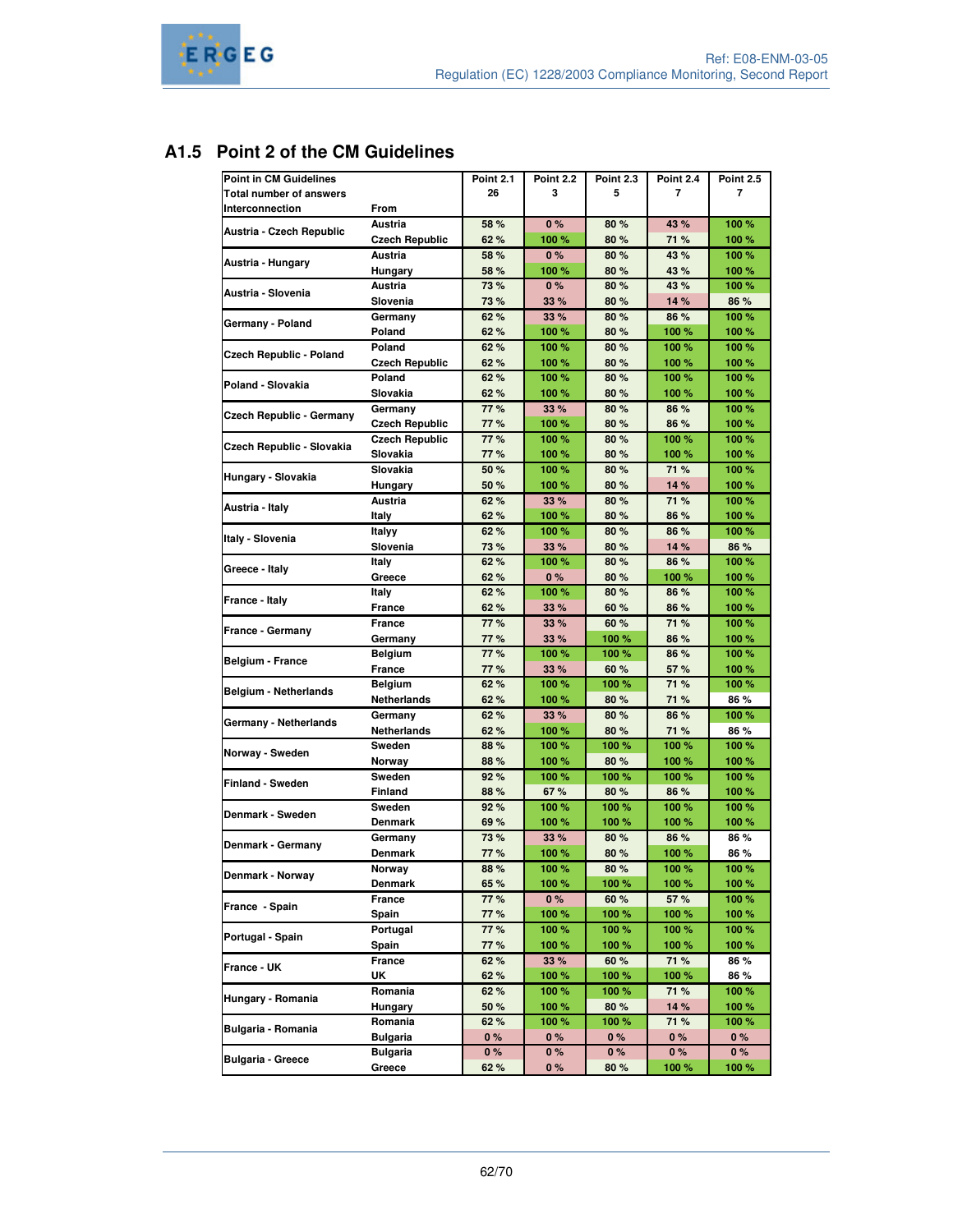| <b>Point in CM Guidelines</b> |                          | <b>Point 2.6</b> | <b>Point 2.7</b> | <b>Point 2.8</b> | <b>Point 2.9</b> | <b>Point 2.10</b> |
|-------------------------------|--------------------------|------------------|------------------|------------------|------------------|-------------------|
| Total number of answers       |                          | 3                | 4                | $\mathbf{2}$     | 2                | 6                 |
| Interconnection               | From                     |                  |                  |                  |                  |                   |
|                               | Austria                  | 100 %            | 100 %            | 100 %            | 100 %            | 100 %             |
| Austria - Czech Republic      | <b>Czech Republic</b>    | 100 %            | 100 %            | 100 %            | 100 %            | 100 %             |
|                               | Austria                  | 100 %            | 100 %            | 100 %            | 100 %            | 100 %             |
| Austria - Hungary             | Hungary                  | 100 %            | 100 %            | 100 %            | 100 %            | 100 %             |
|                               | Austria                  | 100 %            | 100 %            | 100 %            | 100 %            | 100 %             |
| Austria - Slovenia            | Slovenia                 | 33 %             | 100 %            | 100 %            | 100 %            | 33 %              |
|                               | Germany                  | 100 %            | 100 %            | 100 %            | 100 %            | 50 %              |
| Germany - Poland              | Poland                   | 100 %            | 100 %            | 100 %            | 100 %            | 100 %             |
|                               | Poland                   | 100 %            | 100 %            | 100 %            | 100 %            | 100 %             |
| Czech Republic - Poland       | <b>Czech Republic</b>    | 100 %            | 100 %            | 100 %            | 100 %            | 100 %             |
|                               | Poland                   | 100 %            | 100 %            | 100 %            | 100 %            | 100 %             |
| Poland - Slovakia             | Slovakia                 | 100 %            | 100 %            | 100 %            | 100 %            | 100 %             |
|                               | Germany                  | 100 %            | 100 %            | 100 %            | 100 %            | 50 %              |
| Czech Republic - Germany      | <b>Czech Republic</b>    | 100 %            | 100 %            | 100 %            | 100 %            | 100 %             |
|                               | <b>Czech Republic</b>    | 100 %            | 100 %            | 100 %            | 100 %            | 100 %             |
| Czech Republic - Slovakia     | Slovakia                 | 100 %            | 100 %            | 100 %            | 100 %            | 100 %             |
|                               | Slovakia                 | 100 %            | 100 %            | 100 %            | 100 %            | 100 %             |
| Hungary - Slovakia            | Hungary                  | 100 %            | 100 %            | 100 %            | 100 %            | 100 %             |
|                               | Austria                  | 100 %            | 100 %            | 100 %            | 100 %            | 100 %             |
| Austria - Italy               | Italy                    | 100 %            | 100 %            | 100 %            | 100 %            | 100 %             |
|                               | Italyy                   | 100 %            | 100 %            | 100 %            | 100 %            | 100 %             |
| Italy - Slovenia              | Slovenia                 | 33 %             | 100 %            | 100 %            | 100 %            | 33 %              |
|                               | Italy                    | 100 %            | 100 %            | 100 %            | 100 %            | 100 %             |
| Greece - Italy                | Greece                   | 0%               | 100 %            | 100 %            | 100 %            | 83 %              |
| France - Italy                | Italy                    | 100 %            | 100 %            | 100 %            | 100 %            | 100 %             |
|                               | France                   | 100 %            | 100 %            | 100 %            | 100%             | 100 %             |
| <b>France - Germany</b>       | France                   | 100 %            | 100 %            | 100 %            | 100 %            | 100 %             |
|                               | Germany                  | 67 %             | 100 %            | 100 %            | 100 %            | 100 %             |
|                               | <b>Belgium</b>           | 100 %            | 100 %            | 100 %            | 100 %            | 100 %             |
| Belgium - France              | France                   | 100 %            | 100 %            | 0%               | 100 %            | 100 %             |
|                               | <b>Belgium</b>           | 100 %            | 100 %            | 100 %            | 100 %            | 100 %             |
| <b>Belgium - Netherlands</b>  | <b>Netherlands</b>       | 100 %            | 100 %            | 100 %            | 100 %            | 100 %             |
|                               |                          | 100 %            | 100 %            | 100 %            | 100 %            | 100 %             |
| Germany - Netherlands         | Germany<br>Netherlands   | 100 %            | 100 %            | 100 %            | 100 %            | 100 %             |
|                               | Sweden                   | 33 %             | 100 %            | 100 %            | 100 %            | 100 %             |
| Norway - Sweden               |                          |                  |                  | 100 %            | 50 %             |                   |
|                               | Norway                   | 33 %             | 100 %            |                  | 100 %            | 100 %             |
| <b>Finland - Sweden</b>       | Sweden                   | 33 %             | 100 %            | 100 %            |                  | 100 %             |
|                               | <b>Finland</b><br>Sweden | 67%              | 100 %            | 0%               | 100 %            | 50 %<br>100 %     |
| Denmark - Sweden              |                          | 33 %             | 100 %            | 100 %            | 100 %            |                   |
|                               | <b>Denmark</b>           | 67 %             | 100 %            | 50 %             | 100 %            | 100 %             |
| Denmark - Germany             | Germany                  | 100 %            | 100 %            | 100 %            | 100 %            | 50 %              |
|                               | Denmark                  | 67%              | 100 %            | 0%               | 100 %            | 100 %             |
| Denmark - Norway              | Norway                   | 33 %             | 100 %            | 100 %            | 50 %             | 100 %             |
|                               | <b>Denmark</b>           | 67 %             | 100 %            | 50 %             | 100 %            | 100 %             |
| France - Spain                | France                   | 100 %            | 100 %            | 100 %            | 100 %            | 67 %              |
|                               | Spain                    | 100 %            | 100 %            | 100 %            | 100 %            | 83 %              |
| Portugal - Spain              | Portugal                 | 100 %            | 100 %            | 100 %            | 100 %            | 100 %             |
|                               | Spain                    | 100 %            | 100 %            | 100 %            | 100 %            | 100 %             |
| France - UK                   | France                   | 100 %            | 100 %            | 100 %            | 100 %            | 100 %             |
|                               | UK                       | 100 %            | 100 %            | 100 %            | 100 %            | 100 %             |
| Hungary - Romania             | Romania                  | 100 %            | 100 %            | 100 %            | 100 %            | 100 %             |
|                               | Hungary                  | 100 %            | 100 %            | 100 %            | 100 %            | 100 %             |
| Bulgaria - Romania            | Romania                  | 100 %            | 100 %            | 100 %            | 100 %            | 100 %             |
|                               | Bulgaria                 | $0\%$            | $0\%$            | $0\%$            | $0\%$            | $0\%$             |
|                               | <b>Bulgaria</b>          | 0%               | 0%               | 0%               | 0%               | 0%                |
| <b>Bulgaria - Greece</b>      | Greece                   | 0%               | 100 %            | 100 %            | 100 %            | 83 %              |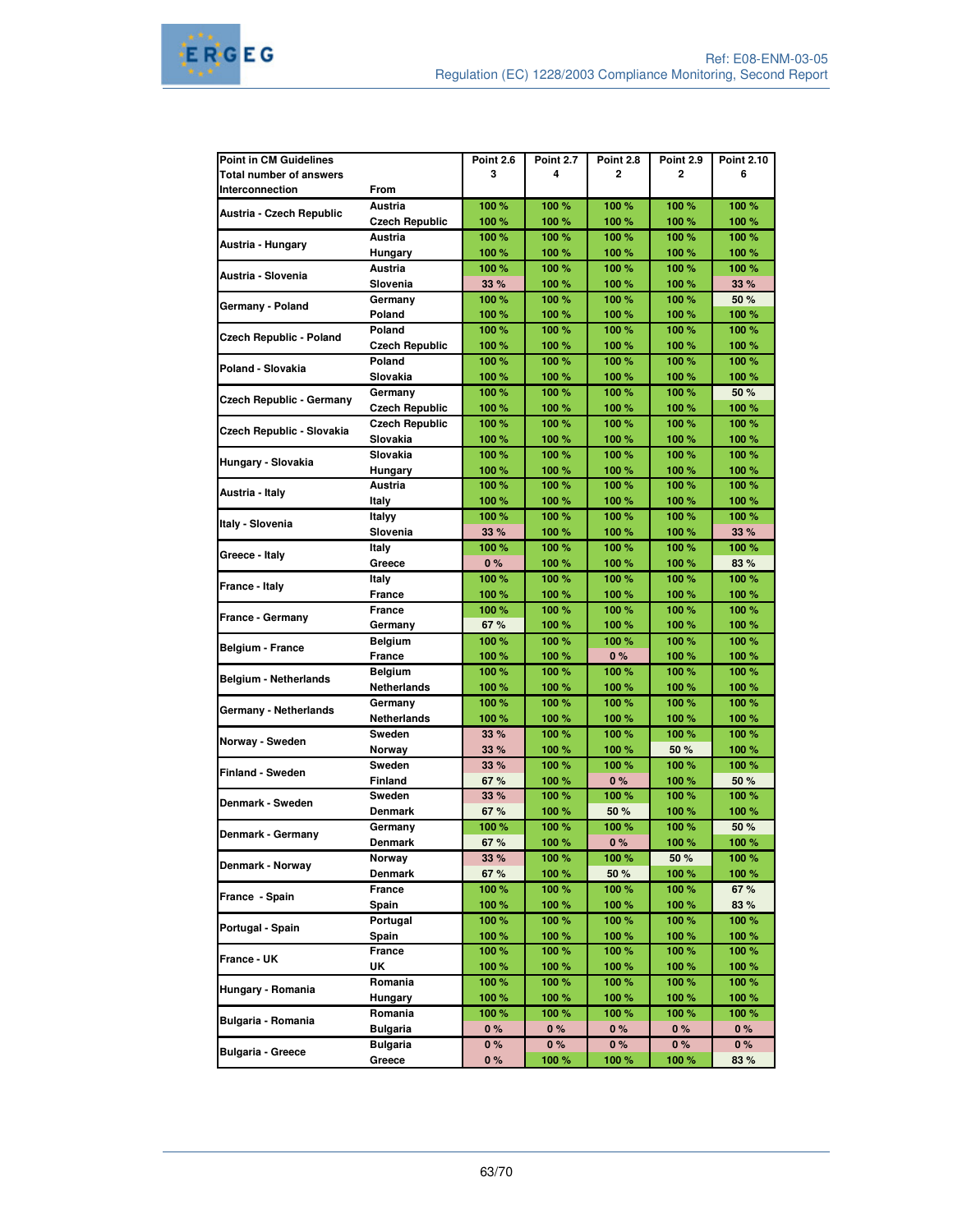| <b>Point in CM Guidelines</b>  |                       | <b>Point 2.11</b> | <b>Point 2.12</b> | <b>Point 2.13</b> |
|--------------------------------|-----------------------|-------------------|-------------------|-------------------|
| <b>Total number of answers</b> |                       | 6                 | 8                 | 10                |
| Interconnection                | From                  |                   |                   |                   |
|                                |                       |                   |                   |                   |
| Austria - Czech Republic       | Austria               | 83 %              | 63 %              | 90%               |
|                                | <b>Czech Republic</b> | 83 %              | 63 %              | 100 %             |
| Austria - Hungary              | Austria               | 83 %              | 63 %              | 90%               |
|                                | Hungary               | 83 %              | 63 %              | 80%               |
| Austria - Slovenia             | Austria               | 100%              | 63 %              | 90%               |
|                                | Slovenia              | 100 %             | 63 %              | 80%               |
|                                | Germany               | 100 %             | 75 %              | 100 %             |
| Germany - Poland               | Poland                | 100 %             | 75 %              | 100 %             |
|                                | Poland                | 100 %             | 75 %              | 100 %             |
| <b>Czech Republic - Poland</b> | <b>Czech Republic</b> | 83 %              | 63 %              | 100 %             |
|                                | Poland                | 100%              | 75 %              | 100 %             |
| Poland - Slovakia              | Slovakia              | 83 %              | 63 %              | 80 %              |
|                                |                       |                   |                   |                   |
| Czech Republic - Germany       | Germany               | 100 %             | 75 %              | 100 %             |
|                                | <b>Czech Republic</b> | 100 %             | 63 %              | 100 %             |
| Czech Republic - Slovakia      | <b>Czech Republic</b> | 100%              | 63 %              | 100 %             |
|                                | Slovakia              | 100 %             | 63 %              | 80 %              |
|                                | Slovakia              | 83 %              | 63 %              | 80 %              |
| Hungary - Slovakia             | <b>Hungary</b>        | 83 %              | 63 %              | 80%               |
|                                | Austria               | 50 %              | 63 %              | 90 %              |
| Austria - Italy                | Italy                 | 83 %              | 63 %              | 90 %              |
|                                |                       |                   | 63 %              | 90%               |
| Italy - Slovenia               | Italyy                | 83 %              |                   |                   |
|                                | Slovenia              | 100 %             | 63 %              | 80%               |
| Greece - Italy                 | Italy                 | 83 %              | 63 %              | 90%               |
|                                | Greece                | 100 %             | 50 %              | 70 %              |
| France - Italy                 | Italy                 | 100 %             | 63 %              | 90%               |
|                                | <b>France</b>         | 100 %             | 50 %              | 90 %              |
|                                | France                | 100 %             | 50 %              | 90 %              |
| France - Germany               | Germany               | 100 %             | 75 %              | 100 %             |
|                                | <b>Belgium</b>        | 100%              | 88 %              | 90 %              |
| Belgium - France               | France                | 100 %             | 75 %              | 90 %              |
|                                |                       | 100%              | 88 %              | 90%               |
| <b>Belgium - Netherlands</b>   | <b>Belgium</b>        |                   |                   |                   |
|                                | <b>Netherlands</b>    | 100 %             | 63 %              | 80 %              |
| Germany - Netherlands          | Germany               | 50 %              | 75 %              | 100 %             |
|                                | Netherlands           | 100 %             | 63 %              | 80 %              |
| Norway - Sweden                | Sweden                | 100 %             | 100 %             | 60 %              |
|                                | Norway                | 100 %             | 100 %             | 100 %             |
| <b>Finland - Sweden</b>        | Sweden                | 100 %             | 100%              | 60%               |
|                                | Finland               | 100 %             | 100 %             | 60 %              |
|                                | Sweden                | 100 %             | 100 %             | 60%               |
| Denmark - Sweden               | <b>Denmark</b>        | 100 %             | 100%              | 80%               |
|                                | Germany               | 100 %             | 63 %              | 100 %             |
| Denmark - Germany              | <b>Denmark</b>        | 100 %             | 88 %              | 80%               |
|                                |                       |                   |                   |                   |
| Denmark - Norway               | Norway                | 100 %             | 100 %             | 100 %             |
|                                | Denmark               | 100 %             | 100 %             | 80 %              |
| France - Spain                 | France                | 100 %             | 50 %              | 90 %              |
|                                | Spain                 | 100 %             | 63 %              | 100 %             |
| Portugal - Spain               | Portugal              | 100 %             | 75 %              | 100 %             |
|                                | Spain                 | 100 %             | 75 %              | 100 %             |
|                                | France                | 33 %              | 50 %              | 80 %              |
| France - UK                    | UK                    | 100 %             | 88 %              | 100 %             |
|                                | Romania               | 100 %             | 25 %              | 80 %              |
| Hungary - Romania              |                       |                   |                   | 80 %              |
|                                | Hungary               | 83 %              | 63 %              |                   |
| Bulgaria - Romania             | Romania               | 100 %             | 25 %              | 80 %              |
|                                | <b>Bulgaria</b>       | 0 %               | 0%                | $0\%$             |
| <b>Bulgaria - Greece</b>       | <b>Bulgaria</b>       | $0\%$             | 0%                | 0%                |
|                                | Greece                | 100 %             | 50 %              | 70 %              |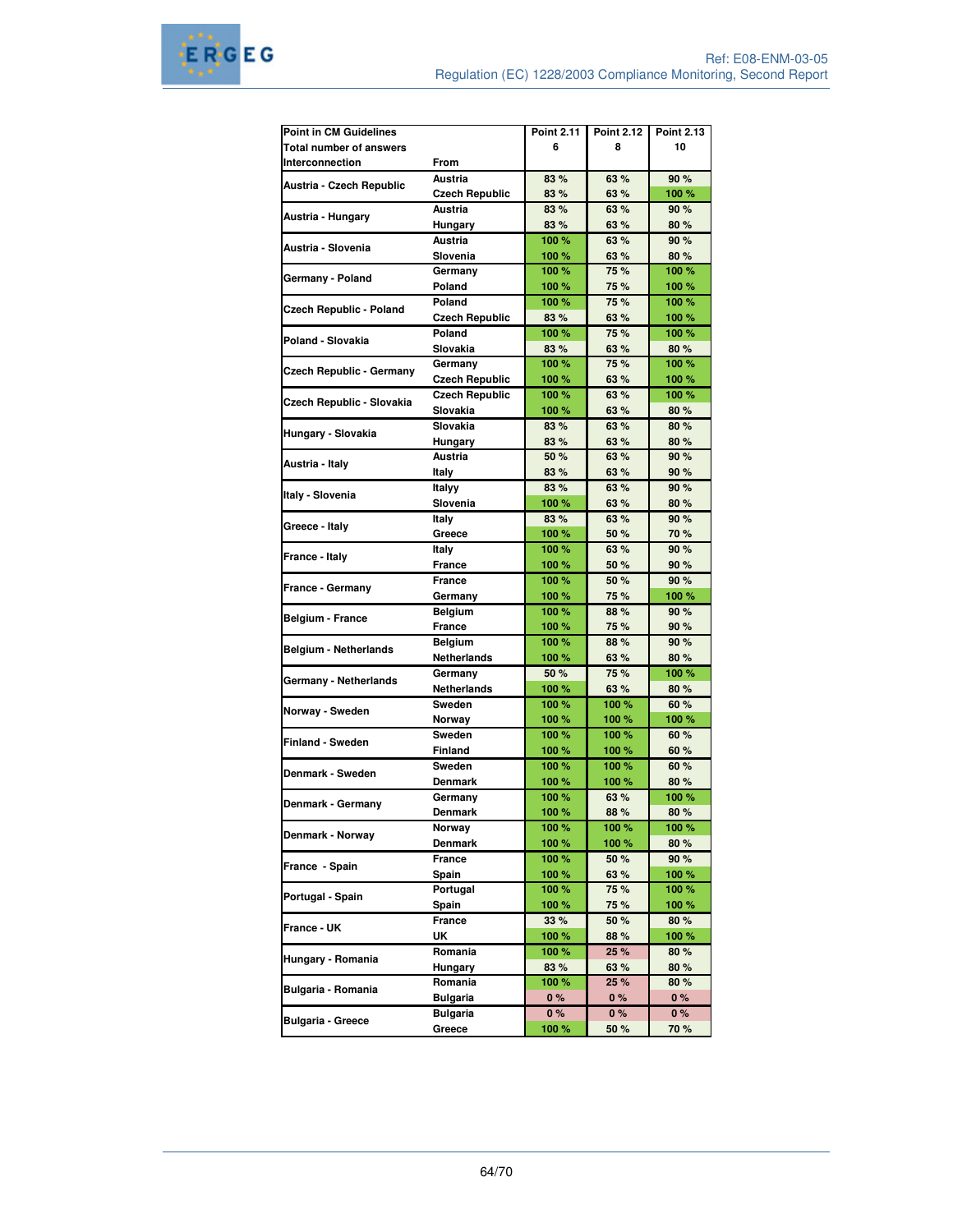# **A1.6 Point 3 of the CM Guidelines**

| Point in CM Guidelines         |                       | Point 3.1      | <b>Point 3.2</b> | <b>Point 3.2</b> | <b>Point 3.3</b> | Point 3.4 | <b>Point 3.5</b> |
|--------------------------------|-----------------------|----------------|------------------|------------------|------------------|-----------|------------------|
| <b>Total number of answers</b> |                       | 5              | 8                | 2                | $\overline{2}$   | 3         | 6                |
| Interconnection                | From                  |                |                  |                  |                  |           |                  |
|                                | Austria               | 100 %          | 50 %             | 100 %            | 100%             | 33 %      | 17%              |
| Austria - Czech Republic       | <b>Czech Republic</b> | 100 %          | 63%              | 100 %            | 100%             | 67%       | 67%              |
|                                | Austria               | 100 %          | 50 %             | 100 %            | 100 %            | 33 %      | 17%              |
| Austria - Hungary              |                       |                |                  |                  |                  |           |                  |
|                                | Hungary               | 60 %           | 63%              | 100 %            | 0%               | 0%        | 17%              |
| Austria - Slovenia             | Austria               | 100 %          | 50 %             | 100 %            | 100%             | 33 %      | 17%              |
|                                | Slovenia              | 60 %           | 50 %             | 100 %            | $0\%$            | 100 %     | 67%              |
| Germany - Poland               | Germany               | 100 %          | 100 %            | 100 %            | 0%               | 0%        | 67 %             |
|                                | Poland                | 100 %          | 100 %            | 100 %            | 100 %            | 33 %      | 67%              |
| Czech Republic - Poland        | Poland                | 100 %          | 100 %            | 100 %            | 100%             | 33 %      | 67%              |
|                                | <b>Czech Republic</b> | 100 %          | 100 %            | 100%             | 100%             | 67%       | 67%              |
| Poland - Slovakia              | Poland                | 100 %          | 100 %            | 100 %            | 100 %            | 33%       | 67 %             |
|                                | Slovakia              | 100 %          | 63%              | 100 %            | 0%               | 67%       | 100 %            |
|                                | Germany               | 100 %          | 100 %            | 100 %            | 0%               | 0%        | 67%              |
| Czech Republic - Germany       | <b>Czech Republic</b> | 100 %          | 100 %            | 100 %            | 100 %            | 67%       | 67%              |
|                                | <b>Czech Republic</b> | 100 %          | 100 %            | 100 %            | 100%             | 67%       | 67%              |
| Czech Republic - Slovakia      | Slovakia              | 100 %          | 63 %             | 100 %            | $0\%$            | 67%       | 100 %            |
|                                | Slovakia              | 100 %          | 0%               | 100 %            | 0%               | 0%        | 50 %             |
| Hungary - Slovakia             | Hungary               | 60 %           | 0%               | 100 %            | 0%               | 0%        | $0\%$            |
|                                | Austria               | 100%           | 50 %             | 100 %            | 100%             | 33 %      | 17%              |
| Austria - Italy                |                       |                |                  |                  |                  |           |                  |
|                                | Italy                 | 100 %          | 63%              | 100 %            | 0%               | 0%        | 67%              |
| Italy - Slovenia               | Italyy                | 100 %          | 63 %             | 100 %            | $0\%$            | 0%        | 67%              |
|                                | Slovenia              | 60 %           | 50 %             | 100 %            | 0%               | 100%      | 67%              |
| Greece - Italy                 | <b>Italy</b>          | 100 %          | 63 %             | 100 %            | 0%               | 0%        | 67%              |
|                                | Greece                | 100 %          | 50 %             | 100 %            | 0%               | 0%        | 17%              |
| France - Italy                 | Italy                 | 100 %          | 63 %             | 100%             | $0\%$            | $0\%$     | 67%              |
|                                | France                | 100 %          | 0%               | 100 %            | 0%               | 0%        | 17%              |
| France - Germany               | France                | 100 %          | 0%               | 100 %            | 0%               | 0%        | 17%              |
|                                | Germany               | 100 %          | 13%              | 100 %            | 0%               | 0%        | 100 %            |
|                                | Belgium               | 0%             | 13%              | 100 %            | 50 %             | 33 %      | $0\%$            |
| <b>Belgium - France</b>        | France                | 100 %          | 0%               | 100 %            | 0%               | 0%        | 17%              |
|                                | <b>Belgium</b>        | 0%             | 13%              | 100 %            | 50 %             | 33 %      | $0\%$            |
| Belgium - Netherlands          | Netherlands           | 100 %          | 13%              | 100 %            | 0%               | 0%        | 83%              |
|                                | Germany               | 100 %          | 13%              | 100 %            | 0%               | 0%        | 100 %            |
| Germany - Netherlands          | Netherlands           | 100 %          | 13 %             | 100 %            | 0%               | 0%        | 83 %             |
|                                | Sweden                | 100 %          | 88%              | 100 %            | 0%               | 33 %      | 83%              |
| Norway - Sweden                |                       |                |                  |                  |                  |           |                  |
|                                | Norway                | 100 %<br>100 % | 88%              | 100 %            | 0%               | 0%        | 100 %<br>83%     |
| Finland - Sweden               | Sweden                |                | 88 %             | 100 %            | 0%               | 33 %      |                  |
|                                | Finland               | 80 %           | 75 %             | 0%               | 0%               | 0%        | 83 %             |
| Denmark - Sweden               | Sweden                | 100 %          | 88 %             | 100 %            | 0%               | 33 %      | 83%              |
|                                | <b>Denmark</b>        | 100 %          | 88 %             | 100 %            | 0%               | 67%       | 100 %            |
| Denmark - Germany              | Germany               | 100 %          | 88 %             | 100 %            | 0%               | 0%        | 100 %            |
|                                | <b>Denmark</b>        | 100 %          | 88%              | 100%             | 0%               | 67%       | 100 %            |
| Denmark - Norway               | Norway                | 100 %          | 88 %             | 100 %            | 0%               | 0%        | 100 %            |
|                                | Denmark               | 100 %          | 88 %             | 100 %            | 0 %              | 67 %      | 100 %            |
|                                | France                | 100 %          | 25 %             | 100 %            | $0\%$            | 0%        | 33%              |
| France - Spain                 | Spain                 | 100 %          | 100 %            | 100 %            | 0%               | 33 %      | 100 %            |
|                                | Portugal              | 100 %          | 100 %            | 100 %            | 0%               | 67%       | 100 %            |
| Portugal - Spain               | Spain                 | 100 %          | 100 %            | 100 %            | 0%               | 33 %      | 100 %            |
|                                | France                | 100 %          | $0\%$            | 100 %            | $0\%$            | $0\%$     | 100 %            |
| France - UK                    | UK                    | 100 %          | 100 %            | 100 %            | 0%               | 100 %     | 100 %            |
|                                | Romania               |                | 38 %             |                  | 100 %            |           |                  |
| Hungary - Romania              |                       | 100 %          |                  | 100 %            |                  | 100 %     | 100 %            |
|                                | Hungary               | $0\%$          | $0\%$            | 100 %            | $0\%$            | $0\%$     | $0\%$            |
| Bulgaria - Romania             | Romania               | 100 %          | 38 %             | 100 %            | 100 %            | 100 %     | 100 %            |
|                                | <b>Bulgaria</b>       | $0\%$          | $0\%$            | $0\%$            | $0\%$            | $0\%$     | 0%               |
| <b>Bulgaria - Greece</b>       | <b>Bulgaria</b>       | $0\%$          | 0%               | 0%               | 0%               | 0%        | $0\%$            |
|                                | Greece                | 100 %          | 25 %             | 100 %            | $0\%$            | $0\%$     | $0\%$            |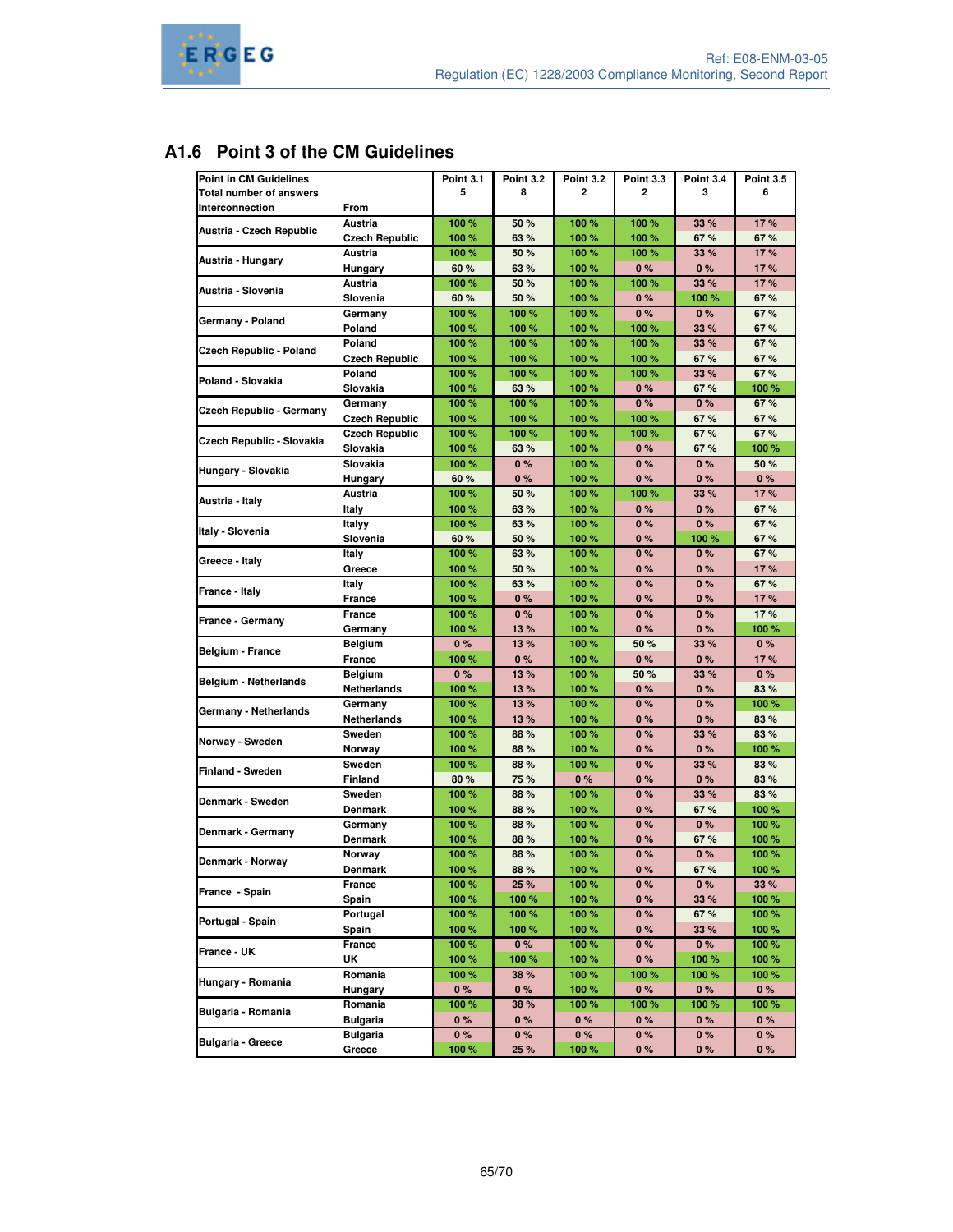# **A1.7 Point 4 of the CM Guidelines**

| <b>Point in CM Guidelines</b>   |                       | Point 4.1 | <b>Point 4.2</b> | Point 4.3 | Point 4.4 |
|---------------------------------|-----------------------|-----------|------------------|-----------|-----------|
| <b>Total number of answers</b>  |                       | 6         | 6                | 5         | 4         |
| <b>Interconnection</b>          | From                  |           |                  |           |           |
|                                 | Austria               | 100%      | 100 %            | 0%        | 75 %      |
| Austria - Czech Republic        |                       |           |                  |           |           |
|                                 | <b>Czech Republic</b> | 100 %     | 100 %            | 0%        | 100 %     |
| Austria - Hungary               | Austria               | 100 %     | 100 %            | 0%        | 75 %      |
|                                 | Hungary               | 100 %     | 100 %            | 0%        | 75 %      |
| Austria - Slovenia              | Austria               | 100 %     | 100%             | 80%       | 75 %      |
|                                 | Slovenia              | 100 %     | 100 %            | 100 %     | 50 %      |
|                                 | Germany               | 100%      | 100 %            | 0%        | 100 %     |
| Germany - Poland                | Poland                | 100 %     | 100 %            | 0%        | 100 %     |
|                                 | Poland                | 100 %     | 100 %            | 0%        | 100 %     |
| Czech Republic - Poland         | <b>Czech Republic</b> | 100 %     | 100 %            | 0%        | 100 %     |
|                                 | Poland                | 100%      | 100%             | 0%        | 100 %     |
| Poland - Slovakia               | Slovakia              |           |                  |           |           |
|                                 |                       | 100 %     | 100 %            | 0%        | 100 %     |
| <b>Czech Republic - Germany</b> | Germany               | 100%      | 100%             | 100 %     | 100%      |
|                                 | <b>Czech Republic</b> | 100 %     | 100 %            | 100 %     | 100 %     |
| Czech Republic - Slovakia       | <b>Czech Republic</b> | 100%      | 100%             | 100 %     | 100 %     |
|                                 | Slovakia              | 100 %     | 100 %            | 100 %     | 100 %     |
|                                 | Slovakia              | 100 %     | 100 %            | 0%        | 75 %      |
| Hungary - Slovakia              | Hungary               | 100%      | 100 %            | 20%       | 75 %      |
|                                 | Austria               | 100 %     | 100%             | 0%        | 75 %      |
| Austria - Italy                 | Italy                 | 100 %     | 100 %            | 0%        | 50 %      |
|                                 |                       |           |                  |           |           |
| Italy - Slovenia                | Italvv                | 100%      | 100 %            | 0%        | 50 %      |
|                                 | Slovenia              | 100 %     | 100 %            | 100 %     | 50 %      |
| Greece - Italy                  | Italy                 | 100 %     | 100%             | 0%        | 50 %      |
|                                 | Greece                | 100 %     | 100 %            | 0%        | 25 %      |
| France - Italy                  | Italy                 | 100 %     | 100 %            | 0%        | 50 %      |
|                                 | France                | 100 %     | 100 %            | 0%        | 25 %      |
|                                 | <b>France</b>         | 100 %     | 100 %            | 100 %     | 25 %      |
| France - Germany                | Germany               | 100 %     | 100 %            | 100 %     | 100 %     |
|                                 | Belgium               | 83 %      | 83 %             | 100 %     | 75 %      |
| <b>Belgium - France</b>         |                       | 83%       | 83%              | 100 %     | 25 %      |
|                                 | France                |           |                  |           |           |
| <b>Belgium - Netherlands</b>    | Belgium               | 83%       | 83%              | 20 %      | 75 %      |
|                                 | Netherlands           | 83%       | 83%              | 20 %      | 100 %     |
| Germany - Netherlands           | Germany               | 100 %     | 83%              | 0%        | 100 %     |
|                                 | Netherlands           | 100 %     | 83%              | 20 %      | 100 %     |
| Norway - Sweden                 | Sweden                | 100 %     | 100%             | 100 %     | 100 %     |
|                                 | Norway                | 100 %     | 100 %            | 100 %     | 100 %     |
|                                 | Sweden                | 100 %     | 100 %            | 100 %     | 100 %     |
| <b>Finland - Sweden</b>         | Finland               | 83%       | 83%              | 80 %      | 75 %      |
|                                 | Sweden                | 100 %     | 100%             | 100 %     | 100%      |
| Denmark - Sweden                | Denmark               | 100 %     | 100 %            | 100 %     | 75 %      |
|                                 | Germany               | 100%      | 100 %            | 40 %      | 100 %     |
| Denmark - Germany               |                       |           |                  |           |           |
|                                 | <b>Denmark</b>        | 100 %     | 100 %            | 40 %      | 75 %      |
| Denmark - Norway                | Norway                | 100 %     | 100 %            | 100 %     | 100 %     |
|                                 | Denmark               | 100 %     | 100 %            | 100 %     | 75 %      |
| France - Spain                  | France                | 100 %     | 83%              | 60 %      | 25 %      |
|                                 | Spain                 | 100 %     | 100 %            | 100 %     | 100 %     |
|                                 | Portugal              | 100 %     | 100 %            | 100 %     | 100 %     |
| Portugal - Spain                | Spain                 | 100 %     | 100 %            | 100 %     | 100 %     |
|                                 | France                | 83 %      | 83 %             | $0\%$     | 25 %      |
| France - UK                     | UK                    | 83%       | 83%              | 0%        | 100 %     |
|                                 |                       |           | 100 %            |           |           |
| Hungary - Romania               | Romania               | 100 %     |                  | 0 %       | 100 %     |
|                                 | Hungary               | 100 %     | 100 %            | 0 %       | 75 %      |
| Bulgaria - Romania              | Romania               | 100 %     | 100 %            | $0\%$     | 100 %     |
|                                 | <b>Bulgaria</b>       | 0%        | 0 %              | 0%        | 0%        |
| <b>Bulgaria - Greece</b>        | <b>Bulgaria</b>       | $0\%$     | $0\%$            | 0 %       | 0%        |
|                                 | Greece                | 100 %     | 100 %            | 0 %       | 25 %      |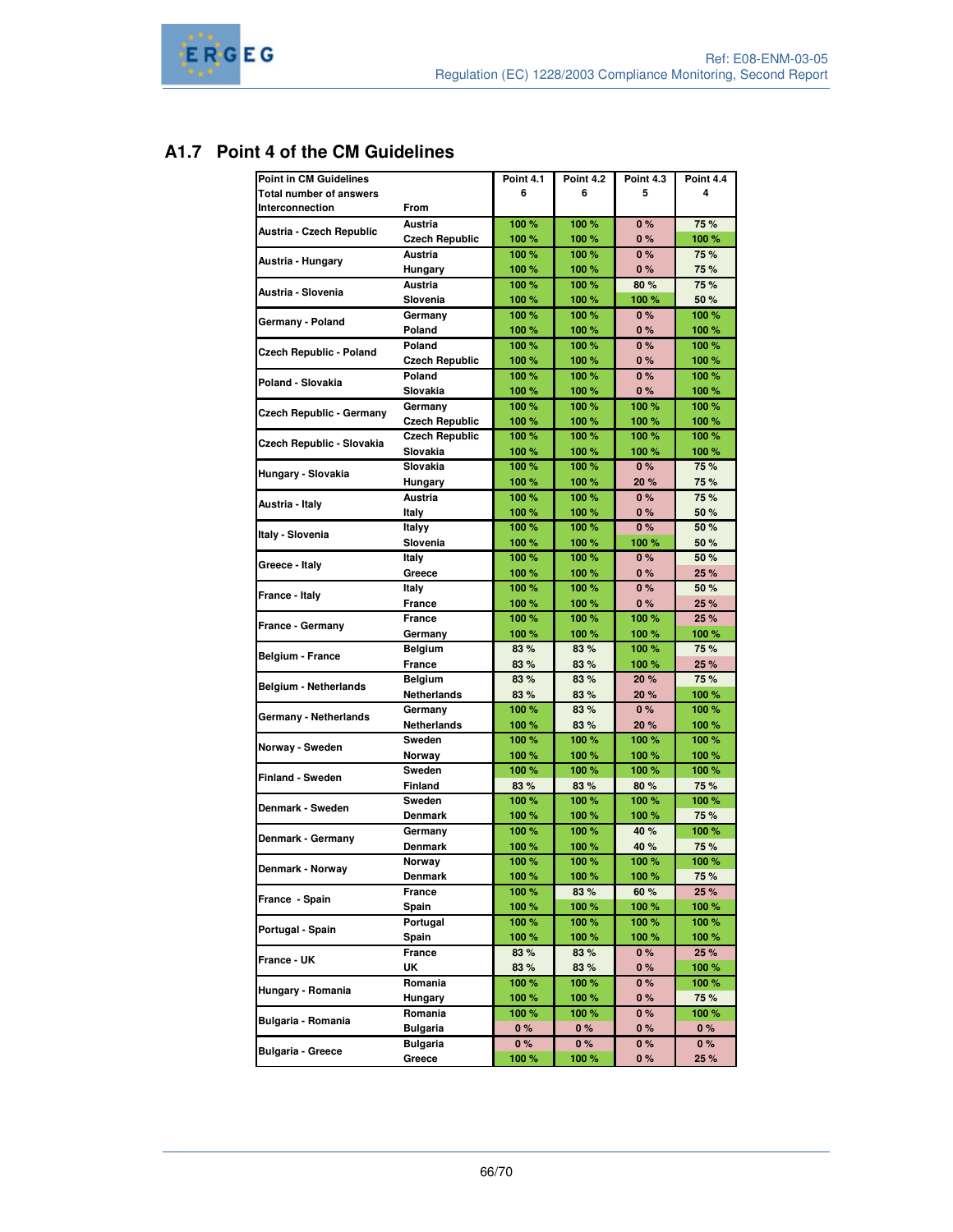# **A1.8 Point 5 of the CM Guidelines**

| <b>Point in CM</b>     |                  | <b>Point 5.2</b> | <b>Point 5.3</b> | Point 5.4 |                  |
|------------------------|------------------|------------------|------------------|-----------|------------------|
| <b>Guidelines</b>      | <b>Point 5.1</b> |                  |                  |           | <b>Point 5.5</b> |
| <b>Total number of</b> |                  |                  |                  |           |                  |
| answers                | 9                | 0                | 4                | 4         | 47               |
| Country                |                  |                  |                  |           |                  |
| <b>Austria</b>         | 44 %             | 100 %            | 100 %            | 100 %     | 60 %             |
| <b>Belgium</b>         | 11%              | 83 %             | 100 %            | 100 %     | 60 %             |
| <b>Bulgaria</b>        | 0%               | 0%               | 0%               | 0%        | 0%               |
| <b>Czech Republic</b>  | 100 %            | 100 %            | 100 %            | 100 %     | 100 %            |
| <b>Denmark</b>         | 100 %            | 100 %            | 100 %            | 100 %     | 79 %             |
| <b>Finland</b>         | 67%              | 67%              | 75 %             | 75 %      | 72 %             |
| <b>France</b>          | 0%               | 33%              | 100 %            | 50 %      | 47 %             |
| Germany                | 67%              | 100 %            | 100 %            | 100 %     | 50 %             |
| Greece                 | 78 %             | 100 %            | 100 %            | 100 %     | 55 %             |
| Hungary                | 100 %            | 100 %            | 100 %            | 100 %     | 72 %             |
| Italy                  | 33%              | 83 %             | 100 %            | 100 %     | 68 %             |
| <b>Netherlands</b>     | 22%              | 83 %             | 100 %            | 100 %     | 66 %             |
| Norway                 | 100 %            | 100 %            | 100 %            | 100 %     | 74 %             |
| Poland                 | 100 %            | 100 %            | 100 %            | 100 %     | 77 %             |
| Portugal               | 100 %            | 100 %            | 100 %            | 100 %     | 96 %             |
| Romania                | 89%              | 100 %            | 100 %            | 100 %     | 81%              |
| Slovakia               | 100 %            | 100 %            | 100 %            | 100 %     | 77 %             |
| Slovenia               | 22 %             | 0%               | 100 %            | 0%        | 28 %             |
| Spain                  | 100 %            | 100 %            | 100 %            | 100 %     | 85 %             |
| Sweden                 | 89%              | 100 %            | 100 %            | 75 %      | 77 %             |
| UK                     | 100 %            | 100 %            | 100 %            | 100 %     | 100 %            |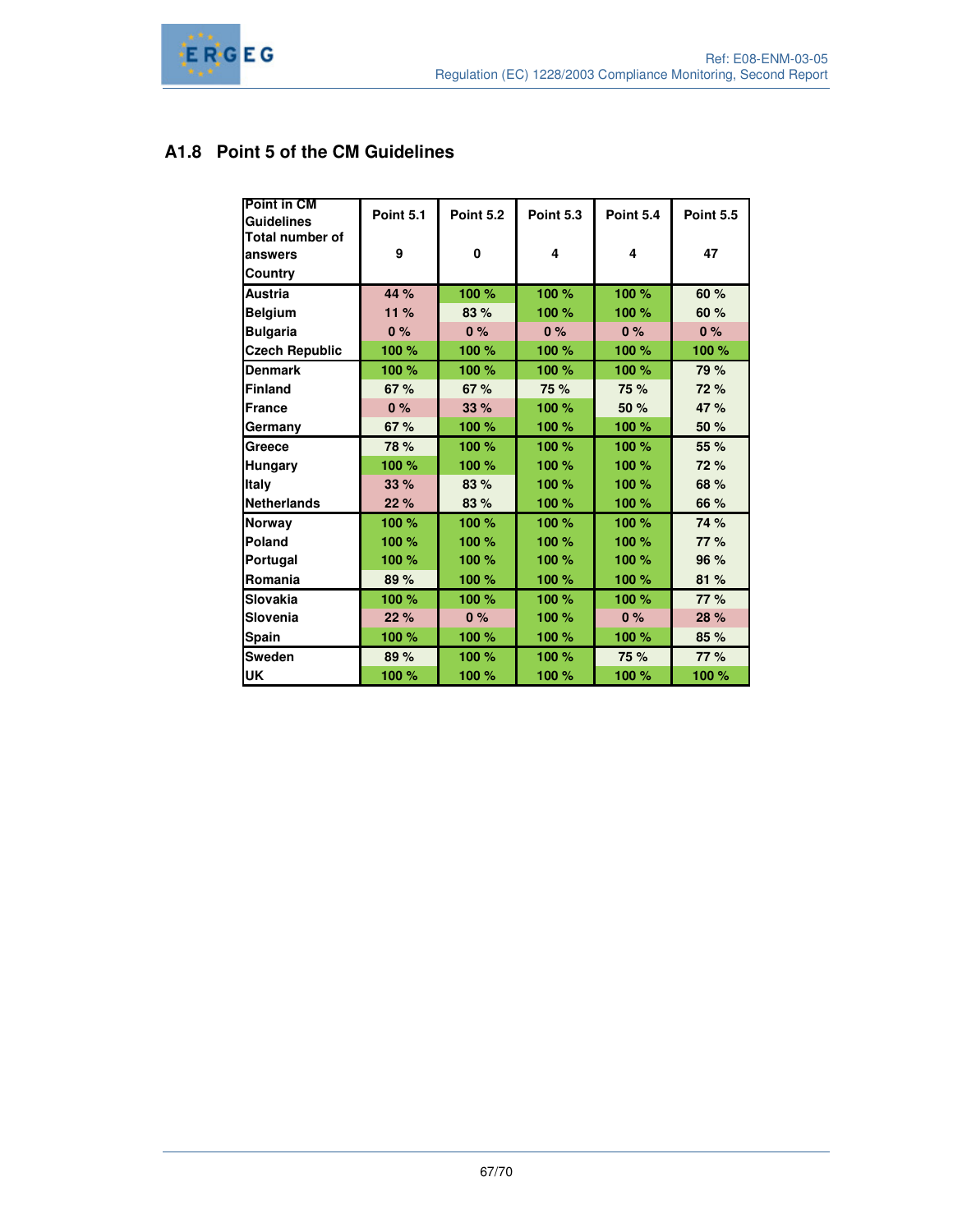

| <b>Point in CM</b>     |                  |                  |                  |                  |                   |
|------------------------|------------------|------------------|------------------|------------------|-------------------|
| Guidelines             | <b>Point 5.6</b> | <b>Point 5.7</b> | <b>Point 5.8</b> | <b>Point 5.9</b> | <b>Point 5.10</b> |
| <b>Total number of</b> |                  |                  |                  |                  |                   |
| answers                | $\mathbf{2}$     | 17               | 6                | 3                | 3                 |
| <b>Country</b>         |                  |                  |                  |                  |                   |
| <b>Austria</b>         | 0%               | 41 %             | 50 %             | 100 %            | 100 %             |
| <b>Belgium</b>         | 50 %             | 47 %             | 33 %             | 67 %             | 100 %             |
| <b>Bulgaria</b>        | 0%               | 0%               | 0%               | 0%               | 0%                |
| <b>Czech Republic</b>  | 100 %            | 100 %            | 100 %            | 100 %            | 100 %             |
| <b>Denmark</b>         | 100 %            | 47 %             | 33 %             | 100 %            | 100 %             |
| Finland                | 50 %             | 71 %             | 83 %             | 33%              | 67 %              |
| <b>France</b>          | 0%               | 47 %             | 50 %             | 33 %             | 67 %              |
| Germany                | 0%               | 27%              | 33 %             | 100 %            | 100 %             |
| Greece                 | 50 %             | 29 %             | 67 %             | 100 %            | 33%               |
| <b>Hungary</b>         | 100 %            | 35%              | 33%              | 100 %            | 33 %              |
| <b>Italy</b>           | 50 %             | 18 %             | 17%              | 67%              | 33 %              |
| Netherlands            | 100 %            | 41 %             | 33 %             | 100 %            | 33%               |
| <b>Norway</b>          | 100 %            | 35%              | 83 %             | 100 %            | 100 %             |
| Poland                 | 100 %            | 65 %             | 83 %             | 100 %            | 100 %             |
| Portugal               | 50 %             | 53 %             | 100 %            | 100 %            | 100 %             |
| Romania                | 100 %            | 47 %             | 33 %             | 100 %            | 100 %             |
| Slovakia               | 50 %             | 35%              | 67 %             | 100 %            | 100 %             |
| Slovenia               | 50 %             | 24 %             | 17%              | 67%              | 33%               |
| <b>Spain</b>           | 50 %             | 88 %             | 67 %             | 33%              | 100 %             |
| <b>Sweden</b>          | 100 %            | 65 %             | 83 %             | 100 %            | 100 %             |
| <b>UK</b>              | 100 %            | 100 %            | 100 %            | 100 %            | 100 %             |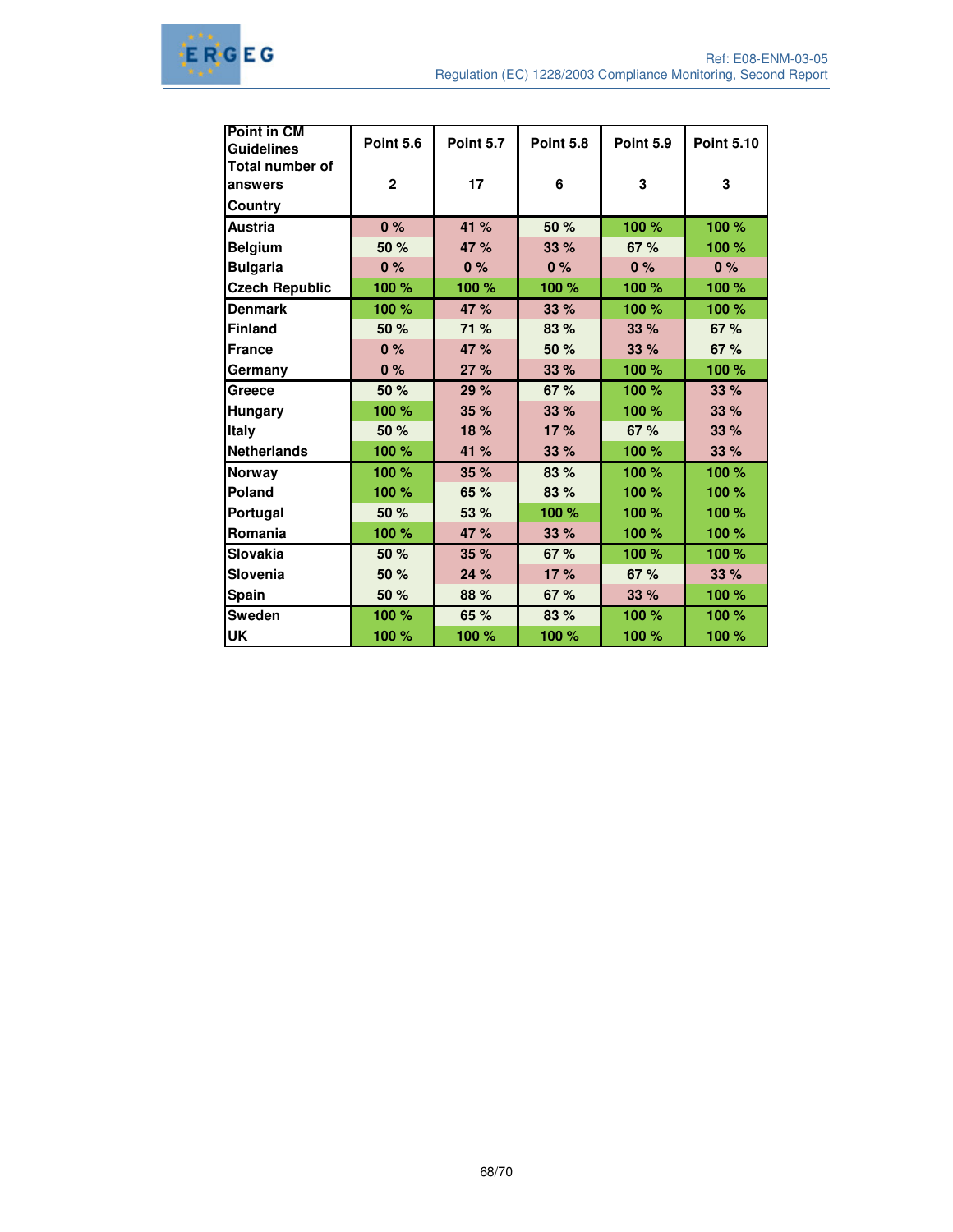

# **A1.9 Point 6 of the CM Guidelines**

| <b>Point in CM</b>     |           |                  |                  |           |                  |                  |
|------------------------|-----------|------------------|------------------|-----------|------------------|------------------|
| <b>Guidelines</b>      | Point 6.1 | <b>Point 6.2</b> | <b>Point 6.3</b> | Point 6.4 | <b>Point 6.5</b> | <b>Point 6.6</b> |
| <b>Total number of</b> |           |                  |                  |           |                  |                  |
| lanswers               | 3         | $\overline{2}$   | 5                | 4         | $\overline{2}$   | 5                |
| Country                |           |                  |                  |           |                  |                  |
| <b>Austria</b>         | 100 %     | 100 %            | 100 %            | 75 %      | 50 %             | 60 %             |
| <b>Belgium</b>         | 100 %     | 100 %            | 100 %            | 100 %     | 50 %             | 80 %             |
| <b>Bulgaria</b>        | 0%        | 0%               | 0%               | 0%        | 0%               | 0%               |
| <b>Czech Republic</b>  | 100 %     | 100 %            | 100 %            | 100 %     | 100 %            | 100 %            |
| <b>Denmark</b>         | 100 %     | 100 %            | 100 %            | 75 %      | 50 %             | 100 %            |
| <b>Finland</b>         | 67 %      | 100 %            | 60 %             | 75 %      | 100 %            | 80 %             |
| <b>France</b>          | 100 %     | 100 %            | 100 %            | 100 %     | 100 %            | 100 %            |
| Germany                | 100 %     | 100 %            | 100 %            | 100 %     | 100 %            | 80 %             |
| Greece                 | 100 %     | 100 %            | 100 %            | 25 %      | 50 %             | 0%               |
| <b>Hungary</b>         | 100 %     | 100 %            | 100 %            | 100 %     | 50 %             | 20 %             |
| <b>Italy</b>           | 100 %     | 100 %            | 100 %            | 100 %     | 50 %             | 100 %            |
| <b>Netherlands</b>     | 100 %     | 100 %            | 100 %            | 100 %     | 100 %            | 100 %            |
| <b>Norway</b>          | 100 %     | 100 %            | 100 %            | 100 %     | 100 %            | 100 %            |
| Poland                 | 100 %     | 100 %            | 100 %            | 100 %     | 100 %            | 100 %            |
| Portugal               | 100 %     | 100 %            | 100 %            | 100 %     | 100 %            | 100 %            |
| <b>IRomania</b>        | 100 %     | 100 %            | 100 %            | 100 %     | 100 %            | 100 %            |
| Slovakia               | 100 %     | 100 %            | 100 %            | 100 %     | 50 %             | 80 %             |
| Slovenia               | 67 %      | 100 %            | 100 %            | 100 %     | 100 %            | 60 %             |
| <b>Spain</b>           | 100 %     | 100 %            | 100 %            | 100 %     | 100 %            | 100 %            |
| <b>Sweden</b>          | 100 %     | 100 %            | 80 %             | 100 %     | 100 %            | 60 %             |
| <b>UK</b>              | 100 %     | 100 %            | 100 %            | 100 %     | 100 %            | 100 %            |